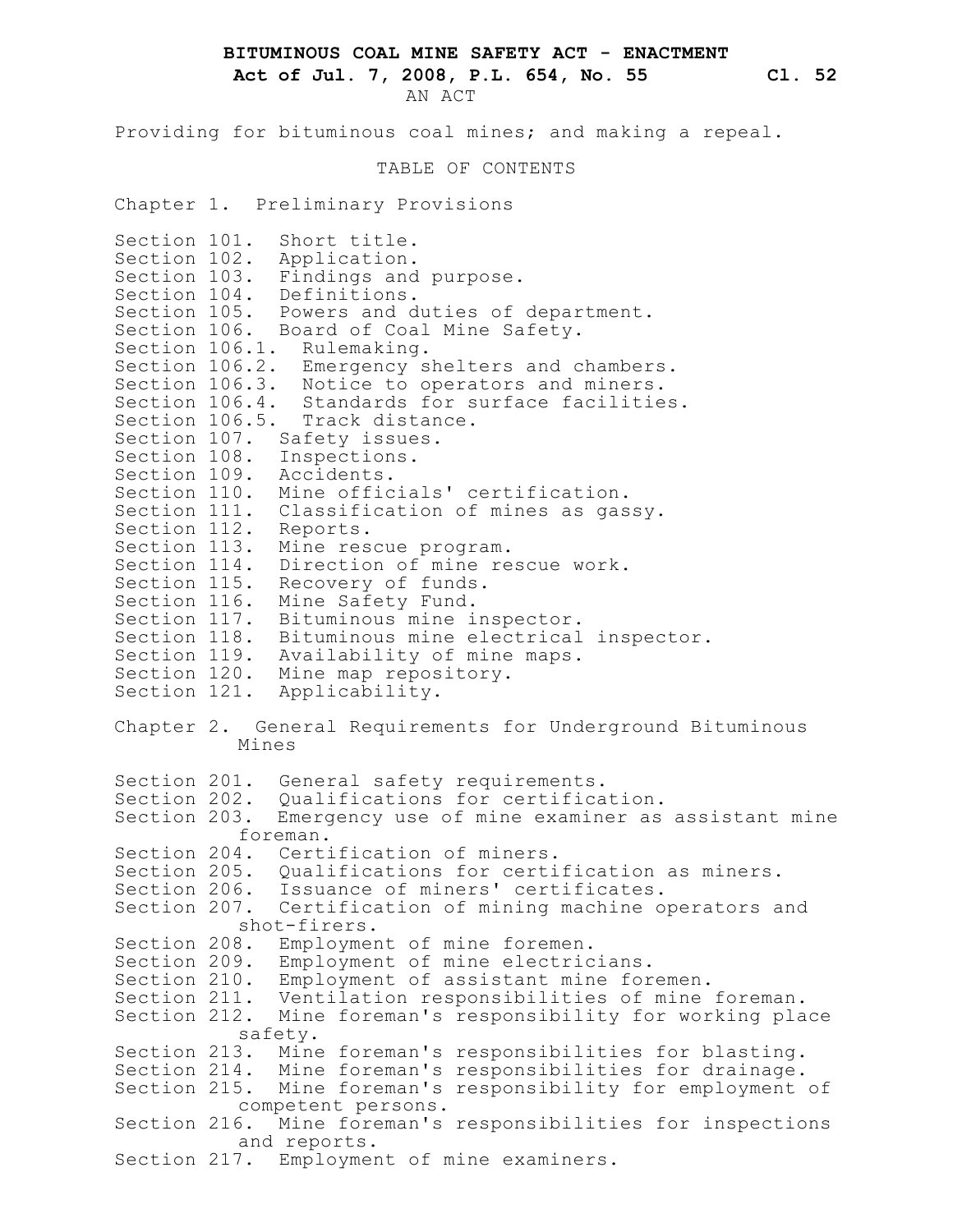Section 218. Preshift examination at fixed intervals. Section 218.1. Supplemental examination. Section 219. Management of mine. Section 220. Duties of superintendent. Section 221. Qualifications and general responsibility of superintendent. Section 222. Danger signs. Section 223. Supply of record books. Section 224. Mapping requirements and surveying standards. Section 225. Availability of copy of map. Section 226. Excavations on map. Section 227. Furnishing copies of maps. Section 228. Duties upon abandonment of mine. Section 229. Survey by department. Section 230. Ventilation requirements. Section 231. Crosscuts and stoppings. Section 232. Overcasts and undercasts. Section 233. Line brattice. Section 234. Auxiliary blowers and fans. Section 235. Unused and abandoned parts of mines. Section 236. Sewage dumping prohibited. Section 237. Fans. Section 238. Measurement of methane. Section 239. Control of coal dust and rock dusting. Section 240. Instruction of employees and examination of working areas. Section 241. Roof support. Section 242. Authorized explosives. Section 243. (Reserved). Section 244. Underground storage of explosives. Section 245. Preparation of shots, blasting practices and multiple shooting. Section 246. Transportation of explosives. Section 247. Electrical shot-firing. Section 248. General shot-firing rules. Section 249. Hoisting equipment and operations. Section 250. Bottom person. Section 251. Number of individuals to be hoisted. Section 252. Top person. Section 253. Use of competent hoist operators. Section 254. Clearances and shelter holes. Section 255. Underground haulage equipment. Section 256. Operation of haulage equipment. Section 257. Trip rider and bottom individual on rope haulage. Section 258. Transportation of individuals. Section 259. Conveyor belts and conveyor equipment. Section 260. Blowtorches and fuel. Section 261. Oxygen and gas containers. Section 262. Transportation of oxygen and gas. Section 263. Storage of oxygen and gas. Section 264. Use of oxygen and gas. Section 265. Duties of individuals subject to this act. Section 266. Protective clothing. Section 267. Checking systems. Section 268. Prohibitions regarding endangering security of mine. Section 269. Responsibility for care and maintenance of equipment. Section 270. Control of dust and other inhalation hazards. Section 271. Safeguards for mechanical equipment. Section 272. First aid equipment. Section 273. Fire protection.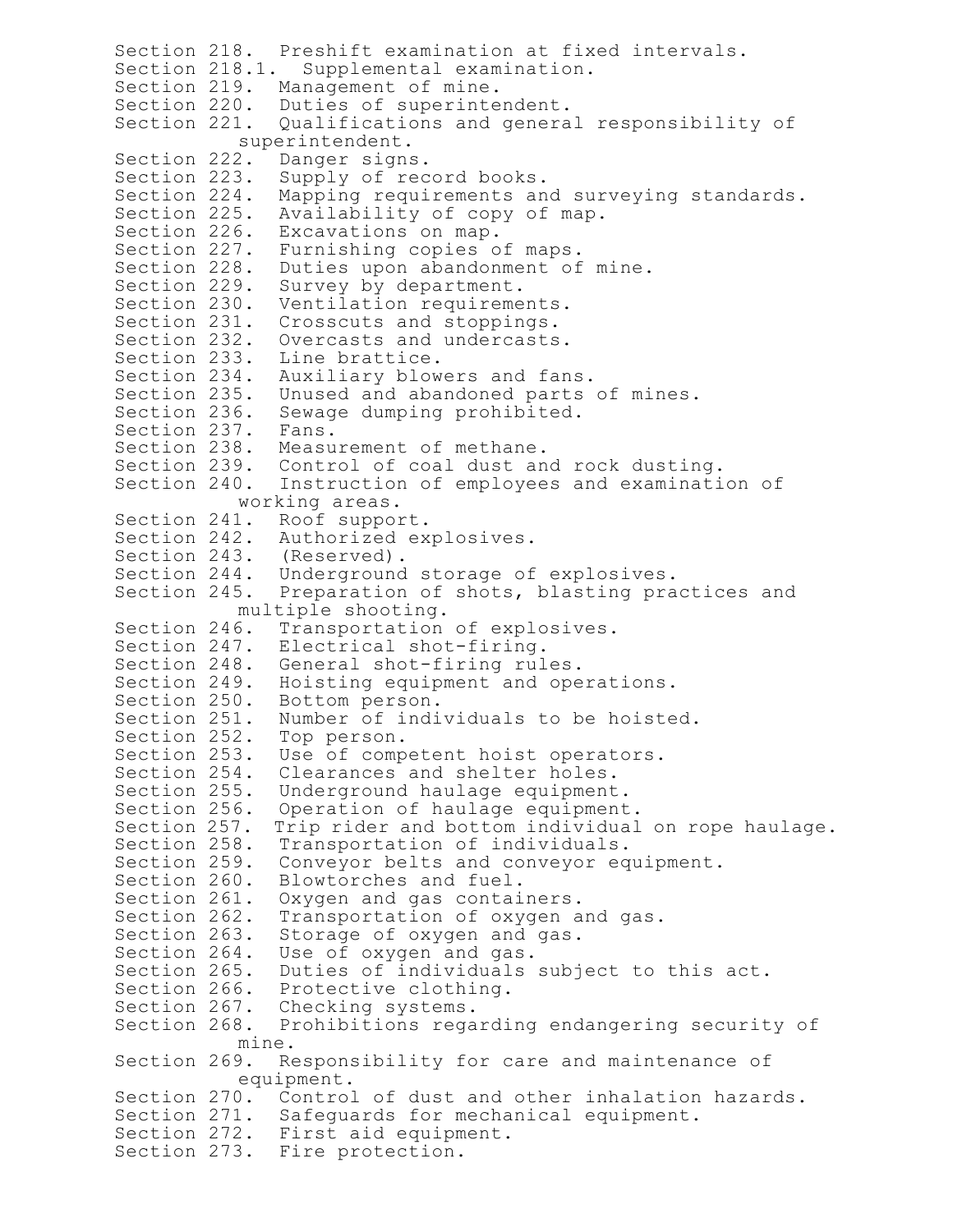Section 274. Mine openings or outlets. Section 275. Mining close to abandoned workings. Section 276. Lubrication and storage of flammable lubricants. Section 277. Approved lighting and gas detection devices in mines. Section 278. Unauthorized entry into mine. Section 279. Passing by or removing danger signs. Section 280. Miners to remain in work areas. Section 281. Sealing openings. Section 282. Ladders in mines. Section 283. Inside structures to be of incombustible materials. Section 284. Washhouses. Chapter 3. Electrical Equipment Section 301. Duties of mine foreman and superintendent. Section 302. Definitions. Section 303. Plan of electrical system. Section 304. Protection against shock. Section 305. Restoration from shock. Section 306. Report of defective equipment. Section 307. Damage or alteration to mine electrical system. Section 308. Capacity. Section 309. Joints in conductors. Section 310. Cables entering fittings. Section 311. Switches, fuses and circuit breakers. Section 312. Lightning protection. Section 313. Underground power supply. Section 314. Storage battery equipment. Section 315. (Reserved). Section 316. Electrical equipment. Section 317. Inspection of equipment. Section 318. Stationary motors. Section 319. Underground electrical installations. Section 320. Underground illumination. Section 321. Telephones and signaling. Section 322. Grounding. Section 323. Voltage limitation. Section 324. Incoming feeder-disconnect switches. Section 325. Bonding. Section 326. Trolley installation. Section 327. Connections to trolley. Section 328. Guarding. Section 329. Locomotives. Section 330. Outdoor substation. Section 331. High-voltage underground transmission system. Section 332. Load center. Section 333. Distribution centers.<br>Section 334. Mandatory safety comp Mandatory safety components of electrical equipment. Section 335. High-voltage longwalls. Section 336. Longwall electrical protection. Section 337. Longwall disconnect switches. Section 338. Guarding of longwall cables. Section 339. Longwall cable-handling and support systems. Section 340. Use of longwall insulated cable handling equipment. Section 341. Maintenance. Section 342. High-voltage longwall mining systems. Section 343. Longwall electrical work.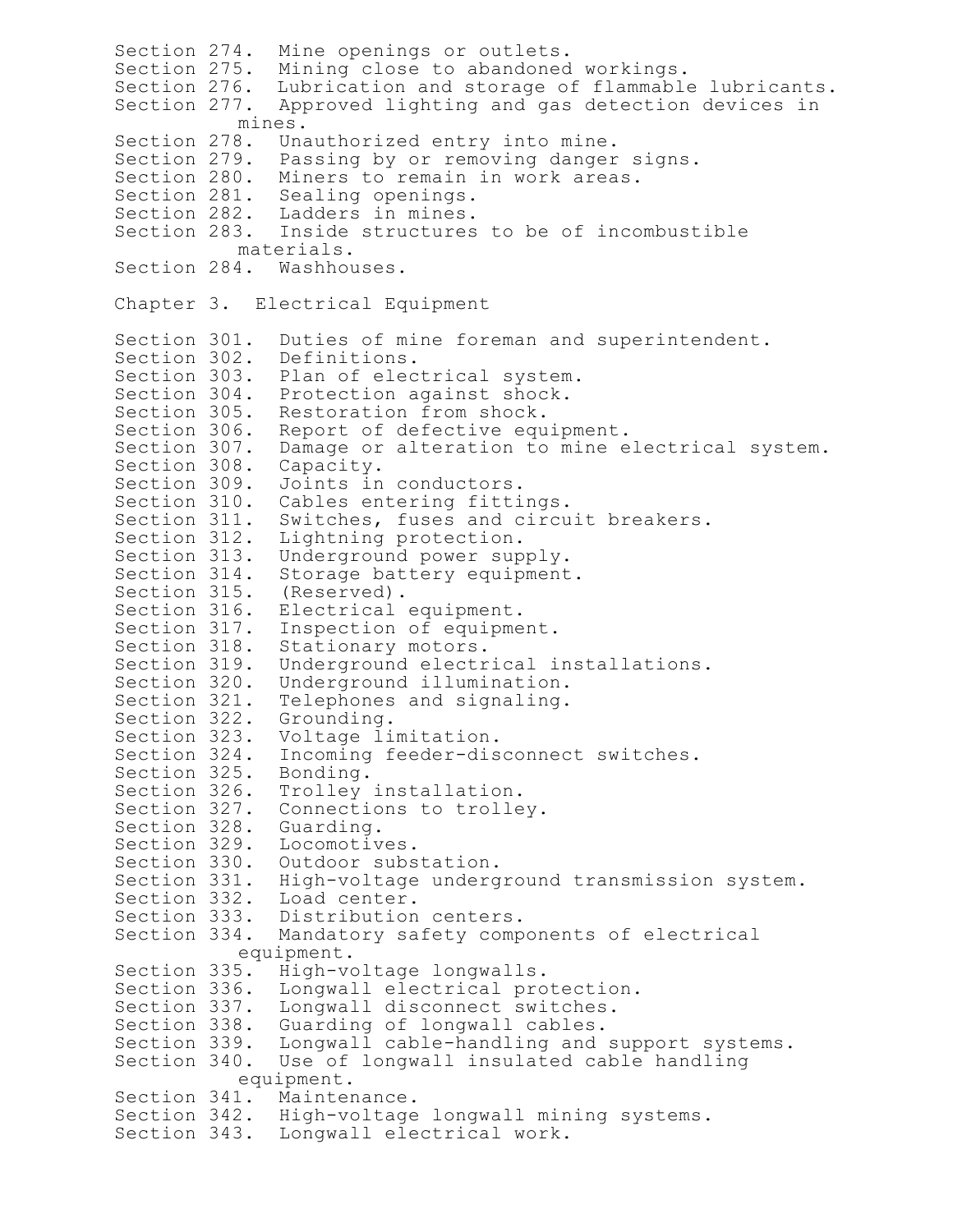```
Section 344. Testing, examination and maintenance of longwall
          equipment.
Section 345. (Reserved).
Section 346. (Reserved).
Section 347. (Reserved).
Section 348. (Reserved).
Section 349. (Reserved).
Section 350. Equipment approvals.
Chapter 4. Diesel-powered Equipment
Section 401. Underground use.
Section 402. Diesel-powered equipment package.
Section 403. Exhaust emissions control.
Section 404. Ventilation.
Section 405. Fuel storage facilities.
Section 406. Transfer of diesel fuel.
Section 407. Containers.
Section 408. Fire suppression for equipment and transportation.
Section 409. Fire suppression for storage areas.
Section 410. Use of certain starting aids prohibited.
Section 411. Fueling.
Section 412. Fire and safety training.
Section 413. Maintenance.
Section 414. Records.
Section 415. Duties of equipment operator.
Section 416. Schedule of maintenance.
Section 417. Emissions monitoring and control.
Section 418. Diagnostic testing.
Section 419. Exhaust gas monitoring and control.
Section 420. Training and general requirements.
Section 421. Equipment-specific training.
Section 422. Diesel mechanic training.
Section 423. Operation of diesel-powered equipment.
Section 424. Technical advisory committee.
Chapter 5. Enforcement and Remedies
Section 501. Enforcement orders and duty to comply.
Section 502. Restraining violations.
Section 503. Administrative penalties.
Section 503.1. Process for assessing administrative penalties.
Section 504. Unlawful conduct.
Section 505. Criminal penalties.
Section 506. Inspections.
Section 507. Intervention.
Section 508. Limitation of action.
Section 509. Relation to permit.
Section 510. Certification actions.
Section 511. Withdrawal of certification.
Chapter 6. Emergency Medical Personnel
Section 601. Definitions.
Section 602. Emergency medical personnel.
Section 603. Regulations for training and certification
          (Deleted by amendment).
Section 604. First aid training of mine employees.
Section 605. Continuing training (Deleted by amendment).
Section 606. Regulations.
Section 607. Certification.
Section 608. Liability.
```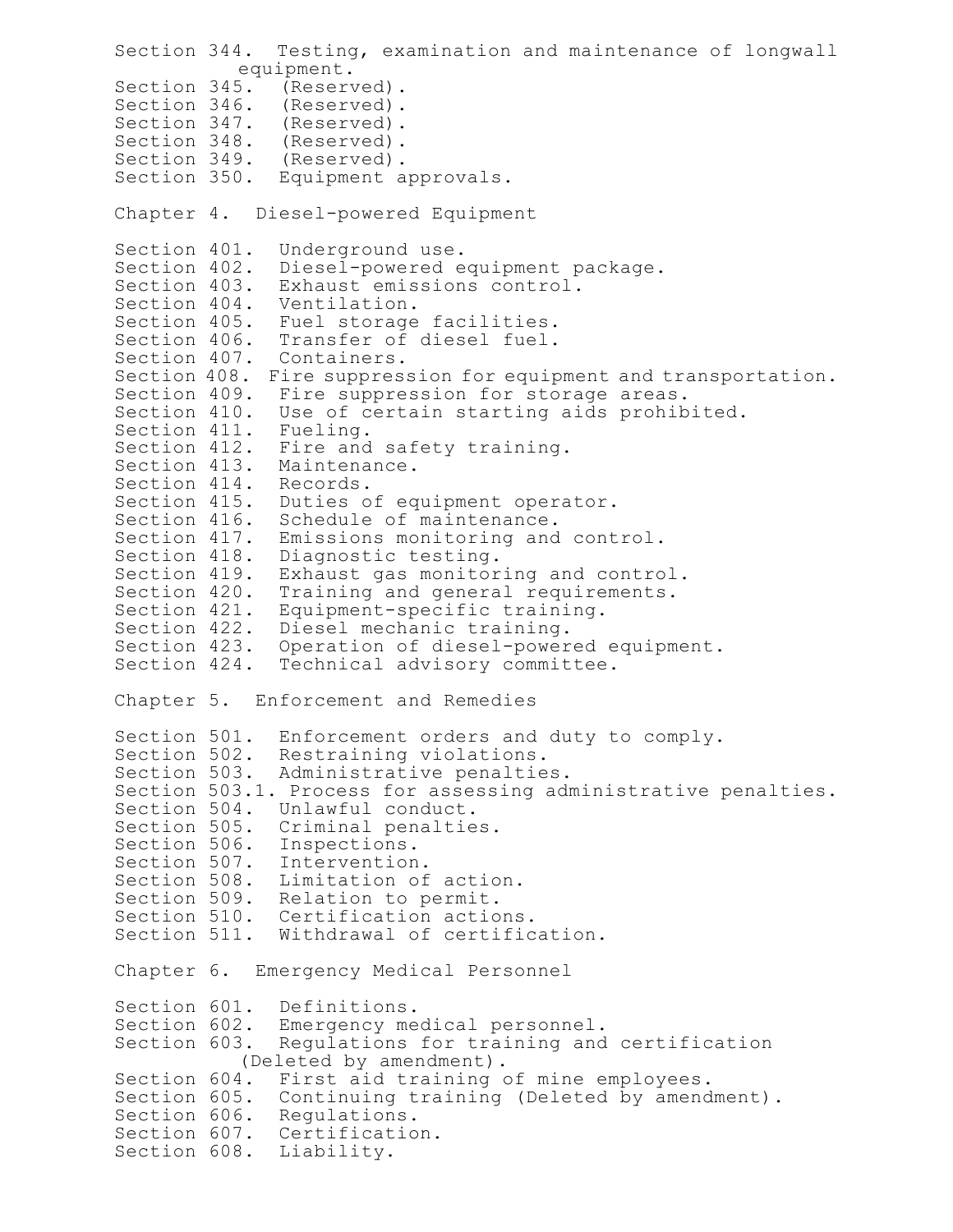Section 609. Equivalent training.

Chapter 7. Safety Zones and Entombed Workmen

Section 701. Establishment.

Section 702. Written authorization.

Section 703. Pillar recovery.

Section 704. Proof of rock cover.

Section 705. Verification.

Section 706. Approval or disapproval of plans.

Section 707. Notice.

Section 708. Entombed workmen.

Chapter 31. Miscellaneous Provisions

Section 3101. Repeals. Section 3102. Effective date.

The General Assembly of the Commonwealth of Pennsylvania hereby enacts as follows:

## CHAPTER 1 PRELIMINARY PROVISIONS

Section 101. Short title.

This act shall be known and may be cited as the Bituminous Coal Mine Safety Act.

Section 102. Application.

This act shall apply to all underground bituminous coal mines in this Commonwealth, including all of the following:

(1) The construction, operation, maintenance and sealing of underground bituminous coal mines.

(2) The operators of underground bituminous coal mines.

(3) All individuals at underground bituminous coal

mines.

Section 103. Findings and purpose.

(a) Findings.--The General Assembly finds that it is in the public interest to establish a comprehensive scheme to protect the lives, health and safety of those who work at mines in this Commonwealth. This comprehensive scheme shall address all of the following:

(1) The first priority and concern of all in the bituminous coal mining industry must be the health and safety of those who work in and at mines and others in and about mines.

(2) Deaths and injuries from unsafe and unhealthful conditions and practices at underground bituminous coal mines cause grief and suffering to miners and their families.

(3) The efforts of mine operators, miners and the Commonwealth, through the Department of Environmental Protection, have over time significantly reduced the occurrence of deaths and injuries in the underground bituminous coal mining industry. This reduction in deaths and injuries is due, in part, to the safety standards under the act of July 17, 1961 (P.L.659, No.339), known as the Pennsylvania Bituminous Coal Mine Act, and the grant of authority to the department to approve underground bituminous coal mining activity and equipment.

(4) The Pennsylvania Bituminous Coal Mine Act is becoming outdated and lacks an effective mechanism to modify existing standards and to adopt new standards.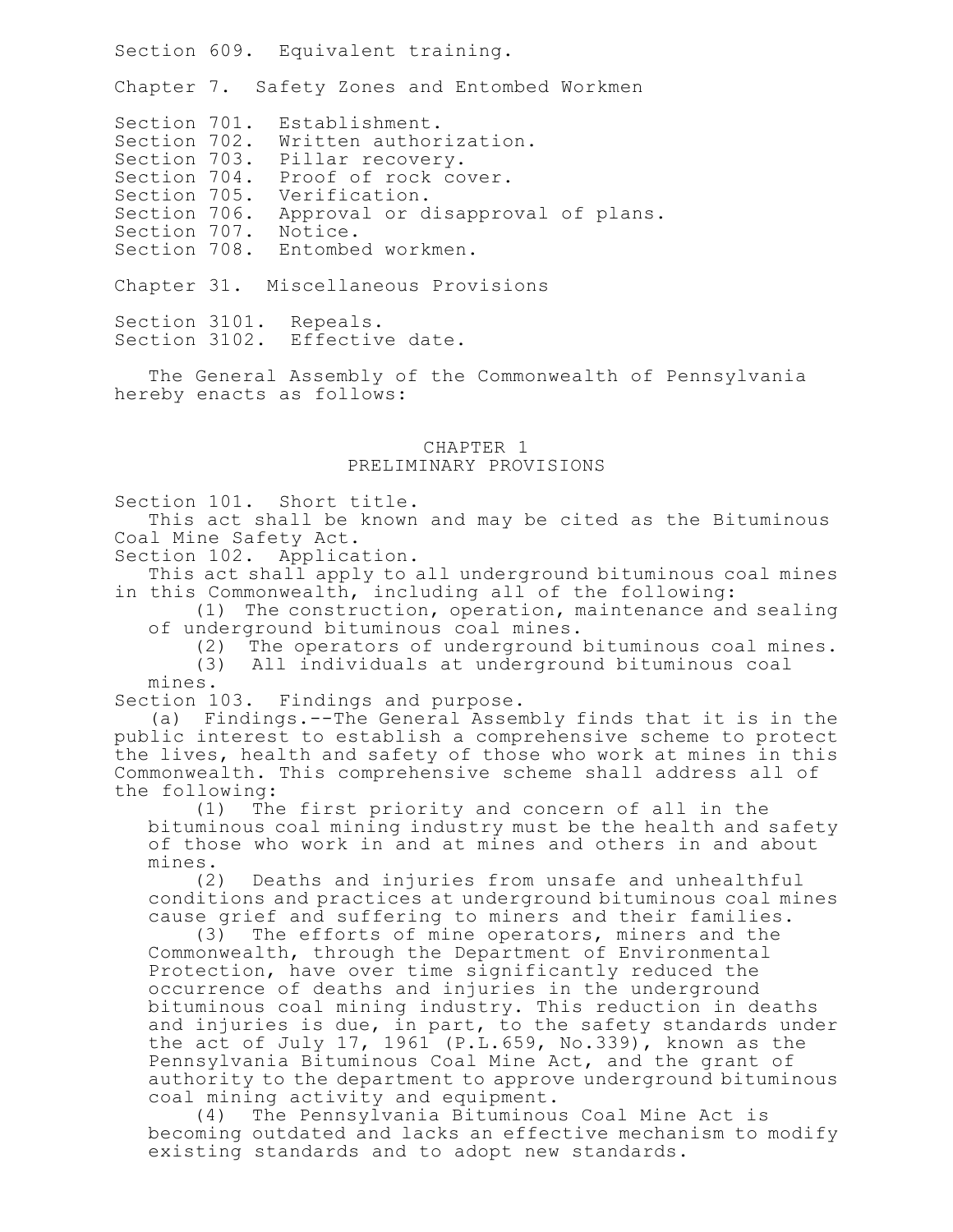(5) The Commonwealth must maintain a strong, independent mine safety program.

(6) The operators at underground bituminous coal mines, with the assistance of certified miners and mine officials have the primary responsibility to prevent the existence of unsafe and unhealthful conditions at underground bituminous coal mines.

(7) Underground bituminous coal mining is highly specialized, technical and complex and requires frequent review, refinement and improvement of standards to protect the health and safety of miners.

(8) The formulation of appropriate rules and practices to improve health and safety and to provide increased protection of miners can be accomplished more effectively by individuals who have experience and expertise in underground bituminous coal mining and underground bituminous coal mine health and safety.

(9) Mine safety is enhanced through a rigorous program for training and certifying individuals to work at mines in this Commonwealth.<br>(10) It is im

It is imperative that the department have the capability to coordinate and assist rescue operations in response to accidents at underground bituminous coal mines.

(11) It is in the public interest to encourage the underground bituminous coal mining industry to establish, maintain and support mine rescue teams and other emergency response capabilities.

(b) Purpose.--It is the purpose of this act to do all of the following:

(1) To use the full extent of the Commonwealth's powers to protect the lives, health and safety of miners and others in and about underground bituminous coal mines.

(2) To establish and promulgate improved mandatory health and safety standards to protect the health and safety of miners and others in and about underground coal mines in this Commonwealth.

(3) To establish a rulemaking process that enables the expeditious updating of the interim mandatory health and safety standards established under this act and to otherwise protect the health, safety and welfare of miners and others in and about mines.

(4) To require that operators at underground bituminous coal mines and every individual at every mine comply with these standards.

(5) To improve and expand research, development and training programs aimed at preventing underground bituminous coal mine accidents and occupationally caused diseases in the industry.

(6) To enable the Commonwealth to respond as necessary and appropriate to accidents and other emergencies at underground bituminous coal mines.

Section 104. Definitions.

The following words and phrases when used in this act shall have the meanings given to them in this section unless the context clearly indicates otherwise:

"Abandoned workings." Excavations, either caved or sealed, that are deserted and in which further mining is not intended.

"Accident." An unanticipated event, including any of the following:

A death of an individual at a mine.

(2) An injury to an individual at a mine, which has a reasonable potential to cause death.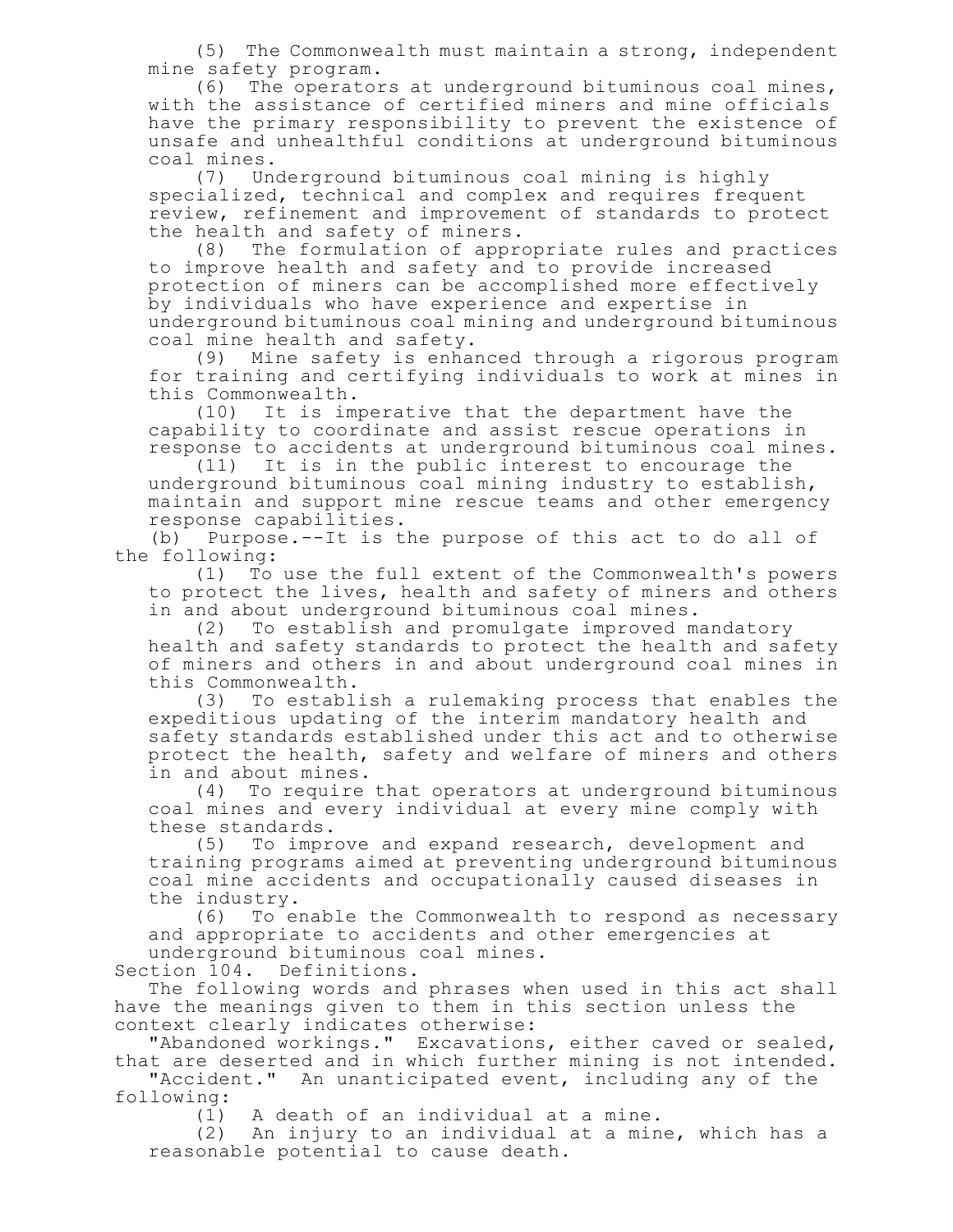(3) An entrapment of an individual at a mine which has a reasonable potential to cause death or serious injury. (4) An unplanned inundation of a mine by a liquid or

gas.

(5) An unplanned ignition or explosion of gas or dust.

(6) An unplanned mine fire not extinguished within ten minutes of discovery.

(7) An unplanned ignition or explosion of a blasting agent or an explosive.

(8) An unplanned roof fall at or above the anchorage zone in active workings where roof bolts are in use.

(9) An unplanned roof or rib fall in active workings that impairs ventilation or impedes passage.

(10) A coal or rock outburst that causes withdrawal of miners or which disrupts regular mining activity for more than one hour.

(11) An unstable condition at an impoundment or refuse pile which does any of the following:

(i) Requires emergency action in order to prevent failure.

(ii) Causes individuals to evacuate an area.

(12) Failure of an impoundment or refuse pile.

(13) Damage to hoisting equipment in a shaft or slope which endangers an individual or which interferes with use of the equipment for more than 30 minutes.

(14) An event at a mine which causes death or bodily injury to an individual not at the mine at the time the event occurs.

"Active workings." All areas in a mine that are not sealed and which must be ventilated and examined under this act.

"Advisory committee." The Technical Advisory Committee on Diesel-Powered Equipment.

"Approval." A written document, issued by the Department of Environmental Protection, which states that a technology, material, machinery, tool, process, plan, device, equipment, facility, method, supply, accessory or other item meets the requirements of this act or of regulations promulgated under this act.<br>"Board."

The Board of Coal Mine Safety.

"Certified individual." An individual who is qualified under the provisions of this act and who holds a certificate from the Department of Environmental Protection to perform a particular duty in connection with the operation at a mine. The term includes all of the following:

- (1) Mine foreman.
- (2) Assistant mine foreman.
- (3) Mine examiner.
- (4) Mine electrician.
- (5) Machine runner.
- (6) Shot-firer.
- 

(7) Miner.<br>"Check survey." The term shall have the same meaning as closed-loop survey.

"Closed-loop survey." The method of establishing the accuracy of a mine survey by conducting a loop traverse to the point of beginning or to a known point of another closed-loop survey. The term does not include a double-angle,

double-distance survey unless that method is used to complete a closed-loop survey.

"Coal-producing shift." A shift primarily intended for coal production rather than for purposes of construction, maintenance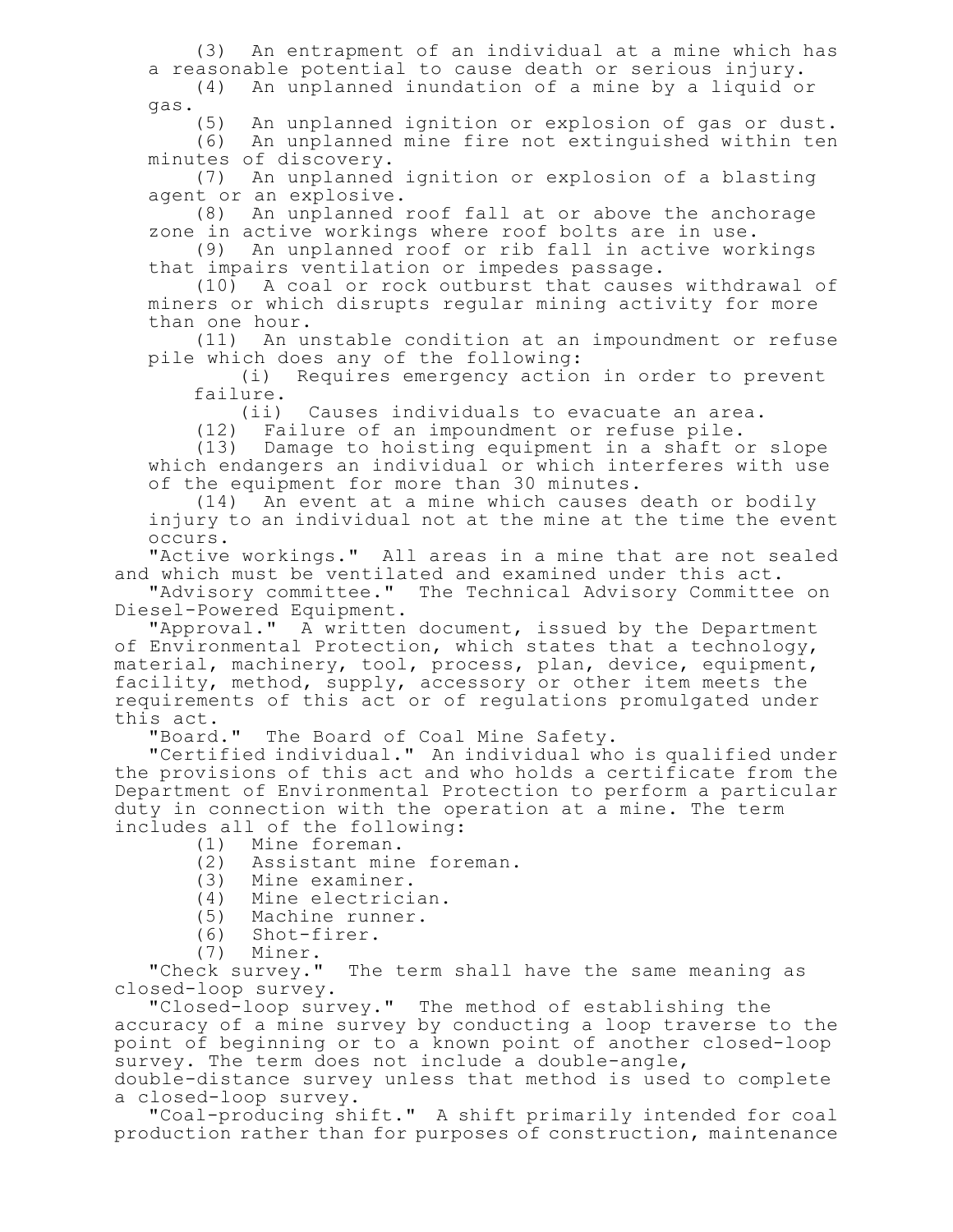and housekeeping even though some coal production may be incident to such purposes.

"Department." The Department of Environmental Protection of the Commonwealth.

"DPEP." Diesel-powered equipment package.

"Face." The solid coal at the inby end of a working place. "Inactive workings." All portions of a mine in which

operations have been suspended for an indefinite period, but have not been abandoned.

"Interim mandatory safety standards." The safety standards under Chapters 2 and 3.

"Lateral and face take-ups." The individual measurements left and right of the entry center line used to depict the physical location of the coal ribs and pillars. The lateral take-ups define the intersections, pillars' corners and the significant variations in all excavations. The face take-ups define the limits of mining in all face areas in advance of the last station spad. Face take-ups and lateral take-ups in the face area are not to exceed a distance greater than 300 feet from the last survey station spad.

"Lost-time injury." When an individual is unable to report for work at the individual's regularly scheduled job on the individual's next regularly scheduled work shift due to a work-related injury.

"Mine." The shafts, slopes or drifts of an underground bituminous coal mine, either under construction, in use or abandoned, connected with excavations penetrating or intended to penetrate coal stratum or strata, which excavations are or were ventilated by air currents and connected by a method of transportation over which coal may be or was delivered to one or more points outside the mine. The term shall not include any surface coal mine.

"Mine examiner." An individual designated by the mine foreman or superintendent to examine a mine for gas and other dangers. The term shall include the title "fire boss."

"Mine foreman." An individual appointed by an operator or superintendent to be in charge of all of the following:

- (1) The inside workings of a mine.
- (2) An individual in a mine.

(3) A visitor to the inside of a mine, except for Federal and State Government representatives, mine inspectors and other representatives.

"Mine official." Any of the following:

- (1) Superintendent.
- (2) Mine foreman.
- (3) Assistant mine foreman.
- (4) Mine examiner.
- (5) Mine electrician.

"Miner." An individual who is certified by the Department of Environmental Protection to work in an underground mine.

"MSHA." The Mine Safety and Health Administration within the United States Department of Labor.

"NIOSH." The National Institute for Occupational Safety and Health within the United States Department of Health and Human Services.

"Operator." An owner, lessee or other person who operates, controls or supervises a coal mine.

"Permissible explosives." Explosives approved for use in mines by the Mine Safety and Health Administration, the National Institute for Occupational Safety and Health or their predecessor agencies, notwithstanding the date of the approval.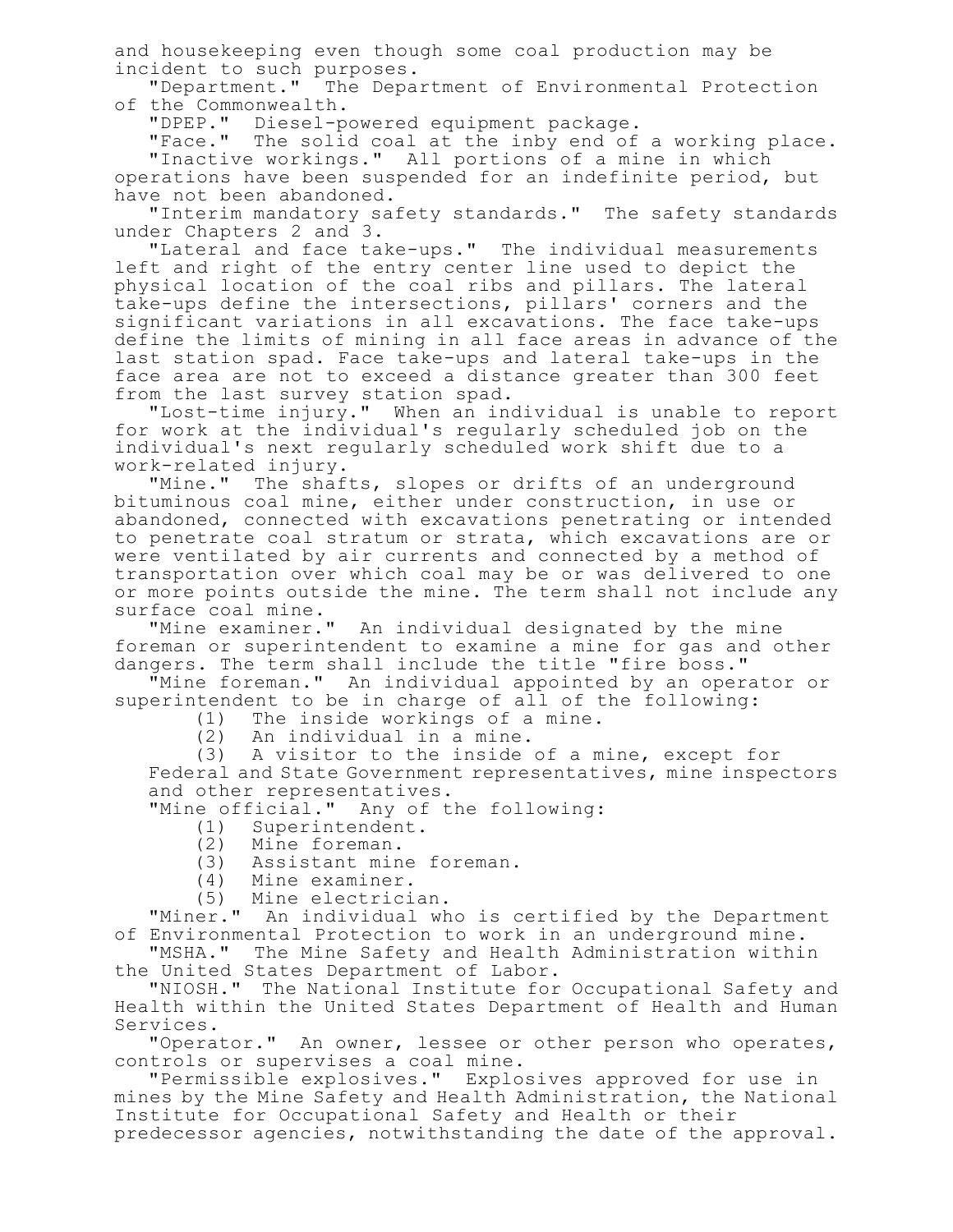"Permit boundary." The limits of the mine as established by the coal mine activity permit issued under the act of April 27, 1966 (1st Sp. Sess., P.L.31, No.1), known as The Bituminous Mine Subsidence and Land Conservation Act.

"Person." Any individual, partnership, association, corporation, firm, subsidiary of a corporation or other organization.

"Pointer spads." Additional spads set in the roof to indicate the line of direction or bearing for future excavations. Pointer spads may or may not be referenced in the field notes. Pointer spads are not considered a permanent record because they only indicate direction.

"Representative of the miners." A miner employed at the mine who is authorized by a vote of two or more miners working at the same mine to perform the duties specified in this act.

"Return air." Air that has ventilated the last working place on any split of any working section or any worked-out area whether pillared or nonpillared. The term shall include all of the following:

(1) Air that mixes with air that has ventilated the last working place on any split of any working section or any worked-out area, whether pillared or nonpillared.

(2) Any air that has passed or ventilated seal areas. "Secretary." The Secretary of Environmental Protection of the Commonwealth or the designee of the secretary.

"Shaft." A vertical opening through the strata that is or may be used for the purpose of ventilation or drainage or for hoisting men or material, or both, in connection with the mining of coal or for other purposes related to mining.

"Slope and drift." An incline or opening used for the same purpose as a shaft.

"Spad." A flat spike, firmly anchored in a hole drilled into the mine ceiling from which is threaded a plumbline.

"Superintendent." An individual appointed by an operator to manage a mine.

"Survey line." A representation of the line of survey from survey station spad to survey station spad as shown on the official mine map.

"Survey station spad." A permanent spad set in the roof that has a unique identification number or designation.

"Underground bituminous coal mine." A mine and the surface facilities that are physically connected to a mine, including preparation plants and loadouts at a mine, in this Commonwealth and not included in anthracite boundaries.

"Ventilation apparatus." All equipment, materials and devices used to establish, provide or support movement of air through a mine.<br>"Work area."

Any place at a mine where work is being performed. The term shall not include areas where individuals are making examinations required under this act.

"Working place." The area in a mine from the last open crosscut to and including the face.

"Working section." The area in a mine from the face extending back 1,000 feet.

"Year of experience." For the purposes of issuing certifications under this act, the term shall mean working 240 eight-hour days or the hourly equivalent within a 12-month period beginning with the first day of employment in a mine. Section 105. Powers and duties of department.

The department shall have the power and duty to administer a mine safety program for individuals employed at mines. The department has the power and duty to do all of the following: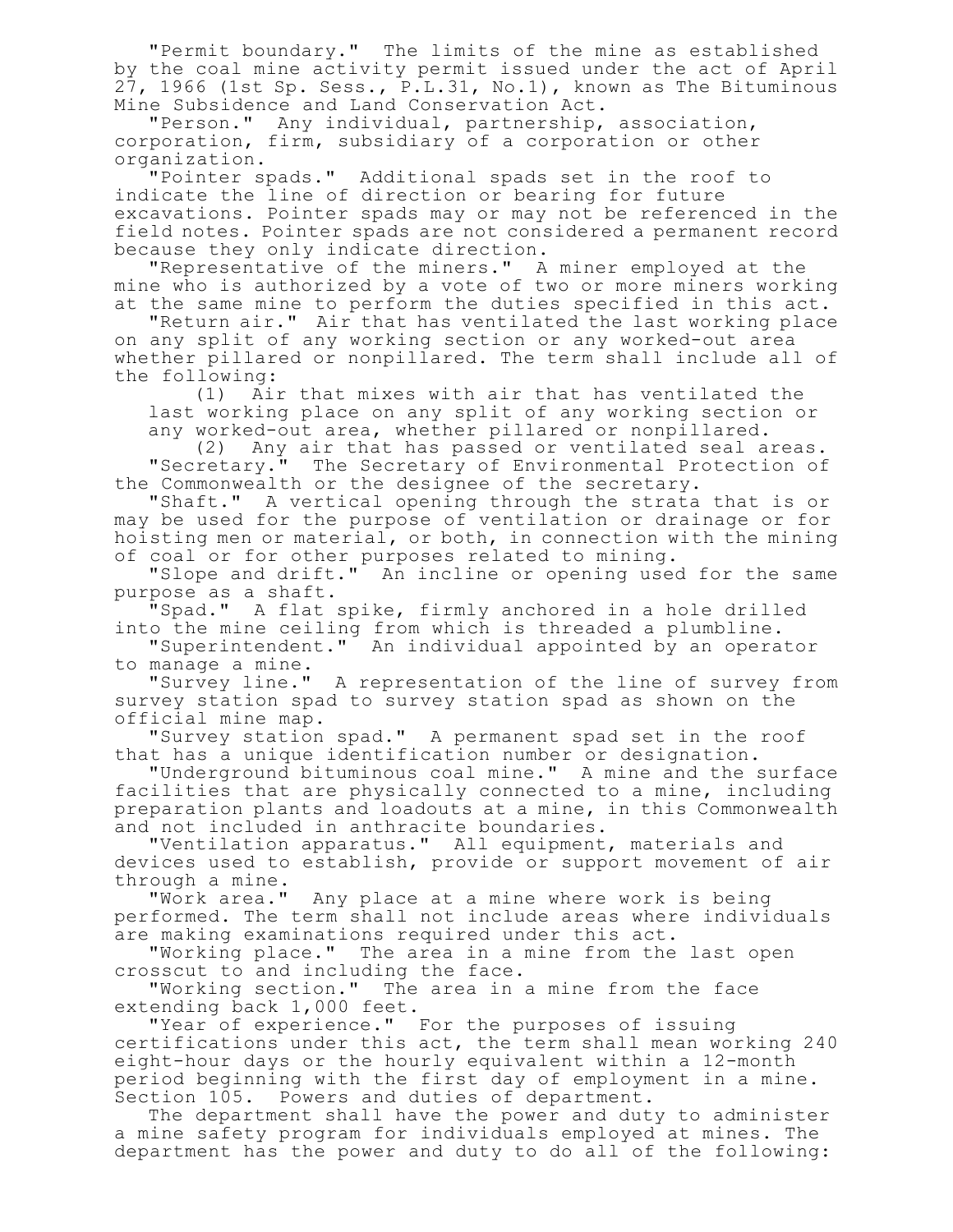(1) Make inspections of public or private property as are necessary or useful in determining compliance with the provisions of this act, the rules and regulations promulgated under this act and any order, approval or permit issued by the department. The inspections may include examining or copying any documents required by this act.

(2) Conduct investigations and interviews of individuals at a mine or elsewhere.

(3) Issue orders to implement and enforce the provisions of this act.

(4) Institute proceedings and actions to implement the provisions and effectuate the purposes of this act, including suits seeking equitable relief or declaratory judgments and suits to recover costs incurred by the department.

(5) Institute prosecutions against the operator or his agent for a violation of any provision of this act.

(6) Determine whether an individual is qualified to carry out a particular function or duty at a mine and to issue appropriate certification.

(7) Disqualify an individual whose conduct poses a threat to the health and safety of those who work at mines or who interfere with the safe operation of any mine.

(8) Review and take appropriate action concerning safety of miners and individuals in and about mines on all permit applications submitted to the department.

(9) Receive and act upon complaints.

(10) Conduct, review and, if funds are allocated for such purposes, commission scientific and other research directed to the purposes of this act.

(11) Approve electrical equipment, machinery, materials, methods and plans to be used at mines in this Commonwealth.

(12) Approve, on a mine-specific basis, the use of new technology, methods, materials, machinery, equipment, systems, tools, devices, processes and plans different from those required or authorized under the provisions of this act or the regulations promulgated under this act. The department may only make approvals under this paragraph if the approval meets or exceeds the protections afforded under this act or the regulations promulgated under this act. Approvals under this paragraph shall have no precedent effect. All approvals in effect as of the effective date of this paragraph shall remain in effect unless suspended, modified or revoked by the department.

(13) Respond to, coordinate and assist responses to mine accidents and other emergencies.

(14) Establish a mine map repository.

(15) Serve as the agency of the Commonwealth for the receipt of funds from the Federal Government or other public agencies and expend the funds for studies and research with respect to and for the enforcement and administration of the purposes and provisions of this act and the regulations promulgated under this act.

(16) Assess civil penalties.

(17) Encourage and promote industry-based mine rescue capabilities.

(18) Provide training for department personnel and individuals who work in or who wish to work in the mining industry.

(19) Administer, deposit and expend funds from the Mine Safety Fund.

(20) Prepare and distribute to operators a mine operator's questionnaire form.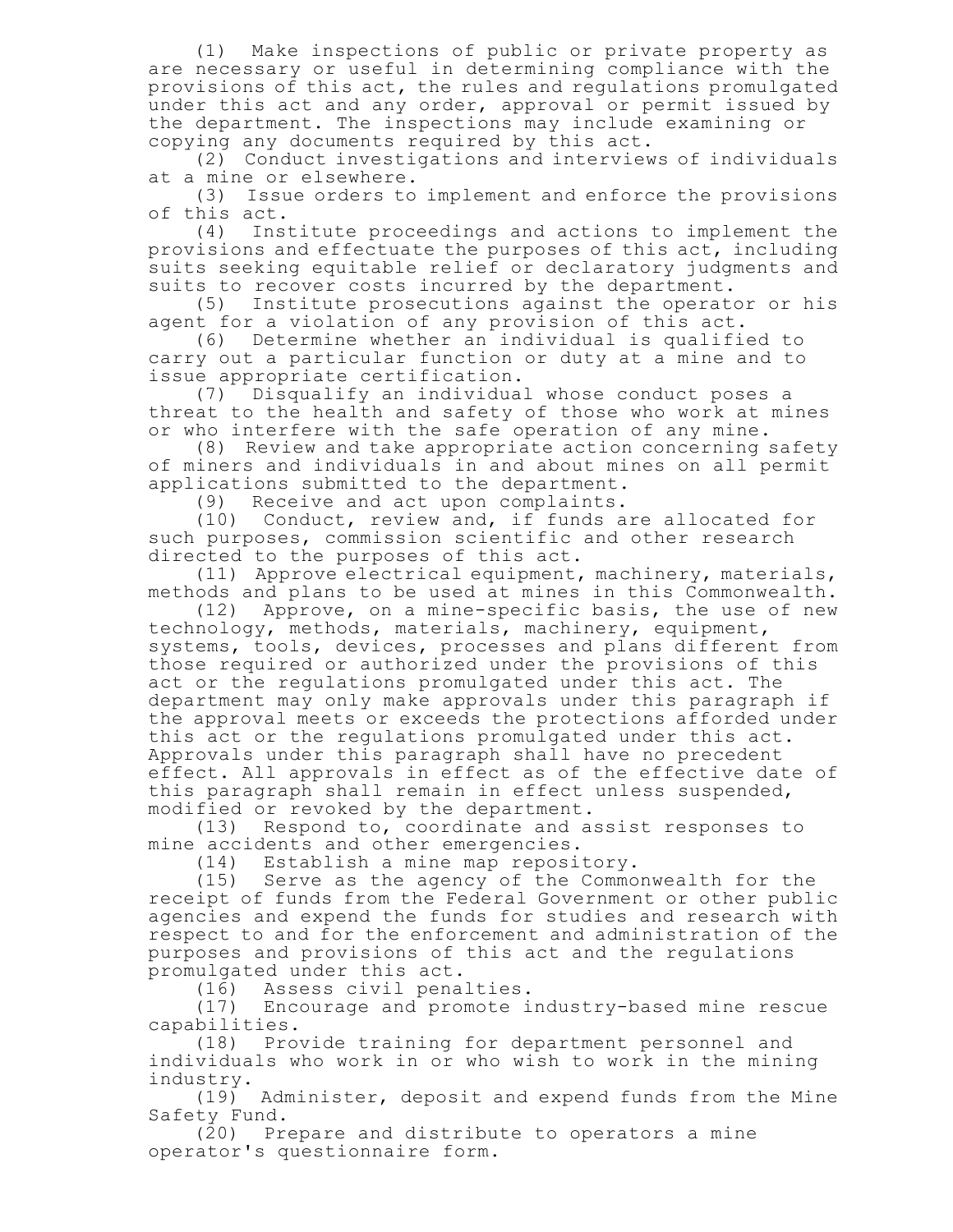(21) Perform any act not inconsistent with any provision of this act, which it may deem necessary or proper for the effective administration or enforcement of this act and the rules or regulations promulgated under this act.

Section 106. Board of Coal Mine Safety.

(a) Establishment.--The Board of Coal Mine Safety is established and shall develop all of the following:

(1) Proposed amendments to the interim mandatory safety standards.

(2) Additional regulations with respect to mine safety if the board determines that existing Federal and State regulations do not adequately address a specific hazard.

(3) Other regulations as specifically authorized under this act.

(b) Composition.--The board shall consist of the secretary, who shall be the chairperson, and the following members appointed by the Governor:

(1) Three members who represent the viewpoint of the coal mine operators in this Commonwealth.

(2) Three members who represent the viewpoint of the working miners in this Commonwealth.

(c) Terms.--All appointments shall be subject to the following:

(1) The initial appointments after the effective date of this section shall have staggered terms so that, for each group of appointments under subsection (b), one member shall serve a term of one year, one member shall serve a term of two years and one member shall serve a term of three years. All subsequent appointments shall be for terms of three years.

(2) Members shall be eligible for reappointment. (d) Representation.--For the initial appointments after the effective date of this section, the following shall apply:

(1) The members appointed under subsection (b)(1) shall be selected from a list containing six nominees submitted by the major trade association representing coal mine operators in this Commonwealth.

(2) The members appointed under subsection (b)(2) shall be selected from a list containing six nominees submitted by the highest-ranking official within the major labor

organization representing coal miners in this Commonwealth. (e) Vacancies.--The following shall apply to vacancies on the board:

(1) The members appointed under subsection (b)(1) shall be selected from a list containing three nominees submitted by the major trade association representing coal mine operators in this Commonwealth.

(2) The members appointed under subsection (b)(2) shall be selected from a list containing three nominees submitted by the highest-ranking official within the major labor

organization representing coal miners in this Commonwealth.<br>(f) Employment.--Members of the board may continue in Employment.--Members of the board may continue in employment in the coal industry while serving on the board.

(g) Service.--Members shall serve at the pleasure of the Governor.

(h) Compensation.--Members of the board shall be compensated at the appropriate per diem rate based on the prevailing formula administered by the Commonwealth, but not less than \$150 per day, plus reasonable expenses incurred while performing their official duties. The compensation shall be adjusted annually by the department to account for inflation based on the Consumer Price Index published by the United States Department of Labor.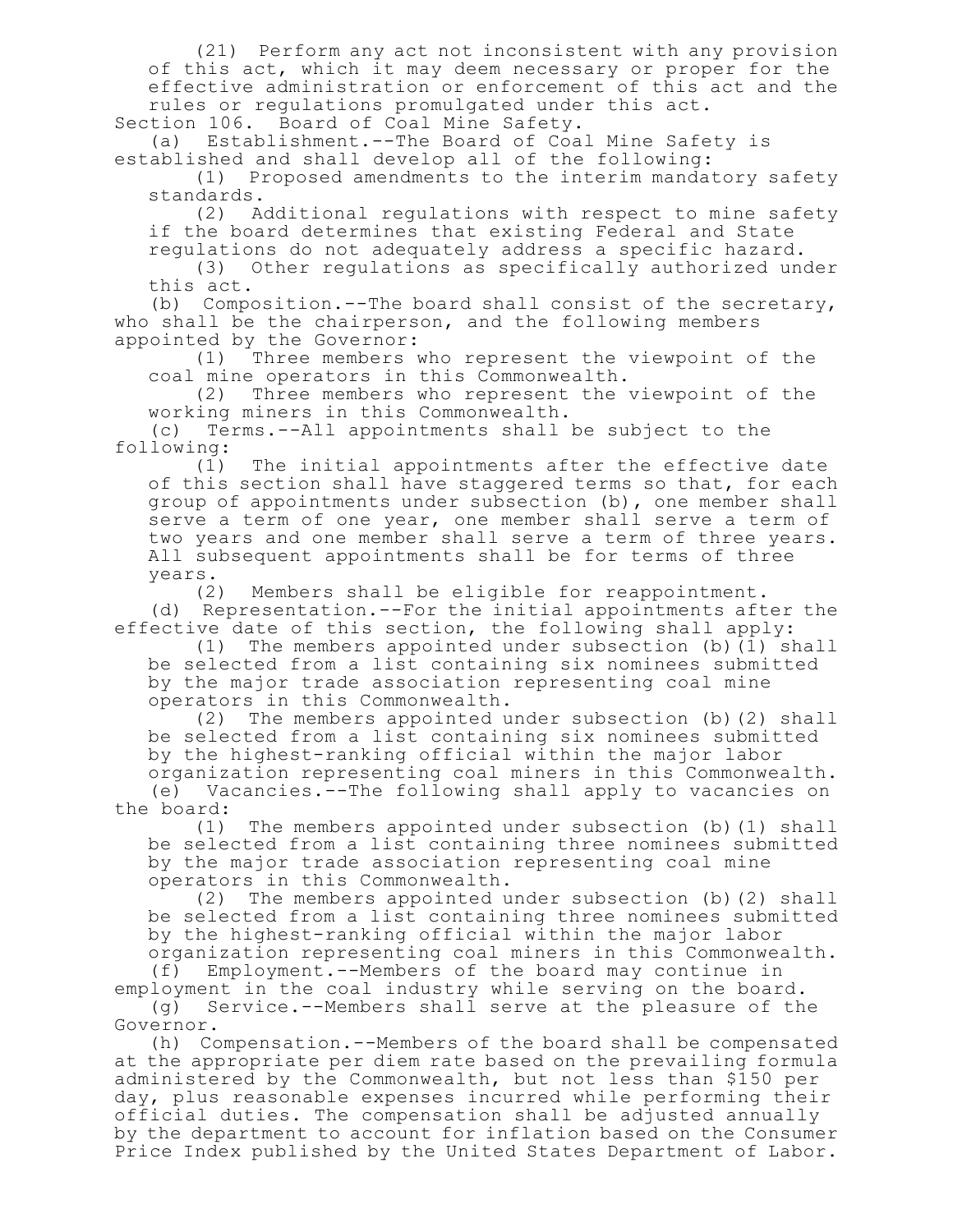An individual board member may waive his or her right to all or part of the compensation.

(i) Meetings.--The board shall meet within 180 days of the effective date of this section for, at a minimum, organizational purposes. Members of the board shall meet at least twice during each calendar year or more often as may be necessary.

(j) Access.--In performing its functions, the board shall have access to the services of the department. The department shall make clerical support and assistance available to enable the board to carry out its duties.

(k) Funding.--Funding for the operation of the board and implementation of the provisions of this chapter shall be derived from the general government appropriation of the department.

(l) Nominations.--If a vacancy on the board occurs, nominations and appointments shall be made in the following manner:

(1) In the case of an appointment to fill a vacancy, a list of nominees under subsection (e) shall be requested by and submitted to the Governor within 30 days after the vacancy occurs by the major trade association or major labor organization which nominated the individual whose seat on the board is vacant.

(2) The vacancy shall be filled by the Governor within 30 days of the receipt of the list of nominees.

(m) Quorum.--A quorum of the board shall consist of five members. Actions of the board must be approved by an affirmative vote of at least five members. Section 106.1. Rulemaking.

(a) Authority.--The board shall have the authority to promulgate regulations that are necessary or appropriate to implement the requirements of this act and to protect the health, safety and welfare of miners and other individuals in

and about mines.

(b) Consideration.--The board shall consider promulgating as regulations any Federal mine safety standards that are either:

(1) Existing as of the effective date of this section and that are not included in interim mandatory safety standards.

(2) New standards, except for standards concerning diesel equipment, promulgated after the effective date of this section.

(c) Regulations.--Within 250 days of the effective date of this section, the board shall begin to consider the standards under subsection (b)(1) for promulgation as regulations. If final regulations are not promulgated by the board within three years of the effective date of this section, the department may promulgate final regulations consistent with Federal standards.

(d) New standards.--Within 70 days of the effective date of new mine safety standards under subsection (b)(2), the board shall begin to consider standards for promulgation as regulations. If the regulations are not promulgated as final by the board within three years of the effective date of the promulgation of the new standards, the department may promulgate final regulations consistent with Federal standards.

(e) Justification for regulations.--Regulations shall be based upon consideration of the latest scientific data in the field, the technical feasibility of standards, experience gained under this and other safety statutes, information submitted to the board in writing by any interested person or the recommendation of any member of the board, if the board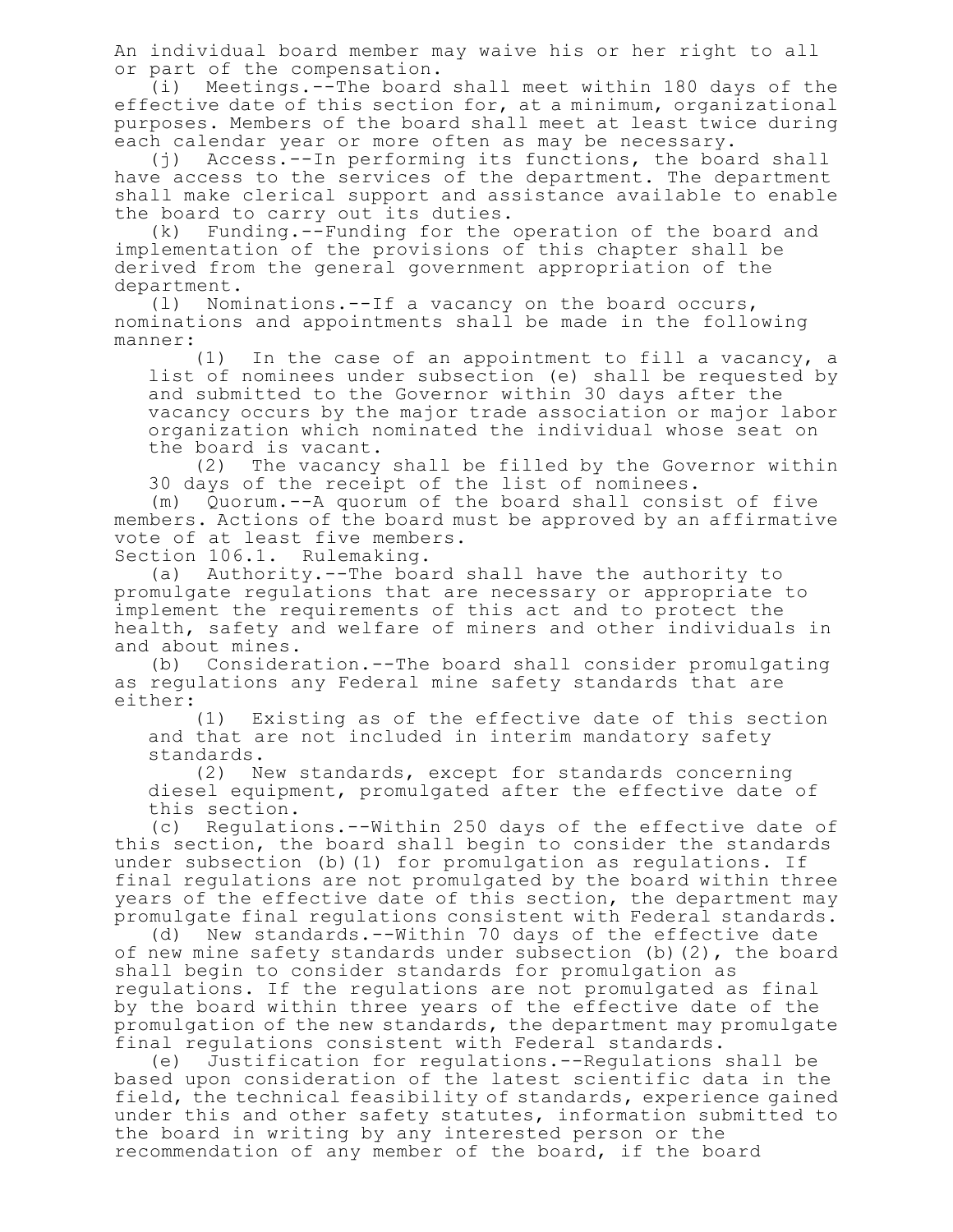determines that a regulation should be developed in order to serve the objectives of this act.

(f) Topic.--Without limiting the scope of the board's authority under this section, regulations may address any of the following:

(1) Revisions to an interim mandatory safety standard to address a new technology or method of mining.

(2) Hazards not addressed by existing safety standards.

(3) The identification of positions not listed under this act requiring a certificate of qualification.

(4) The establishment of fees for services in amounts sufficient to cover the department's costs of administering this act. The fees established by the board may be increased each year after implementation by the percentage, if any, by which the Consumer Price Index for the most recent calendar year exceeds the Consumer Price Index for the calendar year 1989. For the purposes of this paragraph, the Consumer Price Index for any calendar year shall mean the average of the Consumer Price Index for All Urban Consumers, published by the United States Department of Labor, as of the close of the 12-month period ending on August 31 of each calendar year.

(g) Safety.--No regulation promulgated by the board shall reduce or compromise the level of safety or protection afforded mine workers under this act. The department may disapprove a final regulation approved by the board which the department determines would reduce or compromise the level of safety or protection afforded mine workers under this act if the department describes the basis for the disapproval.

(h) Miner Act.--With regard to the adoption of Federal standards established pursuant to the Mine Improvement and New Emergency Response Act of 2006 (Public Law 109-236, 120 Stat. 493), the following shall apply:

(1) The board is specifically authorized to promulgate regulations that the board deems appropriate, including accelerated compliance schedules and additional requirements.

(2) The board shall consider promulgating regulations regarding flammability standards for conveyor belts.

(3) If MSHA fails to promulgate regulations regarding emergency shelters and chambers, the board shall promulgate regulations.

(4) Regulations shall be no less stringent than the Federal mine safety standards.

(i) Action.--The board shall take action on the tests and evaluations performed by the mining industry under section 334(b) and (c).

(j) Fees.--The department may set reasonable interim fees pending adoption of fee regulations under this section. Section 106.2. Emergency shelters and chambers.

The board's emergency shelter or chamber regulations shall consider all of the following:<br>(1) Provide a minimum

Provide a minimum of 48 hours of life support, including air, water, emergency medical supplies and food, for the maximum number of miners reasonably expected to be on the working section.

(2) Be capable of surviving an initial event with a peak over pressure of 15 pounds per square inch for three seconds and a flash fire, as defined by National Fire Protection Association standard NFPA-2113, of 300 degrees Fahrenheit for three seconds.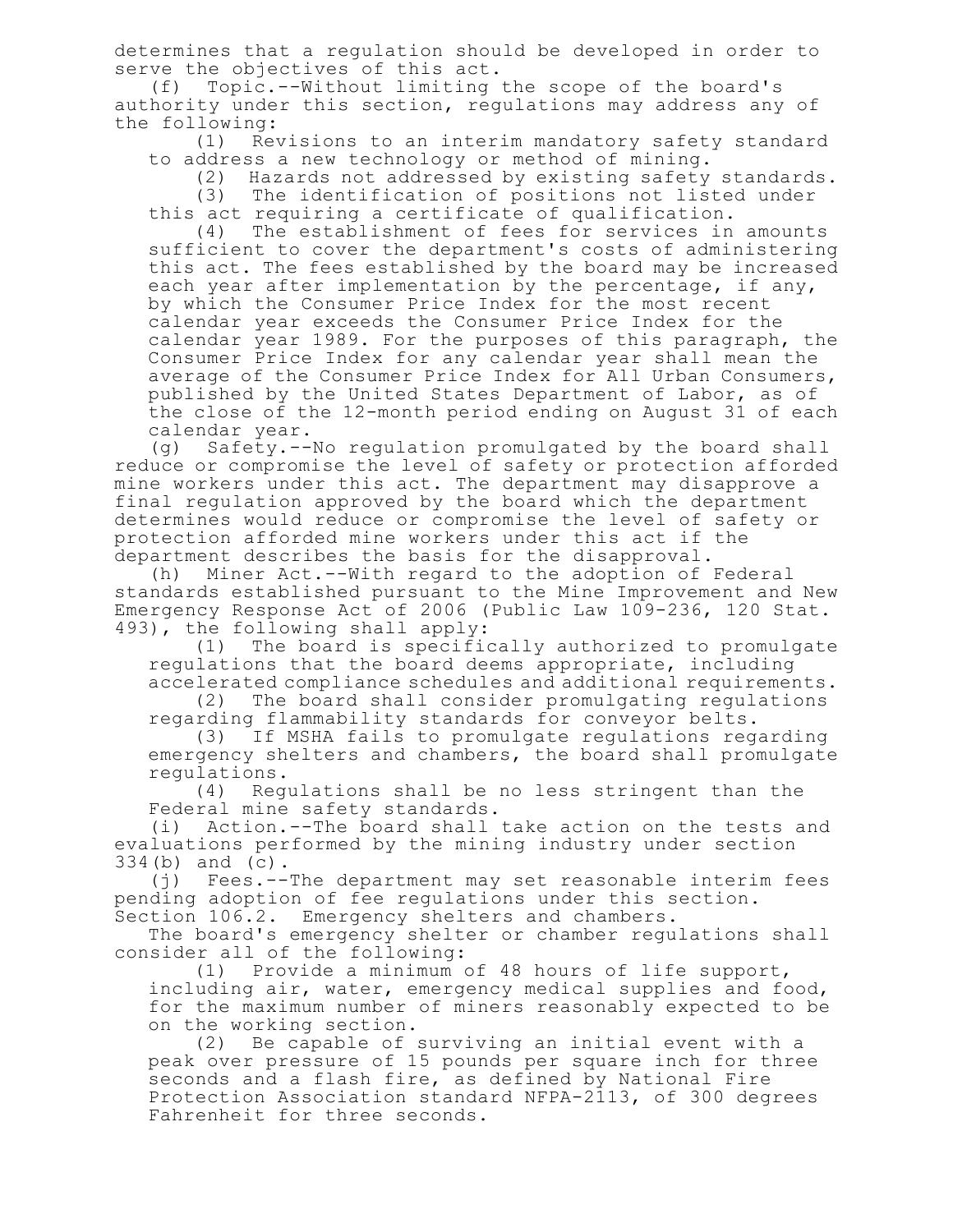(3) Be constructed in a manner that the emergency shelter or chamber will be protected under normal handling and pre-event mine conditions.

(4) Provide for rapidly establishing and maintaining an internal shelter atmosphere of oxygen above 19.5%, carbon dioxide below 0.5%.

(5) Provide for carbon monoxide below 50 parts per million and an apparent-temperature of 95 degrees Fahrenheit.

(6) Provide the ability to monitor carbon monoxide and oxygen inside and outside the shelter or chamber.

(7) Provide a means for entry and exit that maintains the integrity of the internal atmosphere.

(8) Provide a means for MSHA-certified intrinsically safe power if power is required.

(9) Provide a minimum of eight quarts of water per miner.

(10) Provide a minimum of 4,000 calories of food per miner.

(11) Provide a means for disposal of human waste to the outside of the shelter or chamber.

(12) Provide a first aid kit.

(13) Have provisions for inspection of the shelter or chamber and its contents.

(14) Contain manufacturer-recommended repair materials.

(15) Provide a battery-powered, occupant-activated strobe light, of a model approved by the board, that is visible from the outside indicating occupancy.

(16) Provide provisions for communication to the surface.

(17) Provide proof of current approval for all items and materials subject to approval.

Section 106.3. Notice to operators and miners.

The department shall send a copy, in writing or

electronically, of every proposed regulation and final regulation, at the time of publication in the Pennsylvania Bulletin, to the operator of each mine and, where applicable, the representative of the miners at the mine, and the copy shall be immediately posted on the bulletin board of the mine by the operator or the operator's agent. Failure to receive the notice shall not invalidate the final regulation or relieve anyone of the obligation to comply with final regulation. Section 106.4. Standards for surface facilities.

The department shall use the applicable standards contained in 30 CFR Part 77 (relating to mandatory safety standards, surface coal mines and surface work areas of underground coal mines) regarding the sinking of shafts and slopes and surface facilities that are part of mines, pending promulgation of regulations by the board regarding those activities and facilities.

Section 106.5. Track distance.

(a) Determination by board.--Within 14 days of the initial meeting of the board, the board shall make a determination whether to promulgate regulations providing for exceptions to section 258(a.2). If the board decides to promulgate regulations providing for any of the exceptions described in subsection (b), any exceptions as approved by the board for proposed rulemaking shall become and remain in effect until the completion of the rulemaking process. Any exceptions approved by the board shall require the operator to make readily available a self-propelled transport vehicle with rubber tires in the working section for transportation of sick or injured miners.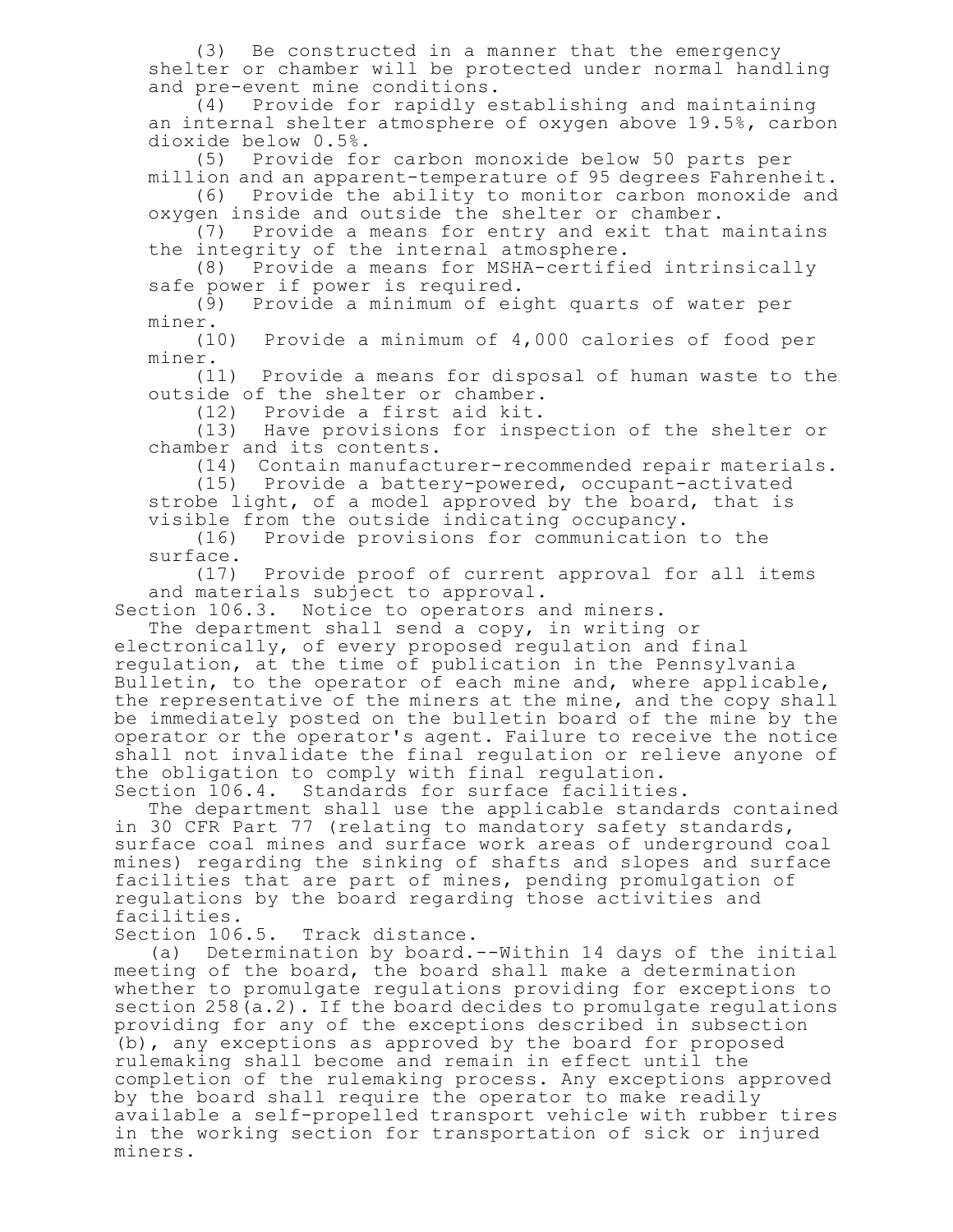(b) Exceptions.--The following exceptions to section 258(a.2) shall be considered by the board pursuant to subsection (a):

- (1) Bleeder entry development.
- (2) Development of longwall setup entries.<br>(3) Development of longwall recovery entri
	- Development of longwall recovery entries.

(4) Startup of a working section off mains or submains

entries.<br>Section 107. Safety issues.

The department shall consider the safety of miners in reviewing and acting on applications for permits issued to and for mines and shall include conditions addressing safety in issuing the permits. If the department determines that any aspect of the contemplated activity at an existing or proposed mine might constitute a threat to the health and safety of miners or individuals in and about mines, the department shall require the applicant or operator to eliminate the threat. If the applicant or operator does not eliminate the threat to the department's satisfaction, the department shall deny the application or applications or shall unilaterally modify the terms of the permit or suspend or revoke the permit. Section 108. Inspections.

(a) Frequency and purpose.--The department shall make frequent inspections of mines. Each mine shall be inspected at least semiannually for electrical purposes and at least quarterly for general purposes. Inspections shall be conducted more frequently when the department determines that more frequent inspections are necessary or desirable. Inspections shall be conducted for the purposes of:

(1) Obtaining, utilizing and disseminating information relating to health and safety conditions, the causes of accidents and the causes of diseases and physical impairments originating in mines.

(2) Gathering information with respect to health or safety standards established or regulations promulgated under this  $act.$  (3)

Determining whether a danger exists.

(4) Determining whether the mine is in compliance with the provisions of this act, the mine safety regulations and any order, permit or decision issued by the department under this act.

(b) Accompaniment.--A representative of the operator and a representative of the miners shall be given the opportunity to accompany the department during the physical inspection of any coal mine or coal facility, including preparation plants, shops, coal handling facilities and all other areas associated with the coal mining operation, made pursuant to this act. The purpose of this accompaniment is to aid the inspection and to participate in all preinspection and postinspection closeouts and conferences and other activities required of the department under this act. The representative of the miners shall suffer no loss of pay during the period of participation in the inspection. Where there is no authorized representative of the miners, the department shall meet with no fewer than two miners concerning health and safety at the mine. To the extent the department determines more than one representative from each party would further aid the inspection, the department may permit each party to have an equal number of additional representatives. However, only one such representative of the miners who is an employee of the operator shall be entitled to suffer no loss of pay during the period of such participation under the provisions of this subsection. For purposes of this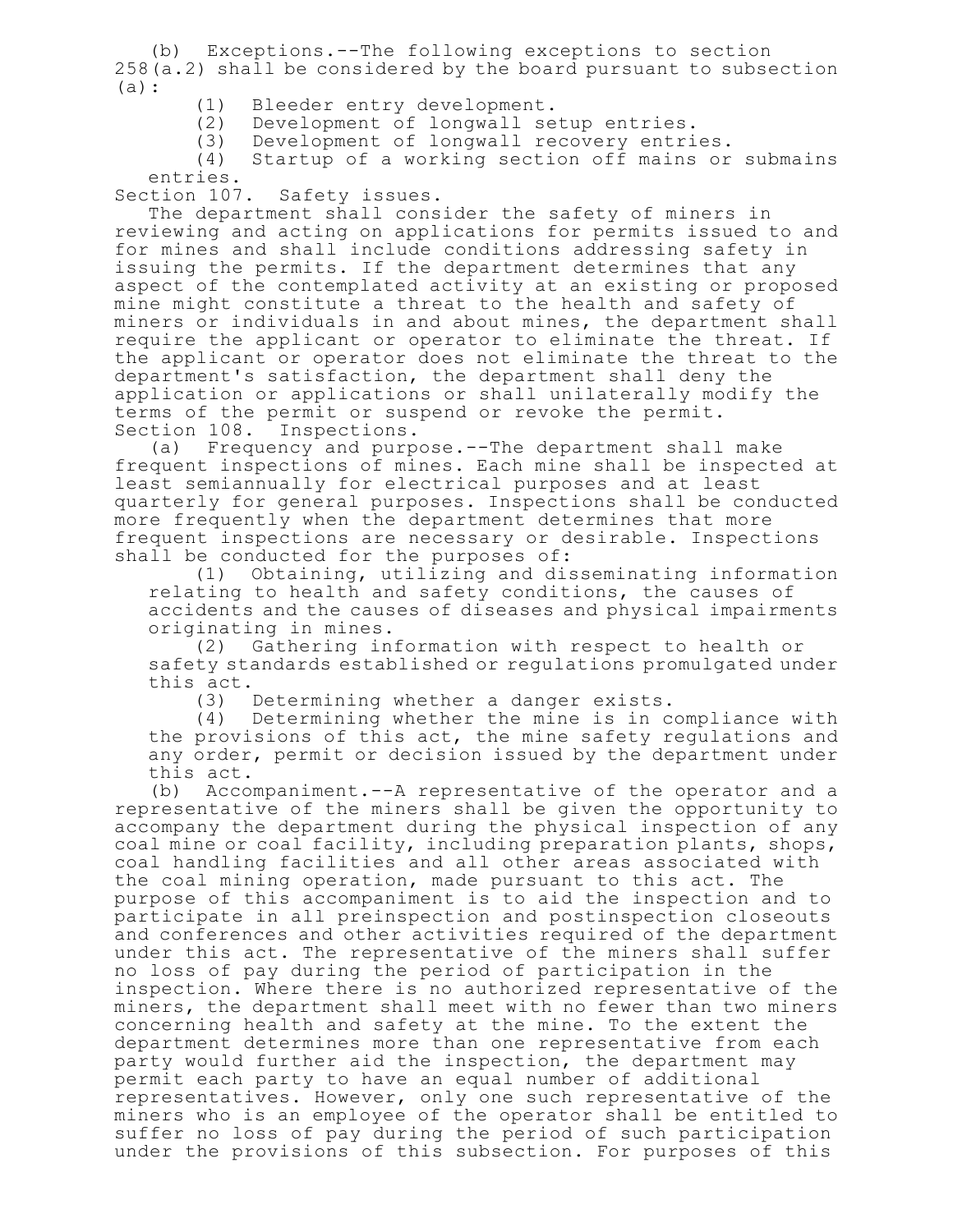subsection, the designation of the representative of miners shall be made in accordance with 30 CFR Pt. 40 (relating to representative of miners), except that the representative of the miners shall be an employee of the mine being inspected. Section 109. Accidents.

(a) Duties of operator.--In the event of an accident occurring at a mine, an operator shall do all of the following:

(1) Notify the department no later than 15 minutes of discovery of the accident.

(2) Take appropriate measures to prevent the destruction of evidence which would assist in investigating the cause of the accident. Unless granted permission by the department, no operator may alter an accident site or an accident-related area until completion of all investigations pertaining to the accident, except to rescue any individual and prevent destruction of mine equipment.

(3) Obtain the approval of the department for any plan to recover an individual in the mine, to recover the coal mine or to return the affected areas of the mine to normal operations.<br>(4) Com

Conduct its own investigation of the accident and develop a written report of the investigation. The report shall include all of the following:

(i) The date and hour of the accident.

(ii) The date the investigation began.

(iii) The names of the individuals participating in the investigation.

(iv) A description of the accident site.

(v) An explanation of the accident or injury, including a description of any equipment involved and relevant events before and after the accident.

(vi) An explanation of the cause of the accident. (vii) An explanation of the cause of any injury sustained due to the accident.

(viii) The name, occupation and experience of any miner involved in the accident.

(ix) A sketch depicting the accident, including dimensions where pertinent.

(x) A description of steps taken to prevent a similar accident in the future.

(b) Duties of department.--In the event of an accident occurring at a mine, the department shall do all of the following:

(1) Take whatever action it deems appropriate, including the issuance of orders, to protect the life, health or safety of an individual, including coordinating and assisting rescue and recovery activities in the mine.

(2) Promptly decide whether to conduct an investigation of the accident and inform the operator and the

representative of the miners of its decision.

(c) Report.--Each operator shall report to the department each accident and lost-time injury.

(1) The operator shall report within ten working days of the accident or lost-time injury. An operator may meet the requirements of this paragraph by submitting a copy of the MSHA Mine Accident, Injury and Illness Report Form 7000-1 required by 30 CFR 50.20 (relating to preparation and submission of MSHA Report Form 7000-1--Mine Accident, Injury, and Illness Report) in use on the date of the accident.

(2) Each accident and lost-time injury shall be reported on a separate form. If more than one miner is injured in the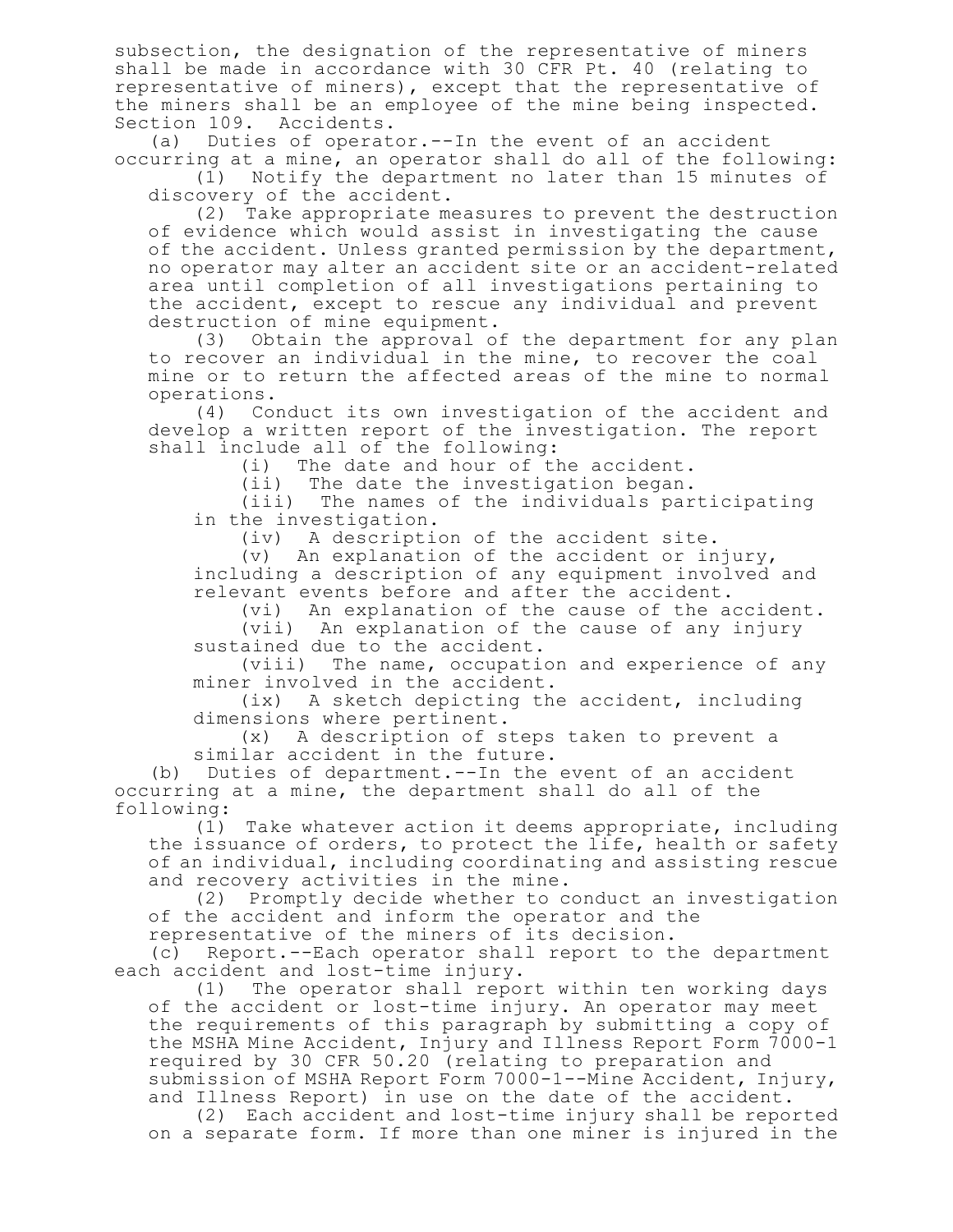same accident, the operator shall submit a separate form for each miner affected.

Section 110. Mine officials' certification.

(a) Administration.--After evaluating the examinations, the department shall issue certificates to those candidates who have met the established criteria for each certification category.<br>(b) C

(b) Committee.--

(1) The department shall appoint a committee to annually review and update the department's database of examination questions and answers. The committee shall be made up of an equal number of persons representing the viewpoints of the department, operators and miners.

(2) Members of the committee shall be compensated in the same manner as members of the board under section 106(h). An individual committee member may waive the right to all or part of the compensation under this paragraph.

(3) Members of the committee shall, after the committee has been duly organized, take and subscribe the following oath before an officer authorized to administer oaths:

We, the undersigned, do solemnly swear that we will perform the duties of members of this committee, and we will not divulge or make known to an individual any question prepared for the mine officials or in any manner assist any applicant to pass the examination.

(c) Confidential records.--Records pertaining to certification examinations shall not constitute a public record under the act of June 21, 1957 (P.L.390, No.212), referred to as the Right-to-Know Law.

**Compiler's Note:** The act of June 21, 1957 (P.L.390, No.212), referred to as the Right-to-Know Law, referred to in subsec. (c), was repealed by the act of Feb. 14, 2008 (P.L.6, No.3), known as the Right-to-Know Law.

Section 111. Classification of mines as gassy.

Notwithstanding any other provision of law, the distinction between gassy and nongassy mines is eliminated, and all underground bituminous mines shall comply with the requirements for gassy mines.

Section 112. Reports.

(a) Questionnaire.--The operator of an underground mine shall submit to the department a completed or revised deep mine questionnaire in the following instances:

(1) Prior to the commencement of any work for the purpose of opening a new underground mine or reopening an underground mine that has closed.

(2) Upon change of the information reflected on the most recently submitted operator's questionnaire.

(a.1) Notice.--Upon discontinuance of the operation of an underground mine, the operator shall immediately notify the department.

(b) Quarterly reports.--

(1) Each operator of an active mine shall submit quarterly reports within 15 days after the end of each quarter. The report shall contain information reflecting the activities of the previous quarter and shall include all of the following:

(i) The name and address of the mine.

(ii) Identification of the mine superintendent and mine foreman.

(iii) The employment, employee hours and coal production statistics for the mine.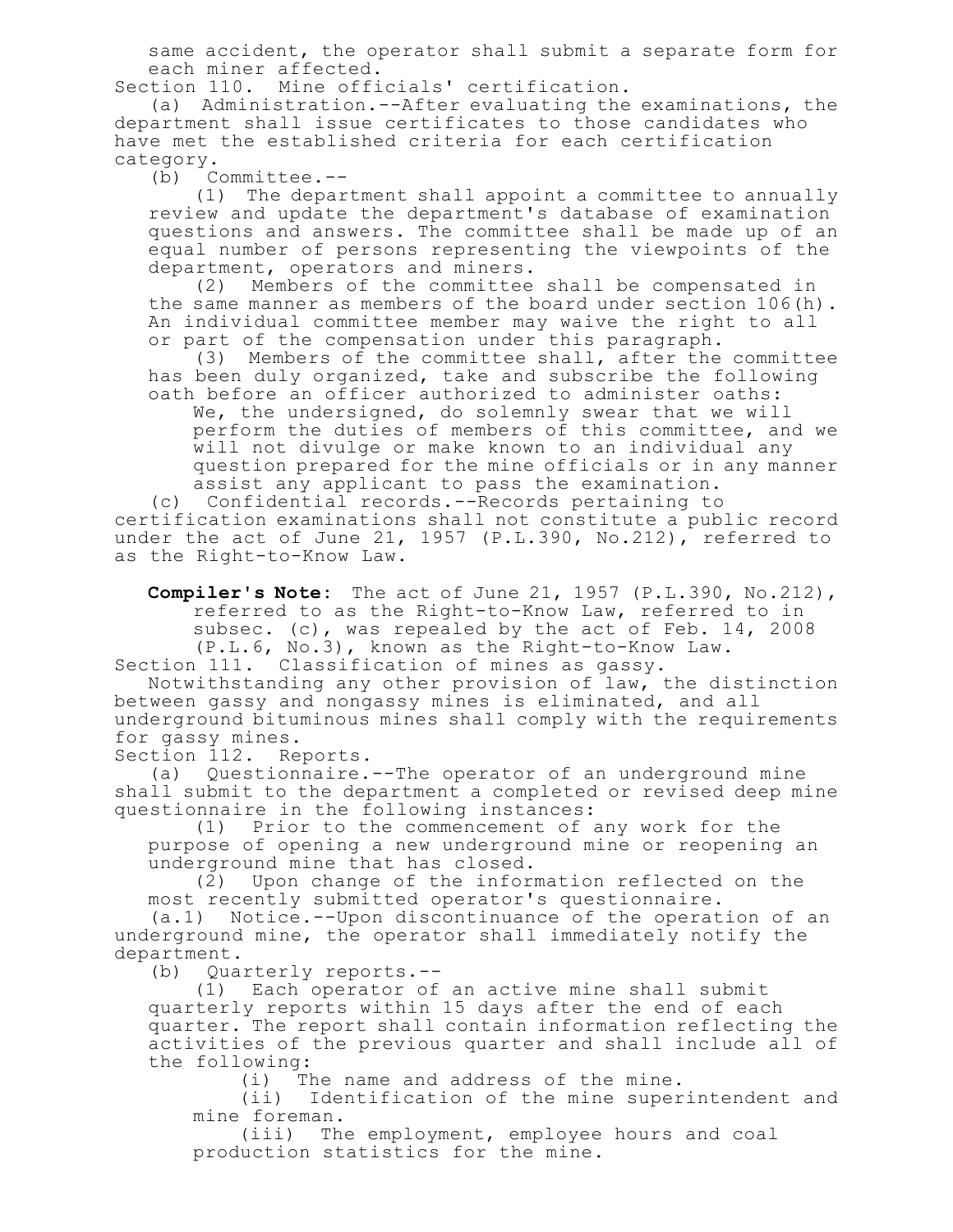(iv) A detailed description of the reportable injuries or accidents that occurred at the mine.

(2) An operator may meet the requirements of paragraph (1) by submitting a copy of the MSHA Quarterly Employment and Coal Production Report in use on the date of the quarterly report.

(c) Corrections.--By February 15 of each year, an operator must submit any corrections to the quarterly reports submitted during the prior year and must certify the accuracy of the corrected quarterly reports.

(d) Additional duties.--In addition to any records required under this act, a mine operator shall establish and maintain records, make reports and provide information as the department may require from time to time. The department is authorized to compile, analyze and publish, either in summary or detail form, the reports or information obtained. All records, information, reports, findings, notices, orders or decisions required or issued pursuant to or under this act may be published from time to time, may be released to any interested person and shall constitute a public record under the act of June 21, 1957 (P.L.390, No.212), referred to as the Right-to-Know Law.

(e) Copies.--An operator of a mine shall maintain a copy of the reports required by this section at the mine office closest to the mine for a period of not less than five years after submission of the reports.

**Compiler's Note:** The act of June 21, 1957 (P.L.390, No.212), referred to as the Right-to-Know Law, referred to in subsec. (d), was repealed by the act of Feb. 14, 2008 (P.L.6, No.3), known as the Right-to-Know Law. Section 113. Mine rescue program.

(a) Establishment.--The department is authorized to establish and administer a mine rescue program for mines not able to provide a mine rescue crew for themselves. The department shall establish a program to do the following:

(1) Instruct mine employees how to care for individuals injured in and about the mines.

(2) Train mine employees who may voluntarily seek training in the use of self-contained breathing apparatus, gas masks, first aid to the injured and other things or practices essential to the safe and efficient conduct of the work of first aid and mine rescue.

(b) Equipment.--The department shall purchase and maintain adequate quantities of emergency response vehicles, specialized equipment, supplies and services necessary to assure rapid and effective response to mine emergencies, including mine fires, mine explosions, mine inundations, entrapments and mine recovery operations.

(c) Contracts.--In the event of an emergency response, the department may use the emergency contracting provisions of 62 Pa.C.S. § 516 (relating to emergency procurement) to lease additional services or equipment as is needed to respond to a mine emergency. The department, with the consent of the Governor, may use funds available to the Commonwealth for the purpose of responding to a mine emergency. Section 114. Direction of mine rescue work.

The department shall coordinate and assist in all responses to a mine emergency conducted in this Commonwealth. The extent of coordination and assistance shall depend on the nature of the mine emergency and the operator's ability to respond to the mine emergency. This authority shall include directing responses to mine emergencies and assigning mine rescue crews and mine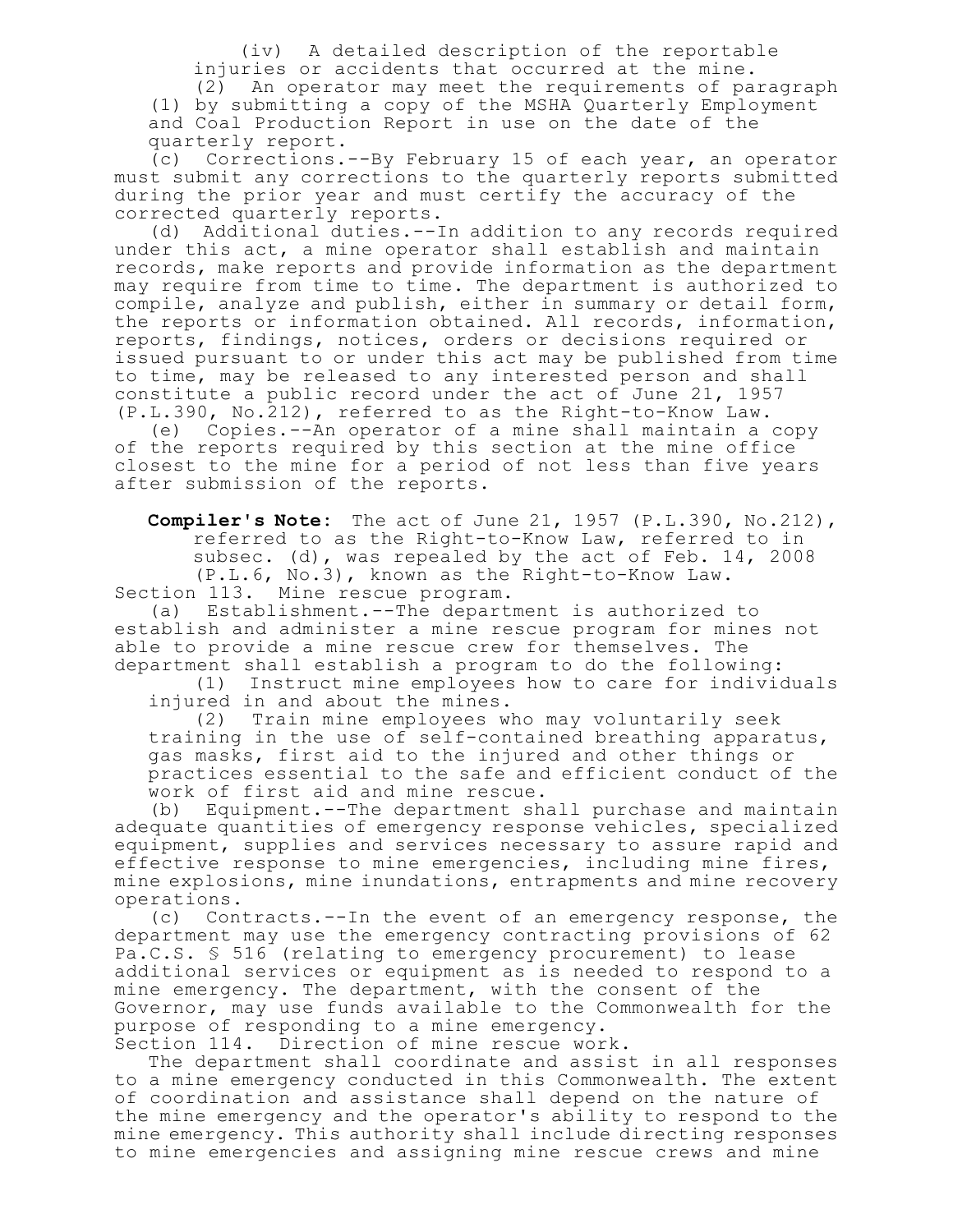rescue and recovery work to mine inspectors or other qualified employees of the department.

Section 115. Recovery of funds.

The department is authorized to seek from an operator reimbursement of funds expended by the department to rent equipment and obtain services in responding to a mine emergency. Section 116. Mine Safety Fund.

There is created a special fund known as the Mine Safety Fund. All moneys received by the department under this act and all moneys recovered from operators for expenses incurred in responding to a mine emergency shall be deposited by the State Treasurer into the Mine Safety Fund. All moneys deposited in the fund are hereby appropriated, upon approval of the Governor, to the department for mine safety activities and the administration of this act.

Section 117. Bituminous mine inspector.

Notwithstanding the act of August 5, 1941 (P.L.752, No.286), known as the Civil Service Act, in order to become eligible for employment as a bituminous mine inspector, an individual must, at a minimum, meet the following qualifications:

(1) Be a resident of this Commonwealth.

(2) Be an individual of good moral character and known temperate habits.

(3) Be physically capable of entering and inspecting a coal mine.

(4) Have at least a high school diploma.

(5) Be at least 30 years of age.

(6) Have had at least ten years' experience in an underground bituminous coal mine.

(7) Hold a current, valid certificate as a bituminous mine foreman, assistant mine foreman or mine examiner.

(8) Pass, with at least a score of 90%, the mine

inspector's examination as conducted by the State Civil Service Commission in accordance with the Civil Service Act. Section 118. Bituminous mine electrical inspector.

Notwithstanding the act of August 5, 1941 (P.L.752, No.286), known as the Civil Service Act, in order to become eligible for employment as a bituminous mine electrical inspector, an

individual must meet at least the following qualifications: (1) Be a resident of this Commonwealth.

(2) Be an individual of good moral character and known

temperate habits. (3) Be physically capable of entering and inspecting a coal mine.

(4) Have at least a high school diploma.

Be at least 30 years of age.

(6) Have had at least ten years' experience in an underground bituminous coal mine.

(7) Hold a current, valid certificate as a bituminous mine electrician.

(8) Pass, with at least a score of 90%, the mine electrical inspector's examination as conducted by the State Civil Service Commission in accordance with the Civil Service Act.

Section 119. Availability of mine maps.

(a) Authorization.--The department is authorized and directed to obtain and copy all maps of mining conducted in this Commonwealth.

(b) Inspection and copying.--An individual who has possession of a mine map shall make the map available to the department for inspection and copying. The map shall be returned to its owner within 30 days.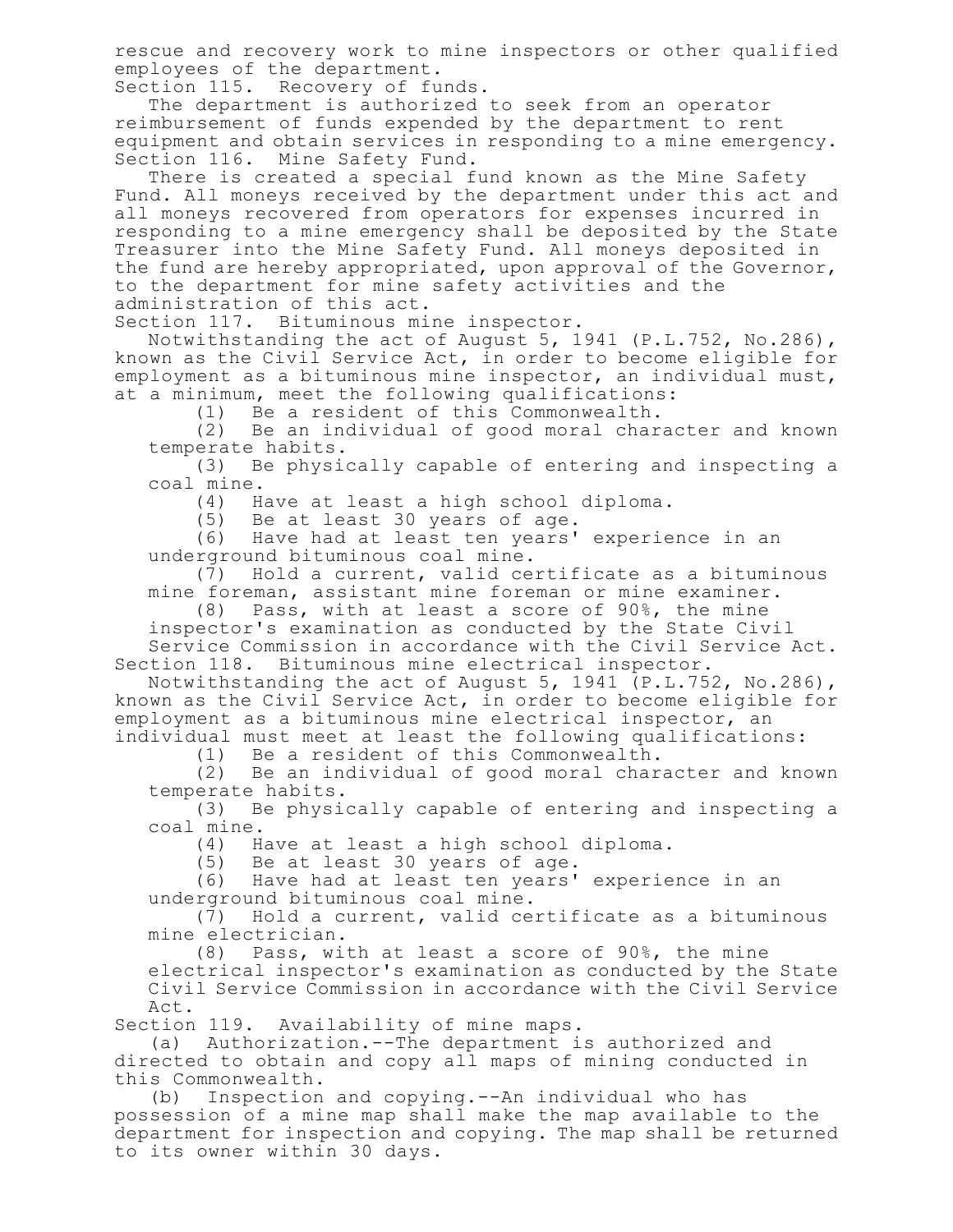(c) Liability.--No individual shall, solely on the basis of supplying a mine map to the department, be attributed or divested of liability.

Section 120. Mine map repository.

The department shall develop and maintain a repository of all mine maps it has obtained or has had an opportunity to copy. The department shall organize and catalog the mine maps in the repository to enable the department, other government agencies, mine operators and the general public to review the mine maps and to determine the location of mine workings. All mine maps and copies of mine maps held by the department shall be open for public inspection and made available for review upon request during the department's normal business hours.

Section 121. Applicability.

The provisions of Chapters 2 and 3 shall not apply to the construction of shafts and slopes.

## CHAPTER 2

GENERAL REQUIREMENTS FOR UNDERGROUND BITUMINOUS MINES

Section 201. General safety requirements.

The following are general safety requirements:

(1) All work must be performed in a safe manner.

All equipment must be maintained in safe operating condition.

(3) No individual shall be employed as a mine foreman, assistant mine foreman, mine examiner, mine electrician, mining machine operator, shot-firer or miner unless that individual holds a current, valid certification from the department to work in that capacity. An individual who holds a current, valid certification to be a mine foreman may also work as an assistant mine foreman or mine examiner. Only a mine official shall direct the work force in matters involving the safety of employees. An individual who holds a current, valid certification as an assistant mine foreman may also work as a mine examiner.

(4) It shall be the duty of the operator and all mine officials to comply with and see that others comply with the provisions of this act, the regulations promulgated pursuant to this act, all orders and approvals and the safety conditions in permits issued to the mine. It shall also be the duty of the operator and all mine officials to cooperate with the department in implementing the provisions of this act and effectuating the purposes of this act.

(5) The operator and all mine officials shall comply with and follow all mining plans, approvals and orders issued by the department, rules and regulations of the operator, all provisions of law that are in harmony with this act and all other applicable laws. The operator is responsible for assuring that all activities in and around the mine, including those conducted by contractors, are conducted in compliance with this act, regulations promulgated under this act, approvals and orders issued by the department and any safety conditions included in permits.

(6) During coal production, an assistant mine foreman shall be assigned to only one working section. The assistant mine foreman shall supervise individuals engaged in the coal-cutting operation. The assistant mine foreman may perform additional duties provided that he spends a majority of his time supervising individuals engaged in the coal-cutting operation.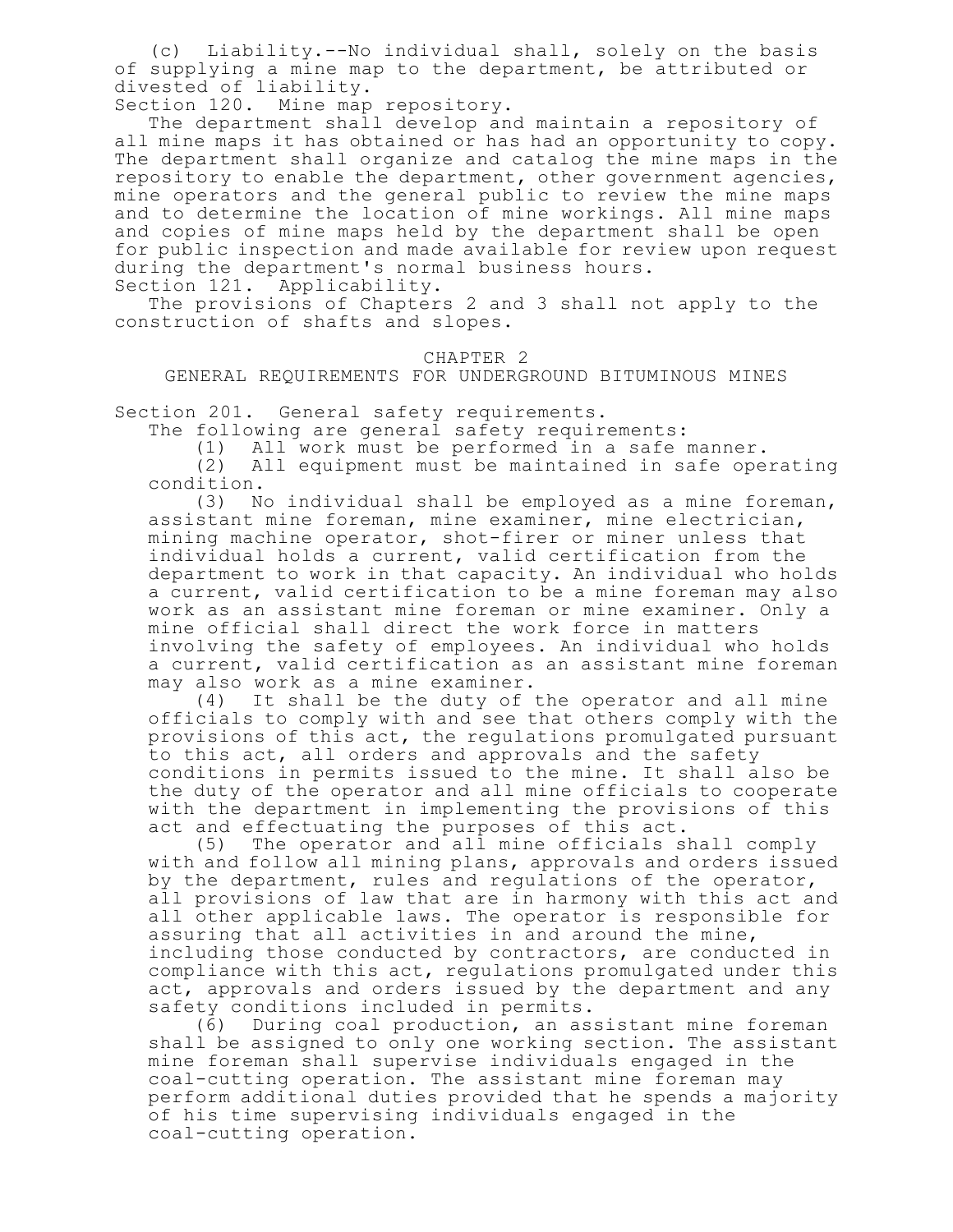(7) Every superintendent, mine foreman, assistant mine foreman, mine electrician and mine examiner shall represent the Commonwealth in the mine in which he is employed and shall be deemed an officer of the Commonwealth in enforcing the provisions of this act and performing the mine official's duties under this act. The superintendent, mine foreman, assistant mine foreman, mine electrician or mine examiner shall perform these duties during such times as the mine is in operation and at such other times as the department deems to be necessary or appropriate to make the mine safe and to protect the health and safety of those who work in and around the mine.

Section 202. Qualifications for certification.

(a) General requirements.--

(1) Except as set forth under paragraph (2), in order to be eligible to sit for a certification examination, the following shall apply:

(i) An applicant must demonstrate the following levels of work experience in an underground bituminous coal mine:

(A) Mine foreman or mine electrician, five years.

(B) Assistant mine foreman, four years.

(C) Mine examiner, three years.

(ii) For each certification category in subparagraph (i), a minimum of two years' experience must have been

in a working section.

(2) If an applicant holds a bachelor's degree in mining engineering or an associate degree in mining technology from a recognized institution of higher education in the case of a mine foreman, assistant mine foreman or mine examiner or a bachelor's degree in electrical engineering or an associate degree in electrical technology from a recognized institution of higher education in the case of a mine electrician, in order to be eligible to sit for a certification examination, the following shall apply:

(i) An applicant must demonstrate the following levels of work experience in an underground bituminous coal mine:

(A) Mine foreman or mine electrician, four years.

(B) Assistant mine foreman, three years.

(C) Mine examiner, two years.

(ii) For each certification category in subparagraph (i), a minimum of one year's experience must have been in a working section.

(b) Additional requirements.--The following additional requirements shall apply:

(1) All applicants shall be able to read and write the English language intelligently and shall furnish the department with a notarized statement from previous employers setting forth the length of service and type of work performed in the different mines.

(2) Certificates of qualification as mine foremen shall be granted to individuals who have given to the department satisfactory evidence of their ability to perform the duties of mine foreman and who have received training by individuals approved by the department in determining the presence of explosive and noxious gases, and in the use and mechanics of all gas detection devices, and who have received an average of at least 80% in the examination.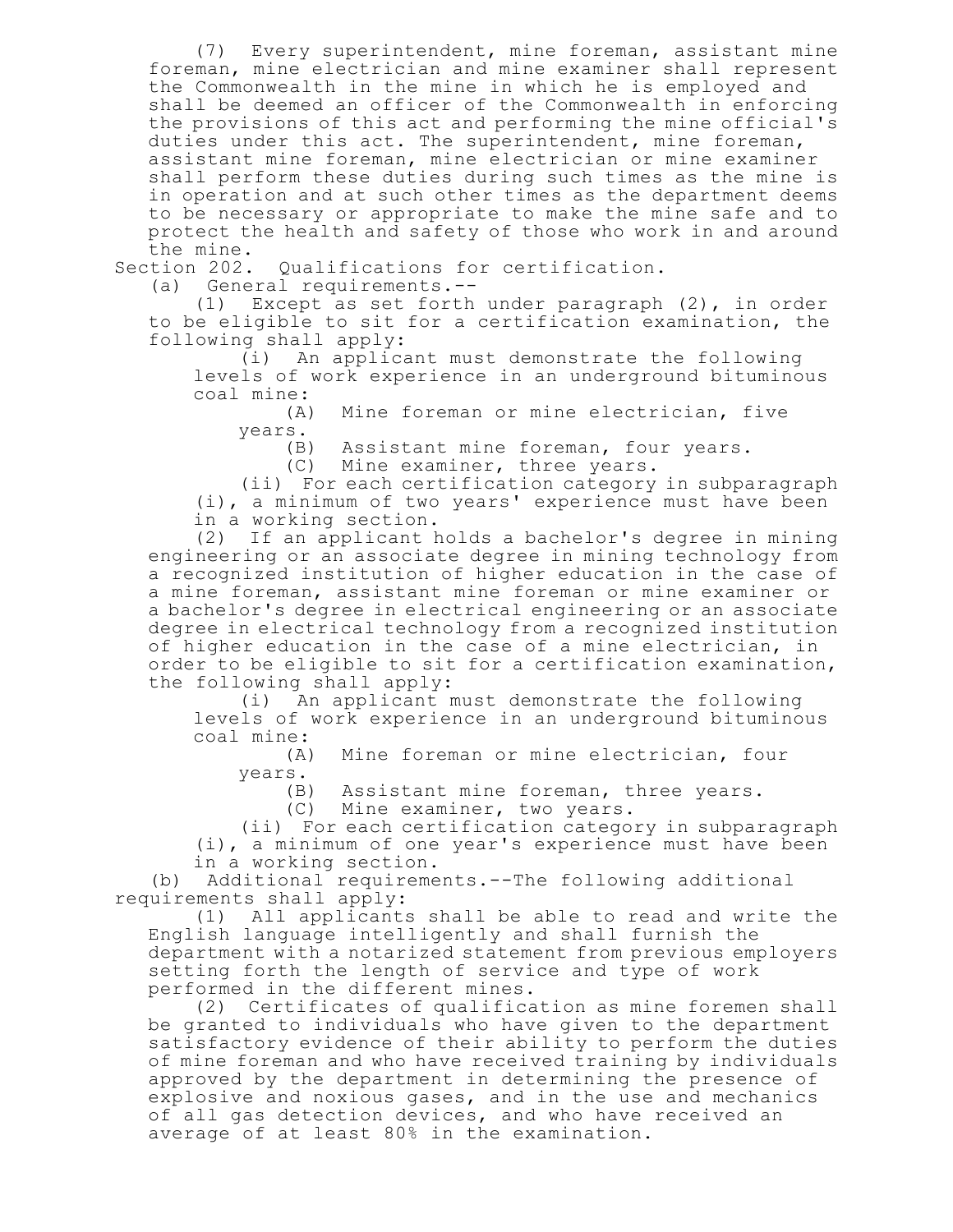(3) Certificates of qualification as assistant mine foremen shall be granted to individuals who have given to the department satisfactory evidence of their ability to perform the duties of assistant mine foreman and who have received training by individuals approved by the department in determining the presence of explosive and noxious gases, and in the use and mechanics of all gas detection devices, and who have received an average of at least 70% in the examination.

(4) Certificates of qualification as mine examiners shall be granted to individuals who have given to the department satisfactory evidence of their ability to perform the duties of mine examiners and who have received training by individuals approved by the department in determining the presence of explosive and noxious gases, and in the use and mechanics of all gas detection devices, and who have received an average of at least 75% in the mine examiners examination.

(5) Certificates of qualification as mine electrician shall be granted to individuals who have given to the department satisfactory evidence of their ability to perform the duties of mine electrician and received training by individuals approved by the department in determining the presence of explosive and noxious gases, and in the use and mechanics of all gas detection devices, and who have received an average of 75% in the mine electrician's examination.

(6) Certificates of qualification or service granted prior to the effective date of this act shall have equal value with certificates of qualification granted under this act.

(7) All applicants who have satisfactorily passed examinations, after being certified but before assuming their duties as mine foremen, mine electricians, assistant mine foremen or mine examiners, shall accompany a certified mine foreman or certified assistant mine foreman for not less than two weeks for training purposes in accordance with a training program submitted by the operator and approved by the department. Any applicant who has been granted a mine official certificate prior to the effective date of this act need not undergo this training. The record of such training shall be maintained at the mine.

Section 203. Emergency use of mine examiner as assistant mine foreman.

The mine foreman may appoint a mine examiner who is willing to act as assistant mine foreman for not more than one month if all of the following apply:

(1) There is an emergency. As used in this paragraph, the term "emergency" means a condition which could not have been foreseen and requires immediate action.

(2) There is no assistant mine foreman available in the mine who is willing to act as an assistant mine foreman.

(3) A mine foreman may act as an assistant mine foreman, a mine examiner or a miner. An assistant mine foreman may act as a mine examiner or a miner. A mine examiner may act as a miner.

(4) Foreman trainees, where used, shall not direct the work force in matters involving directly or indirectly the safety of employees nor make tests or examinations required to be made by mine officials.

Section 204. Certification of miners.

No individual shall be employed or engaged as a miner in any bituminous coal mine in this Commonwealth without first having obtained a certificate of competency and qualification, except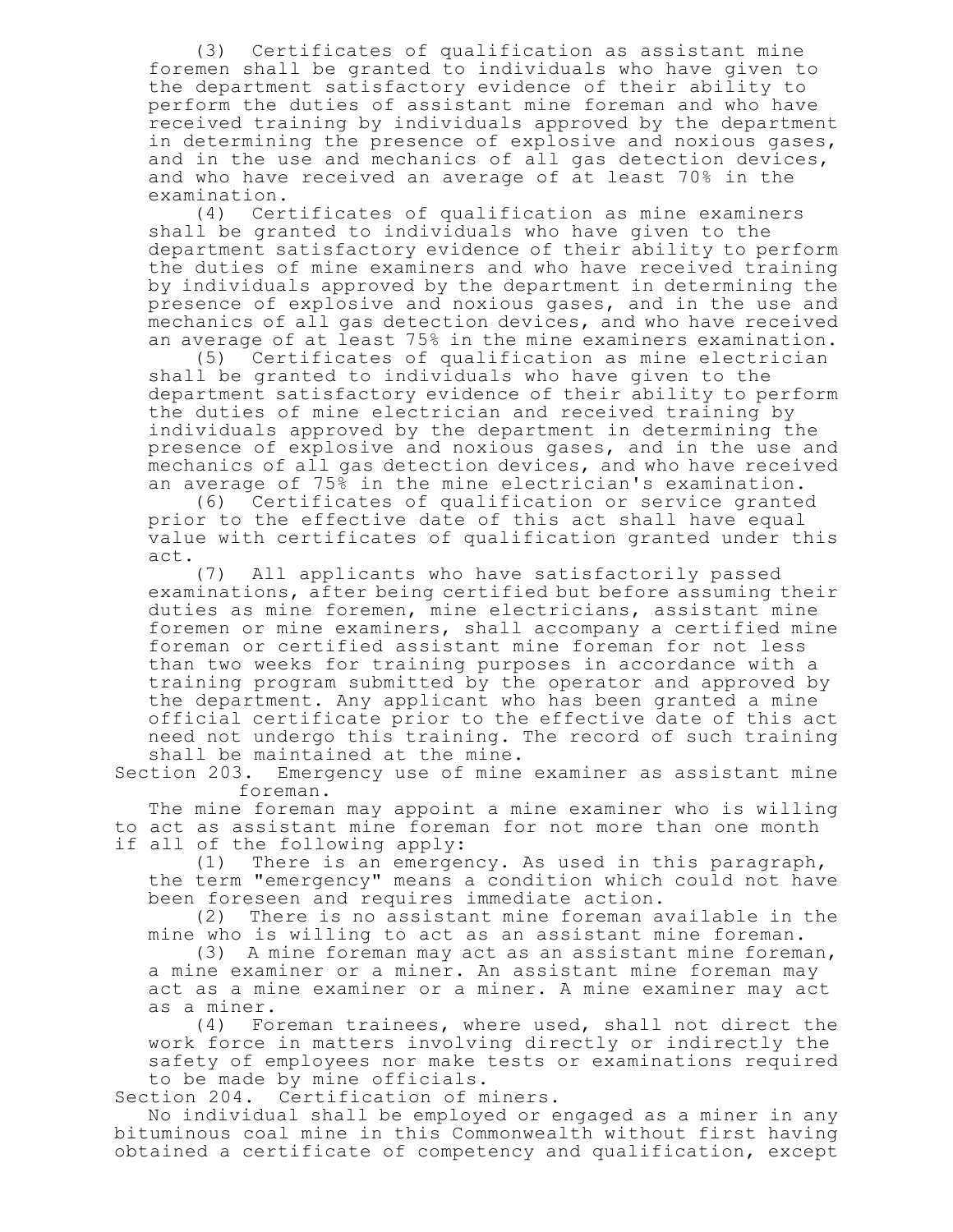that any miner holding such certificate may have a maximum of two individuals working under his direction as noncertified miners for the purpose of learning the business of mining, and such noncertified miner or noncertified miners shall be permitted to work under the direction of such miner without a certificate. The miner shall provide adequate oversight to keep the uncertified individual out of harm's way.

Section 205. Qualifications for certification as miners. The following shall apply:

(1) Miners shall be examined and granted certificates under regulations of the department.

(2) No individual shall be qualified to take the examination unless the individual produces evidence of having had not less than one year's experience in bituminous coal mines.

(3) All individuals possessing certificates of qualification issued by the Commonwealth entitling them to act as mine foremen, assistant mine foremen, mine examiners or mine electricians shall be eligible to engage at any time as miners in bituminous coal mines of this Commonwealth.

Section 206. Issuance of miners' certificates. The form and manner of issuing miners' certificates shall be designated by the department. Certificates granted shall entitle the certificate holder to be employed as and do the work of a miner in the bituminous coal mines of this

Commonwealth. A certificate granted shall not be transferable, and a transfer shall be deemed a violation of this act. Section 207. Certification of mining machine operators and

shot-firers.

(a) General rule.--It shall be unlawful to employ as a mining machine operator or shot-firer in any bituminous coal mine any individual who has not given evidence to the department as to his fitness and competency to handle and use an approved gas detection device and his ability to determine the presence or absence of explosive gas and other dangerous conditions. The manner of determining fitness and competency shall be prescribed by the department. The department shall issue a certificate to those found competent, on a form prescribed by the department. The cost of the examination and certification shall be borne by the candidates.

(b) Eligibility.--An individual possessing a certificate of qualification issued by the Commonwealth entitling the individual to act as a mine foreman, assistant mine foreman, mine examiner or mine electrician is eligible to engage as a mining machine operator in a bituminous coal mine. Section 208. Employment of mine foremen.

In order to secure efficient management and proper ventilation of mines, to promote the health and safety of individuals employed in mines and to protect and preserve the property connected with mines, the operator or superintendent shall employ a competent and practical mine foreman for every mine who shall be under the supervision and control of the operator or superintendent. The operator or superintendent of a mine shall be held as fully responsible as the individual appointed to act as mine foreman. The mine foreman shall have full charge of all the inside workings and the individuals employed in the mine, subject, however, to the supervision and control of the operator or superintendent, in order that all the provisions of this act so far as they relate to his duties shall be complied with and the regulations prescribed for each class of workmen under his charge are carried out in the strictest manner possible.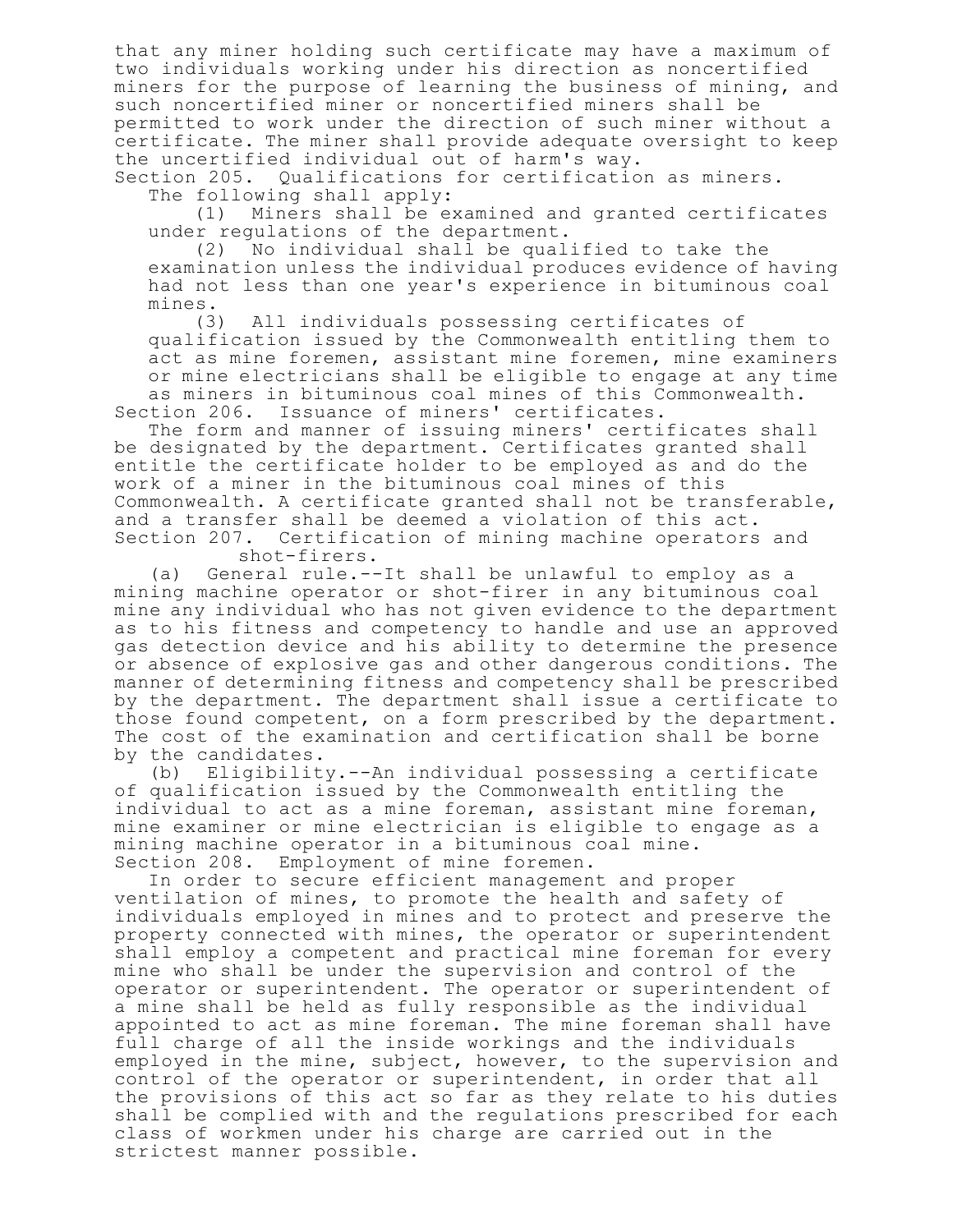Section 209. Employment of mine electricians.

Each mine shall employ a certified mine electrician, who shall have full charge of the electrical apparatus at the mine but shall be subject to the authority of the mine foreman. It shall be the duty of the mine electrician to assist the mine foreman in carrying out all the provisions of the bituminous mining laws bearing on the use and installation of electricity inside bituminous coal mines and the equipment powered thereby, and the mine electrician shall be subject to the same penalties as the mine foreman for any violation of these laws. Section 210. Employment of assistant mine foremen.

When mine workings become so extensive that the mine foreman is unable personally to carry out the requirements of this act pertaining to duties, the mine foreman shall have the right to employ a sufficient number of competent individuals to act as his assistants who shall be under his instruction and the operator's or the superintendent's instruction in carrying out the provisions of this act. In each mine the mine foreman's assistants must possess assistant mine foreman certificates. In case of the necessary temporary absence of the mine foreman, the mine foreman may deputize his responsibilities, for the time being, to an assistant mine foreman who shall perform all the duties of the mine foreman. Any mine foreman, assistant mine foreman, mine examiner or mine electrician may supervise and direct the work of a maximum of two noncertified miners and shall instruct the individuals how safely and properly to perform their work.

Section 211. Ventilation responsibilities of mine foreman. The following shall apply:

(1) A mine foreman shall devote the whole of his time to his duties in the mine when the mine is in operation, shall keep careful watch over the ventilating apparatus, the ventilation, airways and travelways and shall see that all stoppings along airways are properly built.

(2) A mine foreman shall ensure that proper cut-throughs are made in the pillars of all rooms and entries, and that they are closed when necessary or when required by the department, so that the ventilating current can be conducted in sufficient quantity through the last cut-through to the face of each room and entry. A mine foreman shall not permit any room or entry to be turned in advance of the ventilating current or in advance of the last cut-through in the entry.

(3) A mine foreman or an assistant mine foreman shall measure the air current at or near the main inlet and outlet airway at least once each week and also in the last cut-through in the last room and in the entry beyond the last room turned in each entry. A record shall be made of daily measurements in the assistant mine foreman's daily report book. The measurements shall be taken on days when individuals are at work, and, for making the measurements, an anemometer shall be provided and kept in good condition by the superintendent of the mine.

(4) The following pertain to fan stoppage:

(i) If a main mine fan stops and the ventilating quantity provided by the fan is not maintained by a backup fan system, the following actions shall be taken:

(A) The power inby the loading point shall be immediately disconnected, and all men shall be withdrawn from the face areas of the mine to a point out by the loading point on the main travelway with established communications.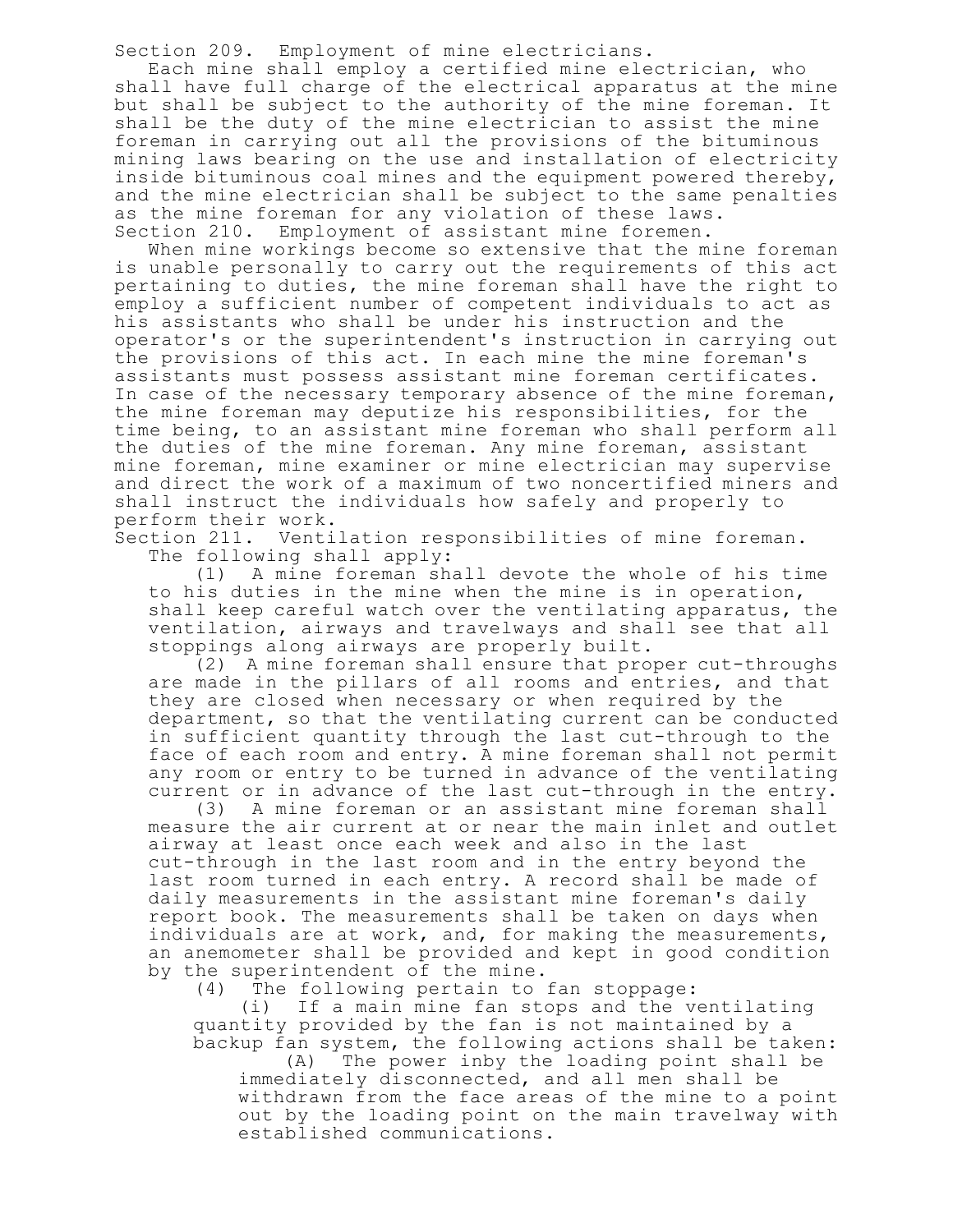(B) As soon as it is known that the ventilation has been interrupted, all permissible battery-powered equipment shall be removed from the immediate face area and moved to a safe location out by the last open crosscut. All other battery-powered mobile equipment, except transportation equipment necessary for evacuation if located in a safe area, shall not be used after a ventilation interruption occurs. If possible, battery terminal leads shall be disconnected. If leads are not disconnected, all switches shall be turned off.

(C) If the interruption is less than 15 minutes, the working places, adjacent places and all other active working areas where methane may accumulate will be examined by a certified mine foreman, assistant mine foreman or mine examiner to determine if methane in the amount of 1.0 volume percent or more exists before power is restored and the men are permitted to resume mining operations.

(ii) If the ventilation is not restored within 15 minutes, the following precautions shall be taken:

(A) The power to all underground areas shall be disconnected.

(B) All individuals shall be withdrawn from the mine on foot under proper supervision.

(C) If ventilation is restored before the evacuation is completed, the certified mine foreman, assistant mine foreman or mine examiner may start the reexamination of the mine, but all other individuals must continue to evacuate.

(D) In order to provide for worker safety, power for communications may be left on.

(iii) As an alternative to evacuating the men on foot, a mine operator may propose to utilize mechanical equipment during the evacuation. To justify this proposal, the operator must perform a survey that shows explosive gas will not migrate to or accumulate in the designated haulageways that will be used to evacuate the mine. The duration of the survey shall be at least twice the travel time from the farthest face to the surface. The operator shall provide the representative of the miners, if applicable, an opportunity to participate in the survey. The department will approve the survey criteria. Trolley equipment will not be used during a fan stoppage. If the survey provides affirmative results, which shall be provided to the department, the department shall approve a plan that provides:

(A) That permissible transportation equipment shall be used, if available.

(B) That evacuations shall begin within 15 minutes after a ventilation interruption and shall proceed in an orderly and expedient manner.

(C) That the minimum number of vehicles will be used for the evacuation.

(D) That, during transportation, a certified individual qualified to perform methane examinations riding in each vehicle shall continuously monitor for methane using a handheld detector and at specific locations designated by the operator based on the survey results. The speed of the vehicles shall not be so fast as to negate the detector's ability to accurately measure methane levels.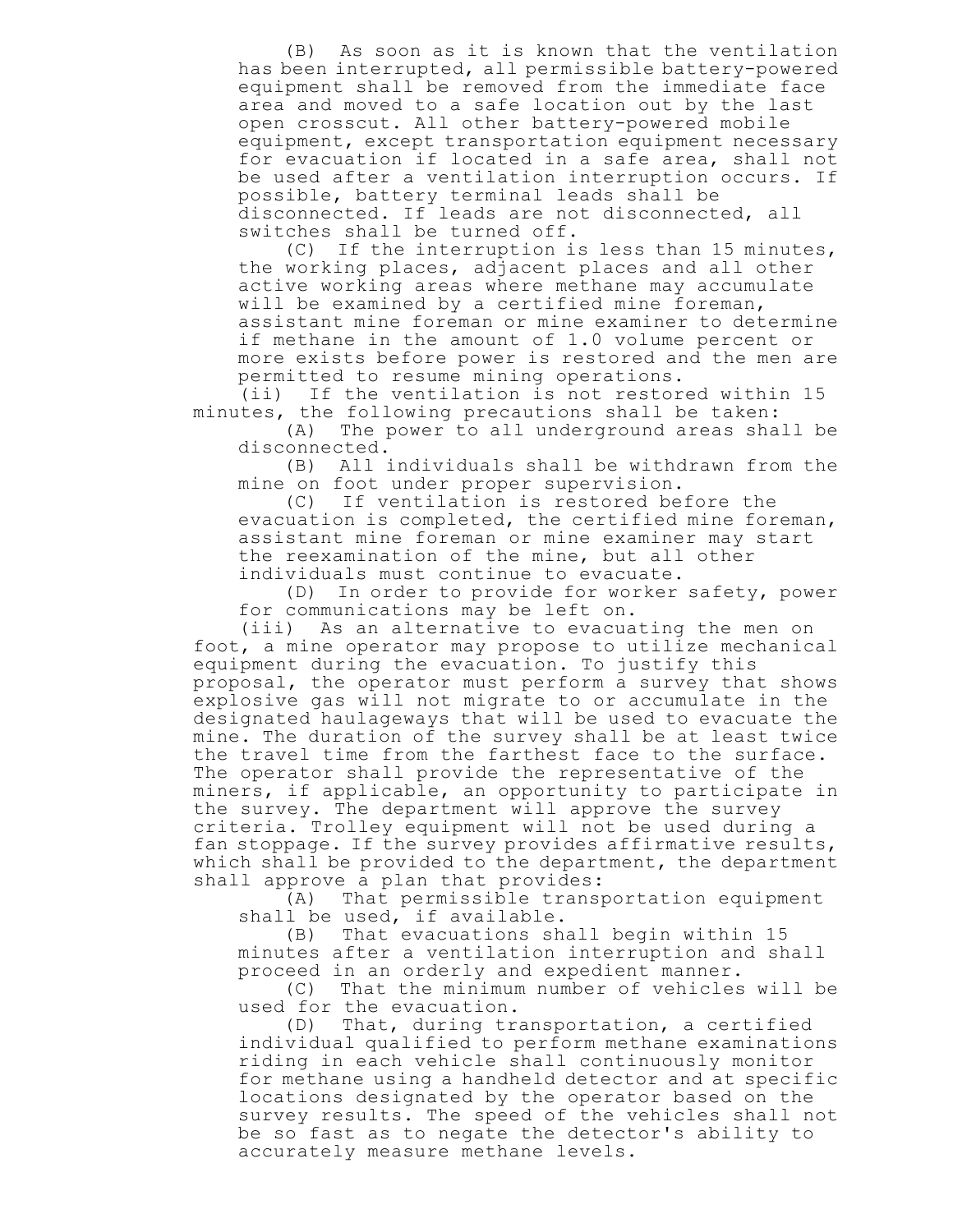(E) That, if at any time during the evacuation methane is detected in an amount of .25% or more, the transportation vehicles will be deenergized and the evacuation completed on foot.

(F) That the operator, the department and the representative of the miners, if applicable, shall review the plan annually or more frequently if conditions warrant.

(iv) If ventilation is restored to normal water gauge before the evacuation is completed, a certified mine foreman, assistant mine foreman or mine examiner may start the reexamination of the mine, but all other individuals must continue to evacuate.

(v) The reexamination shall be made of the mine in the same manner as a preshift examination for a coal-producing shift before any power underground is energized, including battery-powered or diesel-powered equipment, or before individuals are permitted to enter the mine. The examination shall be made on foot, except an operator may use permissible transportation equipment on intake travelways only for reexamination after a fan stoppage if the examination is started within the time period established by the survey. The examination shall be recorded in the official mine record books used for examinations under section 218.

(5) The mine foreman shall notify the superintendent in writing whenever, in his opinion, the mine is becoming dangerous through the lack of ample ventilation at the face of entries, rooms and other portions of the mine, caused by the undue length of entries and airways or from any other cause, resulting in the accumulation of gas or coal dust, or both, in various portions of the mine. The superintendent shall thoroughly investigate the mine foreman's report and, if substantiated, order necessary work done to put the affected area in safe operating condition. It shall be the duty of the superintendent to immediately notify the department of the condition.

(6) The mine foreman shall see that every mine releasing explosive gas is kept free of standing methane, but any accumulation of explosive or noxious gases in the worked-out or abandoned portions of any mine shall be removed as soon as possible after its discovery, if it is practicable to remove it. No individual endangered by the presence of explosive or noxious gases shall be allowed in that portion of the mine until the gases have been removed. The mine foreman shall direct and see that all dangerous places and the entrance or entrances to worked-out and abandoned places in all mines are properly fenced off across the openings so that no individual can enter and that danger signs are posted upon said fencing to warn individuals of the existing danger.

(7) When operations are temporarily suspended in a mine, the mine foreman shall see that danger signs are placed across the mine entrance, which signals shall be sufficient warning for unauthorized individuals not to enter the mine. If the circulation of air through the mine be stopped, each entrance to the mine shall be fenced off in such a manner as will ordinarily prevent individuals from entering the mine, and a danger sign shall be displayed upon the fence at each entrance and maintained in good condition. The mine foreman shall see that all danger signs used in the mine are in good condition and, if any become defective, he shall notify the superintendent.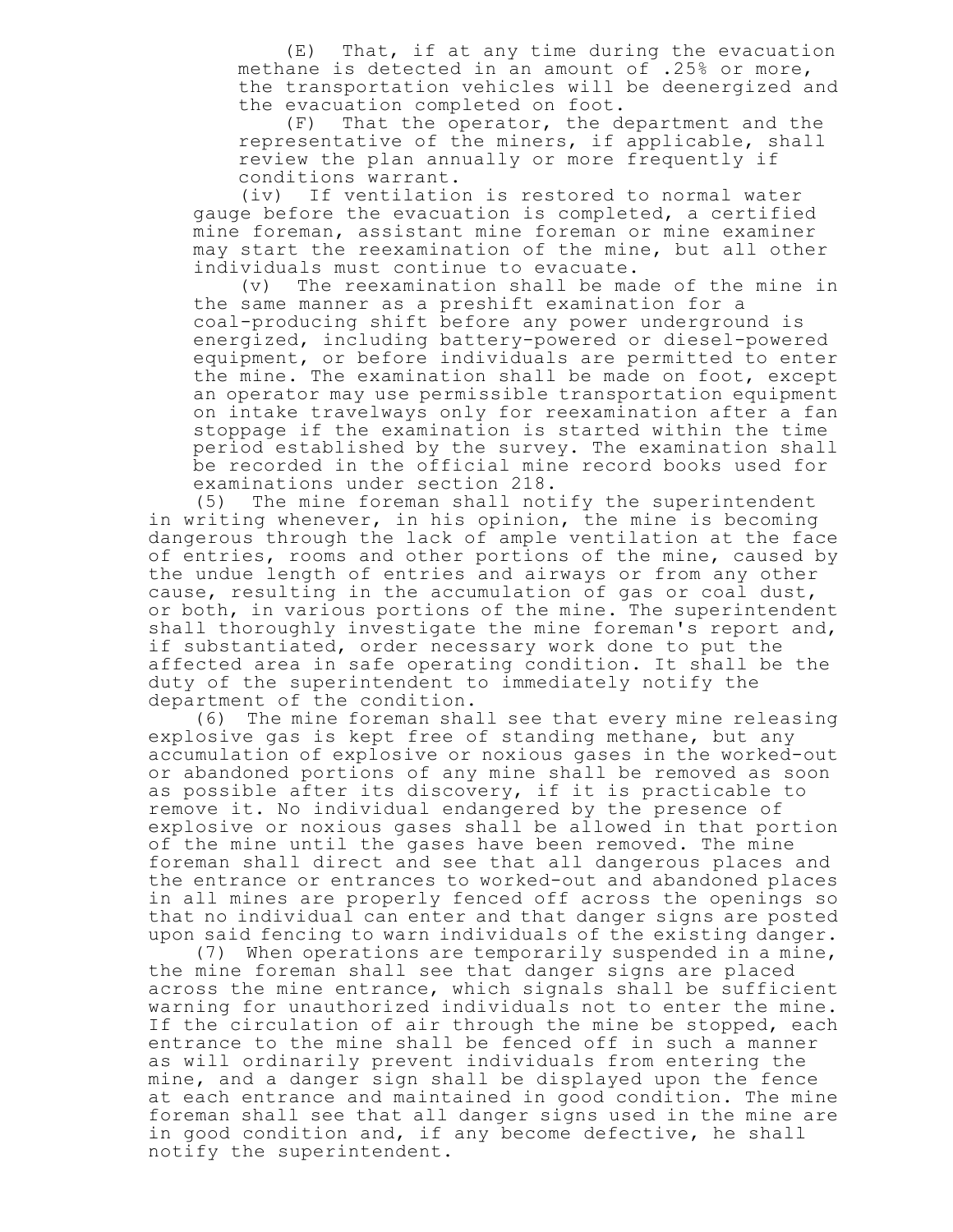Section 212. Mine foreman's responsibility for working place safety.

The following shall apply:

(1) The mine foreman or assistant mine foreman shall direct and see that every working place is properly secured and shall see that no individual is directed or permitted to work in an unsafe place, unless it be for the purpose of making it safe. The mine foreman shall see that workmen are provided with sufficient roof support materials delivered to their working place or places. When timbers are used for roof support, they shall be cut square on both ends and as near as practicable to proper length.

(2) Every workman in need of roof support materials shall notify the mine foreman or the assistant mine foreman of the fact at least one day in advance, stating that roof support materials are required. In case of emergency, roof support materials may be ordered immediately upon the discovery of danger. If, for any reason, the necessary roof support materials cannot be supplied when required, the mine foreman or assistant mine foreman shall instruct the workmen to vacate the place until the material needed is supplied.

(3) The mine foreman or assistant mine foreman shall direct and see that, as the miners advance in their excavation, all dangerous and doubtful pieces of coal, slate and rock are taken down or immediately carefully secured against falling on the workmen. Any workman who neglects to carry out or disobeys the instructions of the mine foreman or assistant mine foreman, in regard to securing his working place, shall be suspended or discharged by the mine foreman, and, if such negligence or disobedience results in serious injury or loss of life to any individual, the mine foreman shall report the name of that workman to the department for prosecution under the requirements of this act.

(4) The mine foreman shall give prompt attention to the removal of all dangers reported to him by his assistants, the mine examiner or any other individual working in the mine, and, in case it is impracticable to immediately remove the danger, he shall notify every individual whose safety is threatened to remain away from the area of the mine where the dangerous conditions exist.

(5) The mine foreman, his assistant or the mine examiner shall, once each week, travel and examine all the air courses and openings that give access to old workings or falls and make a record in ink of the condition of all places in the book provided for that purpose.

(6) It shall be the duty of the mine foreman to see that approved gas detection devices are used when and where required by this act. No approved gas detection device shall be entrusted to any individual for use in a mine until the individual has given satisfactory evidence to the mine foreman that he understands the proper use of the device and the danger of tampering with the device. The transportation of tools into and out of the mine shall be under the direction of the mine foreman or an assistant mine foreman.<br>(7) Instructions shall be given by the mine foreman,

Instructions shall be given by the mine foreman, assistant mine foreman, mine examiner or other authorized individual, as to when, where and how roof supports shall be placed in order to avoid accidents from falls and to mine coal with safety to themselves and others. In addition, the mine foreman or assistant mine foreman shall give special care and attention to drawing pillars, particularly when falls are thereby being made.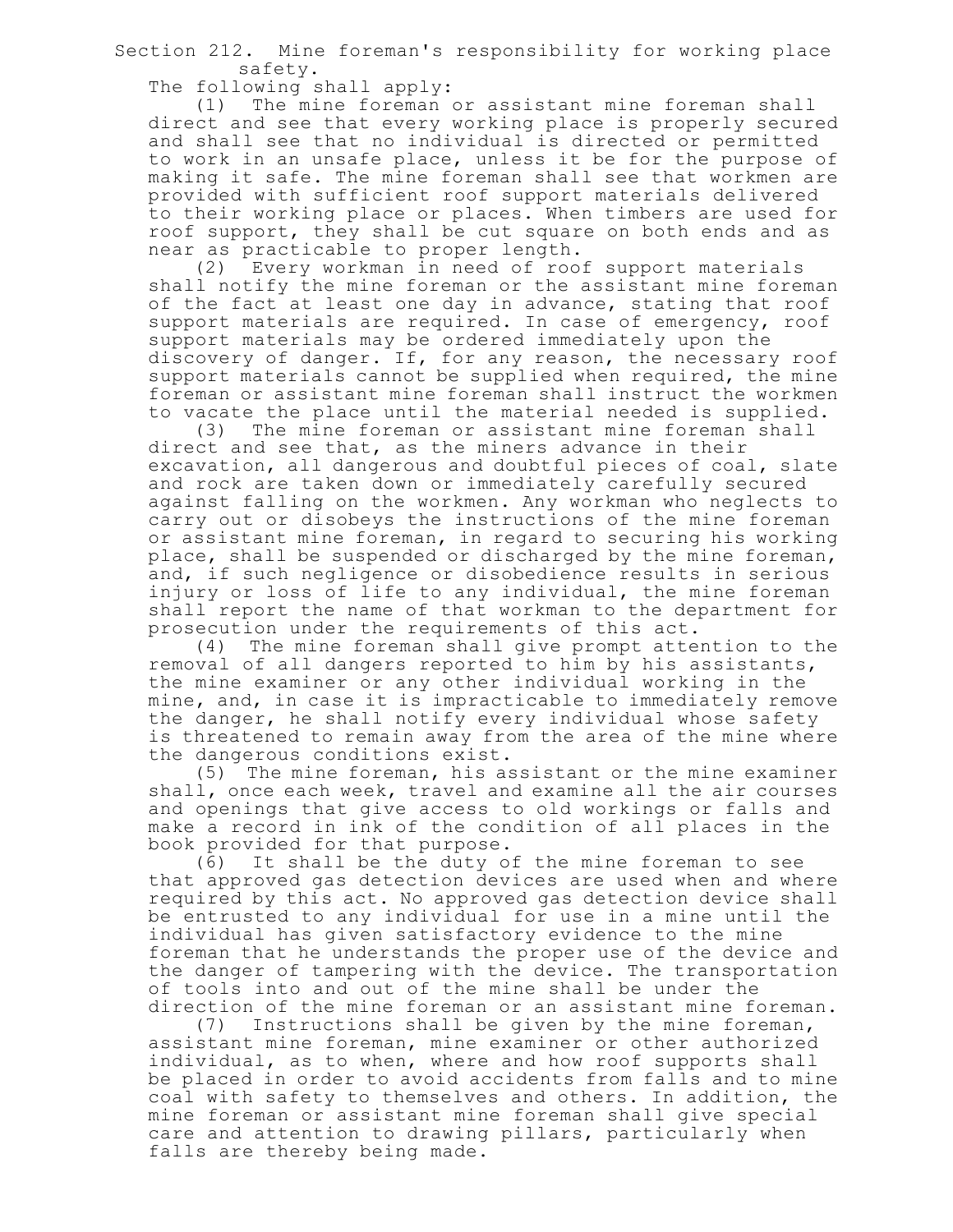Section 213. Mine foreman's responsibilities for blasting. The following shall apply:

(1) The mine foreman shall direct that the coal is properly mined before it is blasted, shot or broken. For purposes of this paragraph, the term "properly mined" shall mean that the coal shall be undercut, centercut, overcut or sheared by pick or machine, and, in any case, the cutting shall be as deep as the holes are laid.

(2) The mine foreman or assistant mine foreman, under instructions from the mine foreman, shall direct that the holes for blasting shall be properly placed and shall designate the angle and depth of holes, which shall not be deeper than the undercutting, centercutting, overcutting or shearing, the maximum quantity of explosives required for each hole and the method of charging and tamping.

(3) The mine foreman shall employ a sufficient number of competent and legally certified individuals to act as shot-firers.

Section 214. Mine foreman's responsibilities for drainage. The following shall apply:

(1) The mine foreman shall see that the work areas are kept as free from water as practicable during working hours. Except for individuals necessary to correct the condition, individuals shall not enter an area with such accumulations.

(2) Whenever any working place in a mine approaches within 50 feet of abandoned workings, as shown by surveys certified by a registered engineer or surveyor, or within 500 feet of any other abandoned workings of the mine, which cannot be inspected and which may contain dangerous accumulations of water or gas, or within 500 feet of any workings of an adjacent mine, a test drilling plan which provides for the safety of all individuals must be submitted by the operator to the department for approval. The department may increase the setback distances under this paragraph.

(3) No mining may occur within the setback distances under paragraph (2) unless the department approves the test drilling plan and gives permission to proceed.

(4) No water or gas from any portion of an abandoned mine, or from any idle portion of an active mine, and no borehole from the surface shall be tapped except under the immediate instruction and direction of the mine foreman with the use of approved gas detection equipment. It shall be unlawful to work or employ individuals to work in any portion of a bituminous coal mine in which a body of water is dammed or held back at a higher elevation in the same mine by natural or artificial means, unless approval is given in writing by the department.

(5) The department shall not accept from an operator a six-month mine subsidence map as required by the act of April 27, 1966 (1st Sp.Sess. P.L.31, No.1), known as The Bituminous Mine Subsidence and Land Conservation Act, unless the map includes the information required by paragraphs (2), (3) and (4).

Section 215. Mine foreman's responsibility for employment of competent individuals.

A noncertified individual may not be employed to operate equipment in a mine until the individual has completed a training program approved by the department and has given the mine foreman satisfactory proof that the individual can do the assigned work without endangering anyone.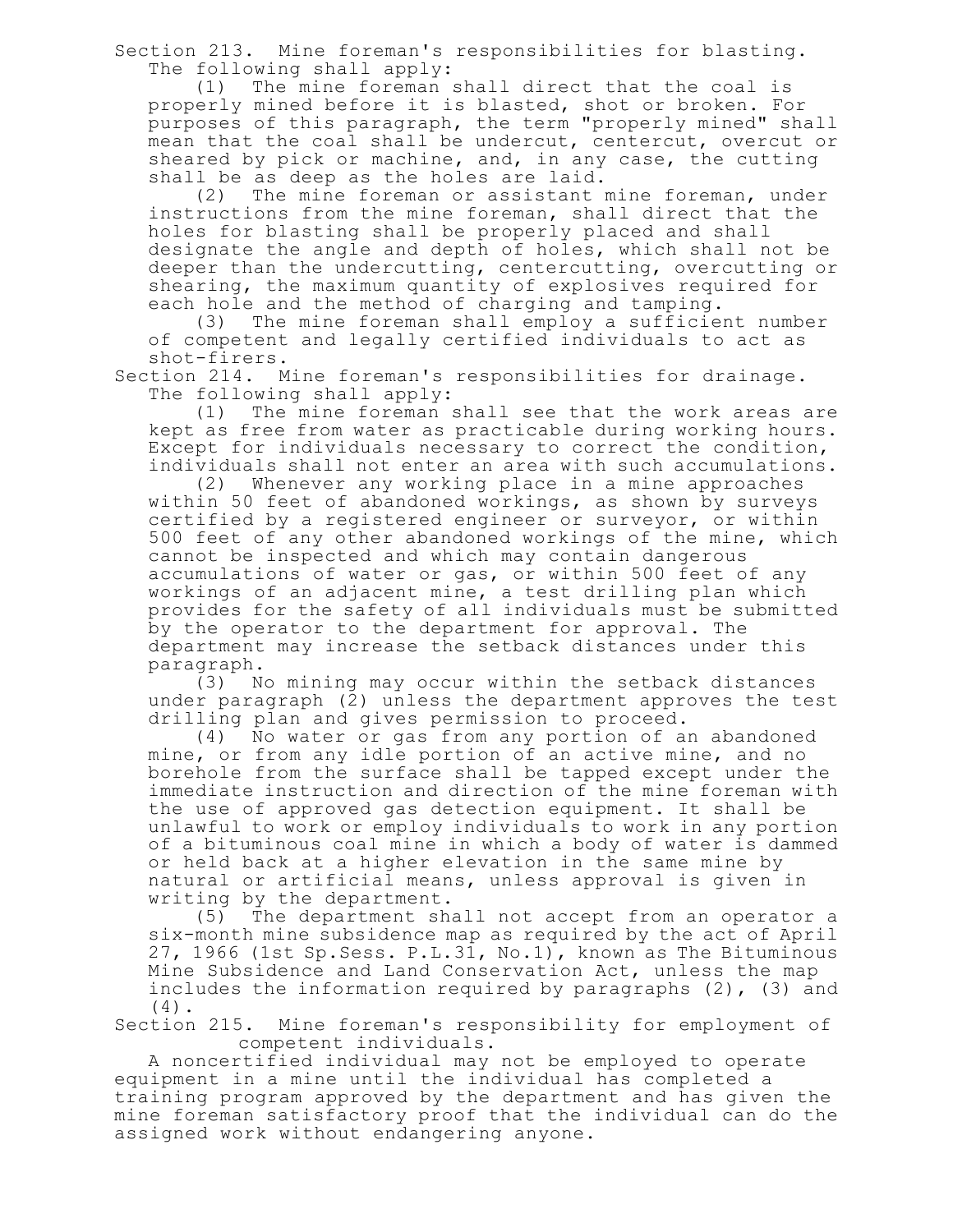Section 216. Mine foreman's responsibilities for inspections and reports.

The following shall apply:

(1) In all mines, the mine foreman shall employ a sufficient number of assistants to ensure a visit to each employee during each shift, except mine officials and miners whose normal duties require travel throughout the mine, either by the mine foreman or his assistants.

(2) The mine foreman shall, each day, enter plainly and sign in ink a report of the condition of the mine in a book provided for that purpose. The report shall clearly state any danger that may have come under his observation during the day or any danger reported by the assistant mine foreman or the mine examiners. The report shall also state whether or not a proper supply of material is on hand for the safe working of the mine and whether or not the requirements of law are complied with. The mine foreman shall also, once each week, enter plainly in ink in the book a true report of all weekly air measurements required by this act, designating the place, the area of each cut-through and entry separately, the velocity of the air in each cut-through and entry, the quantity of the air in each cut-through and entry and the number employed in each separate split of air, with the date when measurements were taken. The book shall at all times be kept in the mine office for examination by the department or any individual working in the mine in the presence of the superintendent or the mine foreman. The mine foreman shall also, each day, read carefully and countersign in ink all reports entered in the record book of the mine examiners.

(3) When assistant mine foremen are employed, their duty shall be to assist the mine foreman in complying with the provisions of this act, and they shall be liable to the same penalties as the mine foreman for any violation of this act in parts or portions of the mine under their jurisdiction. At the end of each shift, each assistant mine foreman shall make a report in a book provided for that purpose, giving the general condition as to safety of the working places visited, and shall make a note of any unusual occurrence observed during the shift. The mine foreman shall read carefully the daily report of each assistant mine foreman and shall sign the report in ink daily. Where more than one portal is being used for the entrance of miners into a mine, the mine foreman may designate an assistant who holds a mine foreman certificate to sign the assistant mine foreman's and mine examiner's daily report books at each

portal other than the main portal.<br>(4) It shall be the duty of th It shall be the duty of the mine foreman, assistant mine foreman or an authorized individual designated by the mine foreman to examine daily in a general way all electrical equipment and other machinery under his jurisdiction to see that it is in safe operating condition and make a report in the assistant mine foreman's daily report book. It shall be the duty of the mine electrician to make and sign a written report once each week in a record book provided for that purpose, stating the condition of electrical equipment and other machinery in the mine. The report shall be countersigned by the mine foreman.

Section 217. Employment of mine examiners.

The mine foreman shall employ a sufficient number of mine examiners to ensure that each mine can be examined in accordance with the provisions of this act. The mine foreman or the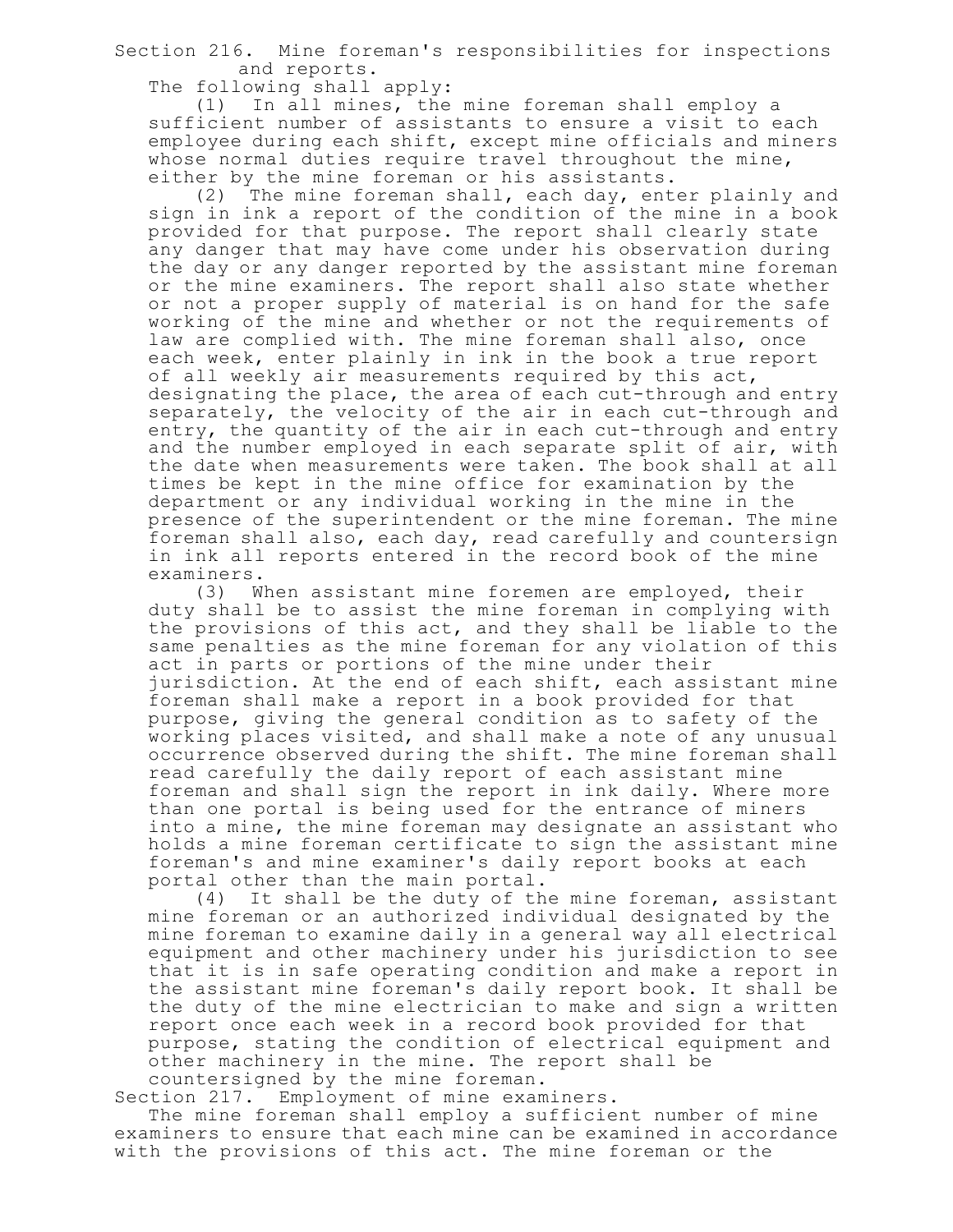assistant mine foreman shall ensure that the mine examiner has initialed, including date and time, the places examined or reported as examined.

Section 218. Preshift examination at fixed intervals. (a) Examinations and intervals.--

(1) Except as provided in paragraph (2), a certified person designated by the operator must make a preshift examination within three hours preceding the beginning of any eight-hour interval during which any person is scheduled to work or travel underground. No person other than certified examiners may enter or remain in any underground area unless a preshift examination has been completed for the established eight-hour interval. The operator must establish eight-hour intervals of time subject to the required preshift examinations.

(2) Preshift examinations of areas where pumpers are scheduled to work or travel shall not be required prior to the pumper entering the areas if the pumper is a certified person and the pumper conducts an examination for hazardous conditions, tests for methane and oxygen deficiency and determines if the air is moving in its proper direction in the area where the pumper works or travels. The examination of the area must be completed before the pumper performs any other work. A record of all hazardous conditions found by the pumper shall be made and retained in a record book.

(b) Duties of person conducting preshift examination.--The person conducting the preshift examination shall examine for hazardous conditions, test for methane and oxygen deficiency and determine if the air is moving in its proper direction and volume at the following locations:

(1) Roadways, travelways and track haulageways where persons are scheduled, prior to the beginning of the preshift examination, to work or travel during the oncoming shift.

(2) Belt conveyors that will be energized during the oncoming shift.

(3) Working sections and areas where mechanized mining equipment is being installed or removed if anyone is scheduled to work on the section or in the area during the oncoming shift. The scope of the examination shall include the working places, approaches to worked-out areas and ventilation controls on these sections and in these areas, and the examination shall include tests of the roof, face and rib conditions on these sections and in these areas.

(4) Approaches to worked-out areas along intake air courses and at the entries used to carry air into worked-out areas if the intake air passing the approaches is used to ventilate working sections where anyone is scheduled to work during the oncoming shift. The examination of the approaches to the worked-out areas shall be made in the intake air course immediately inby and outby each entry used to carry air into the worked-out area. An examination of the entries used to carry air into the worked-out areas shall be conducted at a point immediately inby the intersection of each entry with the intake air course.

(5) Areas where trolley wires or trolley feeder wires are to be or will remain energized during the oncoming shift.

(6) High spots along intake air courses where methane is likely to accumulate, if equipment will be operated in the area during the shift.

(7) Underground transformer stations, battery charging stations, substations, rectifiers, electrically operated submersible pumps, permissible pumps and associated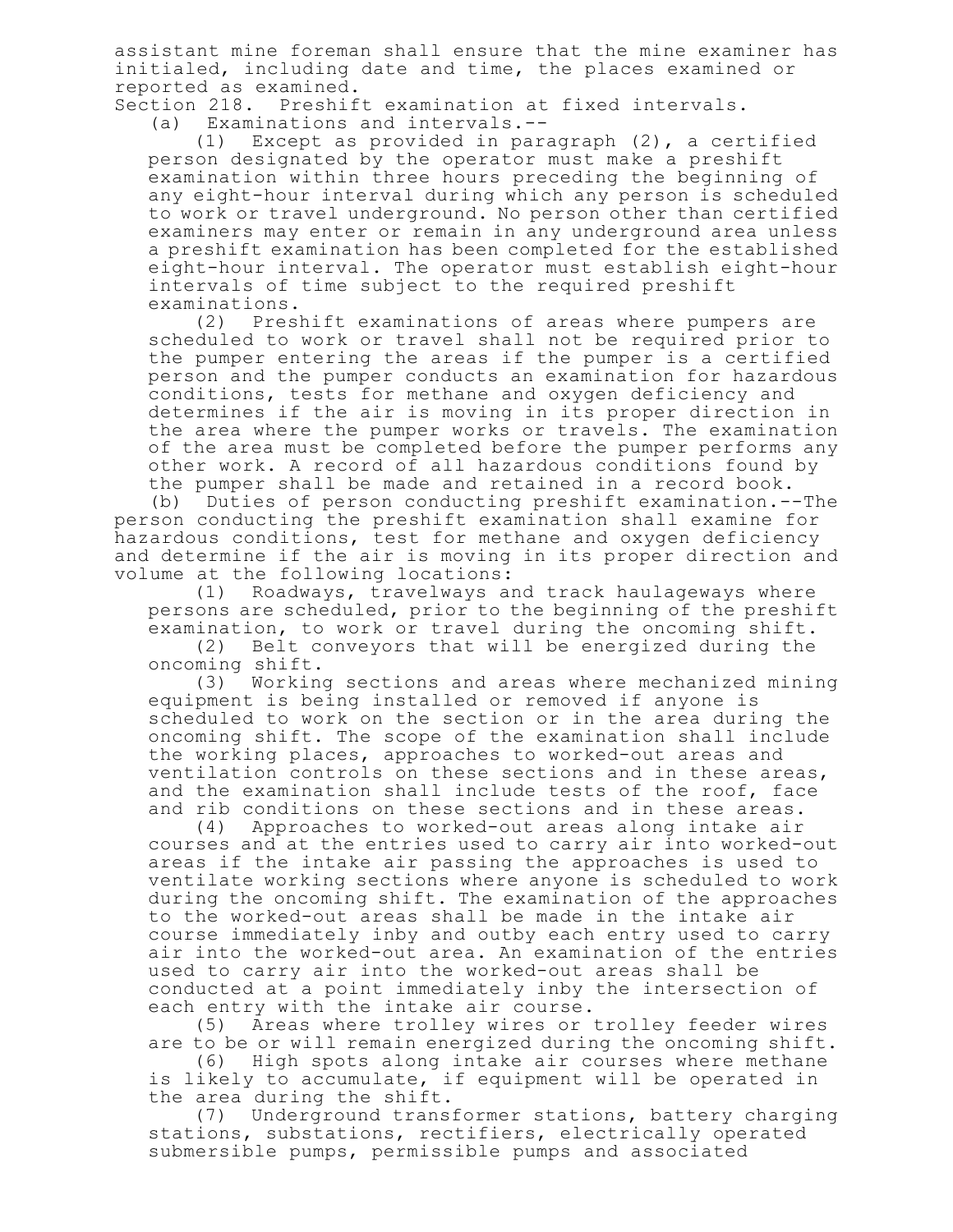permissible switch gear, compressor stations that will be energized during the oncoming shift, electrical pumps located on or near the section or that move as the section advances and retreats and small electrical portable pumps.

(8) Other areas where work or travel during the oncoming shift is scheduled prior to the beginning of the preshift examination.

(c) Air volume determination.--The person conducting the preshift examination shall determine the volume of air entering each of the following areas if anyone is scheduled to work in the areas during the oncoming shift:

(1) In the last open crosscut of each set of entries or rooms on each working section and areas where mechanized mining equipment is being installed or removed. The last open crosscut is the crosscut in the line of pillars containing the permanent stoppings that separate the intake air courses and the return air courses.

(2) On each longwall or shortwall in the intake entry or entries at the intake end of the longwall or shortwall face immediately outby the face and the velocity of air at each end of the face at the locations specified in the approved ventilation plan.

(3) At the intake end of any pillar line:

(i) if a single split of air is used, in the intake entry furthest from the return air course, immediately outby the first open crosscut outby the line of pillars being mined; or

(ii) if a split system is used, in the intake entries of each split immediately inby the split point. (d) Certification.--At each working place examined, the person doing the preshift examination shall certify, by initials, date and the time, that the examination was made. In areas required to be examined outby a working section, the certified person shall certify, by initials, date and the time, at enough locations to show that the entire area has been examined.

(e) Sign posting.--If the mine examiner, in making his examination, finds a condition which he considers to be dangerous to persons who may enter or be in such area, the mine examiner shall indicate such dangerous place by posting a "danger" sign conspicuously at a point which persons entering such dangerous place would be required to pass. No person, other than Federal or State mine inspectors, the mine foreman or his assistant or persons authorized by the mine foreman or his assistant to enter such place for the purpose of eliminating the dangerous condition therein shall enter such place while such sign is posted.

(f) Recordkeeping.--A record of the results of each preshift examination, including a record of hazardous conditions and their locations found by the examiner during each examination and of the results and locations of air and methane measurements, shall be made on the surface before any persons, other than certified persons conducting examinations required by this subpart, enter any underground area of the mine. The results of methane tests shall be recorded as the percentage of methane measured by the examiner. The record shall be made by the certified person who made the examination. If the examiner has called out the examination from underground and will not complete surface record books personally, the examiner shall enter a record of examination in a record book kept in a fireproof vault underground and sign the same. When a station is located in a mine, it shall be the duty of a mine examiner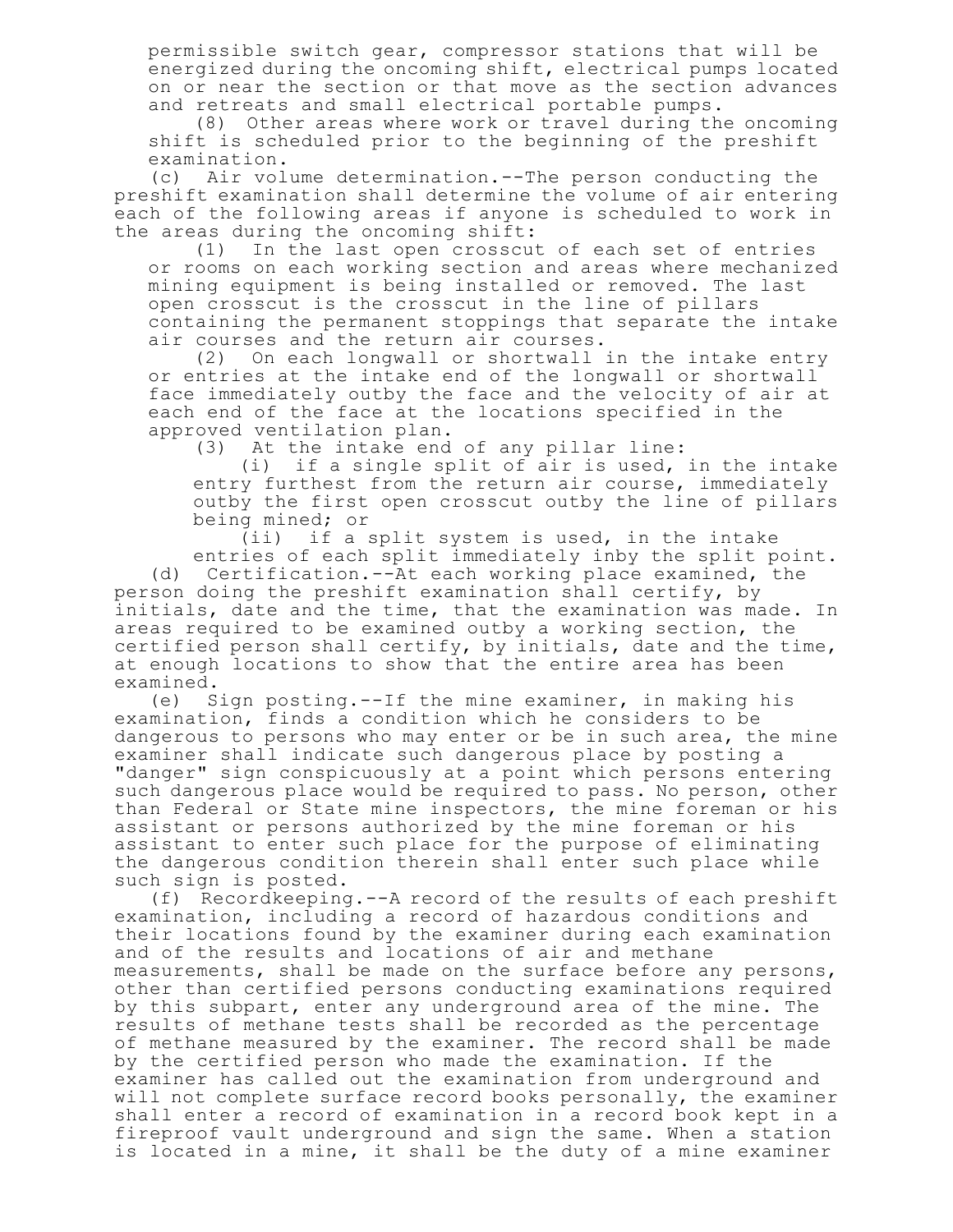to also sign a report entered in the record book in the mine office on the surface. A record shall also be made by a certified person of the action taken to correct hazardous conditions found during the preshift examination. All preshift and corrective action records shall be countersigned by the mine foreman or equivalent mine official by the end of the mine foreman's or equivalent mine official's next regularly scheduled working shift. The records required by this section shall be made in a secure book that is not susceptible to alteration or electronically in a computer system so as to be secure and not susceptible to alteration.

(g) Second examination.--A second examination by the same or other mine examiner shall be made during working hours of every working place where individuals are employed, and a report of said examination shall be made in the mine examiner report book in the same manner as the first examination.

(h) Retention period.--Records shall be retained at a surface location at the mine for at least one year and shall be made available for inspection by the mine inspector and the representative of miners, if applicable.

(i) Additional examination.--An additional examination of the working section for persons entering the mine more than three hours after the start of an eight-hour cycle and entering such working section shall be done if persons have not been present in such working section during the three-hour period after the start of the eight-hour period, provided that the entry after the start of the eight-hour cycle is not occasioned by training of the miners or a fan check. A certified person shall examine the working section for hazardous conditions, determine whether the air is traveling in its proper direction and at its normal volume and test for methane and oxygen deficiency. Such examination does not include the travelways to such area where persons regularly travel in the mine.

(j) Certification in working section.--In each working section examined, the person doing the examination shall certify, by initials, date and the time, that the examination was made.

(k) Recordkeeping.--A record of the results of each examination, including a record of hazardous conditions and their locations found by the examiner during each examination and of the results and locations of air and methane measurements, shall be made on the surface before any persons, other than certified persons conducting examinations, enter the working section. The results of methane tests shall be recorded as the percentage of methane measured by the examiner. The record shall be made by the certified person who made the examination. If the examiner has called out his examination from underground and will not complete surface record books personally, the examiner shall enter a record of examination in a record book kept in a fireproof vault underground and sign the same. When a station is located in a mine, it shall be the duty of a mine examiner to also sign a report entered in the record book in the mine office on the surface. A record shall also be made by a certified person of the action taken to correct hazardous conditions found during the examination. All examinations and corrective action records shall be countersigned by the mine foreman or equivalent mine official by the end of the mine foreman's or equivalent mine official's next regularly scheduled working shift. The records required by this section shall be made in a secure book that is not susceptible to alteration or electronically in a computer system so as to be secure and not susceptible to alteration.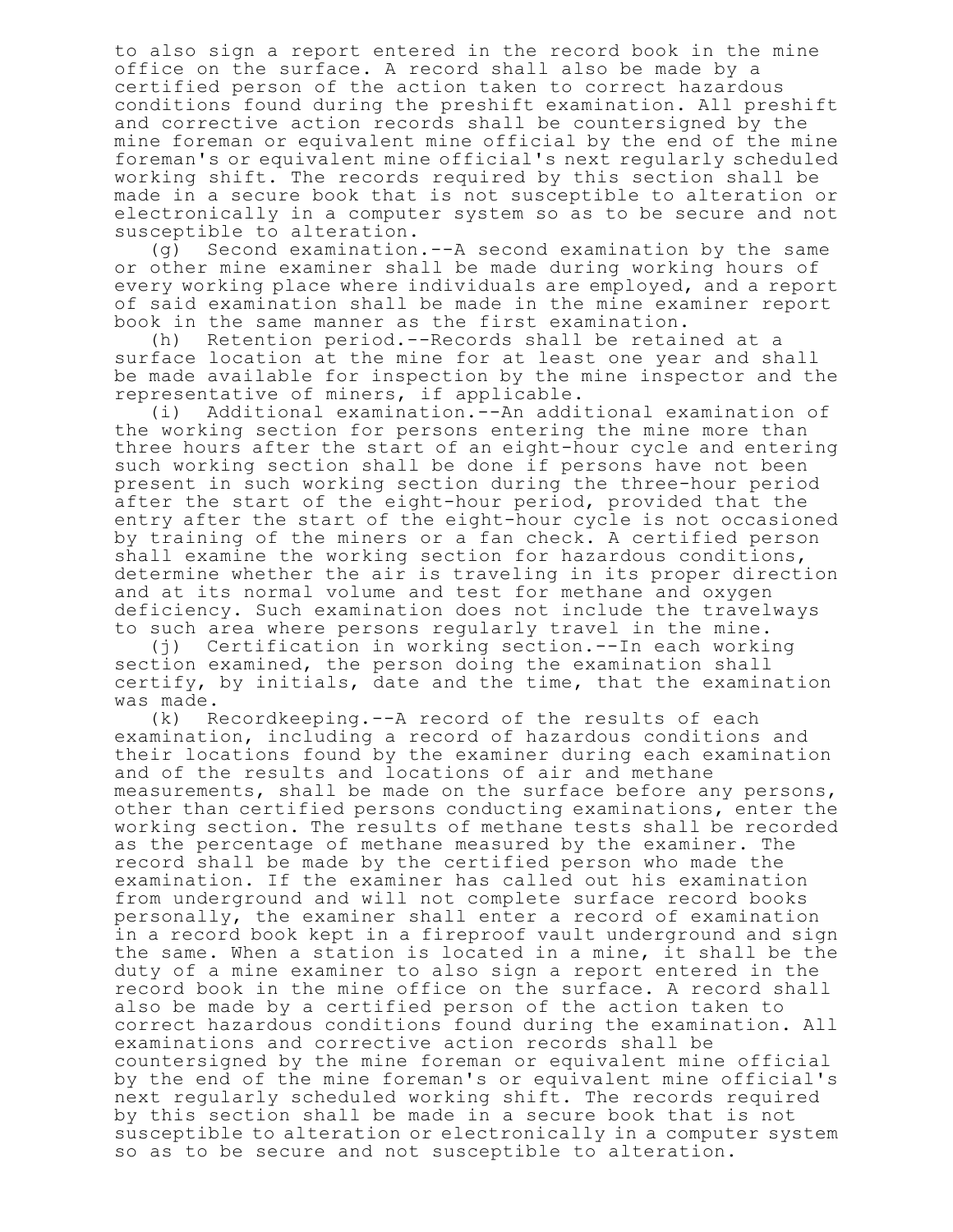(l) Retention period.--Records shall be retained at a surface location at the mine for at least one year and shall be made available for inspection by the mine inspector and the representative of miners.

Section 218.1. Supplemental examination.<br>(a) Duties.--Except for certified per.

Duties.--Except for certified persons conducting examinations required by this subsection, within three hours before anyone enters an area in which a preshift examination has not been made for that shift, a certified person shall examine the area for hazardous conditions, determine whether the air is traveling in its proper direction and at its normal volume and test for methane and oxygen deficiency.

(b) Certification.--At each working place examined, the person making the supplemental examination shall certify, by initials, date and the time, that the examination was made. In areas required to be examined outby a working section, the certified person shall certify, by initials, date and the time, at enough locations to show that the entire area has been examined.

(c) Recordkeeping.--A record of the results of each examination, including a record of hazardous conditions and their locations found by the examiner during each examination and of the results and locations of air and methane measurements, shall be made on the surface before any persons, other than certified persons conducting examinations, enter the working area. The results of methane tests shall be recorded as the percentage of methane measured by the examiner. The record shall be made by the certified person who made the examination. If the examiner has called out his examination from underground and will not complete surface record books personally, the examiner shall enter a record of examination in a record book kept in a fireproof vault underground and sign the same. When a station is located in a mine, it shall be the duty of a mine examiner to also sign a report entered in the record book in the mine office on the surface. A record shall also be made by a certified person of the action taken to correct hazardous conditions found during the examination. All examinations and corrective action records shall be countersigned by the mine foreman or equivalent mine official by the end of the mine foreman's or equivalent mine official's next regularly scheduled working shift. The records required by this section shall be made in a secure book that is not susceptible to alteration or electronically in a computer system so as to be secure and not susceptible to alteration. Section 219. Management of mine.

The right to hire and discharge employees, management of the mine and the direction of the working forces are vested exclusively in the operator. No individual, association, organization or corporation shall interfere with or attempt to interfere with, abridge or attempt to abridge, in any manner whatsoever, these rights, provided that these rights do not invalidate any existing or future contract. Section 220. Duties of superintendent.

(a) General rule.--It shall be the duty of every superintendent, on behalf and at the expense of the operator, to keep on hand at each mine at all times a sufficient quantity of all materials and supplies required to preserve the health and safety of the employees, as ordered by the mine foreman and required by this act. If, for any reason, the superintendent cannot procure the necessary materials or supplies, he shall immediately notify the mine foreman, whose duty it shall be to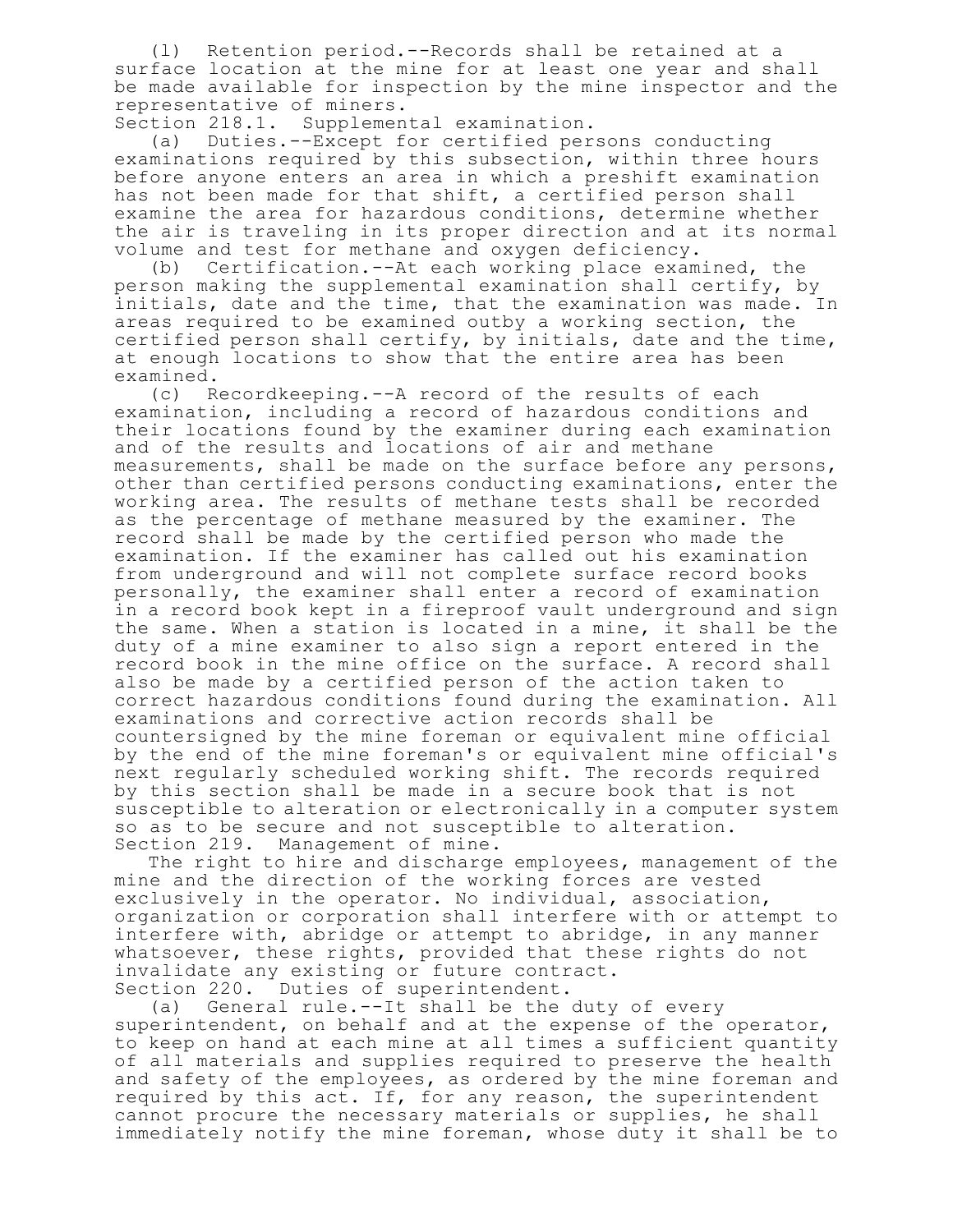withdraw all individuals from the mine or portion of the mine, until the materials or supplies are received.

(b) Examination.--The superintendent shall, at least once every week, read, examine and countersign all reports entered in the mine record book. If the superintendent determines that the law is being violated, the superintendent shall order the mine foreman to stop the violation and ensure compliance with that order.<br>Section 221.

Qualifications and general responsibility of superintendent.

The following shall apply:

(1) Beginning one year after the effective date of this paragraph, no individual may be appointed as a superintendent at any mine in this Commonwealth unless the individual holds a current, valid mine foreman certificate. In the event that a superintendent is found by the department to be in breach of his or her responsibilities as superintendent, the department may suspend or revoke the superintendent's mine foreman certificate.

(2) No individual may serve as the superintendent for more than one mine.

(3) The superintendent shall not obstruct the mine foreman or other official in the fulfillment of his duties as required by this act. The superintendent shall ensure that the mine foreman and all other employees of the mine comply with the law. The superintendent shall immediately respond to a violation of this act upon notification by the department. The superintendent shall be responsible for all the outside workings and all individuals employed at the mine. At a mine where a superintendent is not employed, the mine foreman shall have all the duties and responsibilities otherwise given to the superintendent in addition to the regular duties of the mine foreman.

Section 222. Danger signs.

The superintendent of every mine shall provide a sufficient number of danger signs which the mine foreman or the assistant mine foreman shall distribute in the mine at places convenient for the use of the mine examiners and other officials in the fulfillment of their duties. Danger signs in all mines shall be uniform and of a design approved by the department. All danger signs shall be kept in good condition and no defective sign shall be used in any mine.

Section 223. Supply of record books.

The superintendent shall keep on hand at the mine a supply of the record books required by this act and shall ensure that record books are delivered to the proper individuals at the mine and that they are properly cared for.

Section 224. Mapping requirements and surveying standards. (a) General rule.--The operator or superintendent of each mine shall cause to be made by a registered mining engineer or registered professional surveyor an accurate, professional quality map of the mine on a scale of not less than 200 feet to the inch. At a minimum, the map shall show:

(1) A complete legend identifying all features represented on the map and a title block including all changes of mine ownership and the dates of those changes.

(2) An accurate delineation of the current extent of the workings of the mine and all mines or coal lands, or both, inside the permit boundary and all mines or coal lands, or both, within 1,000 feet of the outside of the permit boundary. The delineation must show all workings of all mines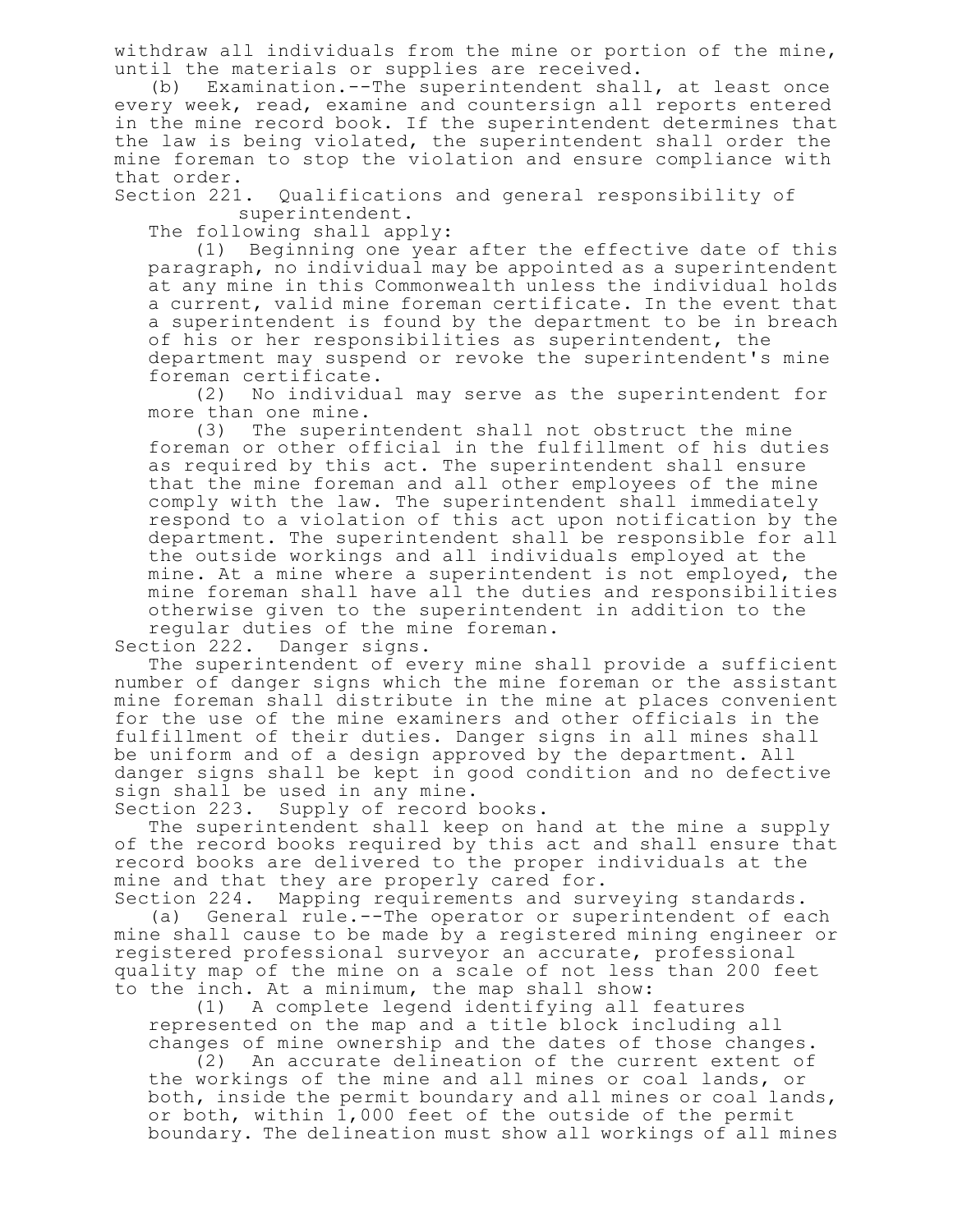above and below the mine within the permit boundary and within 1,000 feet of the outside of the permit boundary.

(3) Barrier pillars for all mine workings inside the permit boundary and all mine workings adjacent to the permit boundary.

(4) Two permanent baseline points coordinated with the underground and surface traverse points and two permanent elevation benchmarks referencing mine elevation surveys. The baseline points and elevation benchmarks shall be prepared using the Pennsylvania State Plane Coordinate System (NAD83 Datum). In the alternative, the map shall include coordinate transformation equations converting the baseline points shown to correlate to the Pennsylvania State Plane Coordinate System.

(5) All openings, excavations, shafts, slopes, drifts, tunnels, entries, crosscuts, rooms, boreholes and all other excavations, including surface pits and auger holes in each

seam.<br>(6) Areas where the pillars or longwall panels have been removed.

(7) The name or number of each butt, room and section, if available.

(8) Ventilation controls, air splits and the direction of air currents using arrows.

(9) USGS elevation at the top and bottom of each shaft, slope, drift and borehole.

(10) Bottom of coal elevations, taken at intervals not to exceed 300 feet apart, in one entry of each section and in one entry of each set of rooms off such sections.

(11) Bottom of coal elevations taken in the last open crosscut of all sections and each set of rooms off such section before they are abandoned.

(12) Elevation contour lines at whole number, ten-foot increments, unless the seam is steeply pitching, after which it may be 25-foot intervals.

(13) The number or designation of each survey station and the date of the last survey in the entries, as they are represented on the map.

(14) The location and elevation of any body of water dammed or held back in any portion of the mine, giving the volume in gallons of the body of water.<br>(15) The location of streams, rive:

The location of streams, rivers, lakes, dams or any other bodies of water on the surface, with their surface elevations accurately and plainly marked.

(16) The location of permanent surface features such as railroad tracks, public highways, permanent buildings and oil and gas wells.

(17) All seals and bulkheads within the mine.

(b) Accuracy standards.--The following accuracy standards must be met:

(1) A minimum elevation closure of plus or minus one foot per 5,000 feet is required.

(2) Mine traverse, advanced by closed-loop method of survey or other equally accurate method of traversing. Minimum angular and coordinate ties for raw data would be an angular tie of less than one minute and a coordinate time of greater than 1 to 10,000 for any given closed-loop survey.

(c) Surveying standards.--The extent of surveying shown on the map shall be acceptable where the following minimum underground surveying standards are met:

(1) Every entry must be surveyed at intervals not to exceed 300 lineal feet. Survey station spads shall be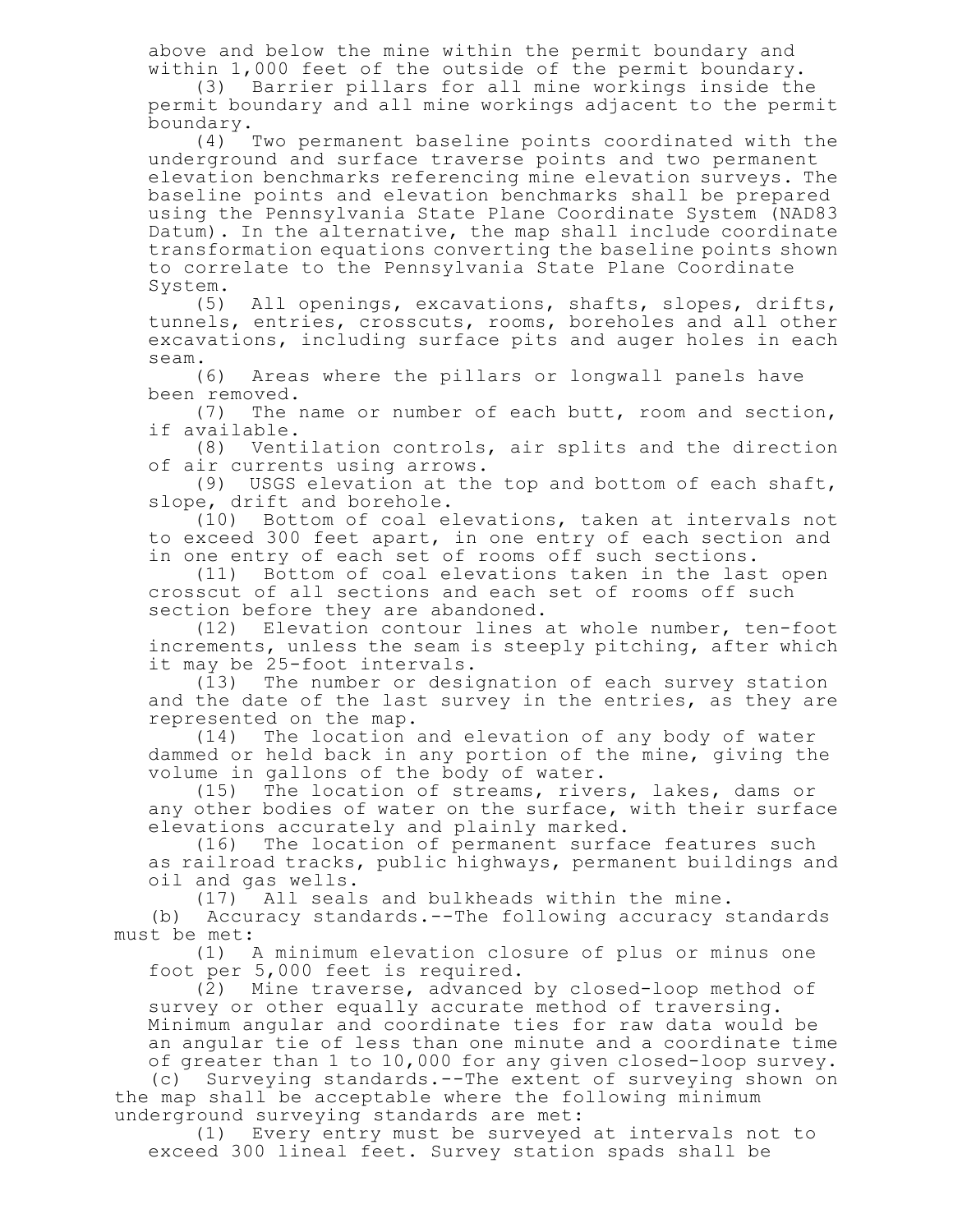established in each entry of all mains, sections, butts, rooms and other excavations. Survey lines may extend from adjacent entries as long as the interval between survey station spads within an entry does not exceed 300 lineal feet. Continuous survey lines must be maintained in at least one entry.

(2) Lateral take-ups, left and right, must be taken in every entry at all intersections and must denote the location of all intersections and define the corners and the location of the rib line within each entry. For any excavation greater than 20% from the planned excavation, additional lateral take-ups must be taken to define this area. All of the information must be accurately portrayed on the mine map.

(3) All workings not surveyed and taken from a working map or other unofficial record shall be shown on the map with dashed lines. The legend shall identify that these areas have not been surveyed.

(4) A survey station spad is required to be within 300 feet of the deepest penetration of the final faces of each mining section, butt or room. The number or designation of the last survey station spad and the date of such survey of the entries are to be shown on the mine map. The area from this spad to the face will be considered surveyed provided that lateral and face take-ups have been completed and recorded in the field book and shown on the mine map. Field books shall be available for inspection. If lateral and face take-ups are not completed, the area inby the last survey station spad must be identified on the map with dashed lines. The survey station spads located in each mining section, butt or room shall be tied to a check survey station.

(5) Check survey stations shall be advanced to within 300 feet of the deepest penetration of all mains, submains, sections and butts. Check survey stations shall be advanced to within 600 feet of the deepest penetration of all rooms.

(6) Check survey stations shall be advanced to within 100 feet of the deepest penetration of all mining sections, butts, rooms and excavations adjacent to the permit or property boundary lines.

(d) Verification.--Prior to each area's being sealed, the operator or superintendent shall verify in writing that the map of the sealed area meets the requirements of this act. To the extent that any areas in the mine cannot be surveyed, these areas shall be indicated on the map.

Section 225. Availability of copy of map.

A true copy of the map made pursuant to section 224 shall be kept in the mine office for the use of the mine officials and department and for the inspection, in the presence of the superintendent or mine foreman, of any individual working in the mine, or of authorized representatives of the employees of the mine, whenever the individual or representative fears that any working place is becoming dangerous by reason of its proximity to other workings that may contain dangerous accumulations of water or noxious gases.

Section 226. Excavations on map.

At least once every six months, the operator or

superintendent of every mine shall cause to be shown accurately on the original map of the mine, and on the copy of the map in the mine office, all the excavations made during the time that elapsed since the excavations were last shown.

Section 227. Furnishing copies of maps.

A copy of the mine map shall be furnished every six months to the department. When more than one seam of coal is being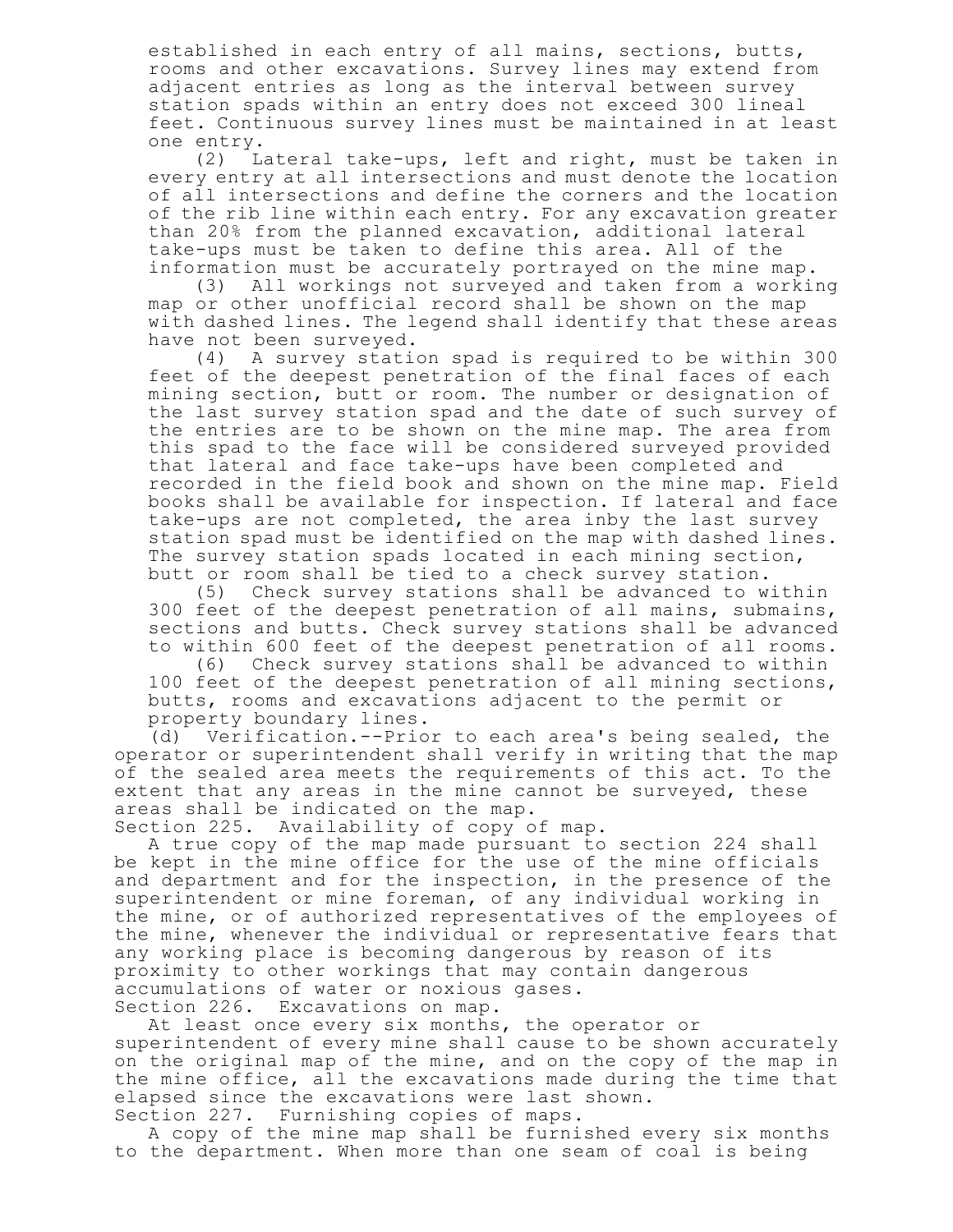worked in any mine, the department shall be provided with a separate copy of the original map of the complete workings of each seam as provided for under this act. The copies shall remain in the care of the department. When one mine is working a seam of coal under another mine that is working an overlying seam and the two mines are operated by different operators, the operators shall exchange with each other copies of their respective mine maps showing such portions of their respective mines as may be directly above or below the other mine. Section 228. Duties upon abandonment of mine.

(a) General rule.--If a mine is inactive for a period of 60 days or more or if the operator intends to cease ventilation of the mine, the operator or the superintendent shall notify the department at once and shall, within 60 days, extend the official map to show clearly all worked-out or abandoned territory with all excavations, property and boundary lines, elevations and map features as required under this act or, if the workings are not accessible, provide a copy of the most recent map available that is clearly marked to state that the workings shown were not surveyed. The owner or operator of the mine shall also, within 45 days after its change in status, send to the department a tracing, print or digital map in a format acceptable to the department of the complete original map. The registered mining engineer or registered surveyor shall certify that the tracing, print or digital map is a true and correct copy of the original map of the mine and that the original map is a true, complete and correct map and survey of all the excavations made in the inactive or abandoned mine. A dated statement signed by a company or corporate officer stating that the map represents a complete and accurate representation of all underground excavations and is the final map of the mine, or stating that the map provided is not a surveyed final map due to inaccessibility of the workings, shall be included.

(b) Violation.--If the operator, superintendent or company or corporate officer fails to provide the certified final map or recklessly or intentionally submits an inaccurate certified map, the violation shall be a felony subject to prosecution under section 505. Costs incurred by the Commonwealth as a result of a violation of this subsection may be recovered as restitution.<br>Section 229.

Survey by department.

If the department has reasonable cause to believe that a map of any mine furnished under the provisions of this act is inaccurate or imperfect, the department may require the operator to make a survey and a new map of the mine. Section 230. Ventilation requirements.

(a) General rule.--The operator or superintendent of a mine shall provide and maintain ample means of ventilation to furnish a constant and adequate supply of pure air for the employees. The quantity and velocity of the current of air shall be sufficient to dilute so as to render harmless and carry away flammable or harmful gases.

(b) Specification.--The quantity of air reaching the last open crosscut in any pair or set of entries shall not be less than 9,000 cubic feet per minute. All active underground work areas in a mine shall be ventilated by a current of air containing not less than 19.5% oxygen and not more than .5% carbon dioxide and no harmful quantities of other noxious or poisonous gases.

(c) Ventilating belt entries.--A belt conveyor entry shall be isolated from the adjacent entries.

(1) The following requirements apply: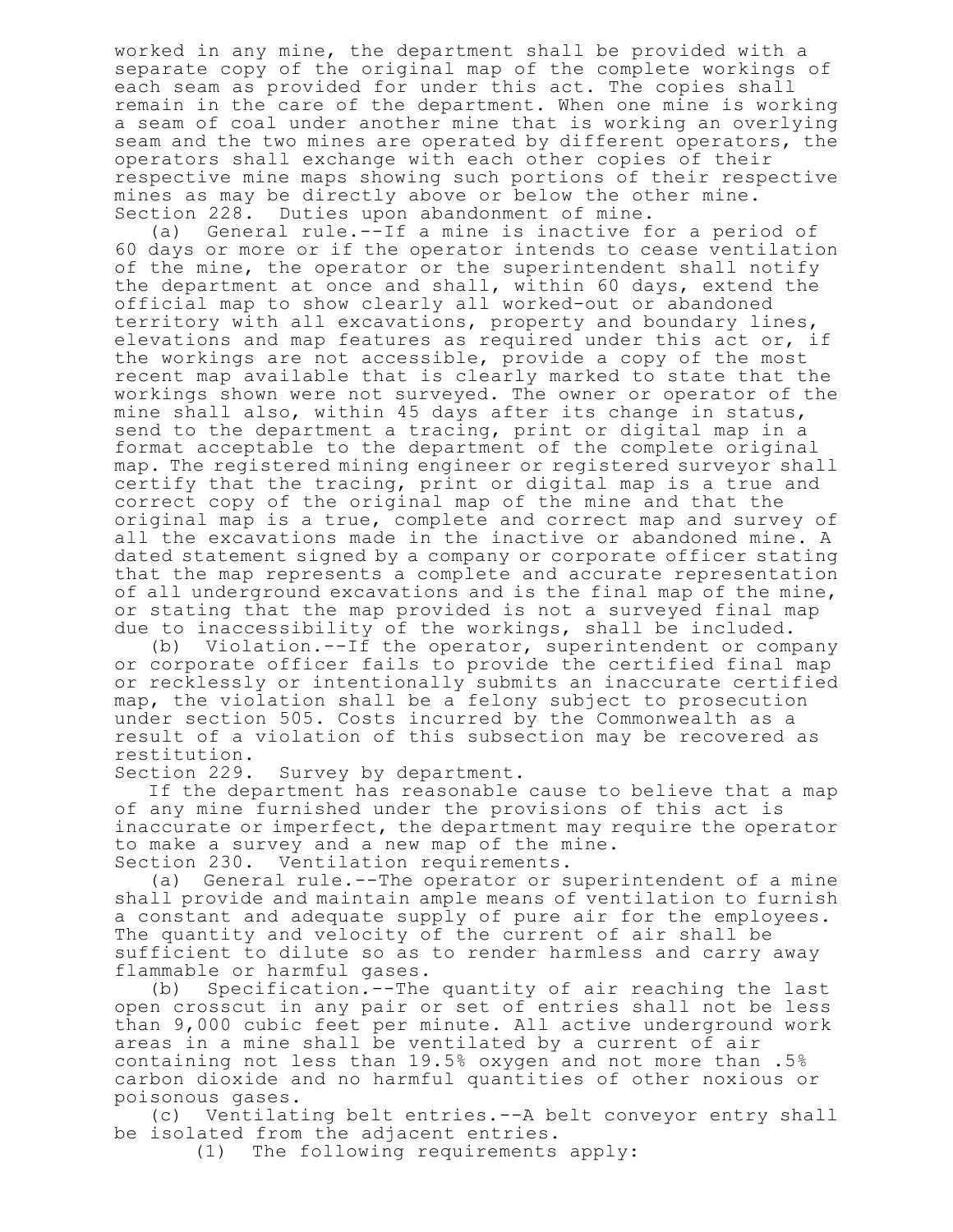(i) The quantity of air traveling in the belt conveyor shall be kept to the minimum quantity necessary for effective ventilation by means of permanent stoppings and regulators.

(ii) The belt conveyor entry shall be provided with a separate split of intake air.

(iii) The belt conveyor entry shall provide an intake escapeway to the main air current.

(2) If an operator proposes to use entries in common with the belt conveyor entry, the operator must submit a plan to and obtain approval by the department that addresses the following criteria:

(i) The belt conveyor is cleaned and maintained to minimize float dust in the common entries.

(ii) Stoppings and regulators are arranged to reduce the quantity of air traveling in the belt and common entries to a minimum for effective ventilation of the belt and common entries and to provide an intake air split as an escapeway to the main air current.

(iii) Fire protection is installed and maintained on all belt conveyors in compliance with appropriate standards.

(iv) There is an early warning fire detection system and carbon monoxide (CO) or smoke sensors that meet the requirements of 30 CFR 75.351 (relating to atmospheric monitoring systems). The spacing of the CO or smoke sensors shall not exceed 1,000 feet. The belt air velocity shall be a minimum of 50 fpm or CO or smoke sensor spacing shall be reduced to provide an adequate alarm time not to exceed 20 minutes. The CO or smoke sensors shall be set to alarm at the lowest practicable setting and be positioned in the ventilation current to provide the most effective detection.

(v) The number of common entries may not exceed three entries, including the belt entry.

(vi) Development for common entries is designed to be at a lower ventilation pressure than the main intake escapeway.

(vii) If a condition develops that causes the belt and common entries to be at a higher ventilation pressure than the main intake escapeway, efforts are undertaken to immediately correct the condition. If the condition cannot practicably be corrected, the mine operator must notify the department of the condition, the specific cause, the area affected and the steps that will be taken to maintain the pressure in the belt and common entries at the lowest attainable level.

(viii) When the belt ventilation current travels away from the working section, no ignition sources, except equipment necessary to maintain the escapeway and personnel carriers, shall be permitted in the intake escapeway unless CO or smoke sensors that meet Federal fire detection standards are installed in the intake escapeway. Equipment operated in the intake escapeway shall be equipped with an automatic fire suppression system or comply with 30 CFR 75.380(f)(4) (relating to escapeways; bituminous and lignite mines). CO detectors shall give an audible alarm over the mine communication system. The alarm shall indicate the conveyor belt flight where the alarm occurred. Both visual and audible alarm signals must automatically be provided at all affected working sections and affected areas where mechanized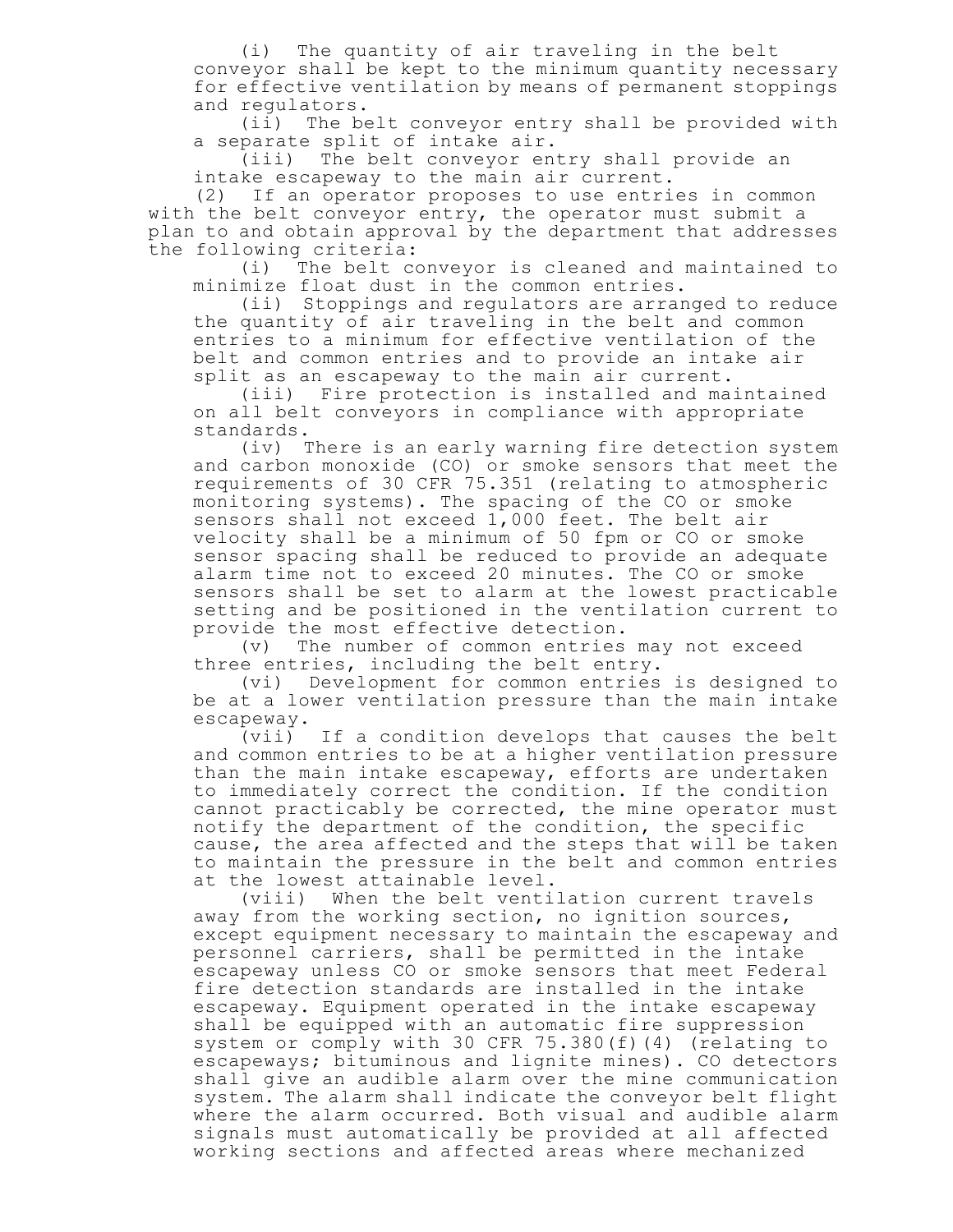mining equipment is being installed or removed and on the surface at a monitored location. Two-way underground communications shall be maintained between the monitored surface location and all underground working sections and areas where mechanized mining equipment is being installed or removed.

(ix) A copy of the mine's federally approved firefighting and evacuation plan is included with the plan.

(d) Actions to detect and respond to excess methane.--The following actions are required to detect and respond to excess methane:

(1) Location of tests. Tests for methane concentrations under this section shall be made at least 12 inches from the roof, face, ribs and floor.

(2) Working places and intake air courses.

(i) When 1% or more methane is present in a working place or an intake air course, including an air course in which a belt conveyor is located or in an area where mechanized mining equipment is being installed or removed:

(A) Except intrinsically safe atmospheric monitoring systems (AMS), electrically powered equipment in the affected area shall be deenergized and other mechanized equipment shall be shut off.

(B) Changes or adjustments shall be made immediately to the ventilation system to reduce the concentration of methane to less than 1%.

(C) No other work shall be permitted in the affected area until the methane concentration is less than 1%.

(ii) When 1.5% or more methane is present in a working place or an intake air course, including an air course in which a belt conveyor is located or in an area where mechanized mining equipment is being installed or removed:

(A) Except for Federal or State mine inspectors, the mine foreman or assistant mine foreman or individuals authorized by the mine foreman or assistant mine foreman, all individuals shall be withdrawn from the affected area.

(B) Except for intrinsically safe AMS, electrically powered equipment in the affected area shall be disconnected at the power source.

(3) Return air split.

(i) When 1% or more methane is present in a return air split between the last working place on a working section and where that split of air meets another split of air or the location at which the split is used to ventilate seals or worked-out areas, changes or adjustments shall be made immediately to the ventilation system to reduce the concentration of methane in the return air to less than 1%.

(ii) When 1.5% or more methane is present in a return air split between the last working place on a working section and where that split of air meets another split of air or the location where the split is used to ventilate seals or worked-out areas, except for Federal or State mine inspectors, the mine foreman, assistant mine foreman or individuals authorized by the mine foreman or assistant mine foreman, all individuals shall be withdrawn from the affected area.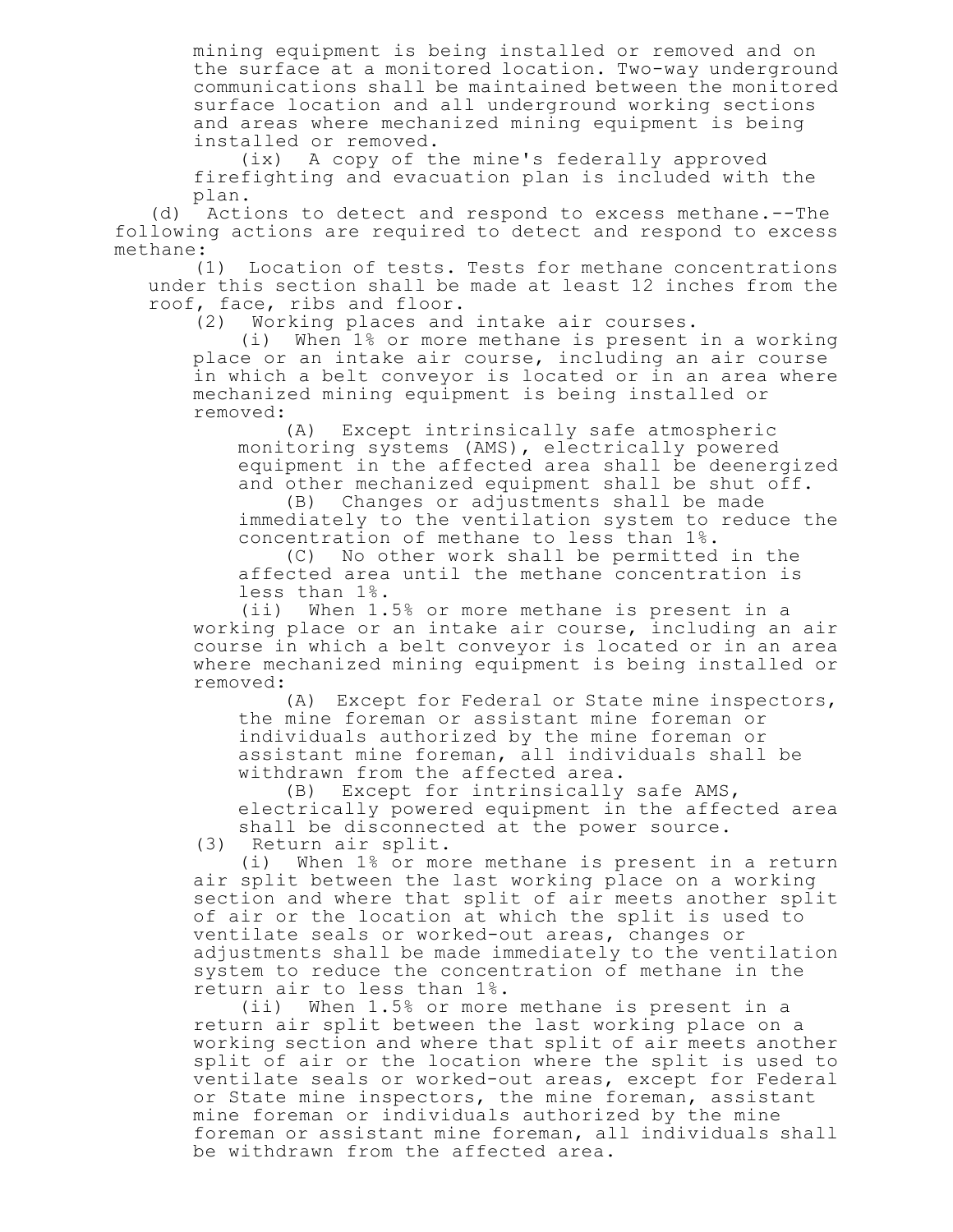(iii) Other than intrinsically safe AMS, equipment in the affected area shall be deenergized, electric power shall be disconnected at the power source and other mechanized equipment shall be shut off.

(iv) No other work shall be permitted in the affected area until the methane concentration in the return air is less than 1%.

(4) Return air split alternative.

(i) The provisions of this paragraph may apply if: (A) The quantity of air in the split ventilating the active workings is at least  $27,000$  cubic feet per minute in the last open crosscut or the quantity specified in the approved ventilation plan, whichever is greater.

(B) The methane content of the air in the split is continuously monitored during mining operations by an AMS that gives a visual and audible signal on the working section when the methane in the return air reaches 1.5% and the methane content is monitored as specified in the approved ventilation plan.

(C) Rock dust is continuously applied with a mechanical duster to the return air course during coal production at a location in the air course immediately outby the most inby monitoring point.

(ii) When 1.5% or more methane is present in a return air split between a point in the return opposite the section loading point and where that split of air meets another split of air or where the split of air is used to ventilate seals or worked-out areas:

(A) Changes or adjustments shall be made immediately to the ventilation system to reduce the concentration of methane in the return air less than 1.5%.

(B) Except for Federal or State mine inspectors, the mine foreman, assistant mine foreman or individuals authorized by the mine foreman or assistant mine foreman, all individuals shall be withdrawn from the affected area.

(C) Except for intrinsically safe AMS, equipment in the affected area shall be deenergized, electric power shall be disconnected at the power source and other mechanized equipment shall be shut off.

(D) No other work shall be permitted in the affected area until the methane concentration in the return air is less than 1.5%.

(e) Changes and adjustments in ventilation.--

(1) If either the concentration of methane in a bleeder split of air immediately before the air in the split joins another split of air, or in a return air course other than as described in subsection (d)(3) and (4), contains methane gas in an amount of 2% or greater, as detected by an approved gas detection device, changes or adjustments shall be made immediately in the ventilation in the mine so that returning air contains less than 2% of methane gas.

(2) When 2% of methane is exceeded beyond the mixing point with another split in the main return, the operator shall submit a written plan to abate the problem to the department for approval.

(f) Submittal of detailed ventilation plan to department.--

(1) A mine operator shall submit a detailed ventilation plan and any addendums to the department for review and comment. The mine operator shall review the plan with the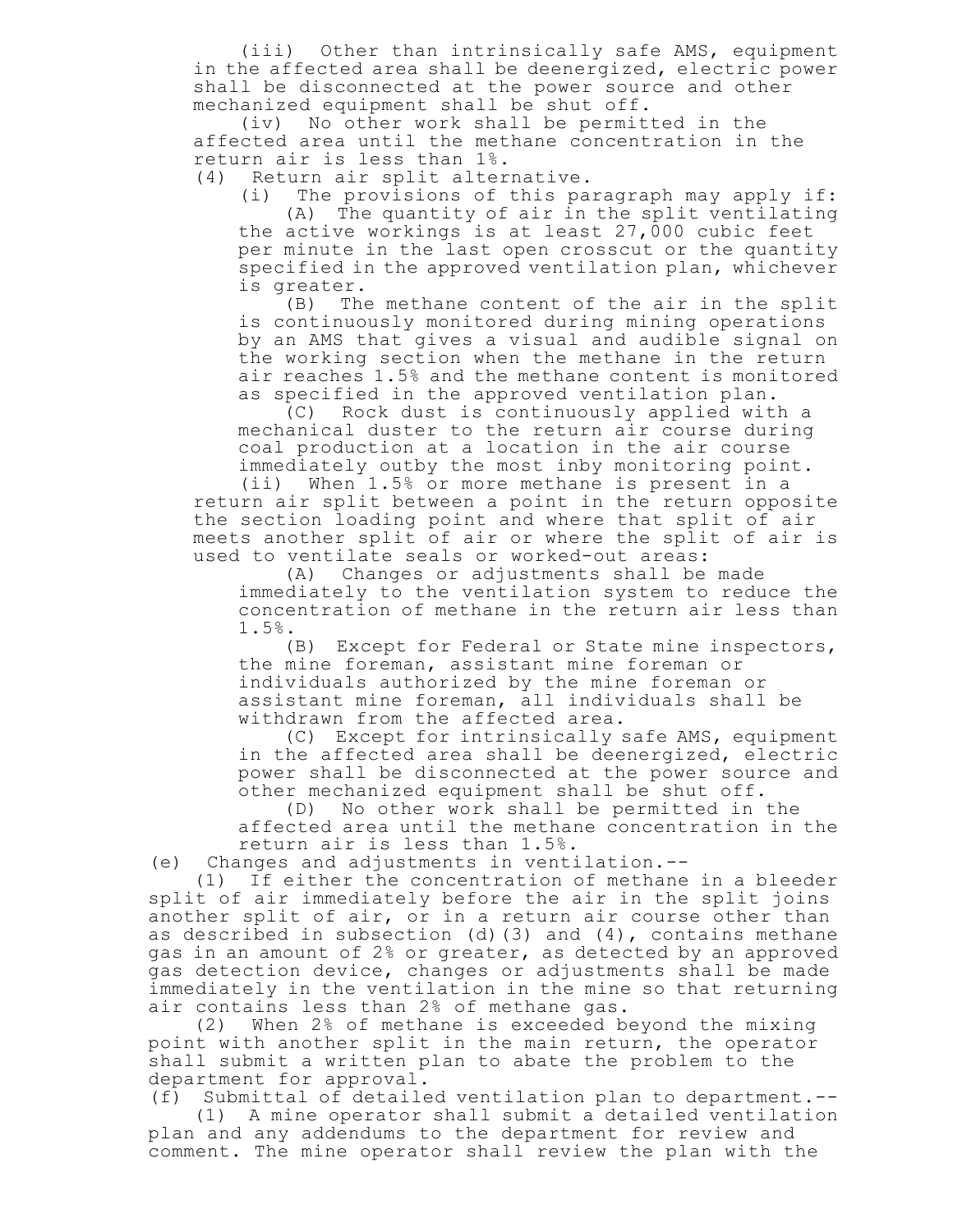department and address concerns to the extent practicable. The department shall submit any concern that is not addressed to MSHA through comments to the plan. The mine operator shall provide a copy of the plan to the department and the representative of the miners, if applicable, ten days prior to the submittal of the plan to MSHA.

(2) The operator shall give the department a copy of the MSHA-approved plan and any addendums as soon as the operator receives the approval.

(3) In the event of an unforeseen situation requiring immediate action on a plan revision, the operator shall submit the proposed revision to the department and the representative of the miners when the proposed revision is submitted to MSHA. The department shall work with the operator to review and comment on the proposed plan revision to MSHA as quickly as possible.

(4) Upon approval by MSHA, the plan is enforceable by the department.

Section 231. Crosscuts and stoppings.

(a) Maximum distance.--

(1) The distance driven to establish ventilation connections between entries or rooms shall not exceed 200 linear feet. Where adequate ventilation is provided, the entry or room may be driven in conjunction with the new air connection, provided that the distance to either face does not exceed 200 linear feet when the new air connection is established.

(2) In no case shall any place be driven a total of more than 200 linear feet unless ventilation connections have been established, except as provided under this act.

(3) Where adequate ventilation can be provided, the department may give written permission to authorize a greater distance.

(b) Closure of crosscuts.--Crosscuts between intakes and return air courses shall be closed, except the one nearest the face. Crosscuts between rooms shall be closed, where necessary or when required by the department, to provide adequate ventilation at the working face.

(c) Air connections.--Where practicable, an air connection shall be provided at or near the face of each entry or room before the place is abandoned.

(d) Excavations.--Excavations shall not exceed 18 feet in depth, unless permission is obtained from the department to drive a greater distance beyond the last open crosscut, if such excavations are kept free of accumulations of methane by use of line brattice or other adequate means.

(e) Construction materials of stoppings.--A permanent stopping shall be built of solid, substantial, incombustible material, including, but not limited to, concrete, concrete blocks, bricks, steel or tile, provided that, where physical conditions exist because of caving that makes the use of concrete, concrete blocks, brick, steel or tile impracticable, timber laid longitudinally skin-to-skin or an approved substitute may be used. A temporary stopping may be erected in cut-throughs near the working face. A stopping shall be reasonably airtight.

(f) Building and maintenance.--A permanent stopping or other permanent ventilation control device shall be built and maintained as follows:

(1) Between intake and return air courses, except temporary controls may be used in rooms that are 600 feet or less from the centerline of the entry from which the room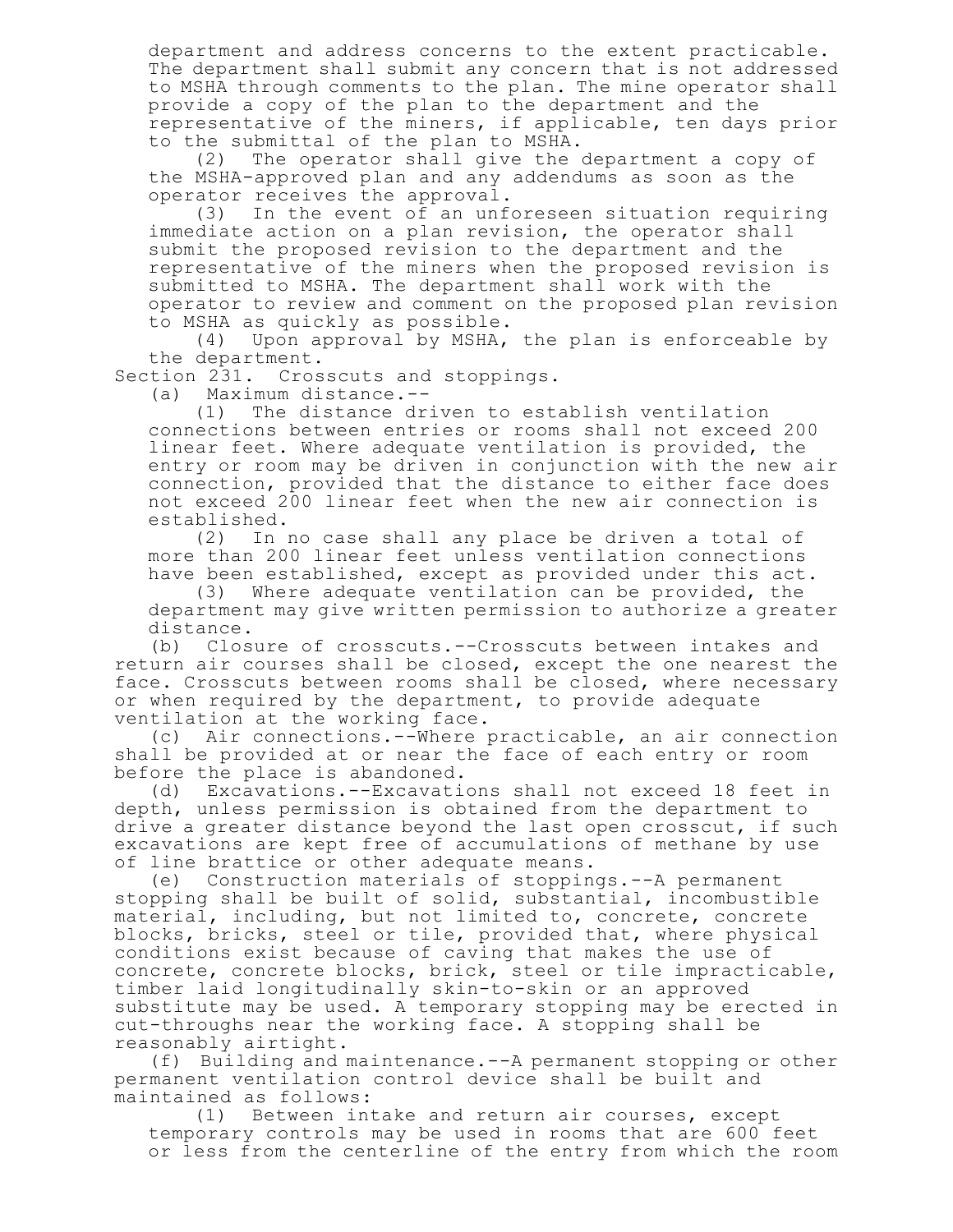was developed, including where continuous face haulage systems are used in the rooms. Unless otherwise approved in the ventilation plan, the stopping or control shall be maintained to and including the third connecting crosscut outby the working face.

(2) To separate belt conveyor haulageways from intake air courses when the air in the intake air courses is used to provide air to active working places, except temporary ventilation controls may be used in rooms that are 600 feet or less from the centerline of the entry from which the rooms were developed, including where continuous face haulage systems are used in the rooms. When continuous face haulage systems are used, a permanent stopping or other device shall be built and maintained to the outby most point of travel of the dolly or 600 feet from the point of deepest penetration in the conveyor belt entry, whichever distance is closer to the point of deepest penetration, to separate the continuous haulage entry from the intake entries. Section 232. Overcasts and undercasts.

(a) Arrangement of ventilation.--Ventilation shall be so arranged by means of air locks, overcasts or undercasts that the passage of trips or individuals along the entries will not cause interruptions of the air current. In face areas where it is impracticable to install air locks, single doors may be used with the permission of the department. An air lock shall be ventilated sufficiently to prevent accumulations of methane in it.

(b) Doors.--

(1) A door controlling ventilation shall be kept closed, except when men or equipment are passing through the doorway. Motor crews and other individuals who open a door shall see that the door is closed before leaving it.

(2) It shall be unlawful for an individual to knowingly leave a door or a check-curtain open.

(c) Hanging of doors.--A door controlling ventilation shall be hung in such a manner as to be self-closing.

(d) Construction materials.--Overcasts and undercasts shall be constructed tightly of incombustible material, such as masonry, concrete, concrete blocks or fire-resistant prefabricated material of sufficient strength to withstand possible falls from the roof. Overcasts and undercasts shall be of ample area to pass the required quantity of air and shall be kept clear of obstructions.

Section 233. Line brattice.

(a) General rule.--Substantially constructed line brattice shall be used from the last open crosscut of an entry or room when necessary or required by the department to provide adequate ventilation for the workmen and to remove gases and explosive fumes. When damaged by falls or otherwise, line brattice shall be repaired promptly.

(b) Spacing.--The space between the line brattice and the rib shall be large enough to permit the flow of a sufficient volume of air to keep the working face clear of flammable and noxious gases.

(c) Construction material.--Brattice cloth used underground shall be constructed of approved flame-resistant material. Section 234. Auxiliary blowers and fans.

(a) Procedure.--

(1) The operator of a mine who desires to use in the mine an auxiliary blower or exhaust fan shall submit to the department a ventilation plan showing the proposed use of the auxiliary blower or exhaust fan.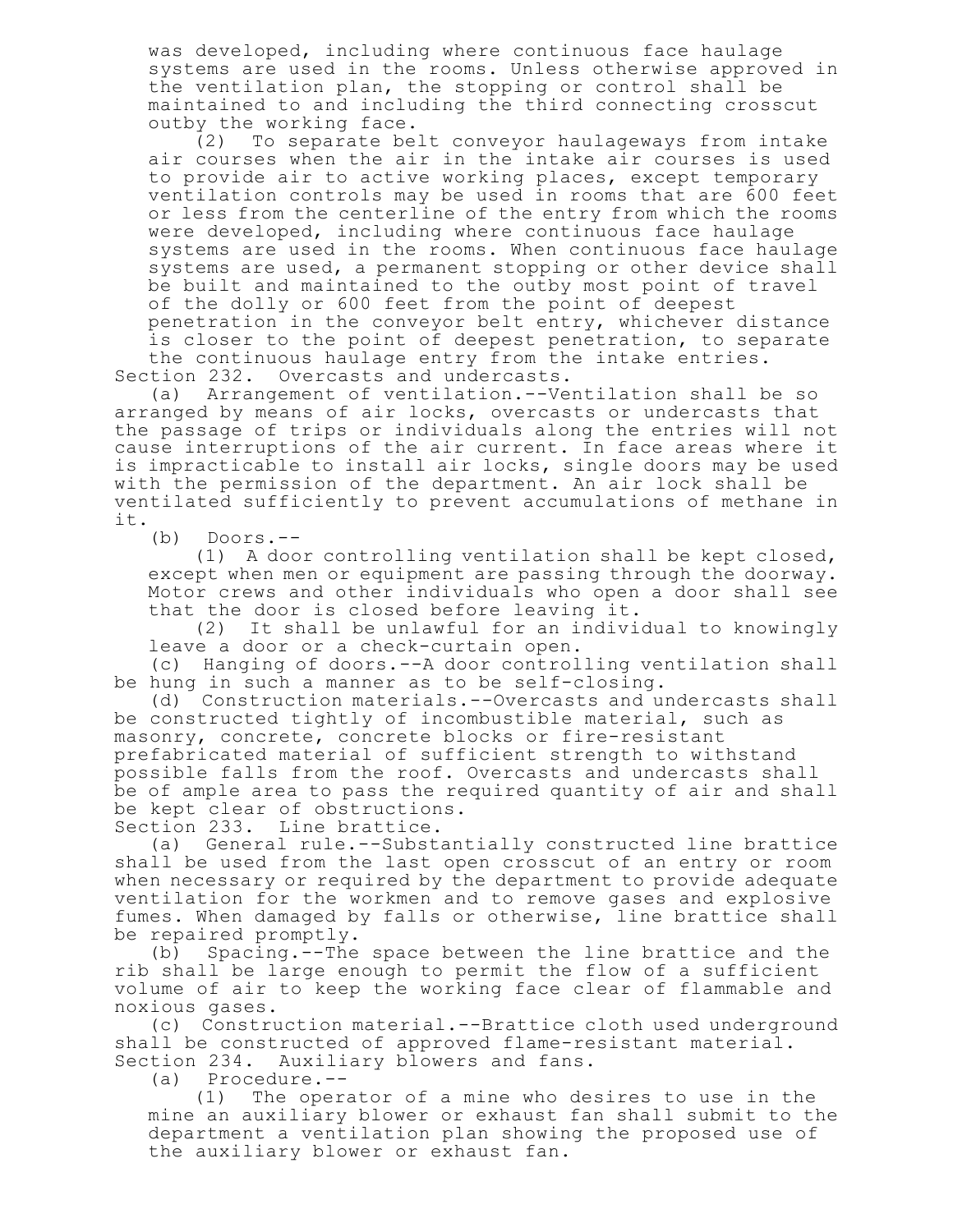(2) The department shall review the plan and take one of the following actions:

(i) Approve the plan.

(ii) Request additional information.

(iii) Disapprove the plan and set forth in writing its reasons for the disapproval.

(3) In approving a plan, the department shall require that an auxiliary blower or exhaust fan shall be:

(i) Powered by an approved motor when installed underground.

(ii) Operated continuously while any work is being performed in the area being ventilated by the blower or fan.

(iii) Be so placed that recirculation of the air is not possible.

(b) Time period for review.--The department shall approve or disapprove a plan within 60 days after being initially submitted by the operator.

Section 235. Unused and abandoned parts of mines.

An area that is not sealed shall be ventilated. Return air may be used to ventilate the area. The department shall approve a ventilation plan for an abandoned, unused or sealed part of a mine.

Section 236. Sewage dumping prohibited.

If any individual shall construct, or cause to be constructed for use after the effective date of this section, a sewer or other method of drainage from a building or dwelling house for the carrying of sewage, offal, refuse or other offensive matter into any portion of an operating or abandoned mine, the individual commits a misdemeanor of the third degree. Section 237. Fans.

(a) General rule.--The ventilation of a mine that extends more than 200 feet underground and is opened after the effective date of this section shall be produced by a mechanically operated fan or fans. The fan or fans shall be kept in continuous operation unless written permission to do otherwise is granted by the department.

(b) Location.--Except as otherwise provided under subsection (c), a main fan shall be:

(1) Located on the surface in fireproof housing offset not less than 15 feet from the nearest side of the mine opening.

(2) Equipped with fireproof air ducts provided with explosion doors or a weakwall.

(3) Operated from a separate power circuit.

(c) Exception.--In lieu of the requirements for the location of fans and pressure-relief facilities, a fan may be directly in front of or over a mine opening if:

(1) The opening is not in direct line with possible forces coming out of the mine if an explosion occurs.

(2) There is another opening having a weakwall stopping or explosion doors that would be in direct line with forces coming out of the mine.

All main fans shall be provided with pressure-recording gauges or water gauges.

(d) Recordkeeping and inspections.--

(1) A record of the charts shall be kept for one year.

(2) A daily inspection shall be made of all main fans and connected machinery by a competent individual and a record kept of the inspection in a book prescribed for that purpose.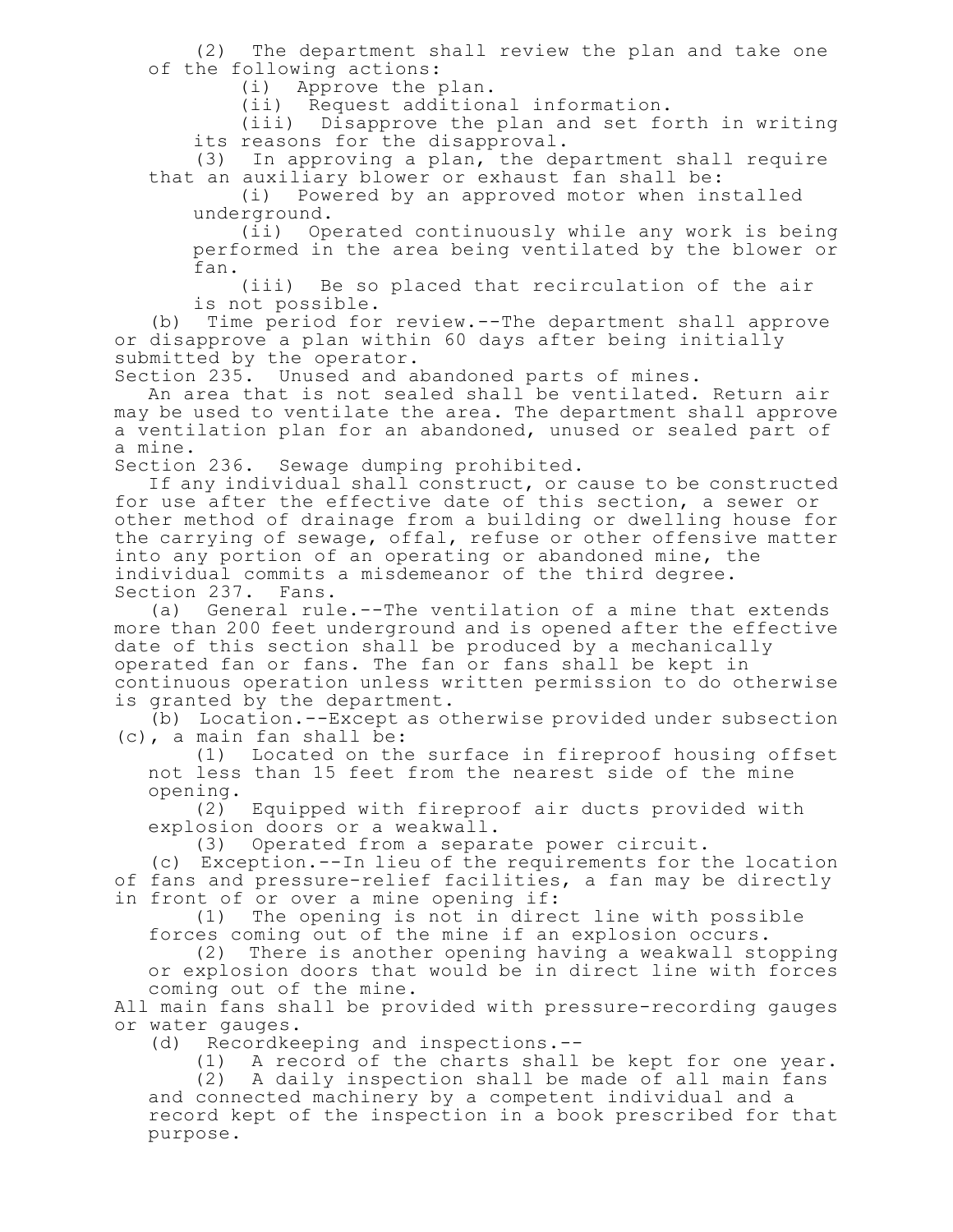(e) Warning of fan interruption.--Approved facilities shall be provided at a point or points under observation while men are in the mine and shall give warning of an interruption to a fan. Where such facilities are not provided, an attendant shall be constantly kept on duty while individuals are working in the mine.

Section 238. Measurement of methane.

The mine foreman or superintendent shall, once each week, direct and see that the methane content of the ventilating current or currents is determined by analyses or by an instrument capable of accuracy to .1%. The samples or the determinations shall be taken on the return end of the air circuit or circuits just beyond the last working place, unless otherwise directed by the department, and a correct report of these determinations shall be promptly furnished to the department. The determinations or samples shall be taken on days when individuals are working and recorded in a book provided for that purpose.

Section 239. Control of coal dust and rock dusting.

(a) Method of removal.--

(1) Dangerous accumulations of fine, dry coal dust shall be removed from a mine or neutralized by the application of rock dust, and all dry and dusty operating sections and haulageways and the back entries for at least 1,000 feet outby the first active working place in each operating section shall be kept watered down, rock dusted or dust allayed by such other methods as may be approved by the department.

(2) A mine or location in a mine that is too wet or too high in incombustible content to initiate or propagate a coal dust ignition need not be rock dusted during the time any of those conditions prevail.

(3) Coal dust and other dust in suspension in unusual quantities shall be allayed by sprinkling or other dust allaying or collecting devices.

(b) Specifications.--

(1) In a dry and dusty mine or section thereof, rock dust shall be applied and maintained upon the roof, floor and sides of all operating sections, haulageways and parallel entries connected thereto by open crosscuts. Back entries shall be rock dusted for at least 1,000 feet out by the junction with the first active working place.

(2) Rock dust shall be so applied to include the last open crosscut of rooms and entries and to within 40 feet of the faces. In mines where mining is done by continuous-type mining machinery, the distances from the face to which rock dust shall be applied shall be the mining distance for one shift if:

(i) The active working place shall be kept from damp to wet.

(ii) After coal production on any shifts has ceased, an application of rock dust shall be made in the exposed area to within 40 feet of the face before additional mining is performed in the area.

(3) Rock dust shall be maintained in such quantity that the incombustible content of the mine dust shall not be less than 65%.

(c) Composition of rock dust.--Rock dust shall not contain more than 5% by volume of quartz or free silica particles and shall be pulverized so that 100% will pass through a 20-mesh screen and 70% or more will pass through a 200-mesh screen.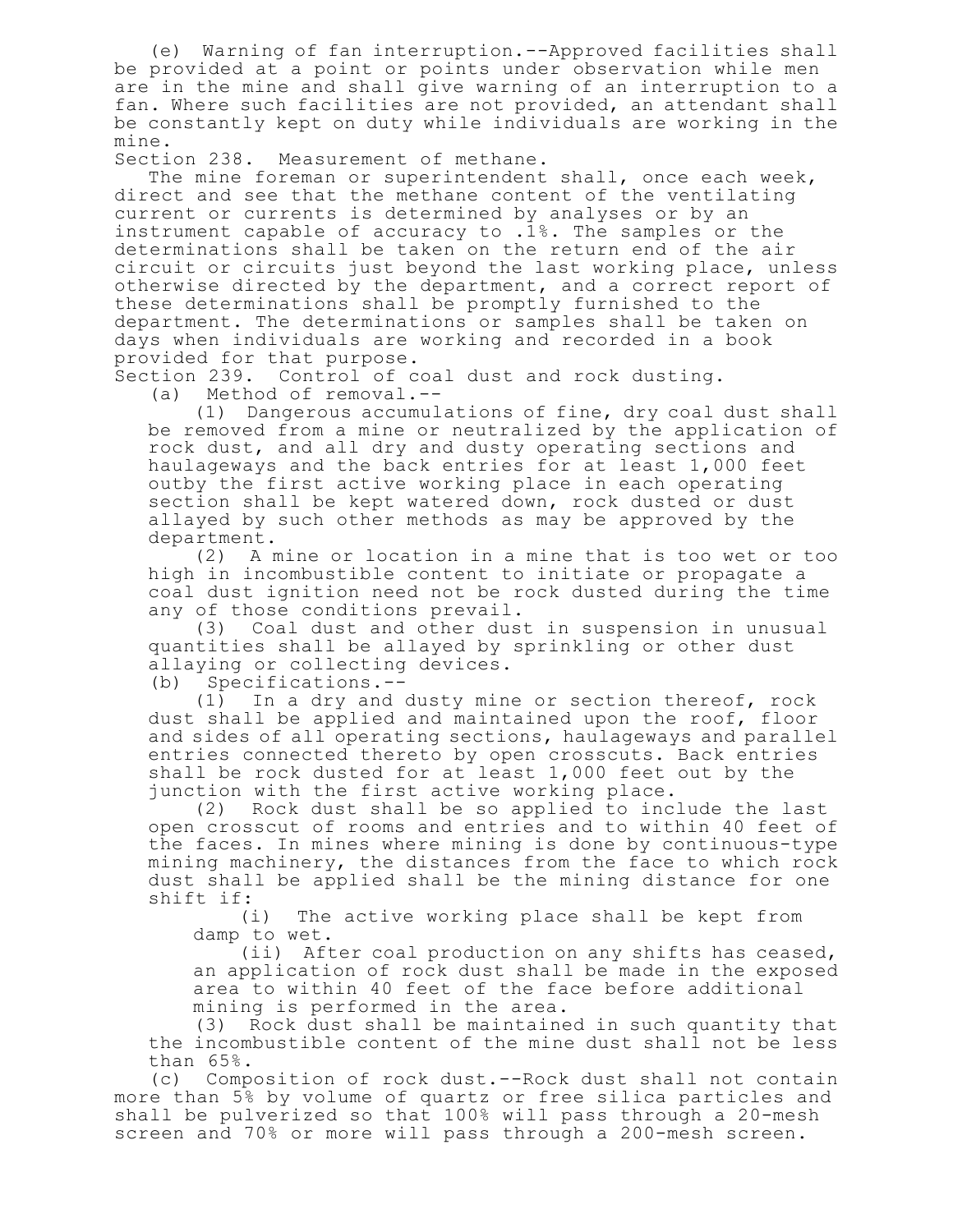Section 240. Instruction of employees and examination of working areas.

(a) General rule.--The mine foreman or assistant mine foreman shall ascertain that all workmen are trained in the proper methods of testing roof, face and ribs. The mine foreman shall designate the tool or tools to be used for testing. Employees whose work exposes them to hazards or falls of roof and coal shall thoroughly test the roof, face and ribs before starting to work or before starting a machine and frequently thereafter.

(b) Examination for date marks.--A miner shall examine his place to determine whether the mine examiner has left the date marks indicating his examination thereof. If date marks cannot be found, the miner shall notify the mine foreman or assistant mine foreman of that fact.

(c) Correction of unsafe roof, face or rib conditions.--

(1) If roof, face or rib conditions are found to be unsafe, they shall be corrected by taking down loose material or shall be securely supported before work is started.

(2) If roof, face or rib conditions are found to be unsafe and normal taking down or supporting practices cannot correct the unsafe condition, the place shall be vacated and guarded or a danger sign erected to prevent unauthorized entrance, and the certified mine official in charge promptly shall be notified. Only individuals capable of correcting the dangerous condition may be delegated to do such work.

(3) The certified mine official in charge shall examine for unsafe conditions and the roof, faces, ribs and timbers or supports of all working places each time they visit a place. Unsafe conditions found shall be corrected promptly. All employees shall notify the mine foreman or assistant mine foreman of an unsafe condition in the mine when the condition is known to them.

Section 241. Roof support.

(a) General rule.<sup>--The</sup> roof in an underground area shall be supported as necessary for the protection of the employees and equipment. A roof control plan suitable to the roof conditions of each mine or part of a mine shall be adopted and complied with by the operator. The department shall be notified of the adoption of the plan of roof support, shall review the plan and:

(1) approve it;

(2) request additional information; or

(3) disapprove the plan and state in writing its reason for the disapproval.

(b) Roof support plans to be posted.--Workmen whose work involves roof support shall be informed of approved roof support plans and the plans shall be posted. Additional roof supports shall be used when and where necessary.

(c) Periodic revision and update of roof control plan.--Every mine operator shall revise and update the roof control plan every six months or more frequently if required to do so by the department. A copy of the plan shall be provided to the representative of the miners ten days prior to submitting it to the department for review and comment. Section 242. Authorized explosives.

Permissible explosives, approved breaking devices or approved blasting devices shall be used in underground mines. Section 243. (Reserved).

Section 244. Underground storage of explosives.

(a) Placement.--Explosives and detonators stored underground shall be: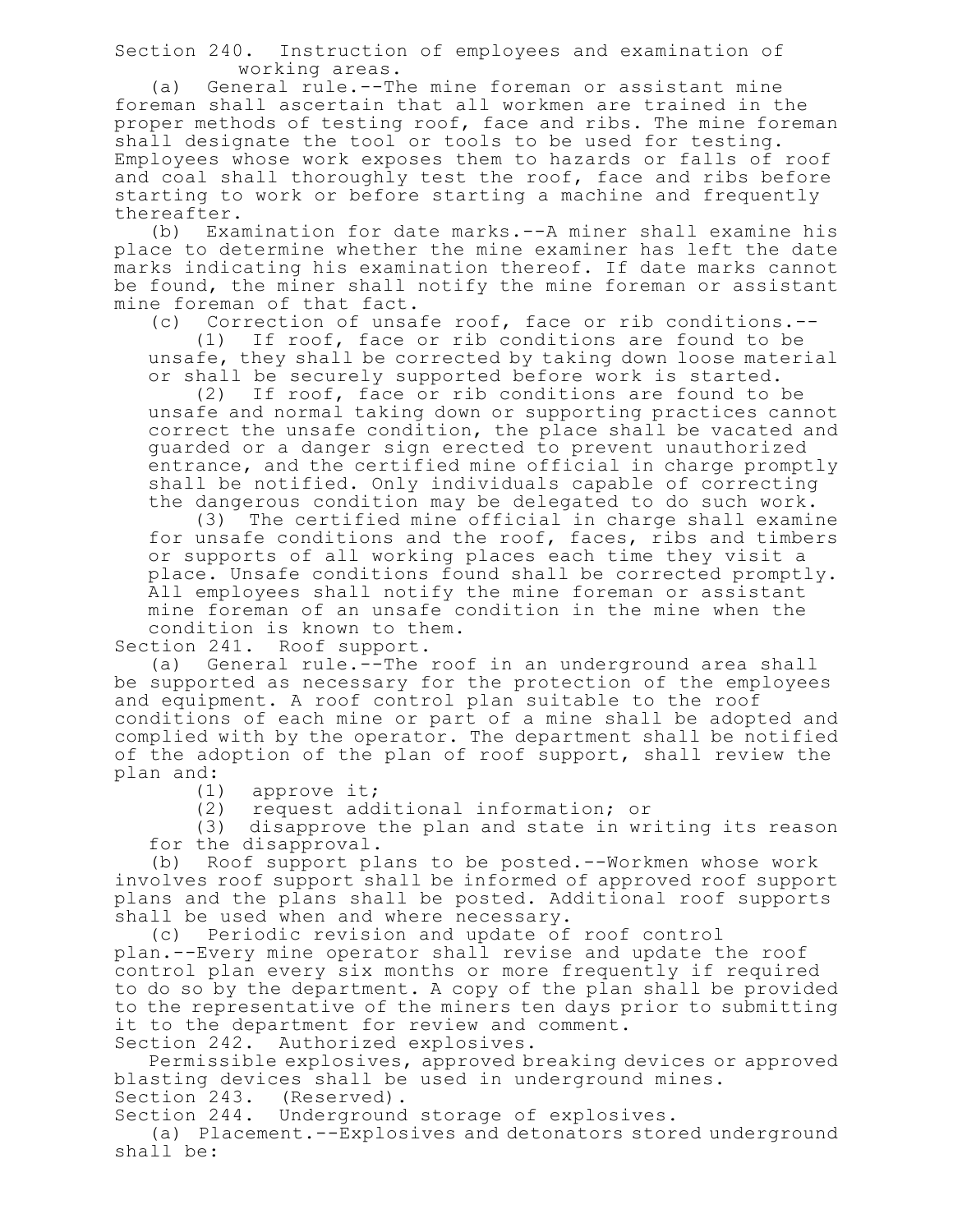(1) Kept in section boxes or magazines of substantial construction with no metal exposed on the inside.

(2) Located at least 25 feet from roadways and power wires in a well-rock-dusted location protected from falls of roof.

(b) Separation.--If not kept in separate boxes or magazines not less than five feet apart, the explosives and detonators may be kept in the same box or magazine if separated by at least a four-inch hardwood partition or the equivalent. The boxes or magazines shall be kept at least 300 feet from the faces and out of the direct line of blasting and shall be installed outby the last permanent stopping and on intake air.

Section 245. Preparation of shots, blasting practices and multiple shooting.

(a) Requirements.--

(1) Only certified shot-firers shall be permitted to handle explosives and conduct blasting.

(2) Only electric detonators of proper strength fired with approved shot-firing units shall be used, and drillholes shall be solidly stemmed with at least 24 inches of incombustible material or at least one-half of the length of the hole shall be solidly stemmed if the hole is less than four feet in depth unless other approved stemming devices or methods are used.

(3) Drillholes shall be of ample size and shall not be drilled beyond the limits of the cut, and, as far as practicable, cuttings and dust shall be cleaned from the holes before the charge is inserted. Charges of explosives exceeding one and one-half pounds shall be used only if drillholes are six feet or more in depth.

(4) Ample warning shall be given before shots are fired, and care shall be taken to determine that all individuals are in the clear before firing. Individuals shall be removed from adjoining areas and other areas when there is danger of shots blowing through.

(5) No shots shall be fired:

(i) In any area until the area has been properly examined by the shot-firer.

(ii) In any area where 1% of gas is detected by an approved gas detection device.

(6) After firing any shot, the shot-firer shall make a careful examination of the work area before leaving the area or before performing any other work in the area.

(b) Plan to be submitted to department.--An operator of a mine who desires to conduct multiple shooting shall submit to the department for approval a plan indicating the manner and details proposed to engage in multiple shooting.

(c) Prohibitions.--

(1) While boreholes are being charged, electrical equipment shall not be operated in the work area, and only work in connection with roof support and general safety shall be performed. Shots shall be fired promptly after charging.

(2) Mudcaps, adobes or any other unconfined shots shall not be permitted in any bituminous coal mine.

(3) No solid shooting shall be permitted without approval from the department. Where solid shooting is practiced, blasting holes shall be stemmed the full length of the hole.

(d) Blasting and shooting cables.--

(1) Blasting cables shall be well-insulated and shall be at least 125 feet in length to permit individuals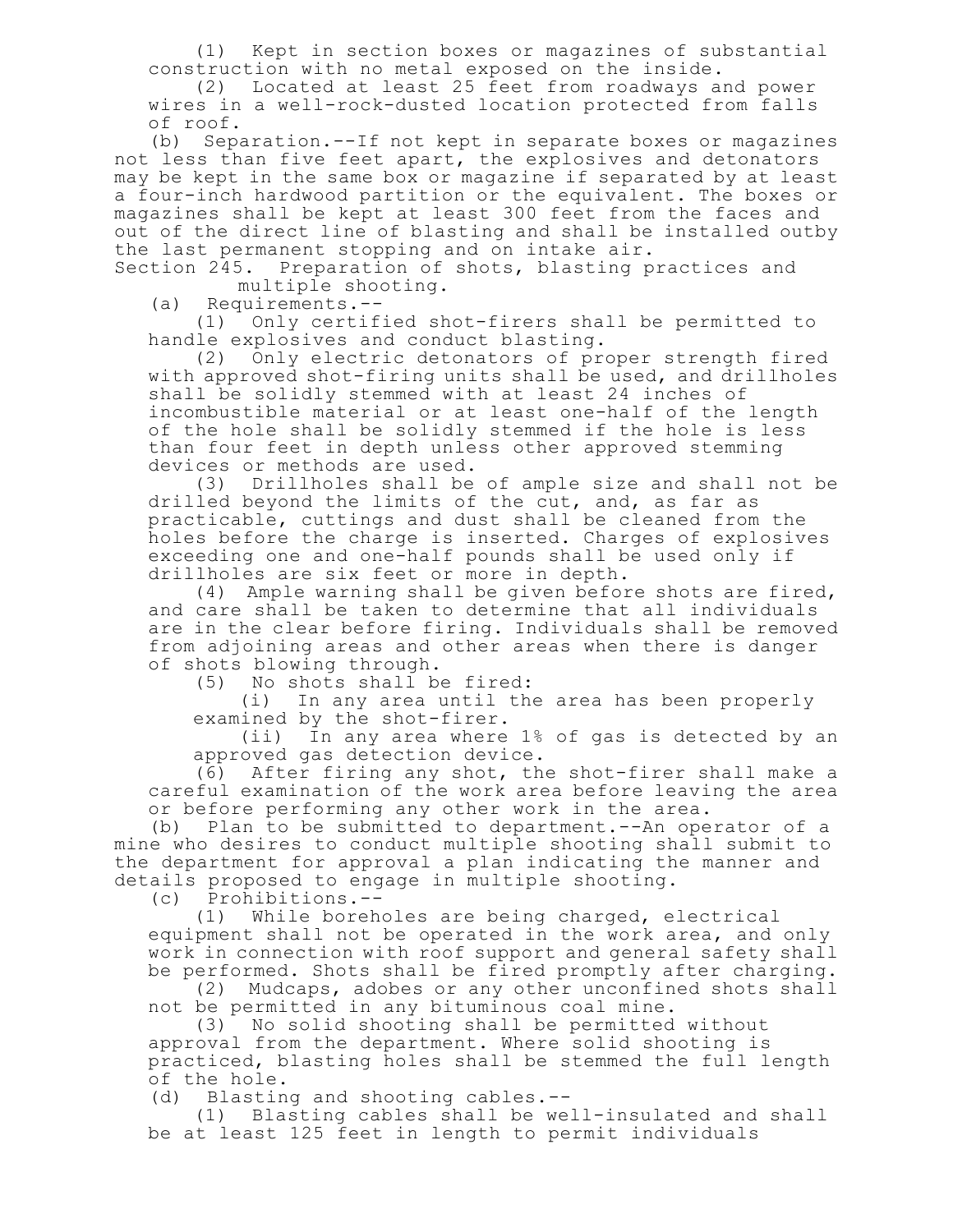authorized to fire shots to get in a safe place out of the line of blasting.

(2) Shooting cables shall be kept away from power wires and all other sources of electric current, connected to the leg wires by the individual who fires the shot, staggered as to length or well-separated at the detonator leg wires and shunted at the battery end until ready to connect to the blasting unit.<br>(3) Deton

Detonator leg wires shall be kept shunted until ready to connect to the blasting cable.

Section 246. Transportation of explosives.

(a) Construction of containers.--

(1) Individual containers used to carry permissible explosives or detonators shall be constructed of substantial, nonconductive materials approved by the department, kept closed and maintained in good condition. When explosives or detonators are transported underground in cars moved by means of powered haulage equipment, they shall be in cars having a substantial covering or in special substantially built covered containers used specifically for transporting detonators or explosives.

(2) Explosives or detonators shall not be hauled into or out of the mine within five minutes preceding or following individuals being transported.

(b) Prohibitions.--

(1) Neither explosives nor detonators shall be transported on flight or shaking conveyors, mechanical loading machines, locomotives, scrapers, cutting machines, drill trucks or any self-propelled mobile equipment.

(2) No shot-firer shall carry into or have delivered to him any larger quantity of explosives or detonators than the shot-firer may reasonably expect to use in any one shift.

(c) Separation of explosives and detonators.--If explosives and detonators are transported in the same explosives car or in the same special container, they shall be separated by at least four inches of hardwood partition or the equivalent. The bodies of the cars or containers shall be constructed or lined with nonconductive material.

Section 247. Electrical shot-firing.

Electricity from any grounded circuit shall not be used for firing shots.

Section 248. General shot-firing rules.

(a) Ignited gas.--When gas is ignited by a blast or a fire occurs, the shot-firer shall immediately extinguish it, if possible, and, if unable to do so, shall immediately notify the mine foreman of the fact and warn other individuals in the vicinity who might be endangered.

(b) Shot-firer to provide notice to others.--When a shot-firer is about to fire a blast, he shall notify all individuals who may be endangered and shall give sufficient alarm so that any individual approaching may be warned of the danger.

(c) Construction of charging and tamping tools.--All charging and tamping tools shall be constructed of nonsparking materials.

(d) Disconnection from electricity.--Immediately after the firing of a shot, the firing leads shall be disconnected from the supply or source of electricity and shunted.

(e) Preconditions to firing machine or battery.--No firing machine or battery shall be connected to the shot-firing leads unless: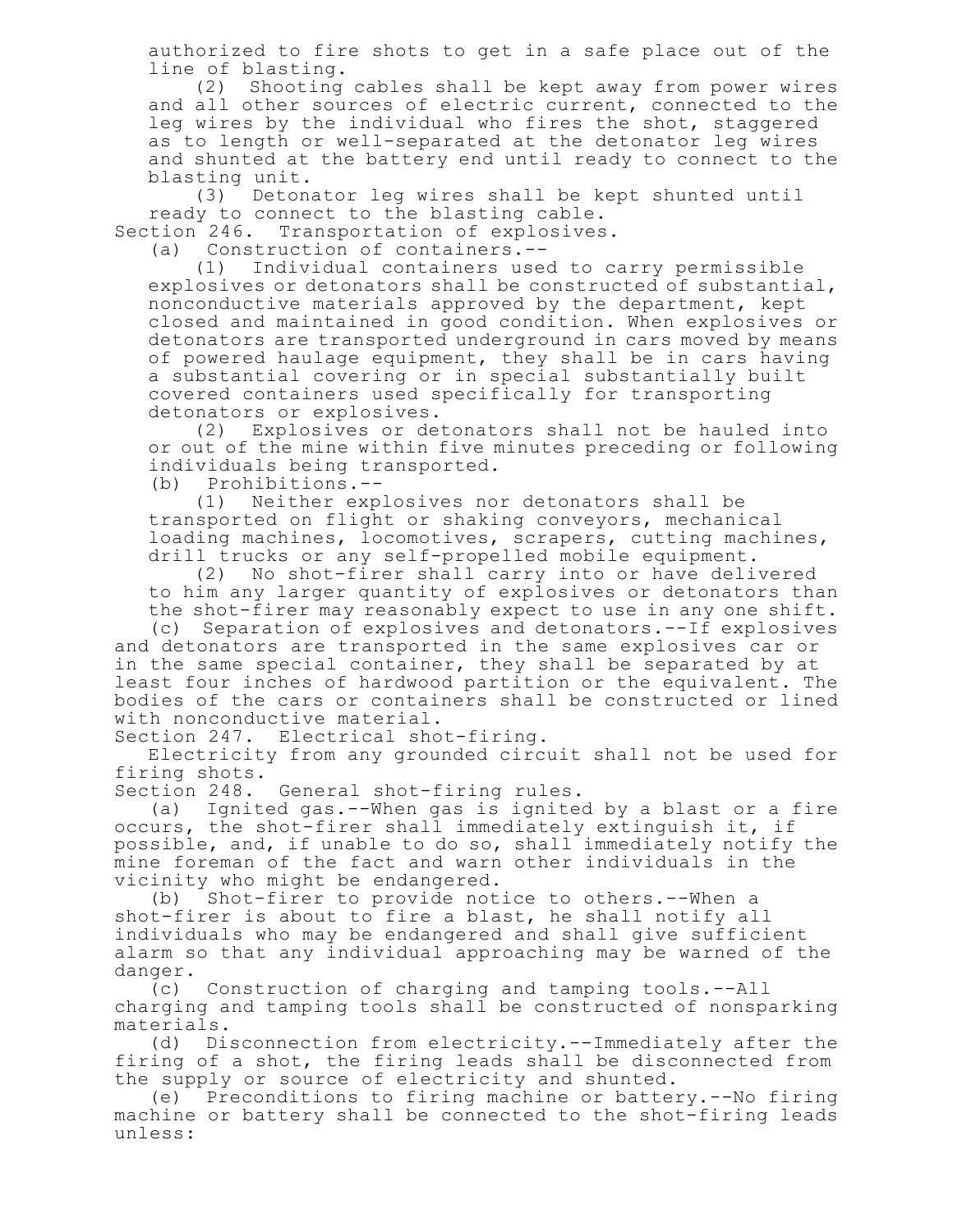(1) All other steps preparatory to the firing of a shot have been completed.<br>(2) All individe

All individuals have been moved to a place of

 $\begin{array}{c}\n\text{safety.} \\
\text{(3)}\n\end{array}$ No individual other than the shot-firer has made the connection.

(f) Firing machine or battery in possession of shot-firer.--The shot-firer shall keep the firing machine or battery in his possession at all times while blasting.

(g) Testing of blasting devices.--Frequent tests shall be made of all blasting devices to see that their capacity has not been decreased by use or accident.

(h) Examinations for gas.--The shot-firer shall examine the place for gas and other dangers before and after firing each shot or blast.

Section 249. Hoisting equipment and operations.

(a) General duties of operator or superintendent.--

(1) The operator or superintendent of a bituminous coal mine worked by shaft shall provide and maintain:

(i) A telephone or other means of communication from the top to the bottom and intermediate landings of the shaft.

(ii) A standard means of signaling.

(iii) An effective safety catch, bridle chains, automatic stopping device and automatic overwind.

(iv) A sufficient cover on every cage used for lowering or hoisting individuals.

(v) An effective safety gate at the top of the cage shaft and intermediate landings controlled by the cage. (vi) An adequate brake on the drum of every machine

used to lower or hoist individuals in the shaft.

(2) The operator shall have the machinery used for lowering and hoisting individuals into or out of the mine kept in safe condition and equipped with a reliable indicator. Cages and elevators shall be inspected once in each 24 hours by a competent individual of the company or by a manufacturer's representative and a safety catch test made every two months, a record kept thereof and a copy sent to the department.

(3) (i) Where a hoisting engineer is required, he shall be readily available at all times when individuals are in the mine. The hoisting engineer shall operate the empty cage up and down the shaft at least one round trip at the beginning of each shift, after material has been lowered or hoisted and after the hoist has been idle for one hour or more before hoisting or lowering individuals. (ii) Subparagraph (i) shall not apply to elevators used exclusively for hoisting and lowering individuals.

(4) There shall be cut out around the side of the hoisting shaft, or driven through the solid strata at the

bottom thereof, a travelingway not less than five feet high and three feet wide to enable an individual to pass the shaft in going from one side to the other without passing over or under the cage or other hoisting apparatus.

(5) Positive stop blocks or derails shall be placed near the top and bottom, at all intermediate landings of slopes and surface inclines and at approaches to all shaft landings.

(6) A waiting station with sufficient room, ample clearance from moving equipment and adequate seating facilities shall be provided where individuals are required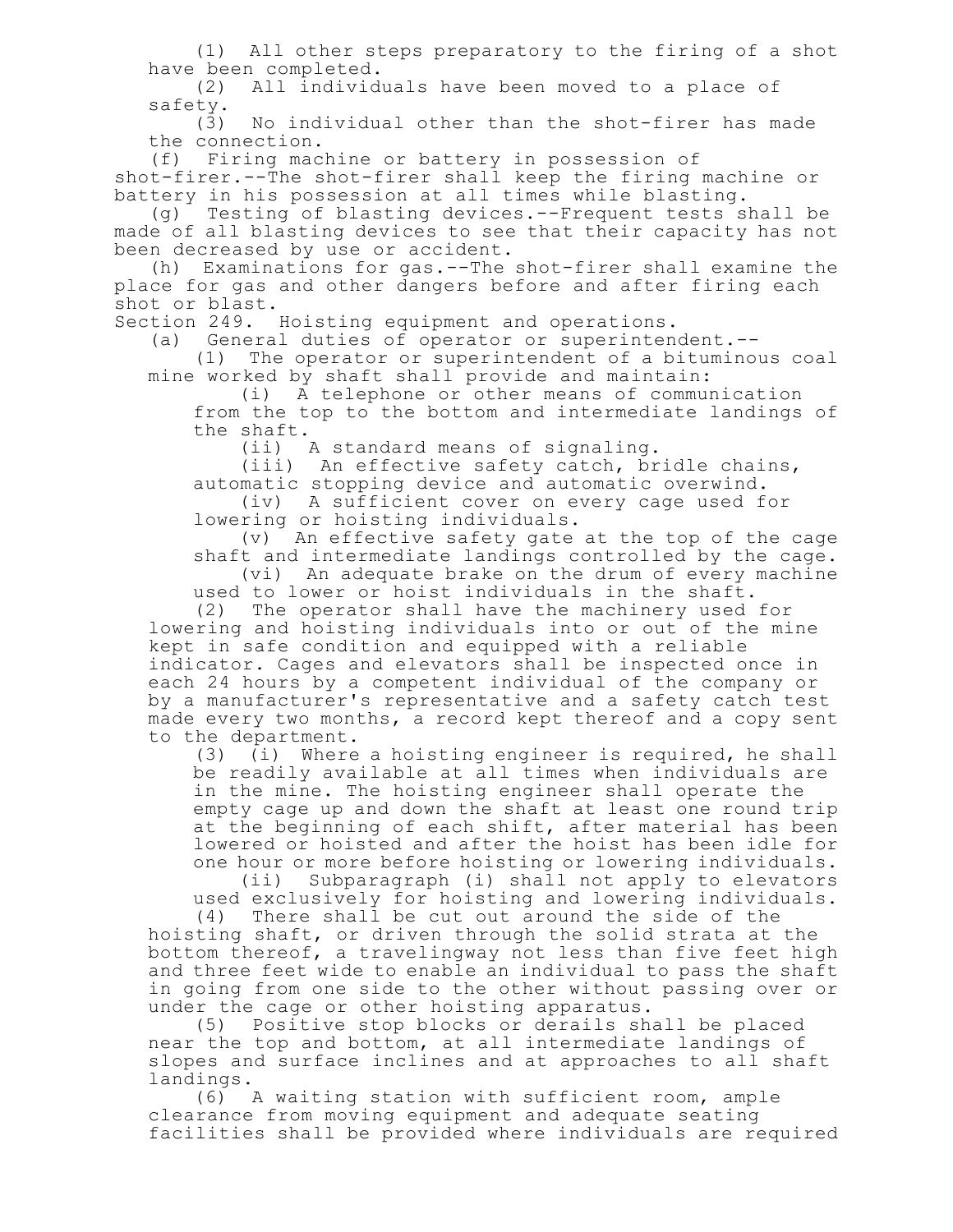to wait for man-trips or cages. The individuals shall remain in the station until the man-trip or cage is available.

(7) No hoisting engineer shall be required for automatically operated cages or elevators.

(b) Duties of mine foreman.--<br>(1) When hoisting or lowe: When hoisting or lowering of individuals occurs during darkness at any mine operated by shaft, the mine foreman shall provide and maintain at the shaft mouth a light of stationary character sufficient to show the landing and all surrounding objects distinctly and sufficient light of a stationary character shall be located at the bottom of the shaft so that individuals going to the bottom may clearly discern the cages, elevators and other objects contiguous thereto.

(2) The mine foreman shall see that:

(i) No cages or elevators on which individuals ride are lifted or lowered at a rate of speed greater than 900 feet per minute.

(ii) No mine cars, either empty or loaded, are hoisted or lowered on cages while individuals are being lowered or hoisted.

(iii) No cage having an unstable self-dump platform shall be used for carrying individuals unless the cage is provided with some device by which it may be securely locked when individuals are being hoisted or lowered into the mine.

(c) Ropes, links and chains.--

(1) In shafts where coal is hoisted and individuals lowered into or hoisted from the mine, the ropes, links and chains shall be of ample strength, with a factor of safety of not less than five to one of the maximum load.

(2) In shafts used exclusively for lowering or hoisting individuals and material, the factor of safety of ropes, links and chains shall not be less than ten to one of the maximum load.

(3) All ropes, links and chains shall be carefully examined at least once every 24 hours by a competent individual delegated for that purpose by the superintendent.

(4) Any defect found from the examination, by which life and limb may be endangered, shall be reported at once in writing to the superintendent, who shall immediately proceed to remedy the defect. Until that is accomplished, the superintendent shall prohibit any individual from being lowered into or hoisted from the mine by the defective apparatus.<br>(5) T

The individual making the examination shall keep a daily record of each inspection, in ink, in a book kept at the mine office for that purpose.

(d) Cage requirements.--

(1) (i) The operator or superintendent shall provide every cage used for lowering or hoisting individuals with handrails at sides or overhead or additional suitable devices and with a bar or gate at ends.

(ii) Subparagraph (i) shall not apply to elevators used exclusively for lowering and hoisting individuals.

(2) The ropes shall be securely attached to the sides of the drum of every machine that is used for lowering and hoisting individuals or material into and out of the mine, and the flanges shall have a clearance of not less than four inches when the whole of the rope is wound on the drum. (e) Signaling system.--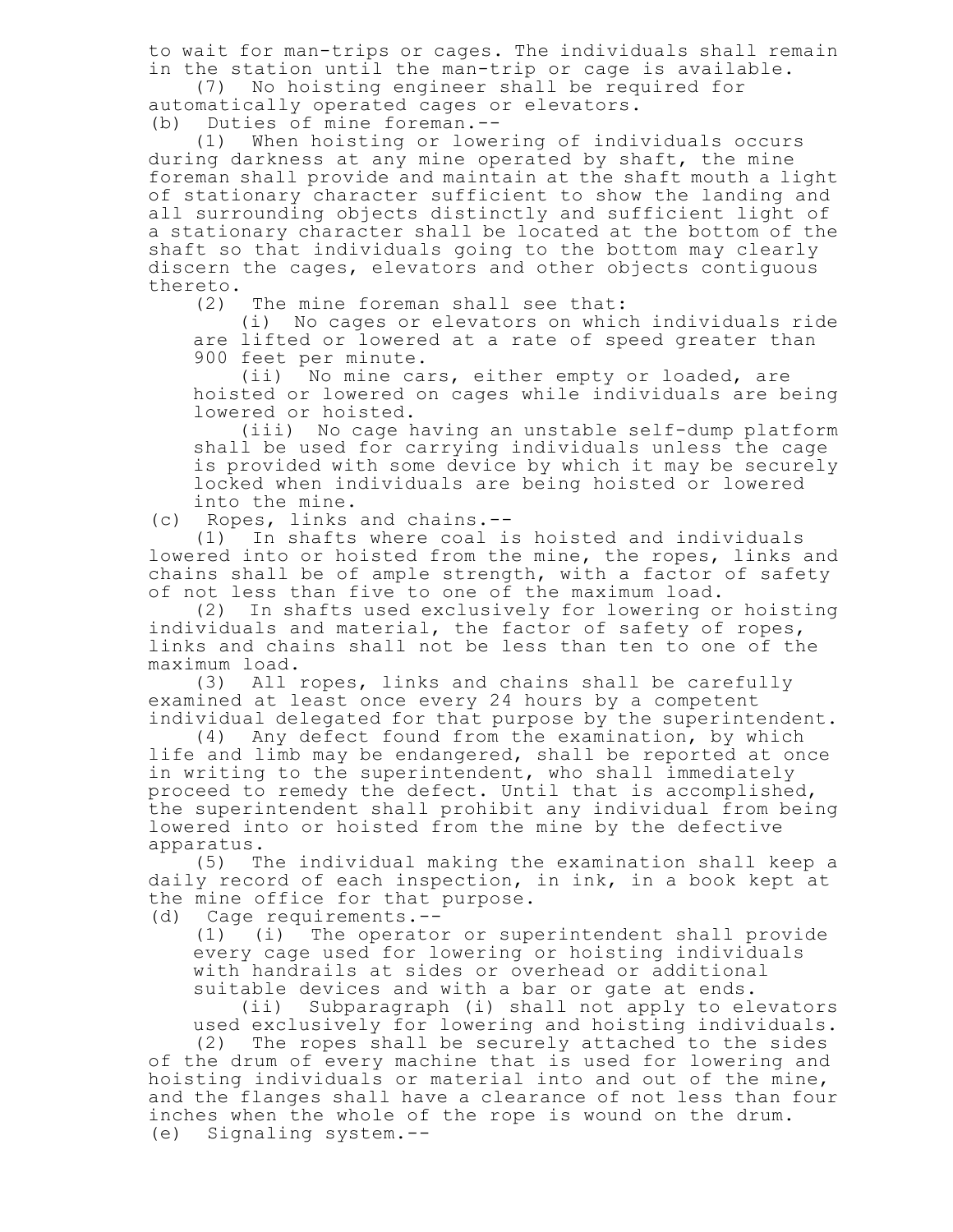(1) In all shafts and slopes where individuals, coal and other materials are hoisted by machinery, a system of signaling approved by the department shall be in effect. The following code of signals shall be used:

(i) One signal to hoist the car or cage.

(ii) One signal to stop the car or cage when in motion.

(iii) Two signals to lower the car or cage.

(iv) Three signals to hoist individuals.

(2) The hoist operator shall signal back when ready, after which the individual shall get on the car or cage, and then one signal shall be given to hoist. Section 250. Bottom person.

(a) Duties.--At every shaft or slope where individuals are lowered into or hoisted from the mine, a bottom person, who shall be over 21 years of age, shall be designated by the mine foreman. The bottom person shall:

(1) Be on duty when individuals are being hoisted or lowered at the beginning and end of each shift.

(2) Personally attend to the signals and see that the provisions of this act in respect to hoisting individuals in shafts or slopes are complied with.

(3) Not allow any tools to be placed on the same cage with individuals or on either cage when they are being hoisted out of the mine, except for the purpose of repairing the shaft or machinery in the shaft. Individuals shall place their tools in containers or cars provided for that purpose, which containers or cars shall be hoisted before or after the individuals have been hoisted.

(4) Immediately inform the mine foreman of any violation.

(5) Not attempt to withdraw the car until the cage comes to a rest.

(6) When putting the full car on the cage, see that the springs or catches are properly adjusted so as to keep the car in its proper place before giving the signal to the hoist operator.

(b) When bottom person not required.--No bottom person shall be required for automatically operated cages or elevators. Section 251. Number of individuals to be hoisted.

(a) General rule.--No greater number of individuals shall be lowered or hoisted at any one time in any shaft or slope than is permitted by the department. Whenever the number of individuals returning from work shall arrive at the bottom of the shaft or slope in which individuals are regularly hoisted or lowered, they shall be promptly furnished with an empty cage, car or elevator and be hoisted to the surface. In cases of emergency, a lesser number than permitted shall be promptly hoisted.

(b) Posting of notice.--A notice of the number permitted to be lowered or hoisted at any one time shall be posted by the operator or superintendent in conspicuous places at the top and bottom of the shaft, and the cage or cages or other safe means of egress shall be available at all times for the individuals employed in any mine that has no second outlet available. Section 252. Top person.

(a) Duties.--At every shaft or slope where individuals are lowered into or hoisted from a mine, a top person or trip rider, who shall be over 21 years of age, shall be designated by the superintendent. The top person shall:

(1) Be on duty when individuals are being hoisted or lowered at the beginning and end of each shift.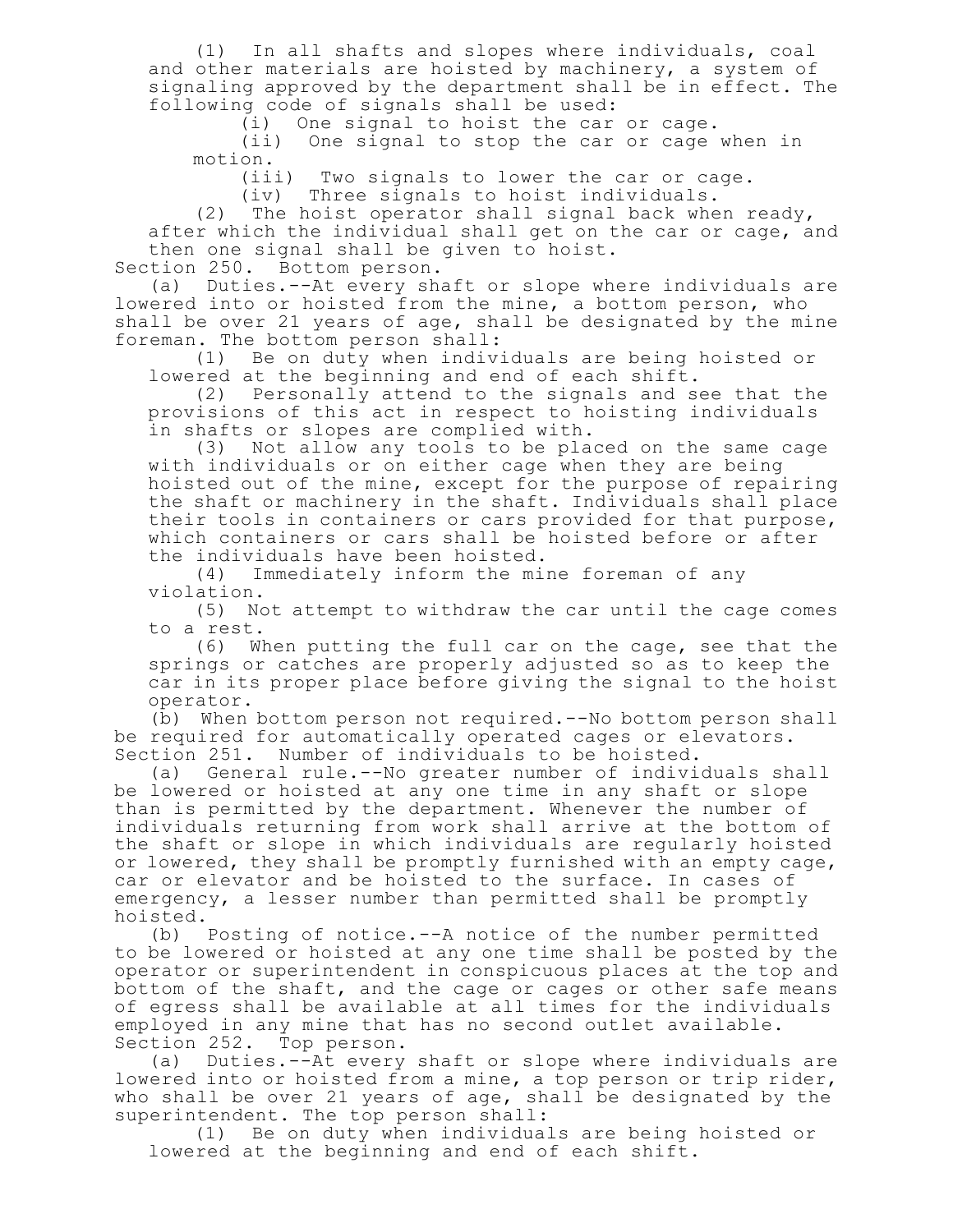(2) Personally attend to the signals and see that the provisions of this act in respect to lowering and hoisting individuals in shafts or slopes are complied with. The trip rider may also perform this duty.

(3) Not allow any tools to be placed on the same cage with persons or on either cage when persons are being lowered into the mine, except for the purpose of repairing the shaft or the machinery in the shaft. Individuals shall place their tools in containers or cars provided for that purpose, which containers or cars shall be lowered before or after the individuals have been lowered.

(4) If located on a slope or incline plane, close the safety block or other device as soon as the cars have reached the landing in order to prevent any loose or runaway cars from descending the slope or incline plane, and in no case shall the safety block or other device be withdrawn until the cars are coupled to the rope or chain and the proper signal given.

(5) Carefully inspect each day all the machinery in and about the headframe and the rope used, promptly report to the superintendent any defect discovered and securely attach the cars to the rope before lowering them down the incline.

(6) Ring the alarm bell in case of an accident and, when necessary, immediately set free the drop logs or safety switch to act.

(7) If located in a shaft, see that the springs or keeps for the cage rest upon and are kept in good working order.

(8) When taking off the full car, see that no coal or other material falls down the shaft.

(b) When top person not required--No top person shall be required for automatically operated cages or elevators.

(c) Reporting of individuals crowding or pushing.--Any individual crowding or pushing to get on or off a cage, elevator or car, thereby endangering life, shall be reported by any individual to the superintendent, who in turn shall report the incident to the department for appropriate action. Section 253. Use of competent hoist operators.

(a) Prohibitions.--

(1) No operator or superintendent of any bituminous coal mine worked by shaft, slope or incline shall place in charge of any hoist used for lowering or hoisting individuals in the mine hoisting operators who are under 21 years of age.

(2) No hoist operator in charge of such machinery shall allow any individual, except as may be designated for this purpose by the operator or superintendent, to interfere with any part of the machinery.

(3) No individual shall interfere with or intimidate the hoist operator in the discharge of the duties of the hoist operators.

(4) No individual shall ride on a loaded cage or car in any shaft, slope or incline. This paragraph shall not be construed to prevent a trip rider from riding during the performance of his authorized duties.

(b) Special precautions.--When individuals are being lowered or raised, the hoist operator shall take special precautions to keep the hoist well under control.

Section 254. Clearances and shelter holes.

(a) Specifications for clearances.--

(1) Track switches, except room and entry development switches, shall be provided with properly installed throws, bridle bars and guard rails.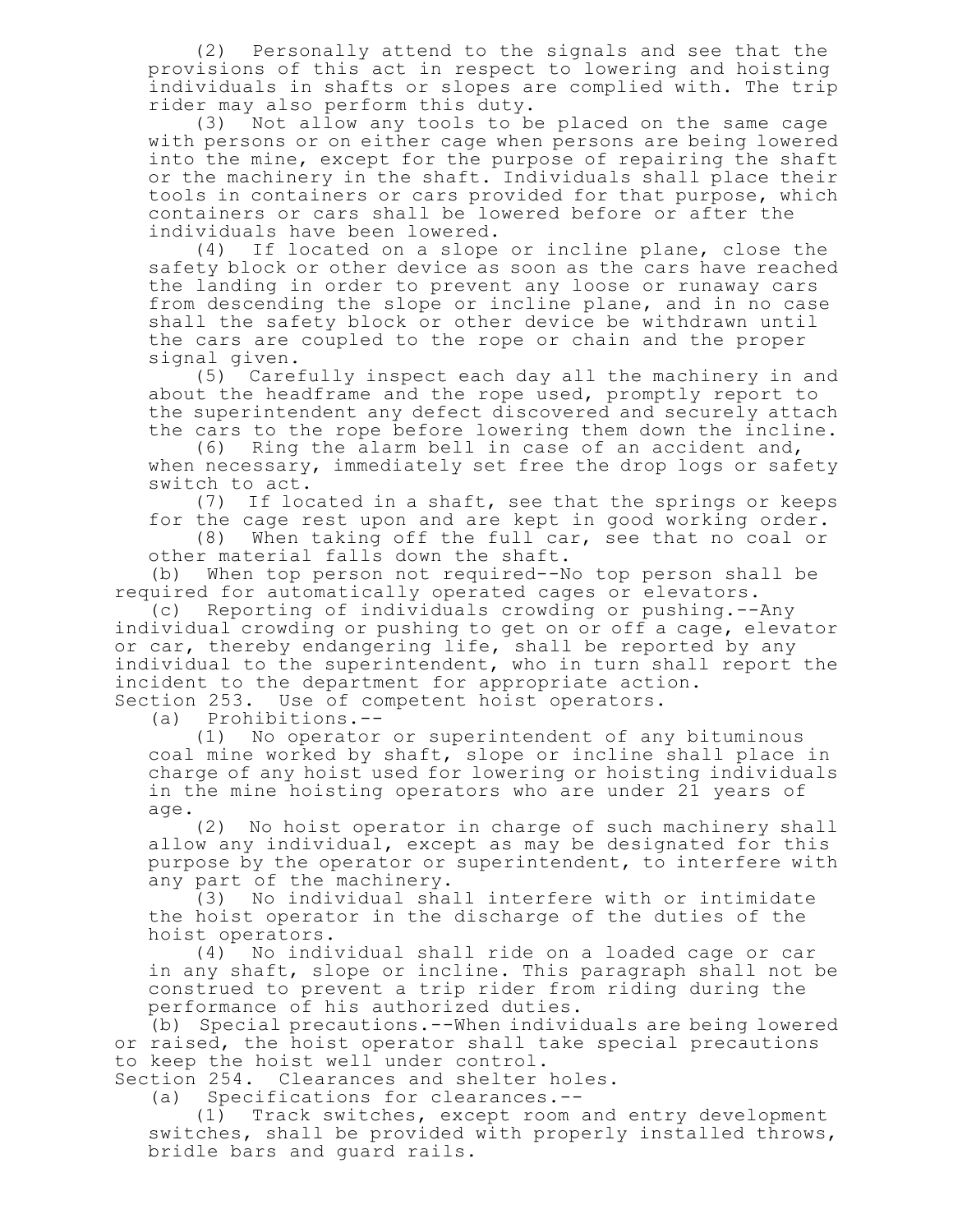(2) Switch throws and stands, where possible, shall be placed on the clearance side.

(3) Haulage roads shall have a continuous unobstructed clearance of at least 30 inches from the widest extension of regular coal transportation equipment on the clearance side. On haulage roads where trolley lines are used, the clearance shall be on the side opposite the trolley lines. The clearance space on all haulage roads shall be kept free of loose rock, coal, supplies or other materials, provided that not more than 30 inches need be kept free of such obstructions.

(4) Ample clearance shall be provided at all points where supplies are loaded or unloaded along haulage roads or conveyors.

(b) Specifications for shelter holes.--

(1) (i) Shelter holes shall be provided on the clearance side along designated travelways, which are also used as haulage entries, other than belt conveyor haulage entries.

(ii) Subparagraph (i) shall not apply to face area or room haulageways.

(2) Shelter holes shall be spaced not more than 105 feet apart unless otherwise approved by the department. Shelter holes shall be at least five feet in depth, not more than four feet in width, level with the roadway and at least four feet in height.

(3) Crosscuts may be used as shelter holes even though their width exceeds four feet, and they shall be kept clear for a depth of at least six feet.

(4) Shelter holes shall be kept clear of refuse and other obstructions.

(5) Shelter holes shall be provided at switch throws and at manually operated permanent doors.

Section 255. Underground haulage equipment.

(a) Maintenance.--Underground haulage equipment shall be maintained in a safe operating condition. An audible warning device and headlights shall be provided on each locomotive and each shuttle car. Rerailing devices shall be provided on all locomotives.

(b) Warnings to be sounded.--Operators of haulage equipment shall sound a warning on approaching curves, intersections, doors, curtains, manway crossings or any other location where individuals are likely to travel.

Section 256. Operation of haulage equipment.

(a) Duties of motormen and trip riders.--Motormen and trip riders shall:

(1) Use care in handling locomotives and cars.

(2) See that the entire trip is coupled before starting.

(3) See that there is a conspicuous light or other device approved by the department, properly maintained, on the front and rear of each trip or train of cars when in motion.

(b) Prohibitions.--

(1) No individual shall ride on locomotives unless granted permission by the mine foreman.

(2) No individual shall ride on any loaded car or on the outside of any car.

(3) No motorman or trip rider shall get on or off a locomotive while it is in motion.

(4) No individual shall fly or run switches or ride on the front bumper of a car. Back poling shall be permitted only to the nearest turning point or when going up extremely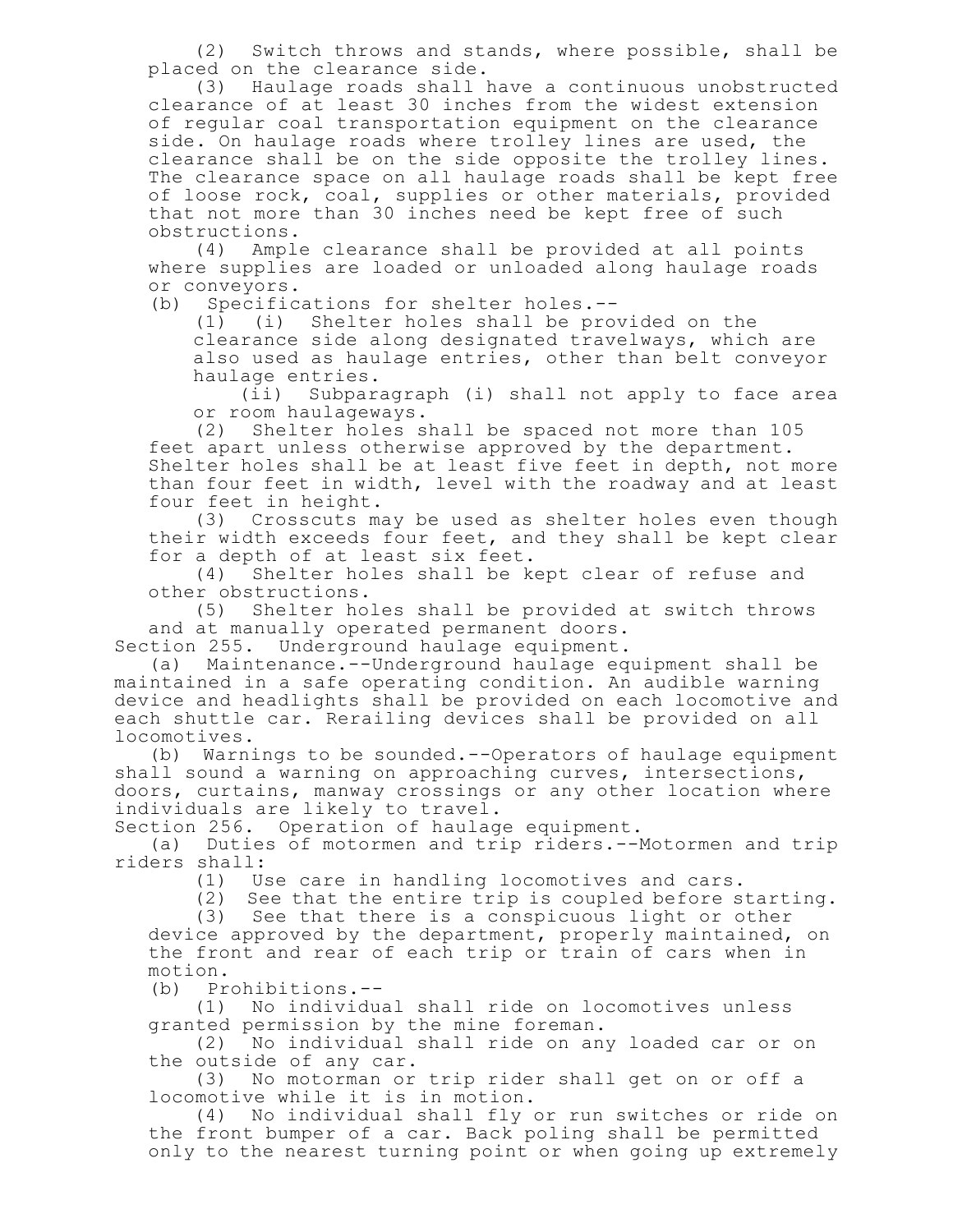steep grades and then only cautiously and at slow speed. The operator of a shuttle car shall face in the direction of travel except during the loading operation when he may face the loading machine.

(c) Duties of motormen.--Motormen shall:

(1) See that properly maintained safety devices are placed on the last car of any trip being hauled upgrade, as designated by the mine foreman and approved by the department, on the front and rear of each trip or train of cars when in motion.

(2) Inspect locomotives and report any mechanical defects found to the proper mine official prior to operation. The locomotive may not be operated until the defects are

 $corrected.$   $(3)$  I If there is reason to leave a trip, see that the trip is left in a safe place, secure from cars, locomotives or other dangers and where it will not endanger the operators of other trips or other individuals.

(d) System of signals, methods or devices.--A system of signals, methods or devices shall be used to provide protection for trips, locomotives and other equipment coming out onto tracks used by other equipment. Where a dispatcher is employed to control trips, traffic shall move only at his direction. Section 257. Trip rider and bottom individual on rope haulage.

(a) Duties of trip rider.--The trip rider shall see that all hitchings are safe for use and that the trip is coupled before starting. If at any time the trip rider sees any material defect in the rope, link or chain, he shall immediately remedy the defect or, if he is unable to do so, shall detain the trip and report the matter to the mine foreman or the assistant.<br>(b) Duties of bottom individual.--The bottom individual

Duties of bottom individual.--The bottom individual at the bottom of any slope shall see that cars are properly coupled to a rope or chain and that the safety catch or other device is properly attached to the rear car before giving the signal to the hoisting operator. The bottom individual shall not allow any individual to ride up the slope other than the trip rider. Section 258. Transportation of individuals.

(a) General rule.--The speed of mantrips shall be governed by the mine foreman, and mantrips shall be operated at safe speeds consistent with the condition of roads and type of equipment used. Each mantrip shall be under the charge of a competent individual designated by the mine foreman or the assistant mine foreman and operated independently of any loaded trip of coal or other heavy material, but may transport tools, small machine parts and supplies.

(a.1) Rail as exclusive means of transport.--Where transportation of personnel is exclusively by rail, track shall be maintained to within 750 feet of the tailpiece on the longwall section or the nearest working face on development sections. The distance can be extended to a distance of up to 1,500 feet if a self-propelled transport vehicle with rubber tires is readily available in the working section for transportation of sick or injured miners.

(a.2) Variance.--The operator may request in writing from the department a variance to permit track distances in excess of 1,500 feet. A variance not disapproved within 30 days after receipt by the department is deemed approved. If a variance is granted, a self-propelled transport vehicle with rubber tires shall be readily available in the working section for transportation of sick or injured miners.

(b) Prohibition.--No individual shall: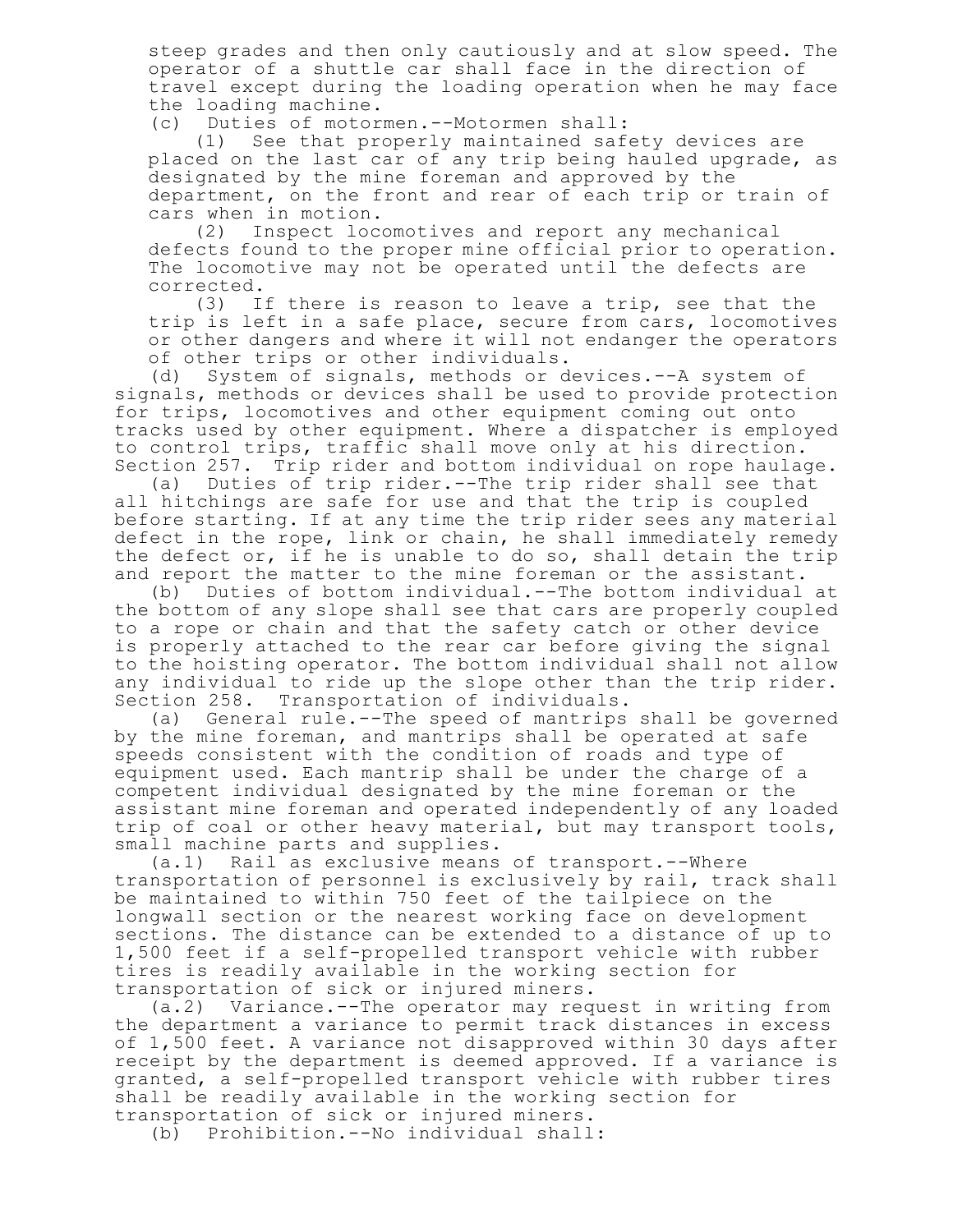(1) Ride under the trolley wire unless suitable covered mantrips are used.

(2) Load or unload before the cars in which they are to ride or are riding come to a full stop. Individuals shall proceed in an orderly manner to and from mantrips.

(c) Adequate clearance and proper illumination.--Adequate clearance and proper illumination shall be provided where individuals load or unload mantrips.

(d) Adequate precautions.--Adequate precautions shall be taken so that moving trips and standing cars are subject to proper control by derailing or braking devices.

Section 259. Conveyor belts and conveyor equipment.

(a) Specifications.-- Except as otherwise provided under paragraph  $(2)$ , all conveyor entries shall be provided with a minimum width and height of not less than four feet for travel and, in conveyor entries in which track is installed, the minimum amount of clearance width shall not be less than two and one-half feet, which clearance width shall be continuous throughout the entry.

(2) In lieu of maintaining four feet of height in conveyor entries, a minimum height of three feet and a minimum width of four feet may be maintained, provided the operator furnishes a mode of conveyance for men and material other than on the conveyor. All such travel space and clearance space shall be kept free of all forms of obstruction underfoot and from electric wires and electric cables. A space of not less than four feet in width shall be provided for travel from the immediate entrance of each working place to the face thereof, which space shall be kept free of all forms of obstruction underfoot and free from electric wires and electric cables.

(b) Cross points.--At all points where individuals must of necessity cross conveyors, the conveyor at the point where the crossing is made shall be so arranged that individuals can cross safely and conveniently without coming into contact with the conveyor.

(c) Automatic stop control.--Conveyors shall be equipped with an automatic control that will stop the driving motor in case of slipping on the drive pulley, and the control shall be tested each operating shift to ascertain that it is in good operating condition.

(d) Electric wires and cables.--All electric wires or electric cables in completed portions of conveyor entries shall be carried on insulators.

(e) Control lines.--Control lines shall be installed the full length of the belt.

(f) Point-type heat sensors.--Point-type heat sensors shall not be used as the primary type of fire sensors in any mine opened more than six months after the effective date of this section.

Section 260. Blowtorches and fuel.

No blowtorch may be used in a mine. Section 261. Oxygen and gas containers.

(a) General rule.--A substantial insulated container provided with a cover and specially designed for safe transportation of the cylinders shall be used in transporting oxygen and gas tanks or cylinders in all bituminous coal mines.

(b) Identification.--All oxygen and gas tanks or cylinders shall be clearly identified.

Section 262. Transportation of oxygen and gas.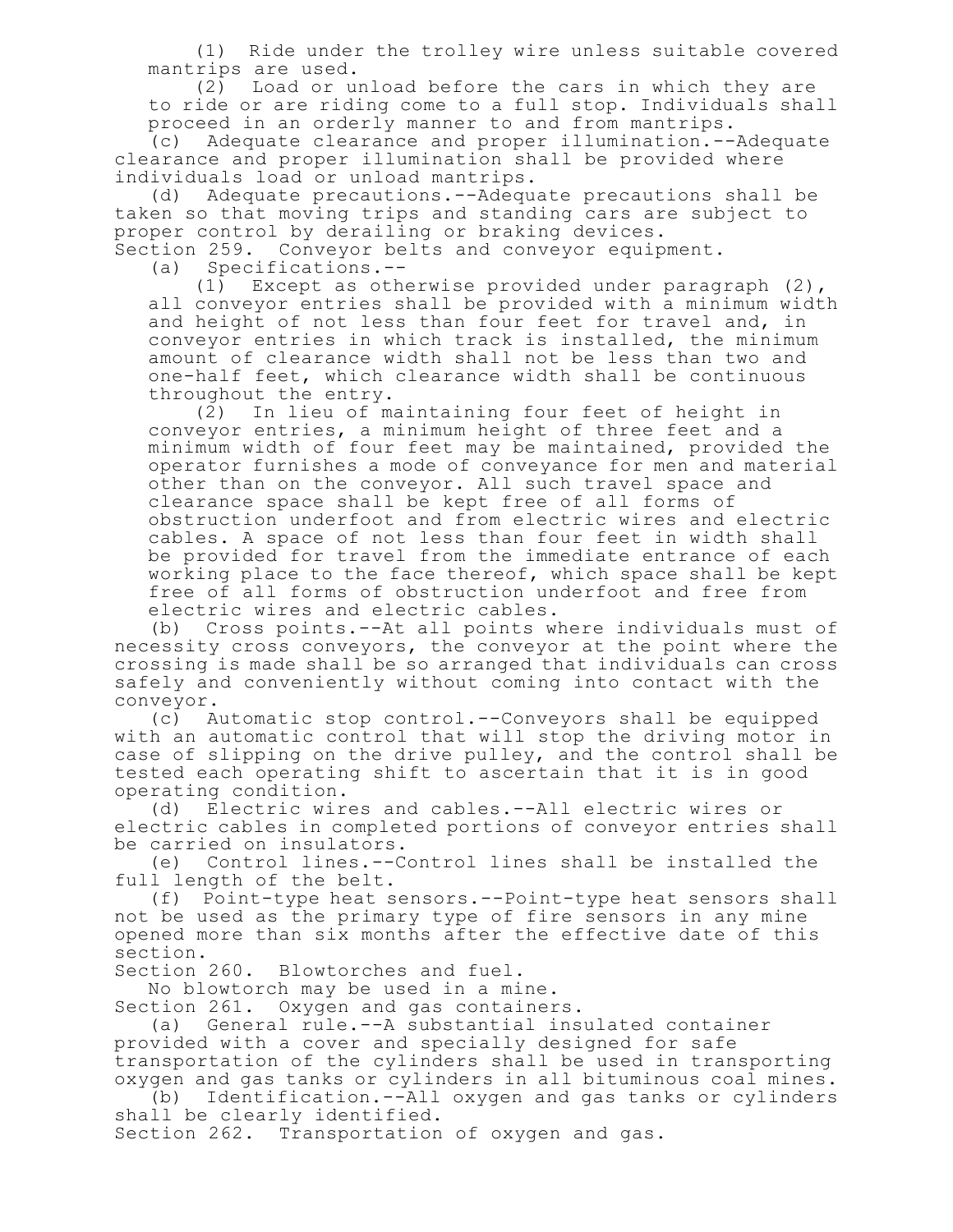(a) General rule.--Transportation of oxygen and gas tanks or cylinders shall be permitted on self-propelled machinery or belt conveyors specially equipped for safe holding of the containers in transportation. In no instance shall such transportation be permitted in conjunction with any mantrip.

(b) Marking of empty tanks and cylinders.--Empty oxygen and gas tanks or cylinders shall be marked "empty" and shall be removed from the mine promptly in proper containers. The valve protection caps shall be placed on all tanks or cylinders for which caps are provided when not in use and when being transported. No oxygen and gas tanks or cylinders shall be transported with the hoses and gauges attached.

(c) Identification of tanks and cylinders.--All oxygen and gas tanks or cylinders shall be clearly identified. Section 263. Storage of oxygen and gas.

(a) General rule.--All oxygen and gas tanks or cylinders shall be properly secured and protected against possible damage when stored in and about bituminous coal mines. When oxygen and gas tanks or cylinders are stored in underground shops or surface structures, they shall be protected from damage by falling material and secured in an upright position. Not more than a one-week supply of oxygen or gas shall be stored in any underground or surface shop. This quantity shall be determined in agreement with the department.

(b) Valves and hoses.--The valves on oxygen and gas tanks or cylinders shall be closed. The hoses shall be removed when not in actual use, except in a properly ventilated and protected underground machine shop or surface structure. Valves on empty tanks or cylinders shall be kept closed.

Section 264. Use of oxygen and gas.

(a) General rule.--Oxygen and gas tanks or cylinders and their contents must be used solely for their intended purposes.

(b) Training and clothing.--An individual assigned to use and work with oxygen or gas shall be properly trained and skilled in its use and shall be fully conversant with the danger of its misuse. Any individual using oxygen or gas in and about a bituminous coal mine shall be provided with goggles or shields, and the clothing of such individual shall be reasonably free of oil and grease.

(c) Lighting of torches.--Only a safe type of spark lighter shall be used for lighting torches. The use of matches, cigarette lighters, electric arcs or hot metal to light or relight a torch is prohibited.

(d) Maintenance.--The oxygen or gas hose lines, gauges and similar equipment shall be maintained in safe operating condition. Defective tanks, cylinders, gauges, hose lines, torches and similar equipment shall be taken out of service upon discovery and shall not be put into use until corrected and made safe.

(e) Multiple units permitted.--

(1) Multiple units consisting of one gas tank and one oxygen tank are permitted in a working section when necessary. When not in use, the tanks shall be removed to a point outby the last open crosscut and kept away from power wires and electric equipment. A proper storage area must be provided.

(2) This subsection does not apply to oxygen tanks used to provide breathable air in the event of an emergency.

(f) Pressure.--Neither oxygen nor gas shall be used under direct pressure from tanks or cylinders but must be used under reduced pressure not exceeding pressures recommended by the manufacturer of the oxygen or gas.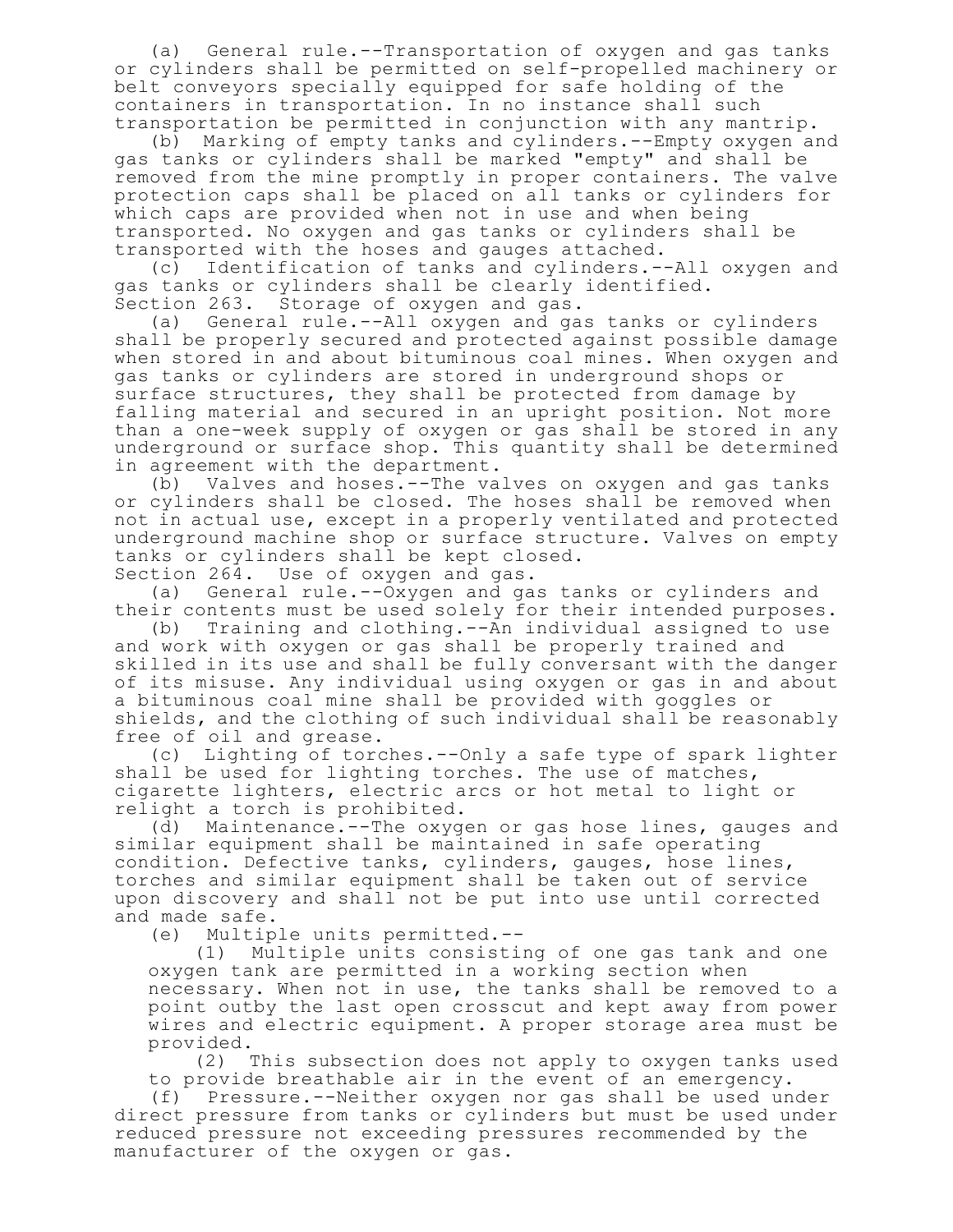(g) Working sections.--Oxygen or gas cutting, burning or welding shall be done in fresh intake air only in working sections. The area where the work is to be done shall be examined by a mine official before, during and after the welding or burning to assure that no fire or other danger exists. In the event the equipment to be repaired cannot be removed from the face area to outby the last open crosscut, the following shall be satisfied:

(1) Fresh intake air shall be established to a point inby where the cutting or welding is to be performed.

(2) An approved gas detection device shall be used by a mine official for gas detection during the cutting and welding operation.

(3) No individual shall be permitted inby the point in the working section where cutting or welding operations are being performed.

(h) Safety requirements.--

(1) When oxygen or gas cutting, burning or welding is being done, a suitable fire extinguisher shall be kept on hand and ready for use. In dry or dusty locations, a water line and tap under pressure or an adequate supply of rock dust shall be available in the area where such work is performed.

(2) Neither oxygen nor gas shall be used near oil, grease or fine coal dust unless the oil, grease or fine coal dust is adequately cleaned or made inert by the use of rock dust or the area where the work is to be done is thoroughly wetted.

(i) Intake air activity.--Oxygen or gas cutting, burning or welding shall be done in intake air only. Underground shops where oxygen gas burning occurs shall be on a separate split of air.

(j) Tests for leaks.--Tests for leaks on hose valves or gauges shall be made only with a soft brush and soapy water or soapsuds.

(k) Torch-tip cleaners.--An efficient and proper type torch-tip cleaner shall be kept on hand and used to maintain each torch in safe operating condition. A suitable wrench designed for oxygen and gas tanks shall be in the possession of the individual authorized to use the equipment.

(l) Manifolding cylinders.--The practice known as "manifolding cylinders" shall be permitted if the installation is solidly grounded and operation thereof is in accordance with recognized safe procedures.

(m) Protection from power lines.--Oxygen and gas tanks or cylinders shall be protected from power lines or energized electrical machinery or equipment, and such tanks or cylinders shall be kept away from the place where the cutting is being done in order to prevent damage or accident and to prevent heat from affecting such tanks or cylinders.

Section 265. Duties of individuals subject to this act. It shall be the duty of each operator, superintendent, mine foreman, assistant mine foreman, mine examiners and other officials to comply with, and to see that others comply with, the provisions of this act. It shall be the duty of all employees to comply with this act and to cooperate with management and the department in carrying out its provisions. Reasonable rules and regulations of an operator for the protection of employees and preservation of property that are in harmony with the provisions of this act and other applicable laws shall be complied with. Section 266. Protective clothing.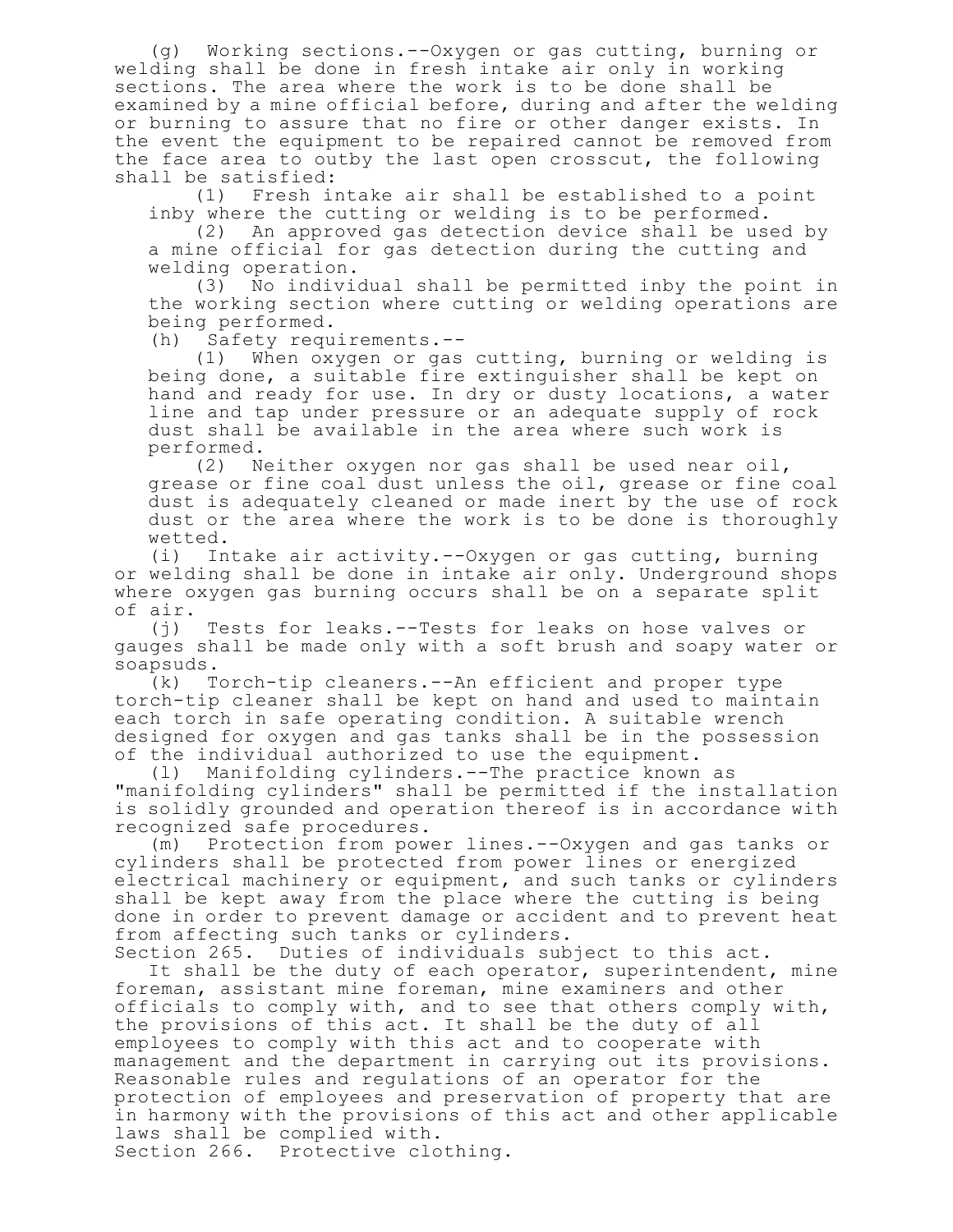(a) Goggles.--Welders and helpers shall use proper shields or goggles to protect their eyes. All employees shall have approved goggles or eye shields and use them where there is a hazard from flying particles or other eye hazards.

(b) Snug-fitting clothing.--Employees engaged in haulage operations and all other individuals employed around moving equipment on the surface and underground shall wear snug-fitting clothing.

(c) Gloves.--Protective gloves shall be worn when material which may injure hands is handled, but gloves with gauntlet cuffs shall not be worn around moving equipment.

(d) Protective hats.--All individuals shall wear protective hats while underground and while on the surface where falling objects may cause injury.

(e) Protective footwear.--Protective footwear shall be worn by employees, officials and others while on duty in and around a bituminous coal mine.

Section 267. Checking systems.

Each bituminous coal mine shall have a check-in and check-out system that will provide positive identification of every individual underground. An accurate record of the individuals in the mine, which shall consist of a written record, a check board, a time clock record or another approved method, shall be kept on the surface in a place that will not be affected in the event of an emergency. The record shall bear a number or name identical to the identification check carried by or fastened to the belt of all individuals going underground. Section 268. Prohibitions regarding endangering security of mine.

(a) Prohibitions regarding ventilation.--No miner, worker or other individual shall knowingly damage, obstruct or remove any shaft, lamp, instrument, air course or other equipment, obstruct or disrupt any portion of the mine's ventilation, carry open lights, open a door closed for directing ventilation and not close it again or enter any part of a mine that has been dangered off. No individual shall deface, pull down or destroy any notice boards, record books or mine maps.

(b) Smoking prohibition.--Open lights, smoking and smokers' articles, including matches, are prohibited in bituminous coal mines. No individual shall at any time enter a mine with or carry into the mine any matches, pipes, cigars, cigarettes or any device for making lights or fire not approved. In all mines, the operator may search or cause to be searched any individual, including his clothing and material belongings, entering or about to enter the mine, or inside the mine, to prevent such individual from taking or carrying into the mine any of the articles prohibited by this subsection.

(c) Intoxicated individuals.--No individual under the influence of alcohol or a controlled substance shall enter into or loiter about any mine. No individual shall have in his possession alcohol or controlled substances while in or about the mine premises. This provision shall not apply to the use of medication as prescribed for that individual.

Section 269. Responsibility for care and maintenance of equipment.

Equipment operators shall exercise reasonable care in the operation of the equipment entrusted to them and shall promptly report defects known to them.

Section 270. Control of dust and other inhalation hazards. Individuals exposed for short periods to gas, dust, fume and mist inhalation hazards shall wear approved respiratory equipment. When exposure is for prolonged periods, dust shall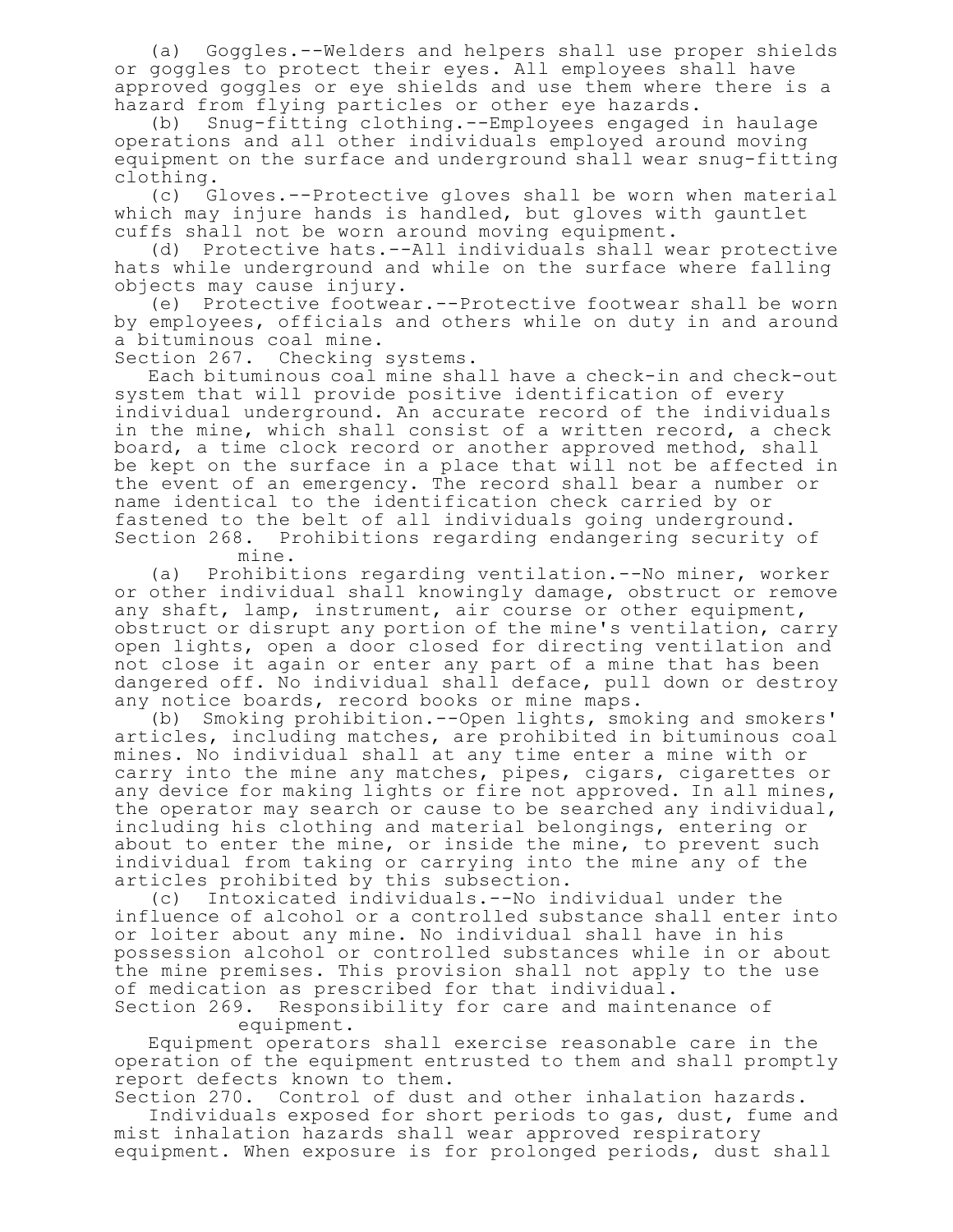be controlled by the use of approved dust collectors or by water or other approved methods.

Section 271. Safeguards for mechanical equipment.

(a) Locking.--The cutting devices of mining machines shall be locked securely by mechanical means or electrical interlocks while the machines are parked or being trammed. Loading machines shall not be trammed with loading arms in motion except when loading materials.

(b) Guarding.--Belt chain or rope drives and the moving parts of machinery which are within seven feet of the floor, ground or platform level, unless isolated, shall be guarded adequately. Repair pits shall be kept covered or guarded at all times when not in use. Machinery shall not be lubricated or repaired while in motion, except where safe remote lubricating devices are used. Machinery shall not be started until the individual lubricating or repairing it has given a clear signal. Guards that have been removed shall be replaced before the machinery is again put into use. Provisions shall be made to prevent accumulation of spilled lubricants.

(c) Grinders.--Mechanically operated grinding wheels shall be equipped with safety washers and substantial retaining hoods covering two-thirds of the circumference of the wheel and goggles or eye shields shall be used. Where stationary grinders are used, a tool rest shall be provided and the clearance between the wheel and tool rest shall not exceed one thirty-second of an inch.

Section 272. First aid equipment.

In every bituminous coal mine where individuals are employed underground and in every active section of the mine, it shall be the duty of the operator or superintendent of the mine to keep on hand properly constructed stretchers, woolen and waterproof blankets and all requisites for use in case of emergency. No first aid material shall be removed or diverted without authorization, except in case of accident in or about the mine. It shall be the duty of the operator or superintendent to have adequate ambulance service available promptly in the event of injury to any employee.

Section 273. Fire protection.

(a) Firefighting equipment.--Each mine shall be provided with suitable firefighting equipment adapted for the size and conditions of the mine.

(b) Standards for firefighting equipment.--At a minimum, firefighting equipment shall meet the following:

(1) Waterlines shall be capable of delivering 50 gallons of water per minute at a nozzle pressure of 50 pounds per square inch.

(2) A portable water car shall be of at least 1,000 gallons capacity and shall have at least 300 feet of fire hose with nozzles. A portable water car shall be capable of providing a flow through the hose of 50 gallons of water per minute at a nozzle pressure of 50 pounds per square inch.

(3) A portable chemical car shall carry enough chemicals to provide a fire extinguishing capacity equivalent to that of a portable water car.

(4) A portable foam-generating machine or device shall have facilities and equipment for supplying the machine with 30 gallons of water per minute at 30 pounds per square inch for a period of 35 minutes.

A portable fire extinguisher shall be either:

(i) A multipurpose dry chemical type containing a nominal weight of five pounds of dry powder and enough expellant to apply the powder.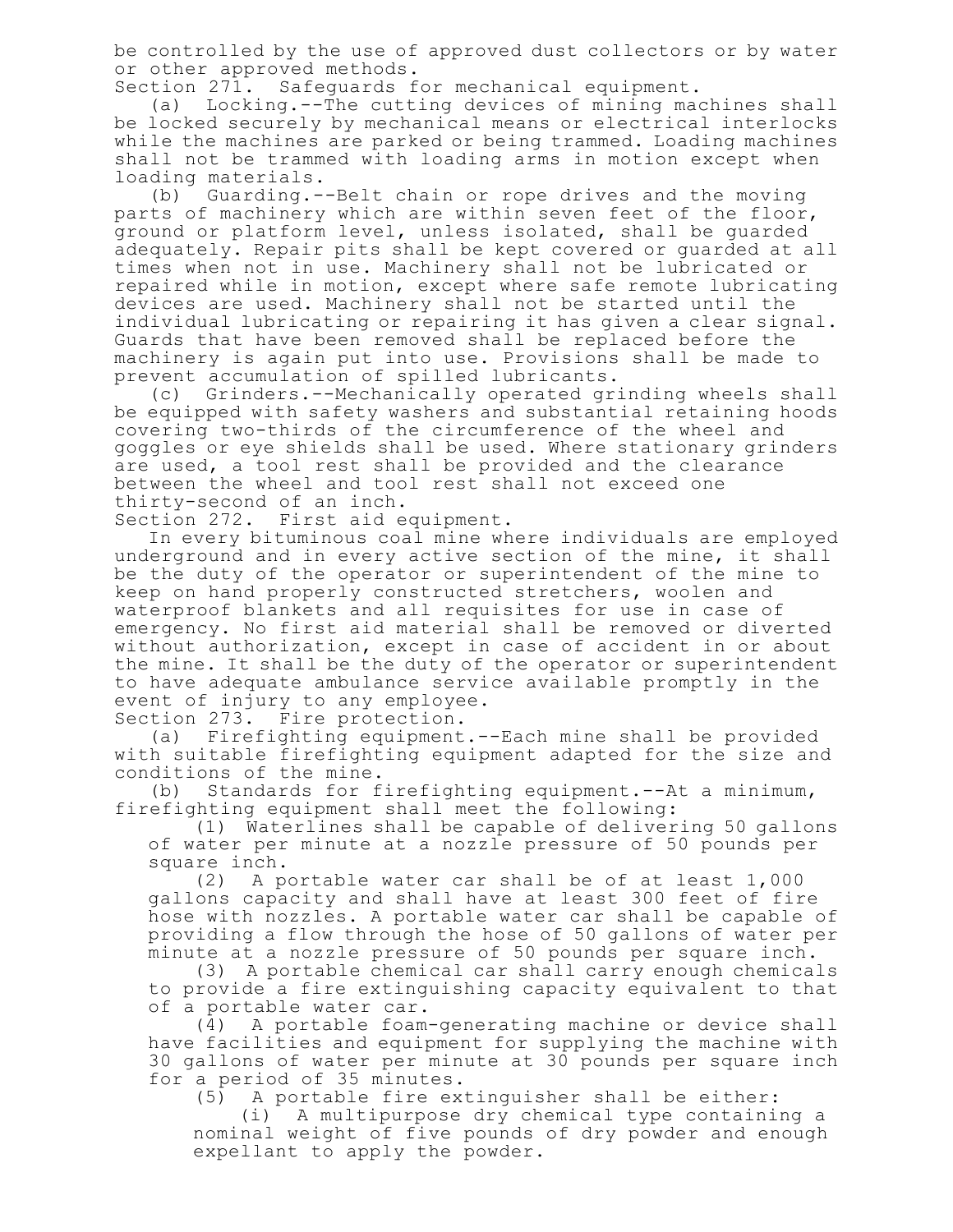(ii) A foam-producing type containing at least 2.5 gallons of foam-producing liquids and enough expellant to supply the foam.

(6) Only fire extinguishers approved by the Underwriters Laboratories, Inc., or Factory Mutual Research Corp., carrying appropriate labels as to the type and purpose shall be used. All portable fire extinguishers shall have a 2A 10 BC or higher rating.

(7) The fire hose shall be lined with a flame-resistant material. The cover shall be polyester or other material with flame-spread qualities and mildew resistance equal or superior to polyester. The bursting pressure shall be at least four times the water pressure at the valve to the hose inlet with the valve closed, and the maximum water pressure in the hose nozzle shall not exceed 100 pounds per square inch.

(c) Working sections.--

(1) Each working section of a mine producing 300 tons or more per shift shall be provided with two portable fire extinguishers and 240 pounds of rock dust in bags or other suitable containers. Water lines shall extend to each section loading point and be equipped with enough fire hose to reach each working face unless the section loading point is provided with one of the following:

(i) two portable water cars;

(ii) two portable chemical cars; or

(iii) one portable water car or one portable chemical car, and either:

(A) a portable foam-generating machine; or

(B) a portable high-pressure rock-dusting

machine fitted with at least 250 feet of hose and supplied with at least 60 bags of rock dust.

(2) Each working section of a mine producing less than 300 tons of coal per shift shall be provided with:

(i) Two portable fire extinguishers.

(ii) Two hundred and forty pounds of rock dust in bags or other suitable containers.

(iii) At least 500 gallons of water and at least three pails of ten-quart capacity. In lieu of the 500-gallon water supply, a water line with sufficient hose to reach the working places, a portable water car with a 500-gallon capacity or a portable all-purpose dry powder chemical car of at least 125-pound capacity may be provided.

(d) Belt conveyors.--In all mines, water lines shall be installed parallel to the entire length of belt conveyors and shall be equipped with fire hose outlets with valves at 300-foot intervals along each belt conveyor and at tailpieces. At least 500 feet of fire hose with fittings suitable for connection with each belt conveyor water line system shall be stored at strategic locations along the belt conveyor. Water lines may be installed in entries adjacent to the conveyor entry belt as long as the outlets project into the belt conveyor entry.

(e) Haulage tracks.--

(1) In a mine producing 300 tons of coal or more per shift, water lines shall be installed parallel to all haulage tracks using mechanized equipment in the track or adjacent entry and shall extend to the loading point of each working section. Water lines shall be equipped with outlet valves at intervals of not more than 500 feet, and 500 feet of fire hose with fittings suitable for connection with such water lines shall be provided at strategic locations. Two portable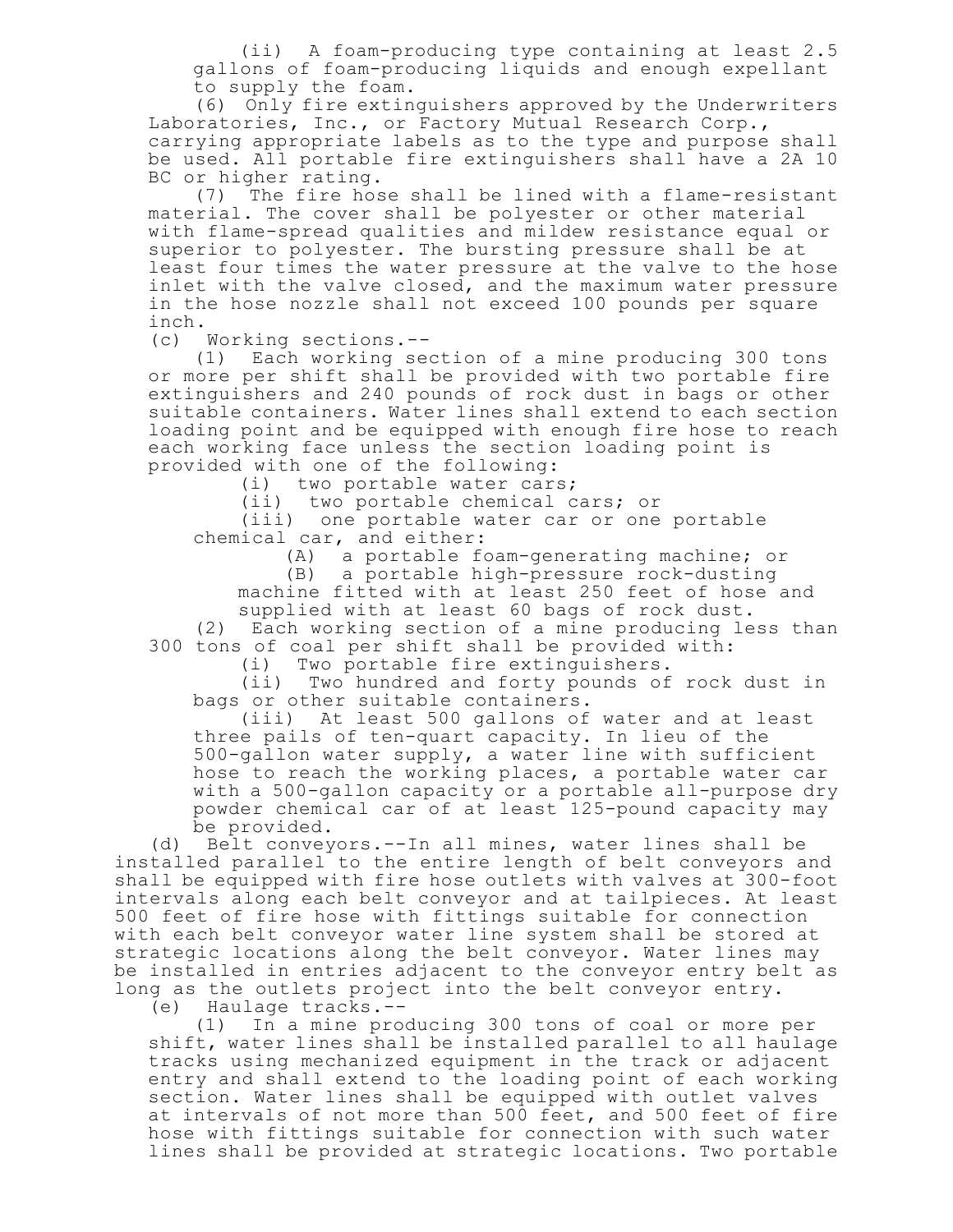water cars, readily available, may be used in lieu of water lines prescribed under this paragraph.

(2) In a mine producing less than 300 tons of coal per shift, there shall be provided at 500-foot intervals in all main and secondary haulage roads:

(i) a tank of water of at least 55-gallon capacity with at least three pails of not less than ten-quart capacity; or

(ii) not less than 240 pounds of bagged rock dust. (f) Transportation.--Each track or off-track locomotive, self-propelled mantrip car or personnel carrier shall be equipped with one portable fire extinguisher.

(g) Electrical installations.--

(1) Two portable fire extinguishers or one extinguisher having at least twice the minimum capacity specified for a portable fire extinguisher specified in subsection (b)(5) shall be provided at each permanent electrical installation.

(2) One portable fire extinguisher and 240 pounds of rock dust shall be provided at each temporary electrical installation.

(h) Oil storage stations.--Two portable fire extinguishers and 240 pounds of rock dust shall be provided at each permanent underground oil storage station. One portable fire extinguisher shall be provided at each working section where 25 gallons or more of oil is stored in addition to extinguishers required under subsection (c).

(i) Welding, cutting and soldering.--One portable fire extinguisher or 240 pounds of rock dust shall be provided at locations where welding, cutting or soldering with arc or flame is being done.

(j) Power lines.--At each wooden door through which power lines pass, there shall be one portable fire extinguisher or 240 pounds of rock dust within 25 feet of the door on the intake air side.

(k) Emergency materials.--

(1) At a mine producing 300 tons of coal or more per shift, there shall be readily available the following materials at locations not exceeding two miles from each working section:

(i) One thousand board feet of brattice boards.

(ii) Two rolls of brattice cloth.

(iii) Two handsaws.

(iv) Twenty-five pounds of 8d nails.

(v) Twenty-five pounds of 10d nails.

(vi) Twenty-five pounds of 16d nails.

(vii) Three claw hammers.

(viii) Twenty-five bags of wood fiber plaster or ten bags of cement or equivalent material for stoppings.

(ix) Five tons of rock dust.

(2) At a mine producing less than 300 tons of coal per shift, the materials set forth in this subsection shall be available at the mine, provided, however, that the emergency materials for one or more mines may be stored at a central warehouse or building supply company and the supply must be the equivalent of that required for all mines involved and within an hour's delivery time from each mine. This exception shall not apply where the active working sections are more than two miles from the surface.

(l) Condition and examination of firefighting

equipment.--All firefighting equipment shall be maintained in a usable and operative condition. Chemical extinguishers shall be examined every six months, and the date of the examination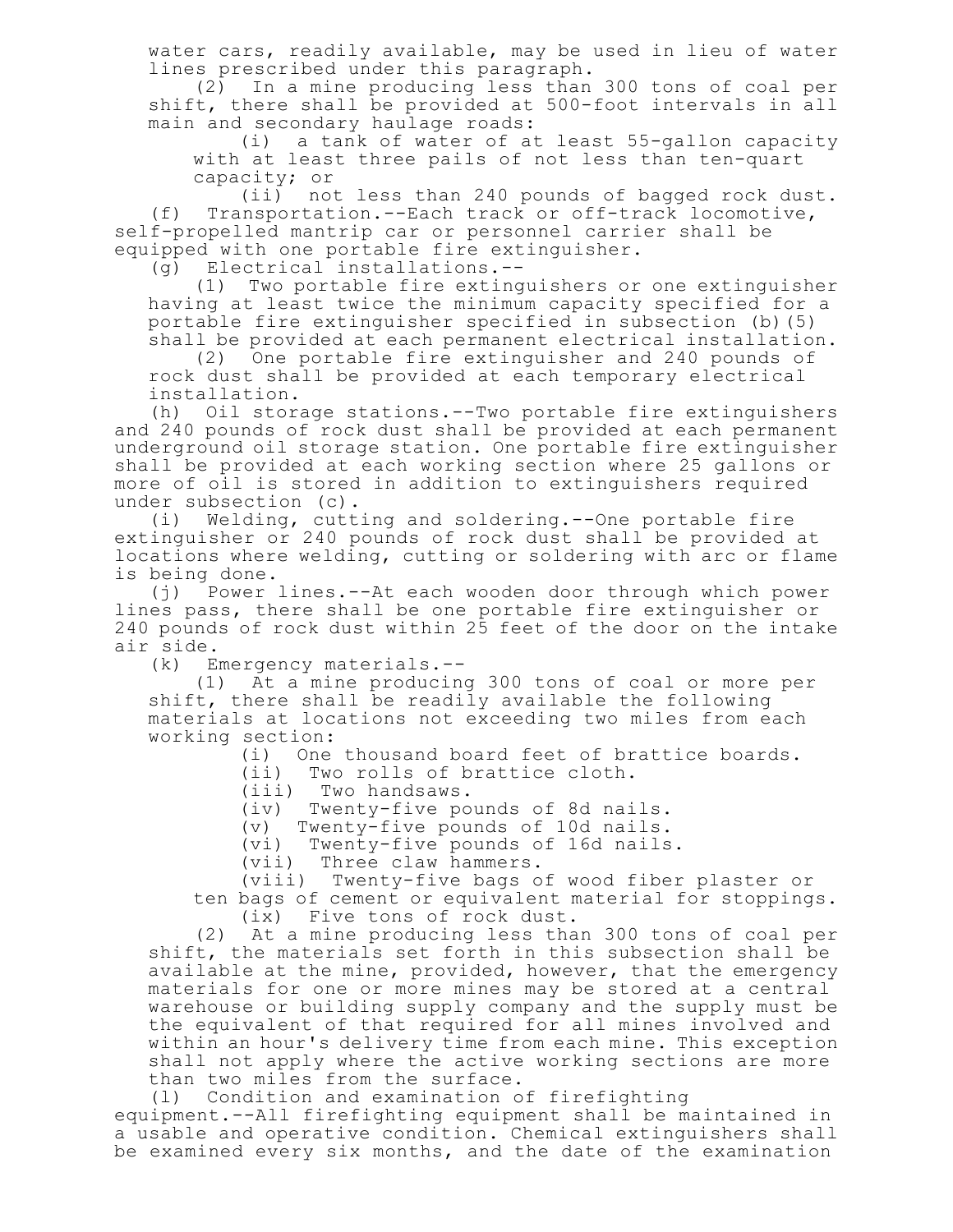shall be written on a permanent tag attached to the extinguisher.

(m) Branch lines.--As a part of the deluge-type water spray system, two or more branch lines of nozzles shall be installed. The maximum distance between nozzles shall not exceed eight feet.

(n) Installation of foam generator systems.--

(1) Foam generator systems shall be located so as to discharge foam to the belt drive, belt take-up, electrical controls, gear-reducing unit and conveyor belt.

(2) Foam generator systems shall be equipped with a fire sensor which actuates the system, and each system shall be capable of producing and delivering the following amounts of foam within five minutes:

(i) At fire-resistant belt installations, an amount which will fully envelop the belt drive, belt take-up, electrical controls, gear-reducing unit and conveyor belt over a distance of 50 feet.

(ii) At non-fire-resistant belt installations, an amount which will fully envelop the belt drive, belt take-up electrical controls, gear-reducing unit and conveyor belt over a distance of 150 feet.

(3) The foam generator shall be equipped with a warning device designed to stop the belt drive when a fire occurs, and all such warning devices shall be capable of giving both an audible and visual signal when actuated by fire.

(4) Water, power and chemicals required shall be adequate to maintain water or foam flow for no less than 25 minutes.<br>(5)

Water systems shall include strainers with a flush-out connection and a manual shut-off valve.

(o) Water sprinkler systems.--Water sprinkler systems may be installed to protect main and secondary belt-conveyor drives, however, where such systems are employed, they shall be installed and maintained in accordance with subsections (p),  $(q)$ ,  $(r)$ ,  $(s)$  and  $(t)$ .

(p) Installation of water sprinkler systems.--

(1) The fire-control components of each water sprinkler system shall be installed, as far as practicable, in accordance with the recommendations set forth in the National Fire Protection Association, Code No. 13, entitled "Installation of Sprinkler Systems," in effect at the time of installation, and such systems' components shall be of a type approved by the Underwriters Laboratories, Inc., or Factory Mutual Research Corporation.

(2) Each sprinkler system shall provide protection for the motor drive belt take-up, electrical controls, gear-reducing unit and 50 feet of fire-resistant belt or 150 feet of non-fire-resistant belt adjacent to the belt drive.

(3) The components of each water sprinkler system shall be located so as to minimize the possibility of damage by roof fall or by the moving belt and its load. (q) Arrangement of sprinklers.--

(1) At least one sprinkler shall be installed above each belt drive, belt take-up, electrical control and gear-reducing unit, and individual sprinklers shall be installed at intervals of no more than eight feet along all conveyor branch lines.

(2) Two or more branch lines, at least one of which shall be above the top belt and one between the top and bottom belt, shall be installed in each sprinkler system to provide a uniform discharge of water to the belt surface.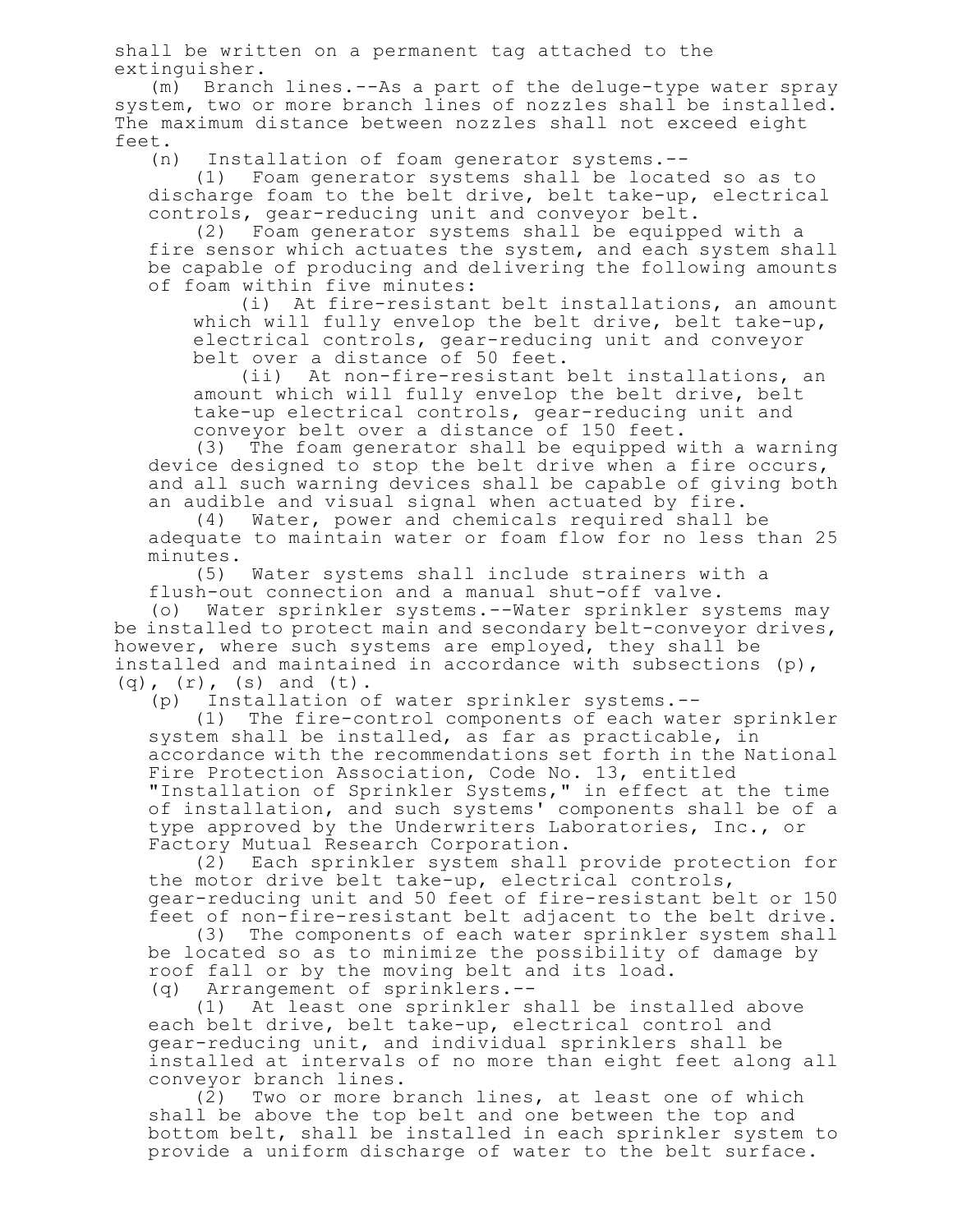(3) The water discharge rate from the sprinkler system shall not be less than .25 gallon per minute per square foot of the top surface of the top belt, and the discharge shall be directed at both the upper and bottom surfaces of the top belt and to the upper surface of the bottom belt. The supply of water shall be adequate to provide a constant flow of water for ten minutes with all sprinklers functioning.<br>(4) Each individual sprinkler shall be activated

Each individual sprinkler shall be activated at a temperature of not less than 150 degrees Fahrenheit and not more than 300 degrees Fahrenheit.<br>(5) Water systems shall incle

Water systems shall include strainers with a flush-out connection and a manual shutoff valve.

(r) Backup water system.--One fire hose outlet together with a length of hose capable of extending to the belt drive shall be provided within 300 feet of each belt drive.

(s) Fire warning devices at belt drives.--Each water sprinkler system shall be equipped with a device designed to stop the belt drive in the event of a rise in temperature, and each warning device shall be capable of giving both an audible and visual warning when a fire occurs.

(t) Examination and test.--Each water sprinkler system shall be examined weekly, and a functional test of the complete system shall be conducted at least once each year.

(u) Equivalent dry-pipe system.--Where water sprinkler systems are installed to protect main and secondary belt conveyor drives and freezing temperatures prevail, an equivalent dry-pipe system may be installed.

(v) Dry-powder chemical systems.--Self-contained dry-powder chemical systems may be installed to protect main and secondary belt conveyor drives; however, where self-contained dry-powder chemical systems are employed, they shall be installed and maintained in accordance with the provisions of subsections  $(w)$ ,  $(x)$ ,  $(y)$ ,  $(z)$ ,  $(aa)$ ,  $(bb)$ ,  $(cc)$  and  $(dd)$ .

(w) Installation of dry-powder chemical systems.--

(1) Self-contained dry-powder chemical systems shall be installed to protect each beltdrive, belt take-up, electrical controls, gear-reducing units and 50 feet of fire-resistant belt or 150 feet of non-fire-resistant belt adjacent to the belt drive.

(2) The fire control components of each dry-powder chemical system shall be a type approved by the Underwriters Laboratories, Inc., or Factory Mutual Engineering Corporation.

(3) The components of each dry-powder chemical system shall be located so as to minimize the possibility of damage by roof fall or by the moving belt and its load.

(x) Construction of dry-powder chemical systems.-- (1) Each self-contained dry-powder system shall be equipped with hose or pipe lines which are no longer than

necessary.<br>(2) M Metal piping and hose between control valves and nozzles shall have a minimum bursting pressure of 500 pounds per square inch.

(3) Hose shall be protected by wire braid or its equivalent.

(4) Nozzles and reservoirs shall be sufficient in number to provide maximum protection to each belt, belt take-up, electrical controls and gear-reducing unit.

(5) Each belt shall be protected on the top surface of both the top and bottom belts and the bottom surface of the top belt.

(y) Sensing and fire-suppression devices.--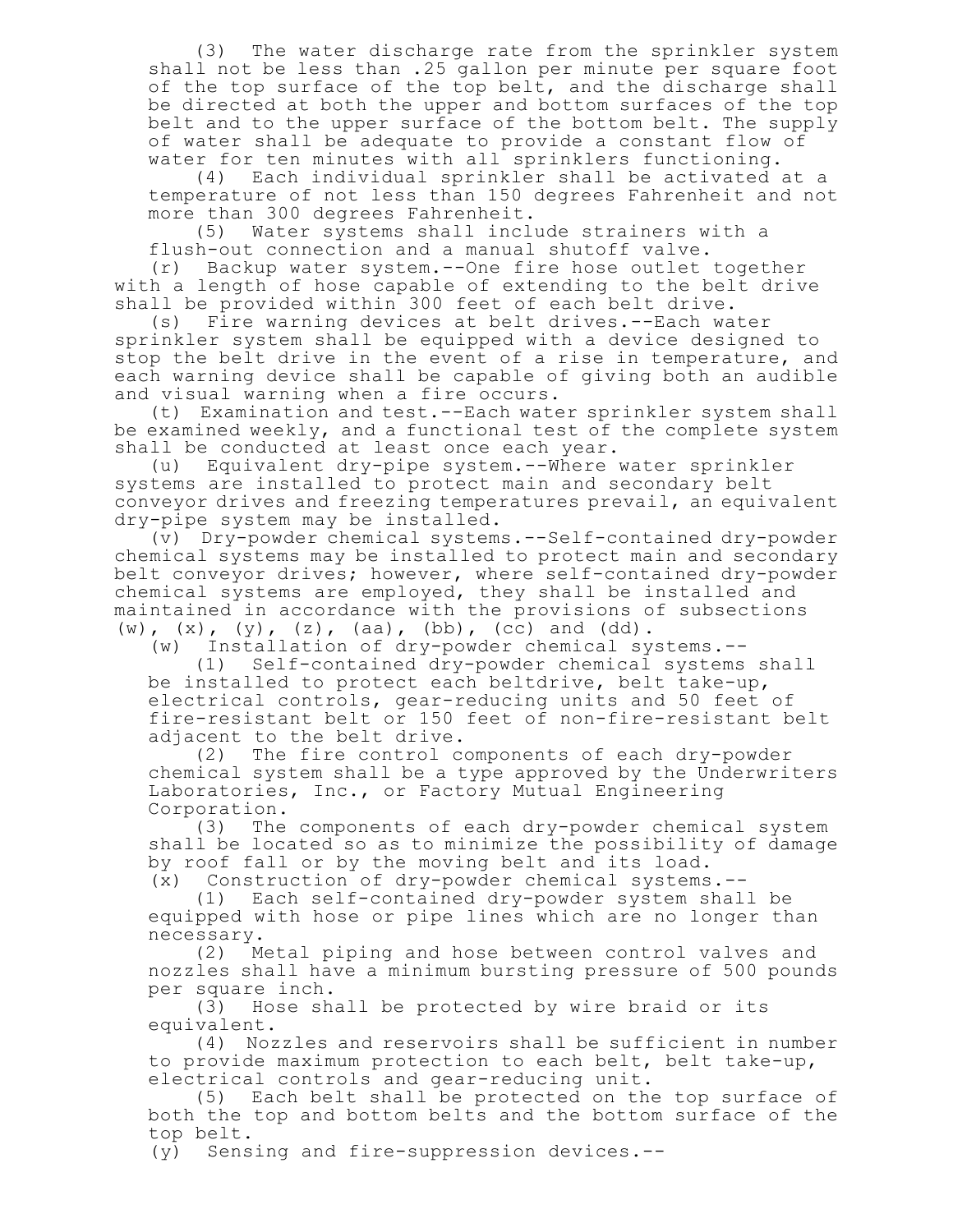(1) Each self-contained dry-powder chemical system shall be equipped with sensing devices which shall be designed to activate the fire control system, sound an alarm and stop the conveyor drive motor in the event of a rise in temperature, and provisions shall be made to minimize contamination of the lens of any optical sensing device installed in the system.<br>(2) Where sensors a

Where sensors are operated from the same power source as the belt drive, each sensor shall be equipped with a standby power source which shall be capable of remaining operative for at least four hours after a power cutoff.

(3) Sensor systems shall include a warning indicator or test circuit which shows it is operative.

(4) Each fire suppression system shall be equipped with a manually operated control valve which shall be independent of the sensor.

(z) Dry powder requirements.--Each dry-powder chemical system shall contain the following minimum amounts of multipurpose dry powder:

(1) One hundred and twenty-five pounds of dry powder for fire resistant belts.

(2) Two hundred and twenty-five pounds of dry powder for non-fire-resistant belts.

(aa) Nozzles, flow rate and direction.--The nozzles of each dry-powder chemical system shall be capable of discharging all powder within one minute after actuation of the system, and such nozzles shall be directed so as to minimize the effect of ventilation upon fire control.

(bb) Safeguards for dry-powder chemical systems.--Adequate guards shall be provided along all belt conveyors in the vicinity of each dry-powder chemical system to protect individuals whose vision is restricted by a discharge of powder from the system. Handrails shall be installed in these areas to provide assistance to those passing along the conveyor after a powder discharge.

(cc) Backup water system.--One fire hose outlet, together with a length of hose capable of extending to the belt drive, shall be provided within 300 feet of each belt drive.

(dd) Inspection of dry-powder chemical systems.--

(1) Each dry-powder chemical system shall be examined weekly, and a functional test of the complete system shall be conducted at least once each year.

(2) Where the dry-powder chemical system has been actuated, all components of the system shall be cleaned immediately by flushing all powder from pipes and hoses, and all hose damaged by fire shall be replaced.

Section 274. Mine openings or outlets.

(a) Openings or outlets to the surface.--It shall be unlawful for the operator, superintendent or mine foreman to employ an individual to work in the mine unless there are no fewer than two intake openings or outlets to the surface from every seam of coal being worked. The openings or outlets shall have a distinct means of egress available for use by the employees. The two intake openings or outlets to the surface required by this section shall not be at a common shaft, slope or drift opening. Mines in operation prior to the effective date of this act are not subject to the requirements under this subsection.

(b) Exception.--The requirements of subsection (a) shall not apply to the openings or outlets of a new mine being worked for the purpose of making connections between the openings or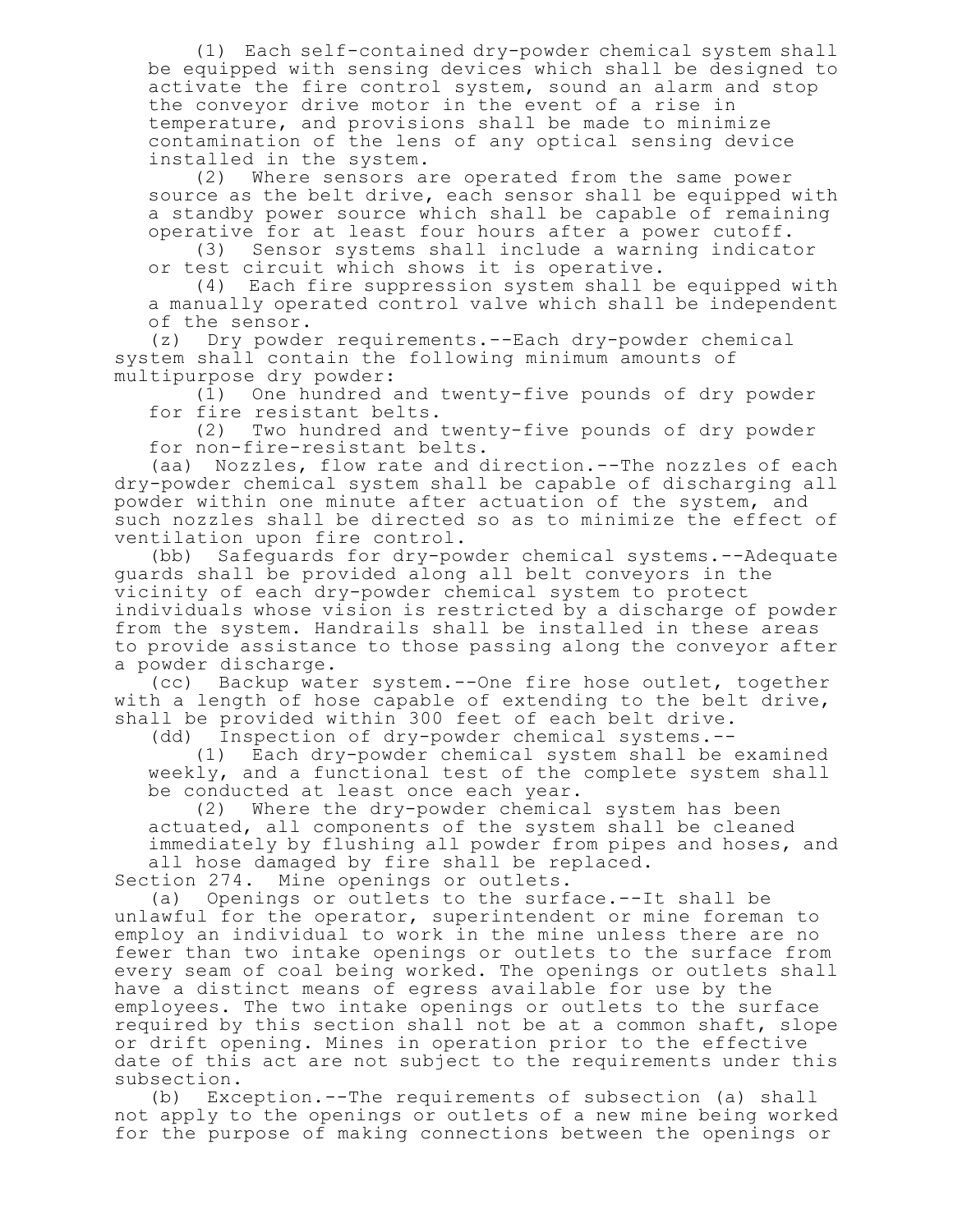outlets, so long as no more than 20 individuals are employed in making the connections.

(c) Shaft, slope and drift distances.--The distance between shafts shall be not less than 200 feet. The distance between the openings to the surface of slopes and the distance between drifts shall be not less than 50 feet. Exceptions to the distance requirements specified in this subsection may be granted with the written consent of the department. The passageways between openings or outlets shall be maintained in a safe and available condition for the employees to travel. The pillars in entries between the openings or outlets shall not be removed.

(d) Number of entries.--Every mine shall have no fewer than five main entries connected to the openings or outlets to the surface.

(e) Intake and return entries.--The intake and return entries shall be kept reasonably drained and reasonably free from refuse and obstructions of all kinds, so that individuals may safely travel throughout their whole length and have a safe means of egress from workings in case of emergency. The entries shall be separated by pillars of coal of sufficient strength. When the coal seam height is less than four and one-half feet, employees shall be provided a means of transportation in and out of the mine.

(f) Passageway between workings.--In every slope with workings on both sides, an overpass or underpass not less than five feet wide and five feet high shall be provided as a passageway for the use of employees to cross from one side of the slope to the other. The overpass or underpass shall connect with available passageways leading to the workings on both sides of the slope. The intervening strata between the slope and the overpass or underpass shall be of sufficient strength at all points to insure safety to the employees, provided, however, that, if it is impracticable to drive an overpass or an underpass in the solid, an overpass or underpass, if substantially built with masonry or other incombustible material, will be deemed sufficient.

(g) Shafts less than 100 feet deep.--If the opening or outlet other than the main opening is a shaft not more than 100 feet in depth and is used by employees for the purpose of ingress to or egress from the mine, it shall be kept available and in safe condition, free from dangerous gases and all obstruction, and shall be fitted with safe and convenient stairways with steps of an average tread of ten inches and a rise of nine inches, not less than two feet in width and not to exceed an angle of 45 degrees, and with landings not less than 24 inches in width and four feet in length, at easy and convenient distances. Stairways shall be made safe by having handrails of suitable material placed on one side, or on both sides when requested by the department, and shall be inspected every 24 hours by a certified mine official employed for that purpose. Water that may come from the surface or from the strata in the shaft shall be conducted away so it will not fall on the stairways or on individuals while descending or ascending them.

(h) Shafts more than 100 feet deep.--When a mine is operated by a shaft more than 100 feet in depth, the individuals employed in the shaft shall be lowered and hoisted by means of machinery unless the second opening is a drift or a slope. When the employees are lowered into or hoisted from the mine at the main shaft opening, the second opening, if a shaft, shall be supplied with a stairway, constructed in the manner designated in this section or with suitable machinery for safely lowering and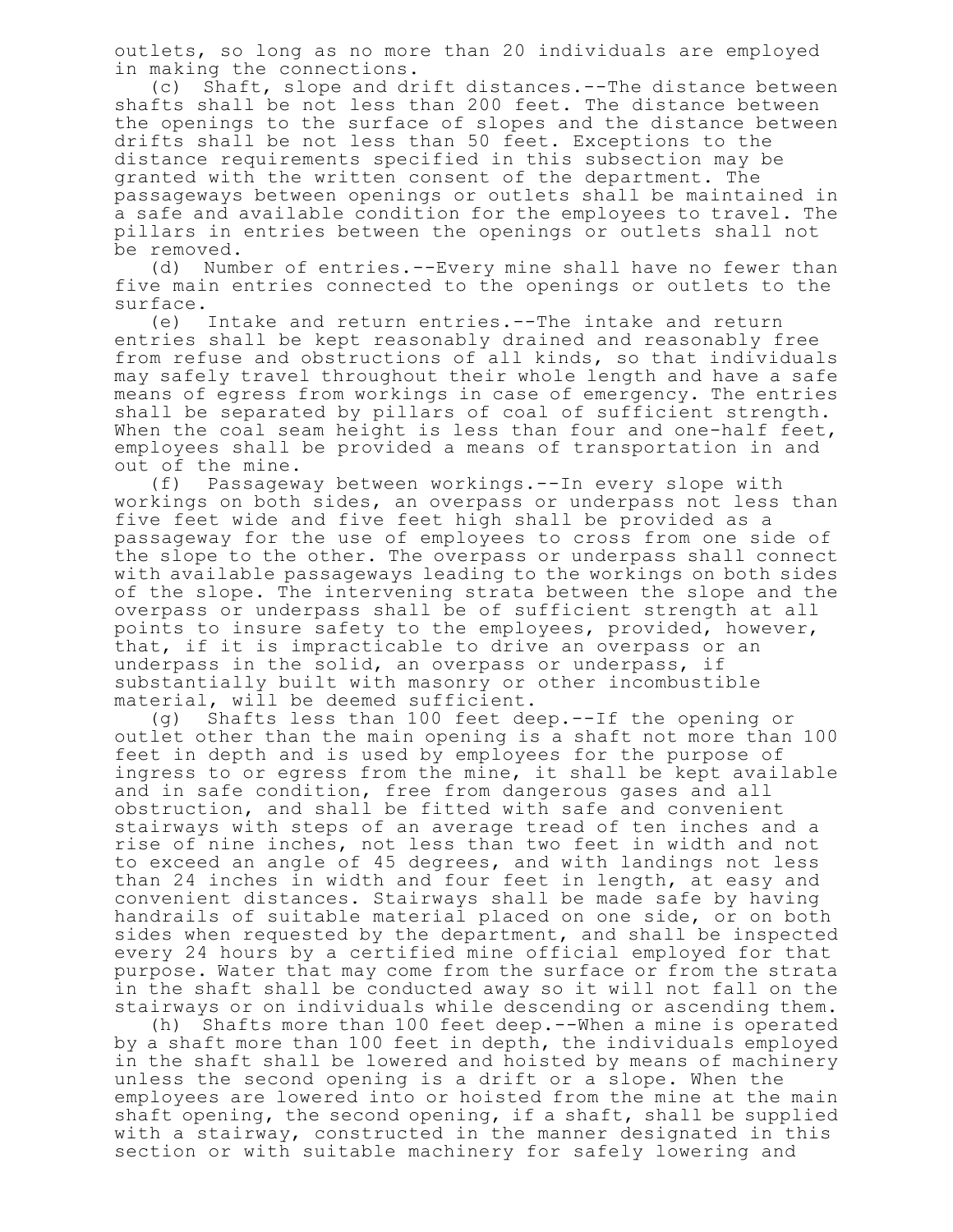hoisting individuals in case of an emergency. The emergency hoisting capability may be accomplished by the use of an escapeway capsule with a minimum capacity of two persons.

(i) Slope openings.--At any mine where one of the openings required is a slope and is used as a means of ingress and egress by the employees and where the angle of descent of the slope exceeds 15 degrees and its length from the mouth of the opening exceeds 1,000 feet, the employees shall be lowered into and hoisted from the mine at a speed not to exceed six miles per hour. At any mine where the angle of descent of the slope averages from five to 15 degrees and its length exceeds 3,000 feet, the employees shall be lowered into and hoisted from the mine at a speed not to exceed six miles per hour, provided, however, that, when a separate travelingway is provided at any such slope, the owner or operator may, at the owner's or operator's option, be exempt from the requirements of this section if the angle of the travelingway does not exceed 20 degrees.

Section 275. Mining close to abandoned workings.

The superintendent shall not permit the mining of coal in any seam the entire distance to a permit boundary, not including boundaries around reservations or along crop lines, when on the adjoining property there are mine workings in the seam within 3,000 feet of the permit boundary. A barrier pillar shall be left, from the operation to the permit boundary, of not less than ten feet plus two feet for every foot or part of a foot of thickness of the bed measured from the roof to the floor, plus five feet for each 100 feet or part of 100 feet of cover over the bed at the permit boundary. If the coal on one side of the permit boundary has been mined prior to the effective date of this section closer to the permit boundary than permitted, the barrier pillar to be left in the mine approaching the permit boundary shall be at least equal, when added to that already left in the adjoining mine, to that required on both sides of the permit boundary. If, in the opinion of the department or the superintendent of either mining property, the barrier pillar is deemed insufficient, after due notice to the operator of the adjoining mining property, one-half of the barrier pillar shall be left on each side of the permit boundary, except as provided in this section. The department, the superintendent or owner of either mining property shall determine the thickness necessary to afford safety and protection. If it is agreed by the department and superintendents of the adjoining coal mining properties that the permit boundary is so located that there is no danger to property or lives in mining coal on either or both sides of the permit boundary up to the permit boundary, then mining to the permit boundary shall be lawful if all danger from accumulated water and gas shall have first been removed by driving a passageway to tap and drain off any accumulations of water and gas, as provided for in this act.

Section 276. Lubrication and storage of flammable lubricants. The oiling or greasing of any cars inside any mine is strictly prohibited unless the place where the oil or grease is used is thoroughly cleaned at least once a day to prevent the accumulation of waste oil or grease. Not more than two days' supply of flammable oil or lubricant shall be stored in any portion of a mine unless it is kept in a fireproof building or a structure cut out of solid rock. Oil or grease stored in the face area shall be kept in approved containers and away from power wires and electric equipment. Accumulations of spilled oil or grease shall be rendered harmless. Excessive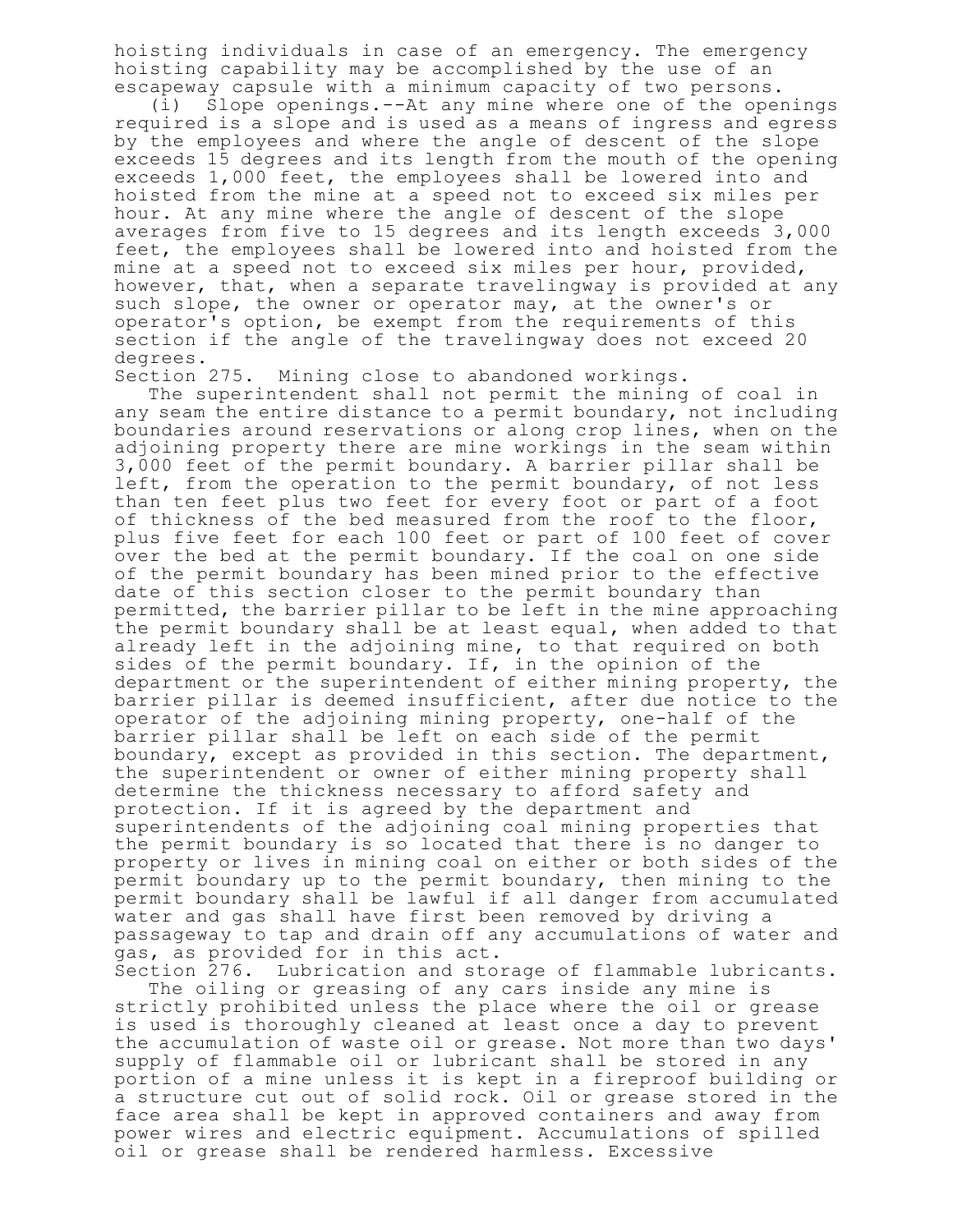accumulations shall be removed from the mine. Closed metal containers shall be provided for the storage of oily rags or waste until removed for disposal. If any flammable oil or lubricants are stored underground, all reasonable safety practices shall be observed in order to minimize any dangers of fire.

Section 277. Approved lighting and gas detection devices in mines.

(a) Lighting.--It shall be unlawful to use open lights in mines, and only approved electric cap lamps, approved flashlights, approved safety lamps and other approved lighting equipment shall be used in mines.

(b) Gas detection devices.--All approved gas detection devices used for examining mines shall be in the care of the mine foreman or some other competent individual appointed by the mine foreman, who shall have a duty to examine, test and deliver them in a safe condition to the individuals when entering the mine and to receive gas detection devices from the individuals when returning from work.

(c) Number of devices.--At every mine, a sufficient number of approved gas detection devices shall be kept in good condition for use in case of emergency.

(d) Entrusting of devices.--No approved gas detection devices shall be entrusted to any individual for use in a mine until the individual has given satisfactory evidence to the mine foreman that he understands the proper use of the gas detection device and the danger of tampering with the device.

(e) Duty to return device.--It shall be the duty of every individual who knows their approved gas detection device is defective to return it immediately to a mine official. Section 278. Unauthorized entry into mine.

Any individual who enters a mine without authorization from the superintendent commits a misdemeanor of the second degree. This section shall not be applicable to any individual who enters a mine in the performance of any duty imposed upon him by this act.

Section 279. Passing by or removing danger signs.

Except as specifically authorized in this act, no employee or other individual shall pass by any danger sign into any mine, or into any portion of any mine, or remove any danger sign before the mine or portion of the mine has been examined and reported to be safe. Any employee or other individual shall not pass by any danger sign placed at the entrance to a working place, or any other place in the mine, or remove the danger sign without permission from the mine foreman, the assistant mine foreman or the mine examiner.

Section 280. Miners to remain in work areas.

Each miner shall remain during working hours in the work area assigned by the mine foreman or the assistant mine foreman. Section 281. Sealing openings.

(a) Permanently abandoned shafts.--Every shaft permanently abandoned shall be filled for its entire depth. The fill shall extend from the bottom of the coal seam to a height of 50 feet with incombustible material.

(b) Out of service openings.--Every slope, drift or tunnel permanently taken out of service shall be filled for a distance of 25 feet with incombustible material.

(c) Drillholes and boreholes.--All drillholes and boreholes permanently taken out of service after the effective date of this act shall be effectively plugged or sealed.

(d) Openings available for future use.--Every shaft, slope, drift or tunnel, temporarily taken out of service, which may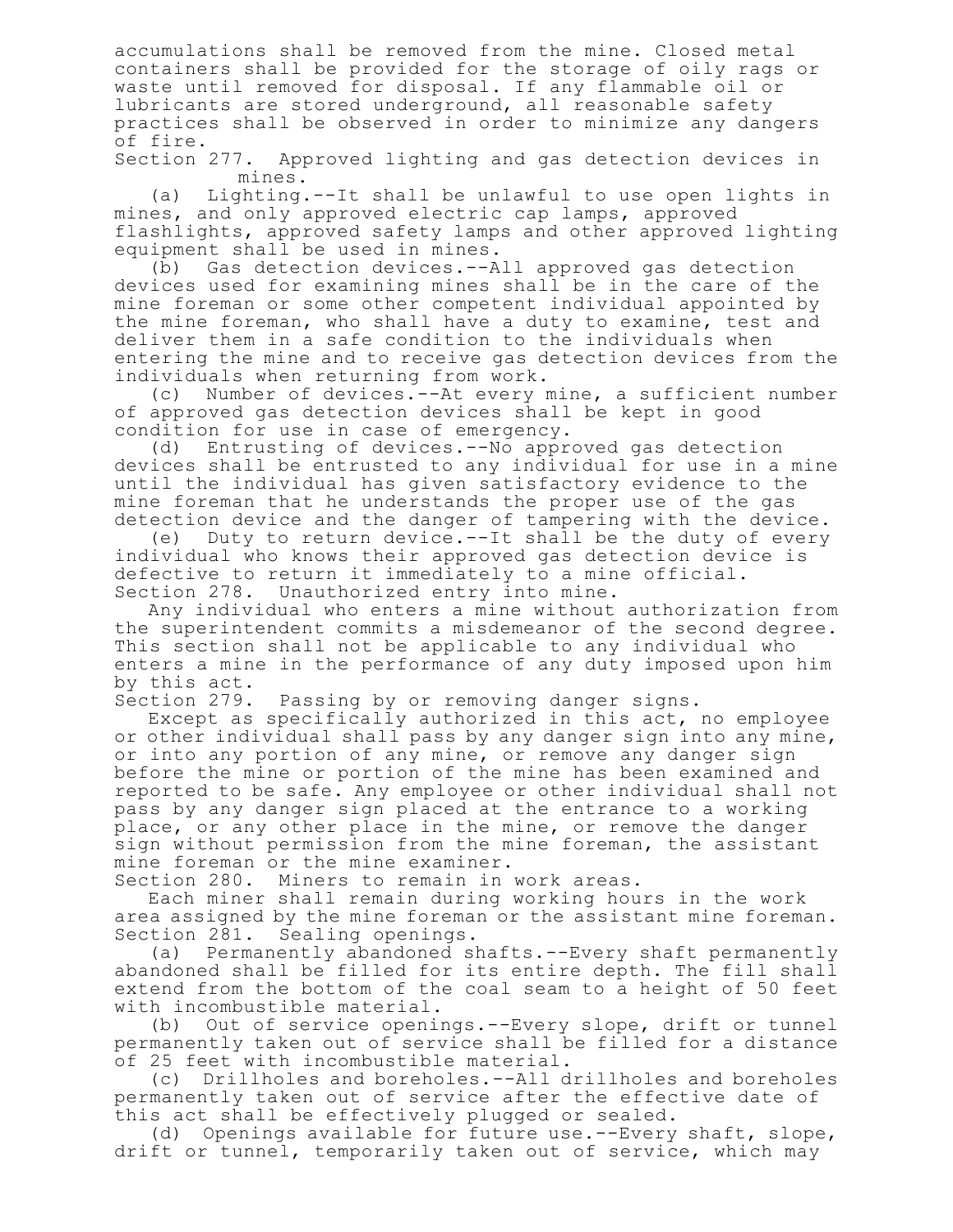be used for future mining purposes shall be properly sealed or fenced.

Section 282. Ladders in mines.

Permanently installed ladders in mines that are more than ten feet in length and set on an angle of 60 degrees or more with the horizontal shall be provided with substantial backguards, and all ladders shall be maintained in good repair. Section 283. Inside structures to be of incombustible

materials.

All buildings or structures in any bituminous coal mine shall be constructed of incombustible materials. Section 284. Washhouses.

It shall be the duty of the operator or superintendent of a mine to provide a suitable building, convenient to the principal entrance of the mine, for the use of employees of the mine to wash and change clothes. The building shall be maintained in good order and be properly lighted and heated, shall be provided with hot and cold running water and facilities for individuals to wash and shall include adequate sanitary facilities. The cost of providing and maintaining the conveniences and facilities shall be defrayed by the owner or operator of the mine.

## CHAPTER 3

## ELECTRICAL EQUIPMENT

Section 301. Duties of mine foreman and superintendent.

It shall be the duty of the mine foreman and superintendent to see that the requirements of this chapter for the installation and maintenance of electrical equipment are observed in and around coal mines. Section 302. Definitions.

As used in this chapter, the following words and terms shall

have the meanings given to them in this section unless the context clearly indicates otherwise:

"Armored cable." A cable provided with a wrapping of metal, usually steel wires or tapes, primarily for the purpose of mechanical protection.

"Borehole cable." A cable designed for vertical suspension in a borehole or shaft and is used for power circuits in a mine.

"Branch circuit." A tap taken off a main circuit.

"Cable sheath." A covering consisting of composition tapes, compound jackets of natural or synthetic rubber or thermoplastic or fiber braids applied over the conductor assembly and insulation of multiple conductor cables.

"Circuit breaker." A device which may be controlled by relaying or protective equipment for interrupting a circuit between separable contacts under normal or abnormal conditions.

"Delta-connected." A delta-connected power system is one in which the windings of transformers or AC generators are connected to form a triangular phase relationship with the phase conductors connected to each point of the triangle.

"Difference of potential." The difference of electrical pressure or electromotive force existing between any two points of an electrical system, or between any point of a system and the earth, as determined by a voltmeter or other suitable instrument.

"Effectively grounded." Grounded through a grounding connection of sufficiently low impedance, inherent or intentionally added, or both, so that fault grounds which may occur cannot build up voltages in excess of limits established for apparatus, circuits or systems so grounded.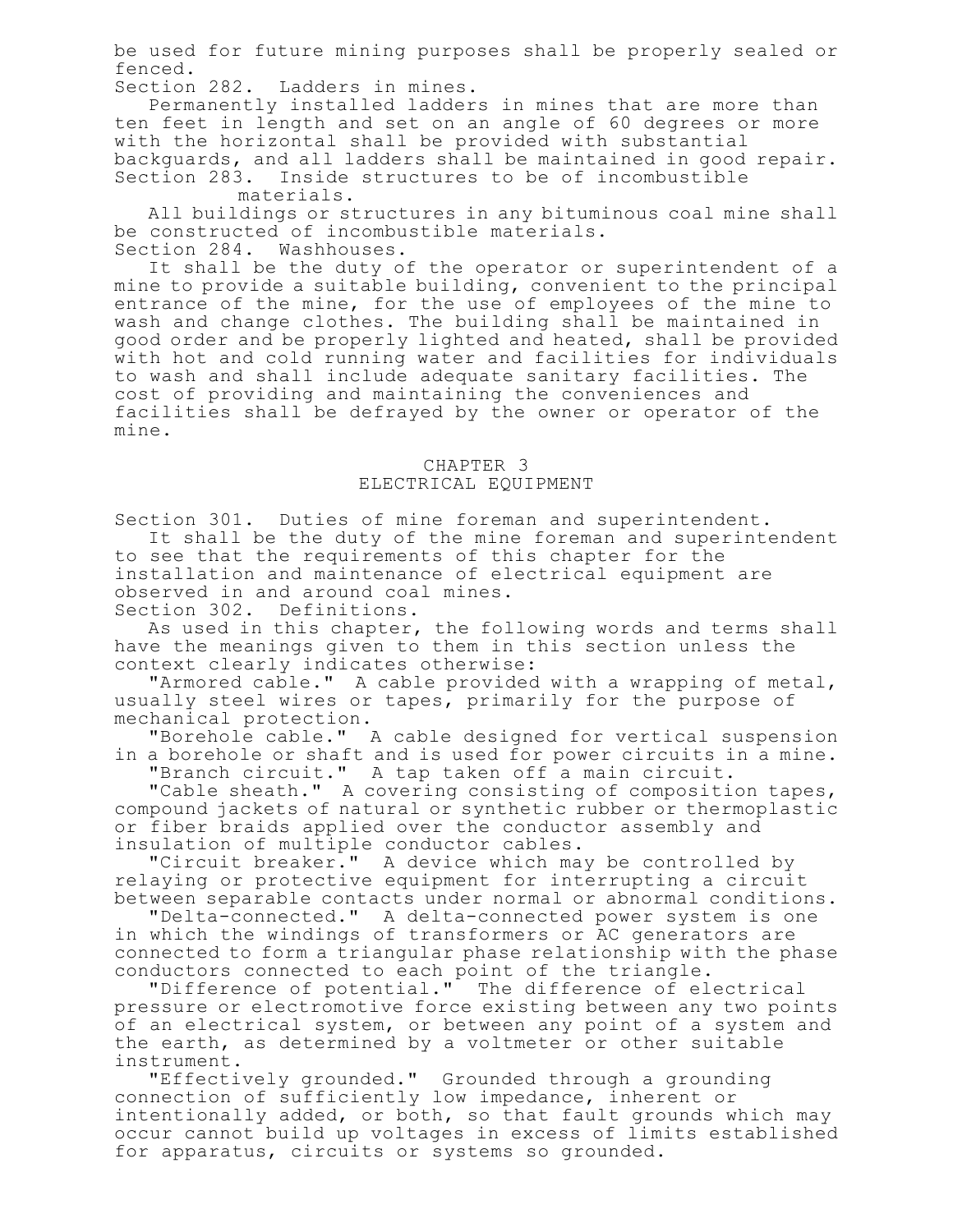"Electric system." All electric equipment and circuits that pertain to the operation of the mine and are under control of the mine management.

"Electrical face equipment." Mobile or portable mining machinery having electric motors or accessory equipment normally installed or operated inby the last open crosscut in any entry or room.

"Explosion-proof or flame-proof." Casings or enclosures which, when completely filled with a mixture of methane and air and the same exploded, are capable of either entirely confining the products of the explosion within the casing or discharging them from the casing so that they cannot ignite a mixture of methane and air combined in proportions most sensitive to ignition and entirely surrounding the points of discharge and in most intimate proximity with the points of discharge.

"Flame-resistant cable." A cable that meets the MSHA testing requirements for flame resistance and has been assigned an approval. A cable shall also be considered flame resistant if it meets the criteria for flame resistance by a nationally recognized testing lab that is equivalent to the MSHA testing criteria and that is appropriately identified. All flame-resistant cables used underground shall have the approval number embossed or indented on the jacket at intervals not to exceed 12 feet.

"Ground." A conducting connection, whether intentional or accidental, between an electric circuit or equipment and earth or to some conducting body which serves in place of the earth.

"Grounding conductor." A metallic conductor used to connect the metal frame or enclosure of an equipment, device or wiring system with an effective grounding medium.

"High voltage." Voltage higher than 1,000 volts nominal.

"Lightning arrestor." A protective device for limiting surge voltages on equipment by discharging or bypassing surge current and for preventing continued flow of current to ground.

"Low voltage." Voltage up to 660 volts nominal.

"Machine operator." An individual who possesses a machine runners certification and is placed in charge of a portable or mobile face machine of any sort where a gas examination is required under this act or regulations promulgated under this act.

"Medium voltage." Voltage from 661 to 1,000 volts nominal. "Mine power center." A combined transformer and distribution

unit which may include a rectifier, complete within a metal enclosure, from which one or more low-voltage, medium-voltage or high-voltage power circuits are taken.

"Neutral." A neutral point of connection established through the use of a grounding or zig-zag transformer with a normally ungrounded delta power system.

"Neutral point." The connection point of transformer or generator windings from which the voltage to ground is nominally zero and is the point generally used for system grounding in a wye-connected AC power system.

"Nonmetallic armor." A tough outer covering or cable sheath of rubber, rubber compound or thermoplastic designed to protect the cable conductors and insulation from abrasion or other damage from external sources.

"Portable trailing cable." A flexible cable or cord used for connecting mobile, portable or stationary equipment in mines to a trolley system or other external source of electric energy where permanent mine wiring is prohibited or impracticable.

"Potential of a circuit." The voltage of a circuit machine or any piece of electrical apparatus is the potential difference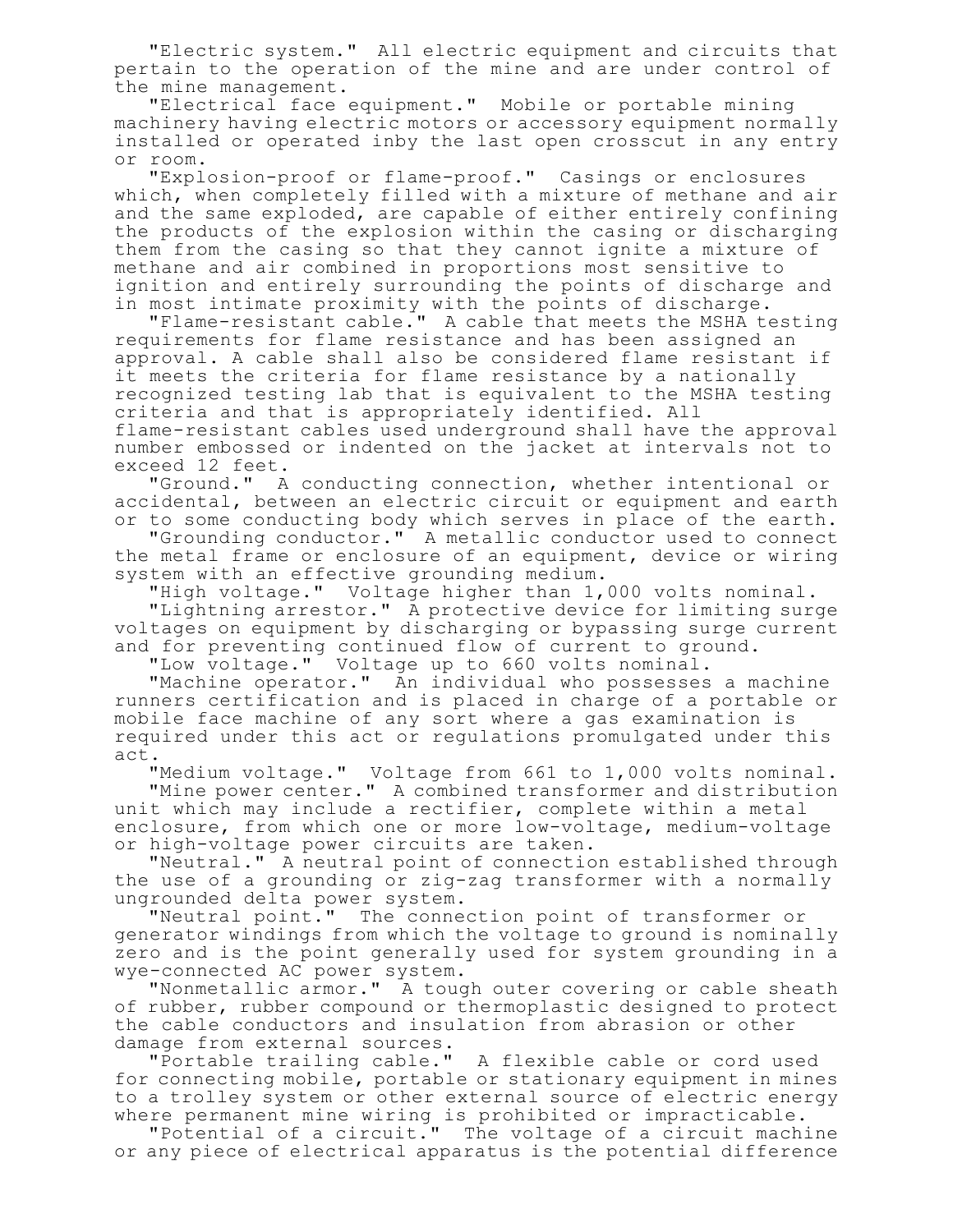normally existing between the conductors of such circuit or the terminals of the machine or apparatus.

"Primary ground." A low-impedance ground bed or system consisting of several interconnected ground rods or buried conducting mesh, or both, located near an outdoor substation and used as a lightning arrestor or station ground or, separately, as a basic ground for one conductor of a power transmission or distribution system. A single ground rod of any length is not considered a primary ground.

"Protection." Fuses or other suitable automatic circuit-interrupting devices for preventing damage to circuits, equipment and personnel by abnormal conditions, such as over-current, high- or low-voltage and single phasing.

"Rectifiers." Alternating current to direct-current power conversion devices of the mercury-arc, silicon, selenium or other type.

"Shielded cable." A cable in which the insulated conductor is covered with a conductive material for the purpose of clearing ground faults.

"Voltage." The phase-to-phase or line-to-line root-mean-square value assigned to a circuit or system for designation as its voltage class. Actual voltage at which the circuit or systems operated may vary from the normal voltage with a range, which permits satisfactory operation of the equipment. The difference of electrical pressure or electromotive force existing between any two points of an electrical system, or between any point of a system and earth, as determined by a volt meter or other instrument. The term shall be synonymous with the term potential and shall mean electrical pressure.

"Wye-connected." A system in which one end of each phase winding of transformers or AC generators are connected together to form a neutral point and the other ends of the windings are connected to the phase conductors.

"Zig-zag transformer." A three-phase transformer used to provide a neutral point on delta systems and capable of carrying continuously the maximum ground fault current of the system. Section 303. Plan of electrical system.

A plan shall be kept at the mine showing the location of all stationary electrical apparatus in connection with the mine electrical system, including permanent cables, conductors, switches and trolley lines. The plan shall be of sufficient size to show clearly the position of the apparatus, and the scale shall not be less than 500 feet per inch. There shall be stated on the plan the capacity in horsepower of each motor and in kilowatts of each generator, rectifier or transformer, and the nature of its duty. The plans shall be corrected as often as may be necessary to keep them up to date or at intervals not exceeding six months.

Section 304. Protection against shock.

(a) Electrical work.--No electrical work shall be performed on low-voltage, medium-voltage or high-voltage distribution circuits or equipment except by a qualified individual or by an individual trained to perform electrical work and to maintain electrical equipment under the direct supervision of a qualified individual. Disconnecting devices shall be locked out and suitably tagged by the individuals who perform the work, except that, in cases where locking out is not possible, the devices shall be opened and suitably tagged by such individuals. Locks or tags shall be removed only by the individual who installed them or, if the individuals are unavailable, by an individual authorized by the operator or the operator's agent.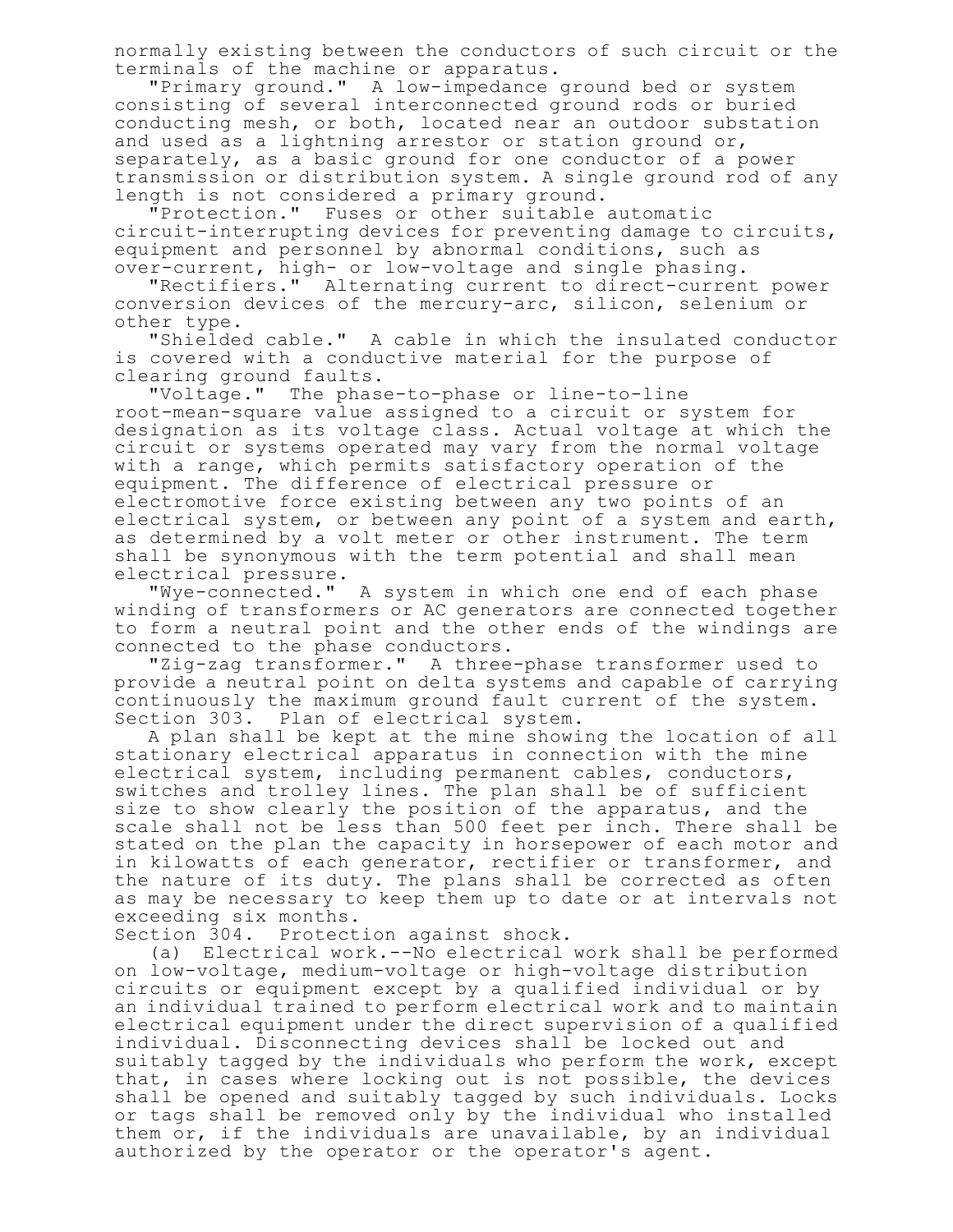(b) Insulating materials.--Mats of rubber, insulated platform or other suitable insulating materials shall be provided at all stationary transformers, rectifiers, motors and generators and their controls, except portable and mobile equipment. Gloves or mats of rubber or other suitable insulating material shall be provided by the operator and used by qualified individuals when energized parts of electrical apparatus have to be handled for the purpose of adjustment. Section 305. Restoration from shock.

Instruction shall be posted in every generating, transforming and motor room and at the entrance to the mine containing directions as to the restoration of individuals suffering from electric shock. All employees working in connection with electrical apparatus shall be familiar with and competent to carry out the instructions.

Section 306. Report of defective equipment.

In the event of a breakdown or damage or injury to any portion of the electrical equipment in a mine, overheating or the appearance of sparks or arcs outside enclosed casings or in the event of any portion of the equipment not a part of the electrical circuit becoming energized, the equipment shall be disconnected from its source of power, the occurrence shall be promptly reported to a mine official and the equipment shall not be used again until necessary repairs are made.

Section 307. Damage or alteration to mine electrical system. No individual shall willfully damage or without authority alter or make connections to any portion of a mine electrical system.

Section 308. Capacity.

All electrical apparatus and conductors shall be sufficient in size and power for the work they may be called upon to do and, as prescribed in this act, be efficiently covered or safeguarded. The electrical apparatus and conductors shall be installed, operated and maintained to reduce danger from accidental shock or fire to the minimum and shall be constructed and operated so that the rise in temperature caused by ordinary operation will not injure the insulating materials. Where these conditions are not met, affected equipment shall be removed from service until corrective action is taken. Section 309. Joints in conductors.

All joints in conductors shall be mechanically and electrically efficient. Suitable connectors or screw clamps shall be used. All joints in insulated wire shall, after the joint is complete, be reinsulated to at least the same extent as the remainder of the wire.

Section 310. Cables entering fittings.

The exposed ends of cables where they enter fittings of any description shall be protected and finished off so that moisture cannot enter the cable or the insulating material, if of an oily or viscous nature, leak. Where unarmored cables or wires pass through metal frames or into boxes or motor casings, the holes shall be substantially bushed with insulating bushings and, where necessary or required, with gas-tight bushings which cannot readily become displaced.

Section 311. Switches, fuses and circuit breakers.

(a) Construction.--Fuses and automatic circuit breakers shall be constructed as to effectively interrupt the current on short circuit or when the current through them exceeds a predetermined value. Open type fuses shall be provided with terminals. Circuit breakers shall be of adequate interrupting capacity.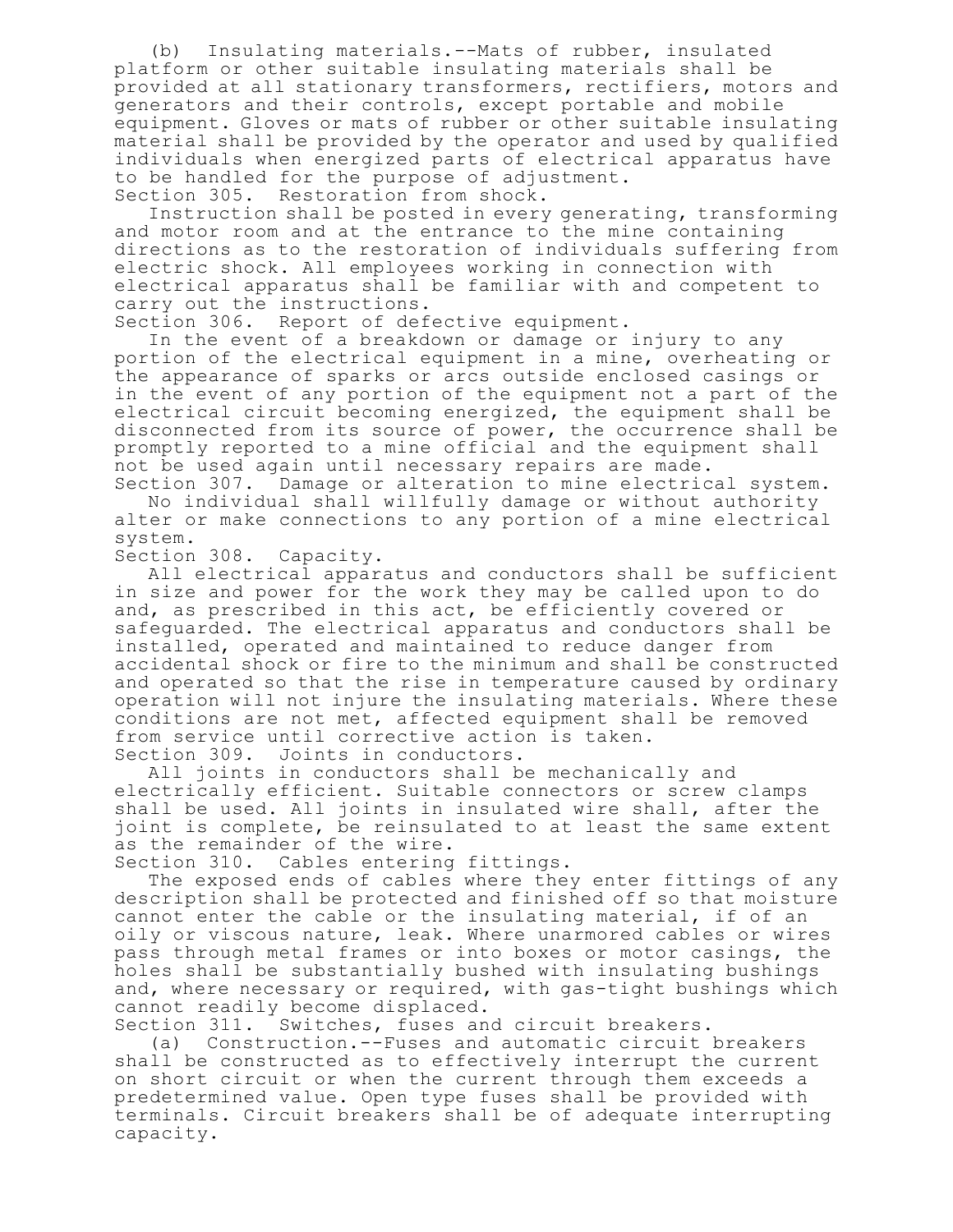(b) Trip setting.--Circuit breakers used to protect feeder circuits shall be set to trip when the current exceeds more than 50% of the rated capacity of the feeder. In case the feeder is subjected to overloads sufficient to trip the circuit breaker but of short duration, the circuit breaker may be equipped with a device which will prevent its acting unless the overload persists for a period longer than ten seconds. Trip current shall be indicated at the circuit breaker.

(c) Fuses.--Fuses shall be stamped or marked or shall have a label attached indicating the maximum current which they are intended to carry. Fuses shall only be adjusted or replaced by a competent individual authorized by the mine foreman.

(d) Protective fuses.--Fuses used to protect feeders shall be a less current rating than the feeder.

(e) Incombustible base requirement.--All switches, circuit breakers and fuses shall have incombustible bases.

Section 312. Lightning protection.

If the surface transmission lines of low voltage or medium voltage from the generating station are overhead, there shall be lightning arrestors installed at the generating station. If the distance from the generating station to the point where the line enters the mine is more than 500 feet, an additional arrestor shall be installed at that point.

Section 313. Underground power supply.

(a) Ground detectors.--All underground systems of distribution that are completely insulated from earth shall be equipped with properly installed ground detectors of suitable design which will trip the circuit breaker when a ground fault is detected. The ground detectors shall be maintained in working condition.

(b) Protection of circuits leading underground.--

(1) In every completely insulated feeder circuit in excess of 25 kilowatts capacity, leading underground and operating at a potential not exceeding the limits of medium voltage, there shall be provided above ground a circuit breaker arranged to open simultaneously each ungrounded conductor. In addition, a positive disconnect means shall be installed outby the circuit breaker. Overload protection shall be provided to open the circuit breaker in case of overload on any conductor. Fuses may be substituted for circuit breakers in circuits transmitting 25 kilowatts or less. Each power circuit in excess of 50 kilowatts leading underground shall be provided with a suitable ammeter.

(2) Every alternating current feeder circuit leading underground and operating at a potential exceeding the limits of medium voltage shall be provided above ground with a suitable circuit breaker. The breaker shall be equipped with automatic overload trip, arranged to open simultaneously each ungrounded power-carrying conductor. Each circuit shall also be provided with a suitable ammeter.

(c) Cables in shafts, slopes and boreholes.--

All cables passing underground through inclines, boreholes and shafts shall be installed in a manner that will prevent undue strain in the sheath, insulation or conductors and damage by chafing of cables against each other or against the borehole casing or shaft. All ungrounded power conductors in shafts, boreholes and inclines shall be covered with suitable insulating materials and installed to provide a minimum tensile factor of safety of five. Conductors shall be securely fastened and properly supported out of contact with combustible materials. When the weight, length and construction of a cable are such that suspension from its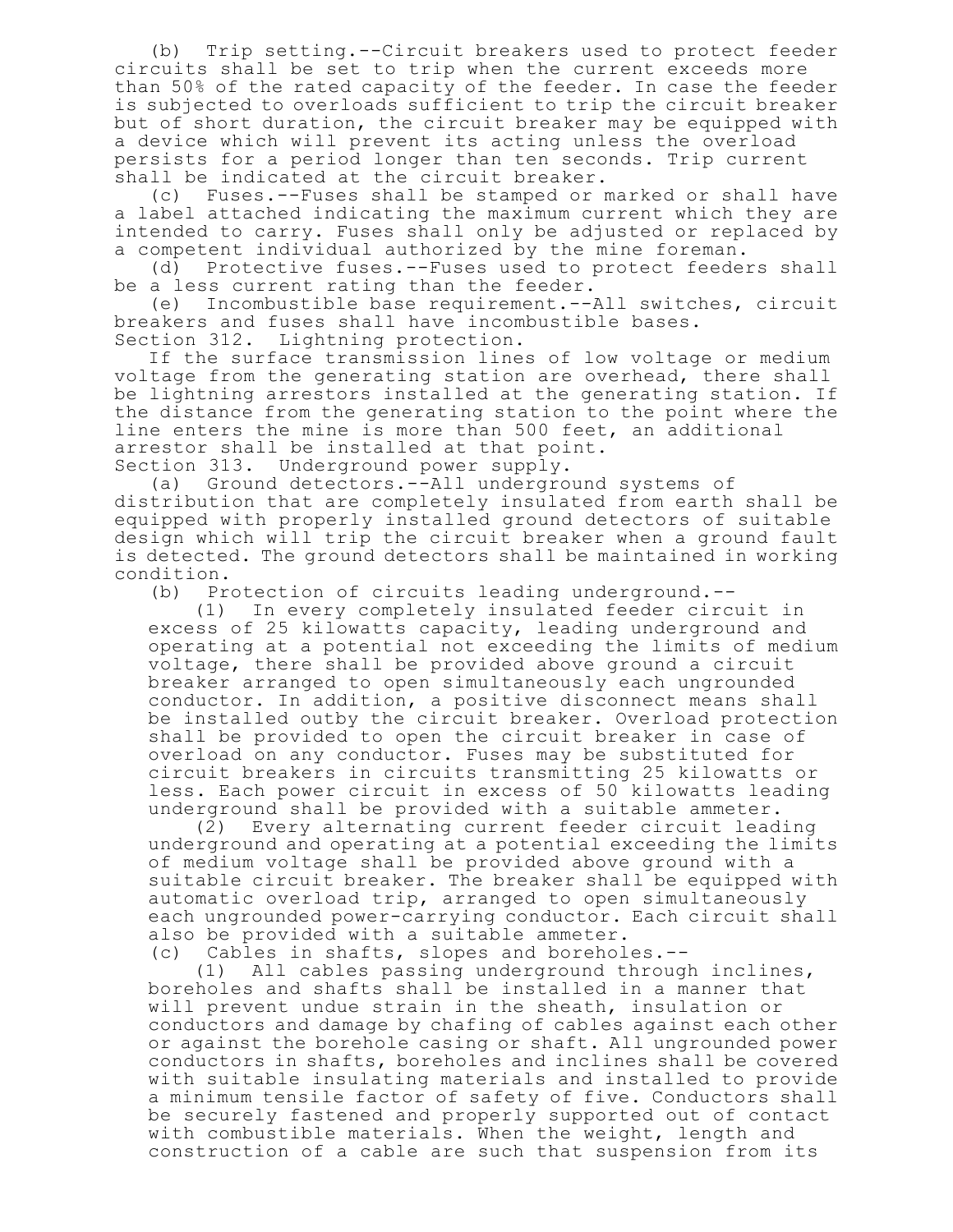upper end only would subject the cable to possible damage, it shall be supported at intervals necessary to prevent undue strains in the sheath, insulation and conductors and to provide a minimum tensile factor of safety of five. Adequate protection shall be provided so that no damage can result from water, electrolysis, moving cages, skips, ice, coal or other falling or moving materials.<br>(2) Installation of direct cu

Installation of direct current and alternating current cables carrying in excess of 25 kilowatts in the same borehole shall require approval of the department. (d) High-voltage underground transmission

systems.--High-voltage conductors or cables leading underground and extending underground shall be of the flame-resistant type with either a rubber, plastic or armor sheath meeting the requirements of the department for flame resistance. When the cable is fed by high-voltage systems other than that described in this chapter, it shall be either metallic armored, installed in rigid steel conduit or buried one foot below combustible material. When circuit and protective requirements are met, the cable construction and method of installation may be that described in this chapter. Cables shall be adequate for the intended current and voltage. Splices made in cable shall provide continuity of all components and shall be made in accordance with cable manufacturers' recommendations. A competent individual designated by the mine electrician shall supervise the making of the splices.

(e) Braid covered cable.--

No power wires or cables having what is commonly termed as weatherproof insulation or insulation consisting of braided covering, which is susceptible to moisture absorption from the outer surface to the conductor, shall be installed in a mine.

(2) All insulated power cables purchased for use in a mine shall be protected by a flame-resistant jacket and assigned an approval number unless either armored or installed in rigid steel conduit, a metal enclosure or a fireproof room.

(f) Ventilation.--

(1) Bare power conductors shall not be installed in an air current that has passed through or by the first working place in the air split.

(2) High-voltage transmission cable, high-voltage motors and high-voltage transformers shall not be installed in any air current that has passed through or by the first working place in the air split.

(g) Underground cables in haulage roads.--

(1) Where the cables or feed wires, other than trolley wires, in main haulage roads cannot be kept at least 12 inches from any part of a mine car or locomotive, they shall be specially protected by proper guards.

(2) Cables and wires, except trailing or portable cables or bare return cables, shall be installed on roofs, ribs, walls or timbers by means of efficient insulators. All electric cables constantly kept in rooms or pillars or other work areas shall be carried on suitable supports to within 70 feet of the face of each work area. In no instance shall the method of support damage the cable jacket or armor.

(3) When main or other roads are being repaired or blasting is being carried on, suitable temporary protection from damage shall be given to the cables.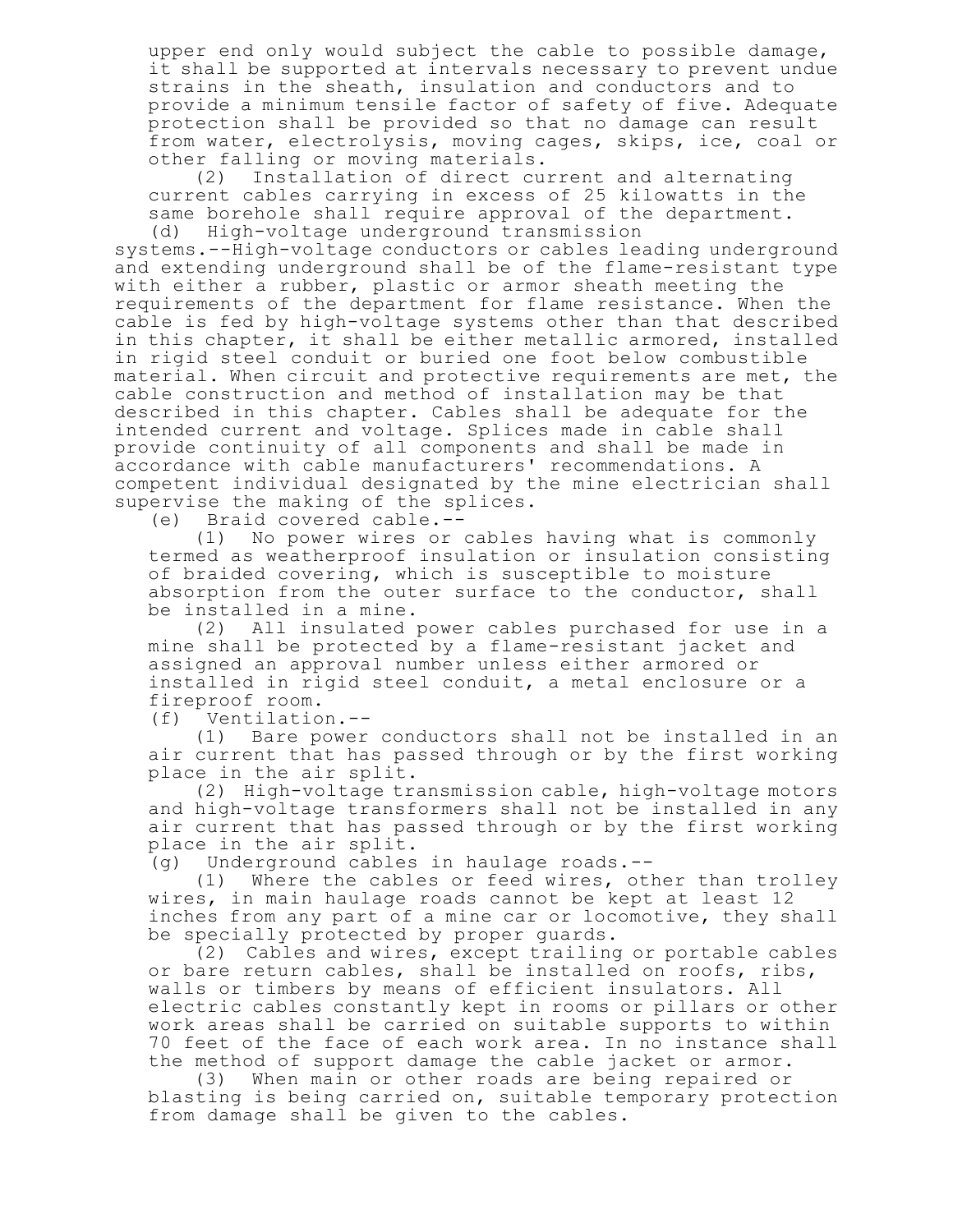(4) All other wires, except telephone, shot-firing and signal wires, shall be on the same side of the road as the trolley wire.

(5) Haulage block signal circuits and other control circuits powered from the trolley shall be located on the same side of the road as the trolley.

(h) Branch circuit protection.--When the potential of a branch circuit exceeds the limit of medium voltage, it shall be protected by a circuit breaker, except as otherwise permitted under section 331(h). The circuit breaker shall be equipped with an automatic overload trip arranged to open simultaneously each ungrounded power carrying conductor. Provisions for positive disconnection of the branch circuit shall be included.

(i) Underground transformer and substation rooms.--

(1) Any motor-generator, rectifier except those described in subsection (r), rotary converter or oil-filled transformer installed in a mine shall be enclosed in a fireproof chamber of masonry or in an effectively grounded approved steel structure. These buildings shall be provided with automatically closing fire doors, but the automatic features of fire doors may be omitted if a substation attendant is employed. The openings of the doors shall be safeguarded by grillwork so that only authorized individuals may enter the room. No electrical equipment containing inflammable material shall be placed within eight feet of a door or opening in the underground building. All underground substations containing rotary machinery shall have an attendant constantly on duty while rotating machinery is in operation, unless adequate control and protection of the equipment is assured by the use of suitable automatic devices. No transformer, circuit breaker, controller or other device containing more than 20 gallons of inflammable liquid shall be placed in any underground substation. A separate split of air shall adequately ventilate the substation. No substation shall be built in any mine until the location, material, construction and method of ventilation for the substation has received the approval of the department.

(2) Main and distribution switch and fuse boards shall be made of incombustible, moisture-resistant, insulating material and fixed in as dry a situation as practicable or shall be of suitable metal construction, exposed portions of which shall be effectively grounded. All switches, circuit breakers, rheostats, fuses and instruments used in connection with underground motor-generators, rotary-converters, high-voltage motors, transformers and low-voltage and medium-voltage motors of more than 50 horsepower or 50 KVA capacity shall be installed upon a suitable switchboard or in a metal-clad switchgear structure. Similar equipment for low-voltage and medium-voltage motors of 50 horsepower and less may be separately installed if mounted upon insulating bases of suitable material or effectively metal clad. (j) Clearances.--

(1) In underground stations where switchboards are installed, there shall be a passageway in front of the switchboard not less than three feet in width, and, if there are any high-voltage connections at the back of the switchboard, any passageway behind the switchboard shall not be less than three feet. The floor at the back of the switchboard shall be properly floored and insulated with nonconducting material, accessible from each end. In the case of high-voltage, switchboards shall be kept locked, but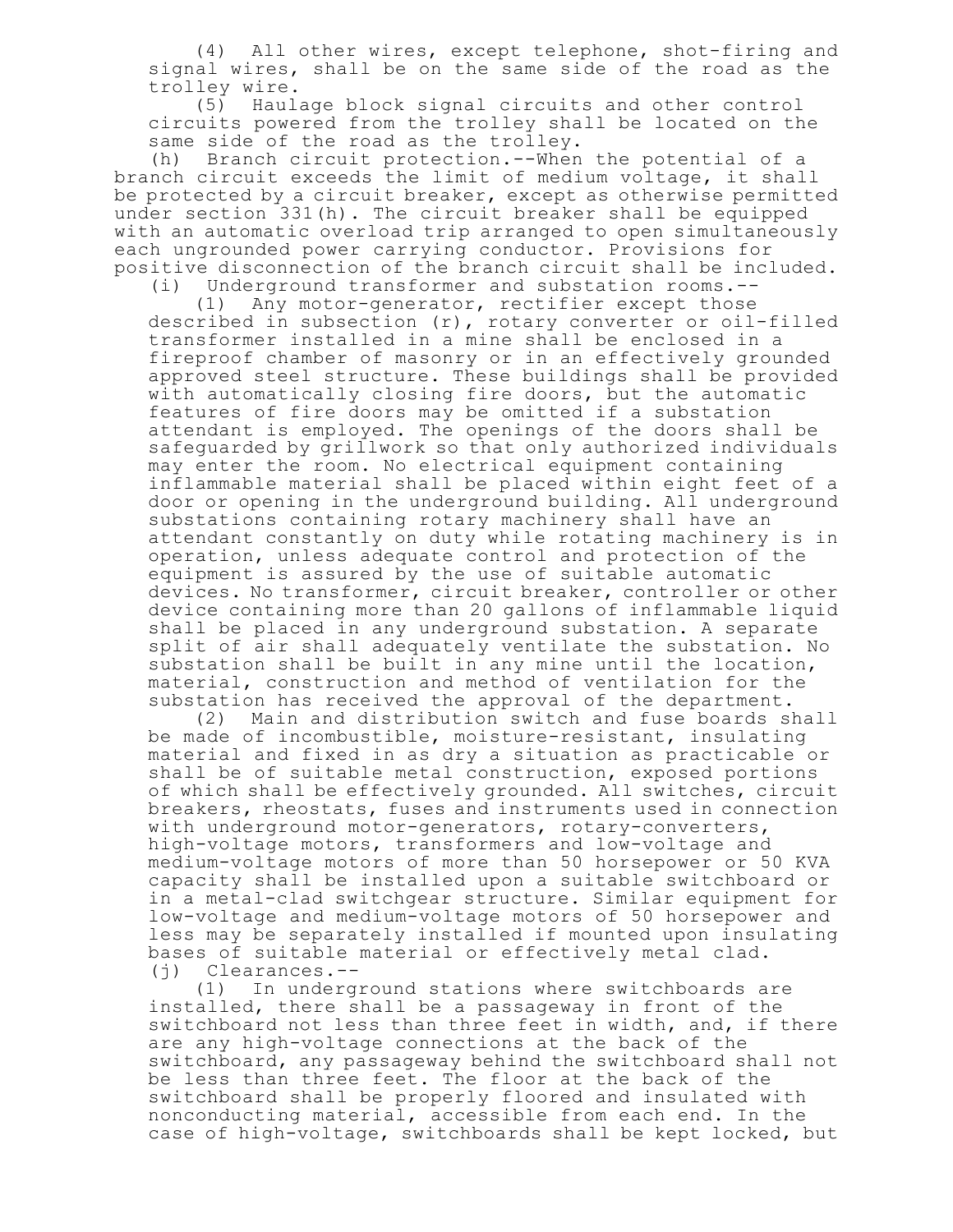the lock shall allow the door being opened from the inside without the use of a key.

(2) Where the supply is at a voltage exceeding the limits of medium voltage, there shall be no live metal work on the front of the main switchboard within seven feet of the floor or platform, and the space provided under paragraph (1) shall not be less than four feet. Insulating floors or mats shall be provided for medium-voltage boards where live metal work is on the front.

(k) Transformers.--The primary of each underground power transformer shall be protected by a suitable circuit breaker equipped with automatic overload trip arranged to open simultaneously each ungrounded power conductor. The primary of a transformer of less than 25 KVA capacity operated at a potential lower than high voltage may be protected by fuses. When a transformer is the only load on a branch circuit, the branch circuit protection can be considered the transformer protection.

(l) Outgoing feeder protection.--Main circuits leaving underground substations or transformer stations shall be protected by circuit breakers.

(m) Grounding.--All metallic coverings, metal armoring of cables and the frames and bedplates of generators, transformers and motors shall be effectively grounded.

(n) Identification of hazard.--All high-voltage machines and apparatus shall be marked to clearly indicate that they are dangerous by the use of the words "Danger, High Voltage."

(o) Protection of terminals.--All terminals on machines, motors or equipment over medium-voltage underground shall be protected with insulating covers or metal covers effectively connected to the ground.

(p) Unauthorized individuals.--No individual, other than one authorized by the mine foreman or mine electrician, shall enter a station or transformer room or interfere with the working of any connected apparatus.

(q) Fire protection.--Rock dust or fire extinguishers suitable for extinguishing electrical fires shall be kept ready for immediate use at electrical stations and transformer rooms.

(r) Fireproof rectifiers and transformers.--A portable rectifier with a dry-type transformer, except those using pumped tubes or glass bulb mercury arc tubes or a dry-type transformer designed for underground use with adequate automatic electrical protection and substantially of fireproof construction, fully metal clad, which will not be in the same location in excess of one year, may be installed in any intake air current, not beyond the last open crosscut and not closer than 250 feet along the air route to pillar workings. The location where the fireproof rectifier or transformer is installed need not be made fireproof with masonry or steel but shall be equipped with doors, grillwork or otherwise to prevent entry or access by unauthorized individuals.

Section 314. Storage battery equipment.

(a) General rule.--All storage battery equipment and charging stations shall be designed, operated and ventilated so that gas from the batteries will be safely diluted. Storage battery charging stations shall be on a separate split of air. The split of air ventilating a storage battery charging station may be ventilated to a belt entry when the belt entry air is not used to ventilate working faces and a carbon monoxide monitoring system is in place in the belt entry.

(b) Flammable materials.--The presence of flammable materials is not permitted in any storage battery room or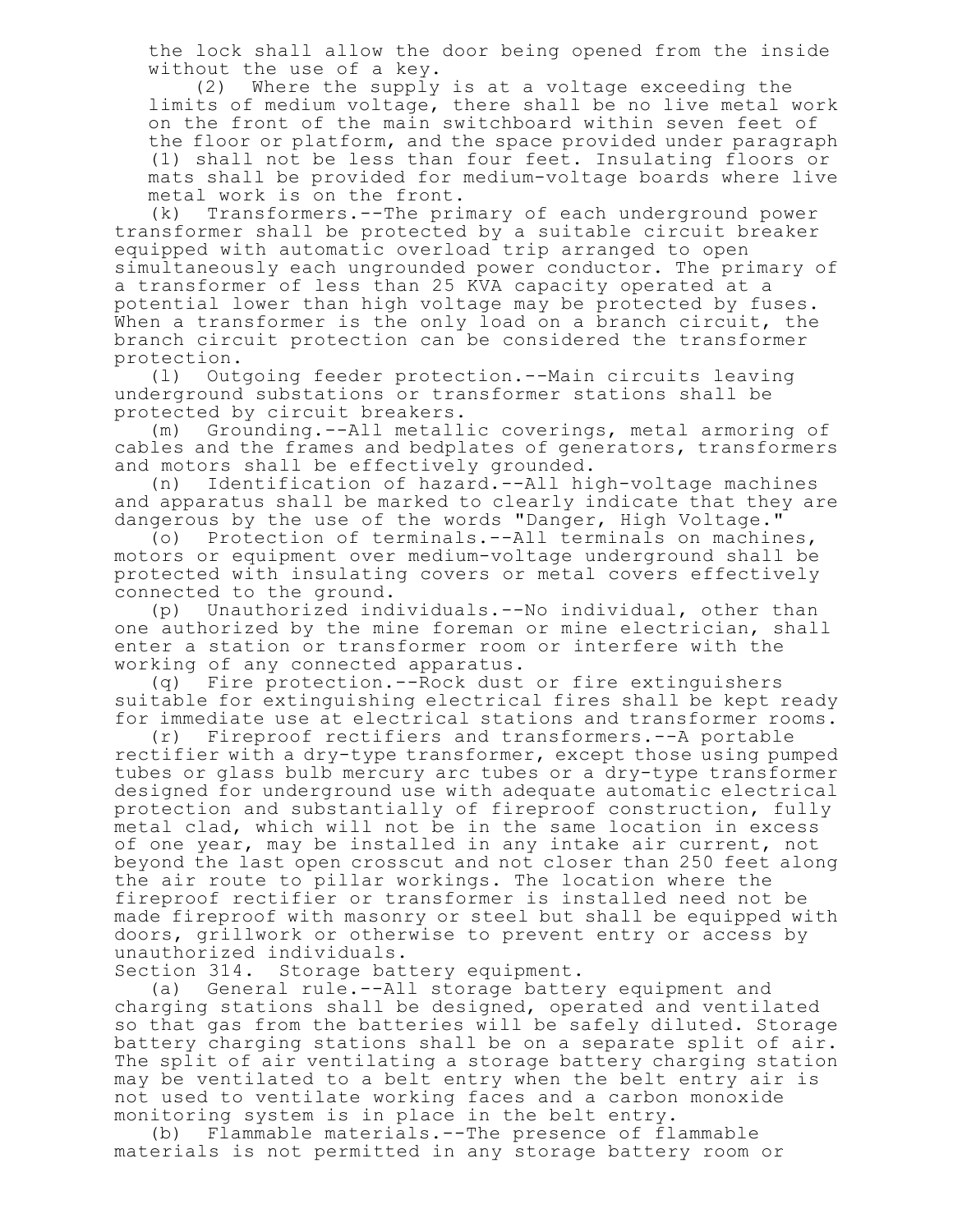charging station. Signs to this effect shall be posted in all battery rooms or charging stations.

(c) Use in face areas.--Storage battery-operated equipment may be used in face areas when all electrical parts that are practicable to enclose are enclosed in explosion-proof casings and the batteries are adequately ventilated.

Section 315. (Reserved).

Section 316. Electrical equipment.

(a) Voltage restriction.--Handheld tools shall be restricted to a maximum of 300 volts.

(b) Grounding.--The frame of all off-track equipment shall be effectively grounded through a safety ground conductor in its trailing cable.

(c) Handheld tools.--Electric drills and other electrically operated rotating tools intended to be hand held shall be equipped with an integrally mounted electric switch designed to break the circuit when the hand releases the switch.

(d) Trailing cables.--

(1) Trailing cables for equipment shall be safely and efficiently insulated and constructed with an outer sheath or jacket of flame-resistant material as approved by the department.

(2) Cables for handheld tools shall be especially flexible, heavily insulated and effectively protected from damage.

(3) The machine operator shall examine the exposed portion of the trailing cable for his machine at the beginning of each shift for abrasions and other defects. The remainder of the trailing cable shall be examined within the first hour upon the arrival of the producing shift in the working section. The machine operator shall also carefully observe the trailing cable while in use and shall immediately report any defect to the mine official in charge.

(4) In the event of the trailing cable in service breaking down or becoming damaged in any way, or of it inflicting a shock upon any individual, it shall be put out of service at once. The faulty cable shall not be used again until it has been repaired and tested by a properly authorized individual.

(5) The trailing cable shall be divided at the machine to which it is supplying power but only for such length as is necessary for making connection to the machine terminals. The trailing cable, with its outer covering complete, shall be securely clamped to the machine frame in a manner that will protect the cable from injury and prevent any mechanical strains on the single ends connected to the machine terminals.

(6) No more than five temporary splices shall be made in any trailing cable. After the fifth splice is made, the cable shall be changed before the machine is operated on the following shift. Trailing cables on equipment without a cable reel shall have no temporary splices within 50 feet of the machine before the machine is operated on the following shift. Cable jacket repairs not involving conductors or conductor insulation are not considered temporary splices.

(7) Trailing cables shall be hung or adequately protected to prevent them from being run over and damaged by mobile machinery.

(8) Trailing cables on off-track equipment shall contain a safety ground conductor, which shall be solidly connected to the machine frame. Cables found to contain defective grounds shall be repaired before use or shall be replaced.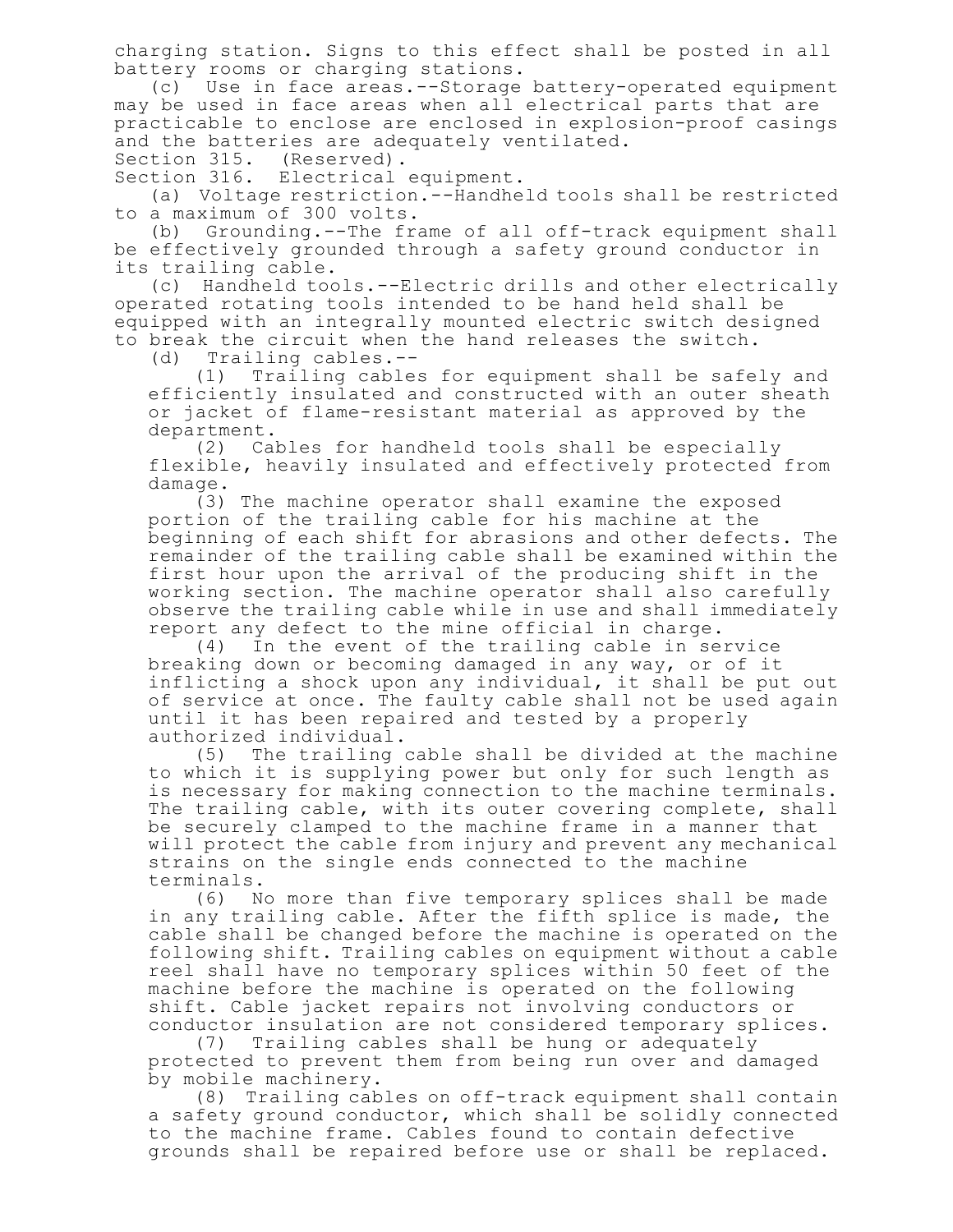The safety ground conductor shall have a cross-sectional area of at least 50% of that of a single power conductor unless used with ground trip protective systems employing ground fault current limiting devices, in which case a smaller safety ground may be used.

(e) Motors.--In all mines electrical equipment in use inby the last open crosscut shall have all current-carrying parts completely enclosed in explosion-proof enclosures. This requirement shall not include trailing cable, except where terminated, and shall not include flexible cable as required between motors, controllers, terminal boxes and other auxiliaries. The enclosures shall not be opened except by an authorized individual and then only when the power is switched off. The power shall not be switched on while the enclosures are open. Only permissible equipment is permitted inby the last permanent stopping, except in rooms where open-type equipment may be used only in intake travelways. This exception does not include power distribution equipment.<br>(f) Safequarding.--The individual

Safeguarding.--The individual in charge of mobile electrical equipment shall not leave the equipment while it is working and shall, before leaving the work area, see that power is cut off the trailing cables.

(g) Explosion-tested compartments.--All explosion-tested compartments and packing glands shall be maintained as approved by the department.

(h) Detection of gas.--

(1) In working places, an approved handheld gas detection device shall be provided for use with each machine when working. If methane gas is detected in an amount of 1% or greater, the individual in charge shall immediately stop the machine, cut off the current at the nearest switch and report the matter to a mine official.

(2) When not in use, equipment shall be parked away from the face. No electrically operated permissible face equipment shall be taken inby the last open breakthrough until the machine operator assures that an inspection for gas has been made in the place where the machine is to be in operation. If methane gas is detected in an amount of 1% or greater by a gas detection device, the machine shall not be taken in. The place shall be dangered off until the gas has been removed or rendered harmless.

(3) No electrically operated equipment shall be in use for a period longer than 20 minutes without a check for methane gas as required under this subsection. If methane gas is found at 1% or greater, the individual in charge shall immediately stop the machine, cut off the current at the nearest switch and report the matter to a mine official.

(4) The individual finding gas shall at once report the fact to the mine foreman, assistant mine foreman or mine examiner, and the machine shall not again be started in that place until the mine examiner or an individual duly authorized by the mine foreman has examined it and pronounced it safe.

(5) If any electric sparking or arc is produced outside a coal-cutting or other portable motor, or by the cables or rails, the machine shall be stopped, disconnected from the power supply and not be worked again until the defect is repaired, and the occurrence shall be reported to a mine official.

(i) Methane monitors.--

(1) Methane monitors shall be installed on all face-cutting machines and other mechanized equipment used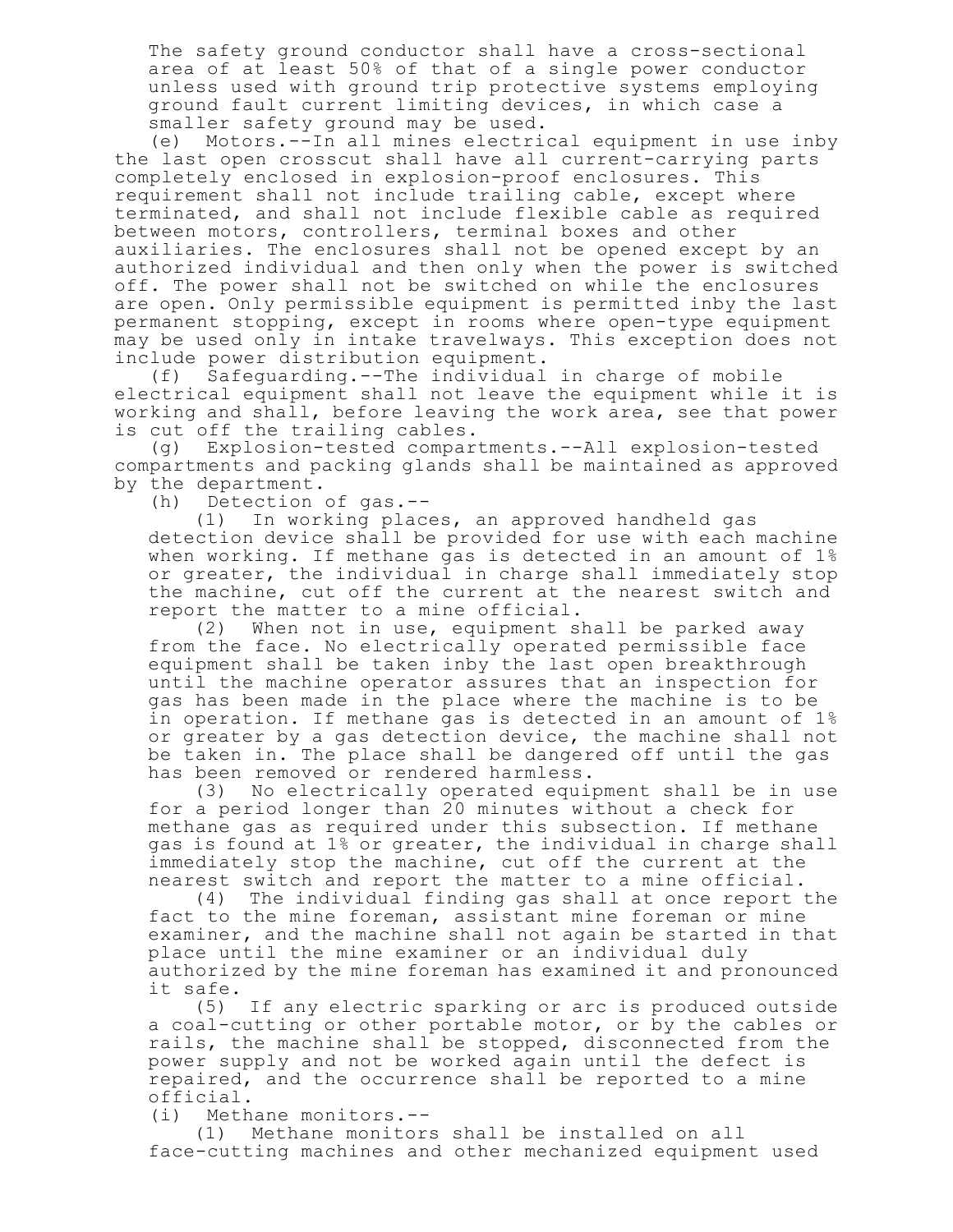to extract or load coal in a mine. The sensing device for methane monitors shall be installed at the return end of the longwall face. An additional sensing device shall also be installed on the longwall shearing machine, down wind and as close to the cutting head as is practicable. The sensing devices for methane on other types of machines shall be installed as close to the working face as is practicable. Methane monitors shall be maintained in permissible and proper operating conditions and shall be calibrated with a known air-methane mixture at least once every 31 days. To assure that methane monitors are properly maintained and calibrated, the operators shall do all of the following:

(i) Use individuals properly trained in the maintenance, calibration and permissibility of methane monitors to calibrate and maintain the devices.

(ii) Maintain a record of all calibration tests of methane monitors. Records shall be maintained in a secure book that is not susceptible to alteration or electronically in a computer system so as to be secure and not subject to alteration.

(iii) Retain the record of calibration tests for one year from the date of the test. Records shall be retained at a surface location at the mine and made available to department representatives and representatives of the mine workers.

(2) When the methane concentrations at any methane monitor reach 1%, the monitor shall give a warning signal. The warning signal of the methane monitor shall be visible to the mining machine operator who can de-energize electric equipment or shut down diesel equipment on which the monitor is mounted. A gas check shall be completed in accordance with this act if at any time the methane concentrations at any methane monitor reach 1.5%. This shall only apply if the methane monitor maintains a warning signal for methane concentrations of 1.5%.

(3) The methane monitor shall automatically de-energize electric equipment or shut down diesel-powered equipment when the methane accumulation reaches 2% or the methane monitor is not operating properly.

Section 317. Inspection of equipment.<br>(a) Inspection required.--All elec Inspection required.--All electrical equipment shall be inspected by the mine electrician or individual designated by the mine electrician weekly and, where necessary, shall be cleaned and repaired.

(b) Removal of coal dust.--All electric motors and cables in mechanical sections shall have all excessive coal dust removed from their exterior surfaces once each operating shift. Section 318. Stationary motors.

Every stationary motor underground, together with its starting equipment, shall be protected by a fuse or circuit-breaking device on each ungrounded pole and by switches arranged to entirely cut off the power from the motor. The devices shall be installed in a convenient position near the motor, and every stationary underground motor of 100 brake horsepower or over shall be provided with a suitable meter to indicate the load on the machine.

Section 319. Underground electrical installations.

(a) Housing.--Underground transformer stations, battery charging stations, substations, rectifiers and water pumps shall be housed in noncombustible structures or areas or be equipped with a fire suppression system.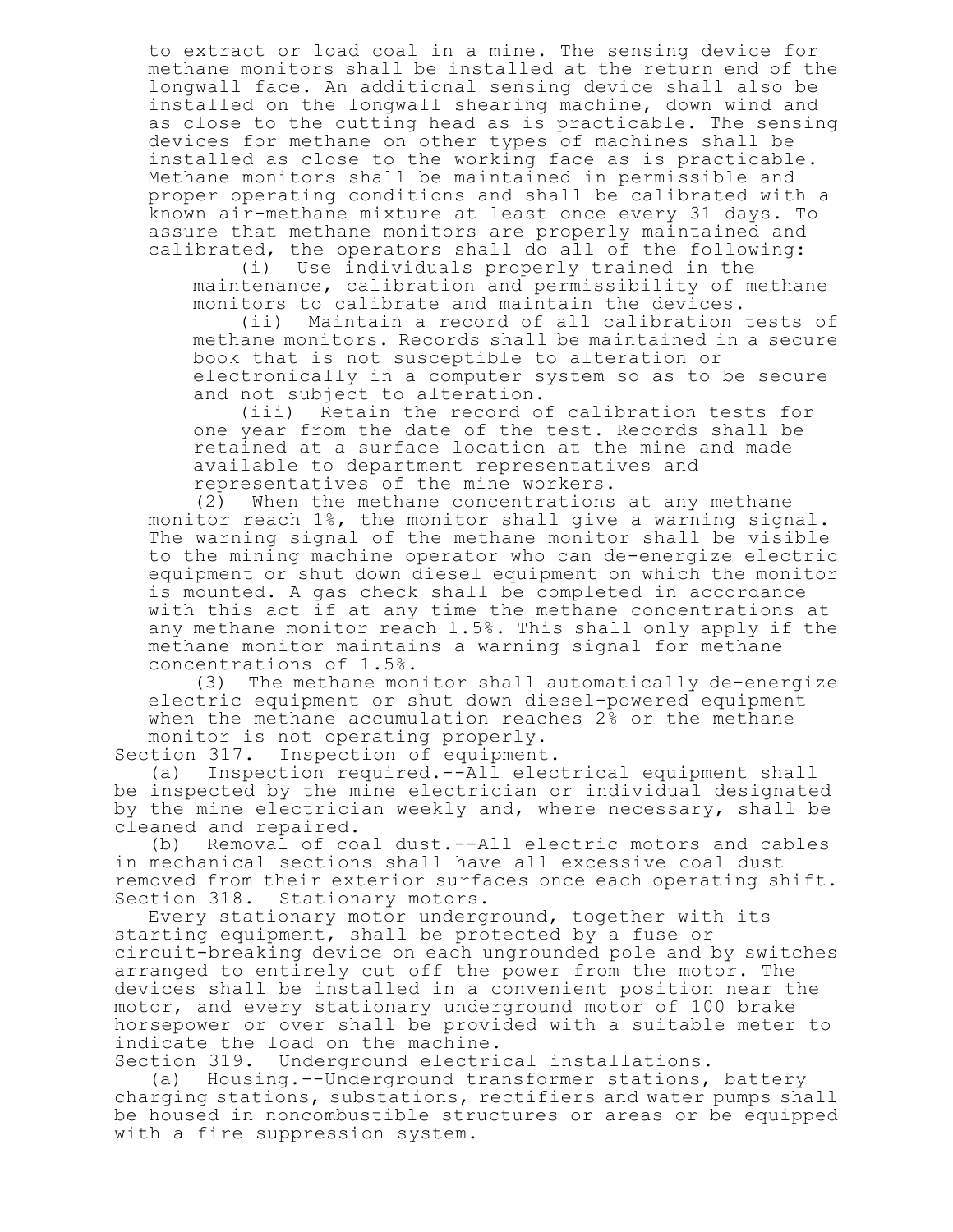(1) When a noncombustible structure or area is used, these installations shall be:

(i) ventilated with intake air that is coursed into a return air course or to the surface and that is not used to ventilate working places;

(ii) ventilated with intake air that is monitored for carbon monoxide or smoke by an atmospheric monitoring system installed and operated according to 30 CFR 75.351 (relating to atmospheric monitoring systems). Monitoring of intake air ventilating battery charging stations shall be done with sensors not affected by hydrogen; or

(iii) ventilated with intake air and equipped with sensors to monitor for heat and for carbon monoxide or smoke. Monitoring of intake air ventilating battery charging stations shall be done with sensors not affected by hydrogen. The sensors shall de-energize power to the installation, activate a visual and audible alarm located outside of and on the intake side of the enclosure and activate doors that will automatically close when either of the following occurs:

(A) the temperature in the noncombustible structure reaches 165 degrees Fahrenheit; or

(B) the carbon monoxide concentration reaches ten parts per million above the ambient level for the area or the optical density of smoke reaches .022 per meter. At least every 31 days, sensors installed to monitor for carbon monoxide shall be calibrated with a known concentration of carbon monoxide and air sufficient to activate the closing door, or each smoke sensor shall be tested to determine that it functions correctly.

(2) When a fire suppression system is used, these installations shall be:

(i) ventilated with intake air that is coursed into a return air course or to the surface and that is not used to ventilate working places; or

(ii) ventilated with intake air that is monitored for carbon monoxide or smoke by an atmospheric monitoring system installed and operated according to 30 CFR 75.351. Monitoring of intake air ventilating battery charging stations shall be done with sensors not affected by hydrogen.

(b) Applicability.--This section does not apply to:

(1) Rectifiers and power centers with transformers that are either dry-type or contain nonflammable liquid if they are located at or near the section and are moved as the working section advances or retreats.

(2) Submersible pumps.

(3) Permissible pumps and associated permissible switchgear.

(4) Pumps located on or near the section and that are moved as the working section advances or retreats.

(5) Small portable pumps.

Section 320. Underground illumination.

(a) Sockets.--In all mines, the sockets of fixed electric lamps shall be of so-called weatherproof type, the exterior of which shall be entirely nonmetallic. Flexible lamp cord connections are prohibited except for portable lamps as provided under subsection (c).

(b) Lamps.--Electric lamps shall be placed so they cannot come in contact with combustible material.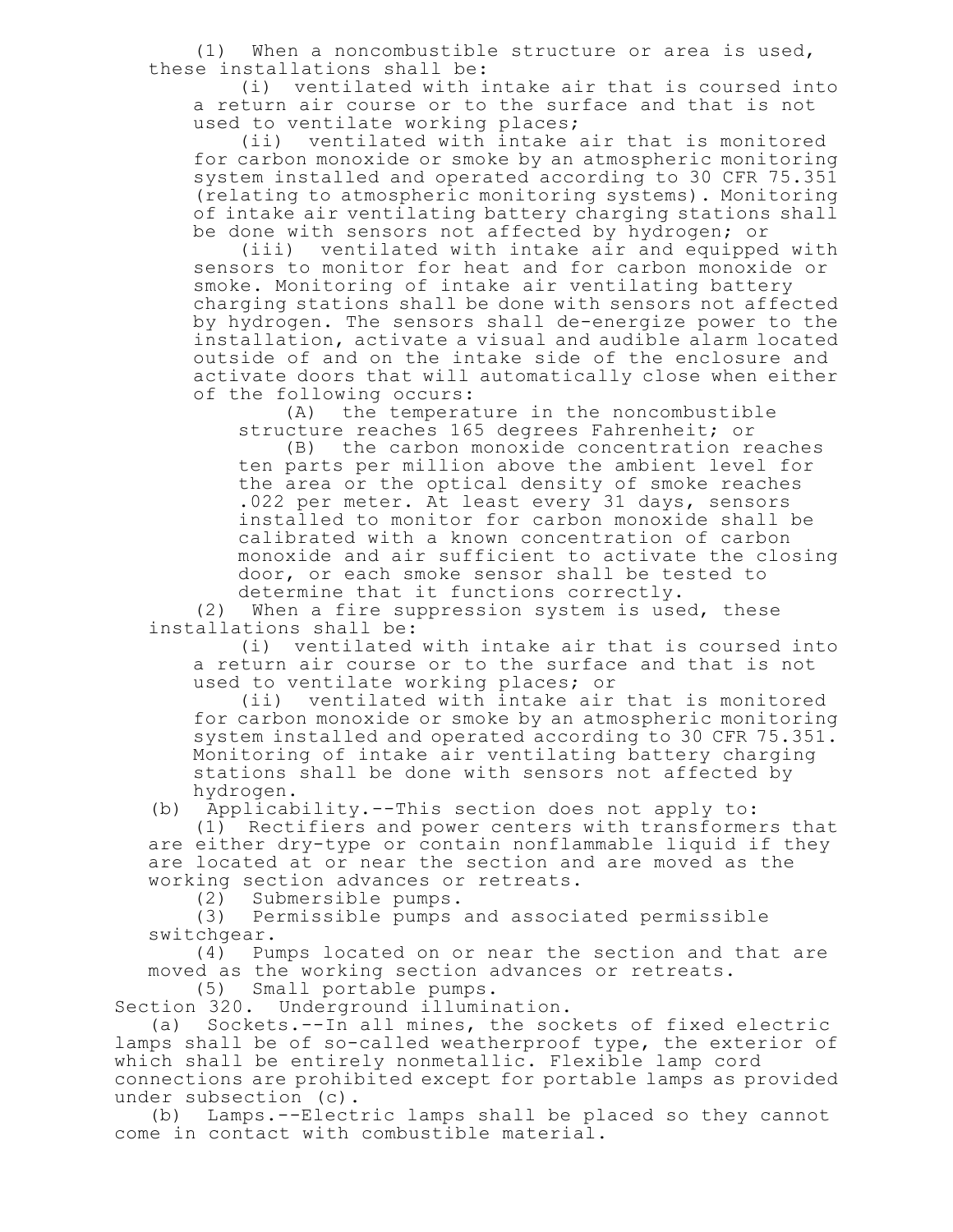(c) Portable electric lamps.--Portable electric lamps, other than battery lamps, shall not be used in connection with the repair and inspection of machines and equipment in face areas. When used elsewhere, they shall be protected by a heavy wire cage completely enclosing both lamp and socket and shall be provided with a handle to which both cage and socket are firmly attached and through which the lead-in wires are carried.

(d) Electric lamp enclosure.--Electric lamps, when used in face areas of any mine, shall be installed in explosion-proof enclosures.

(e) Electric lamp replacement.--Electric lamps shall be replaced by a competent individual. In face areas, a qualified individual shall be utilized after an examination for gas has been made with an approved gas detection device.

(f) Underground photography.--Underground photography using flash bulbs or other sources of artificial illumination shall be prohibited unless immediately preceded by an examination for gas by a mine foreman, assistant mine foreman or mine examiner, and the place is found safe.

Section 321. Telephones and signaling.

(a) Telephone service.--Telephone service or equivalent two-way communication facilities shall be provided in all mines between the surface and each working section that is more than 1,500 feet from the main portal.

(b) Telephone lines.--Telephone lines shall be carried on insulators, installed on the opposite side from power or trolley wires and insulated adequately where they cross power or trolley wires.

(c) Lightning arrestors.--Lightning arrestors shall be provided at points where telephone circuits enter the mine.

(d) Telephone cables.--Telephone cables permanently installed in power boreholes containing unarmored power cables shall be either armored or protected at top and bottom by insulating transformers.

(e) Precautions.--All proper precautions shall be taken to prevent electric signal and telephone wires from coming into contact with other electric conductors, whether insulated or not.

(f) Standards generally.--Bells, wires, insulators, contact makers and other apparatus used in connection with electric signaling underground shall be of suitable design and of substantial and reliable construction and erected in such a manner as to reduce the liability of failures or false signals to a minimum.

(g) Potential.--In the face areas of any mine, the potential used for signal purposes shall not exceed 24 volts, and bare wires shall not be used for signal circuits.

(h) Voltage on signal circuits.--The voltage on signal circuits confined to intake air and using insulated conductors may be greater than 24 volts, but shall not exceed 125 volts average. This shall not apply to haulage block signal systems. Section 322. Grounding.

(a) General rule.--In a direct-current electrical system, grounding shall consist in so connecting any part of an electrical system, including frames, to the earth that there shall be no difference of potential between them.

(b) Negative side to be grounded.--Only the negative side of the direct-current circuit shall be grounded.

(c) Rectifier diodes.--Rectifier diodes used at any bituminous coal mine shall be connected to the supply circuit through an isolating winding in order that isolation between alternating current and direct-current systems is effective.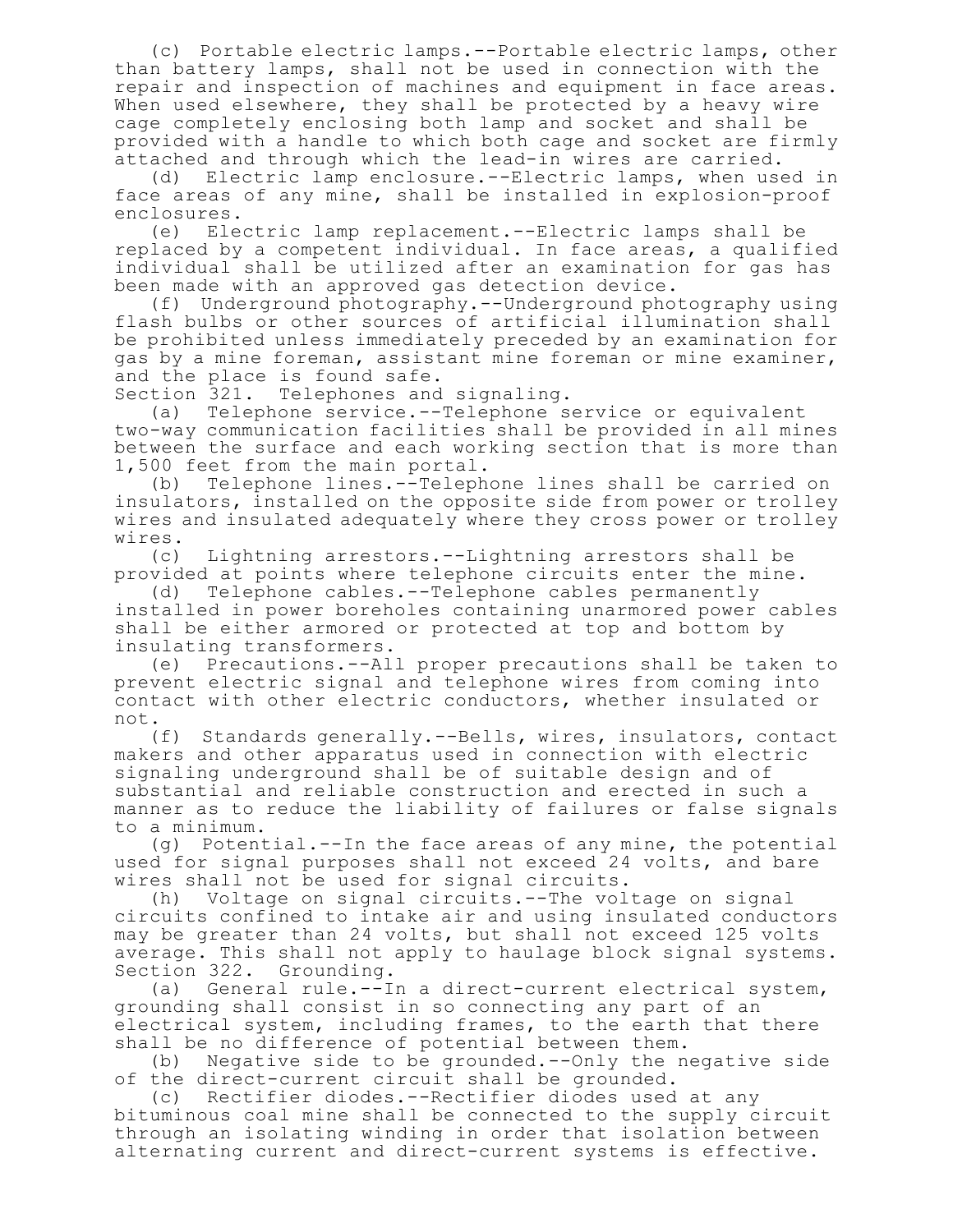(d) Initial installation.--The initial installation of rectifiers at any bituminous coal mine shall be approved by the department before being energized.

Section 323. Voltage limitation.

In no case shall the potential used in the trolley system be higher than 600 volts.

Section 324. Incoming feeder-disconnect switches.

Disconnecting switches shall be installed underground in all main direct-current power circuits within 500 feet of the bottom of shafts, boreholes or at other places where main power circuits enter a mine.

Section 325. Bonding.

Where air or water pipes parallel the grounded return of power circuits, the return shall be securely bonded to the pipes at frequent intervals to eliminate the possibility of a difference of voltage between rails and pipes and to prevent electrolysis of the pipes. The rail return shall be of sufficient capacity for the current used, independent of the capacity of the pipes. On main haulage roads, both rails shall be bonded, except welded track, and cross bonds shall be placed at points not to exceed 200 feet apart. On secondary haulage roads, one rail shall be bonded continuously. Section 326. Trolley installation.

(a) Trolley wires and feeder lines.--All trolley wires and feeder lines installed on underground haulage roads shall be placed as far to one side of the passageway as is practicable, but not less than six inches outside of line of rail, and securely supported upon hangers which shall not be more than 24 feet apart and efficiently insulated.

(b) Prohibition.--In all mines, trolley and feeder wires shall not extend beyond the last open crosscut and shall be kept at least 150 feet from open pillar workings.

(c) Switches or circuit breakers.--All branch trolley lines shall be fitted with either a trolley switch, circuit breaker or section insulator and line switch or some other device that will allow the current to be shut off from the branch headings. Switches or circuit breakers shall be provided on haulage roads to de-energize all trolley and feeder lines at intervals not to exceed  $2,000$  feet.

Section 327. Connections to trolley.

(a) Permanent connections.--All permanent connections to trolley feeder circuits shall be made with suitable mechanical connectors. No temporary or permanent connection shall be wrapped or tied.

(b) Temporary connections.--Temporary connections for portable equipment may be made through fused trolley taps.

(c) Safety ground and negative connections.--Safety ground and negative connections for temporary or permanent installations shall be made at two separate points, at least six inches apart, and shall be made directly to the track, a bond or the system ground.

Section 328. Guarding.

At all landings and partings or other places where individuals are required to regularly work or pass under trolley or other bare power wires, which are placed less than six and one-half feet above top of rail, a suitable protection shall be provided. This protection shall consist of placing boards along the wire, which boards shall not be more than five inches apart nor less than two inches below the lowest point of the wire. The distance between boards on curves may exceed five inches, but shall not exceed eight inches. This does not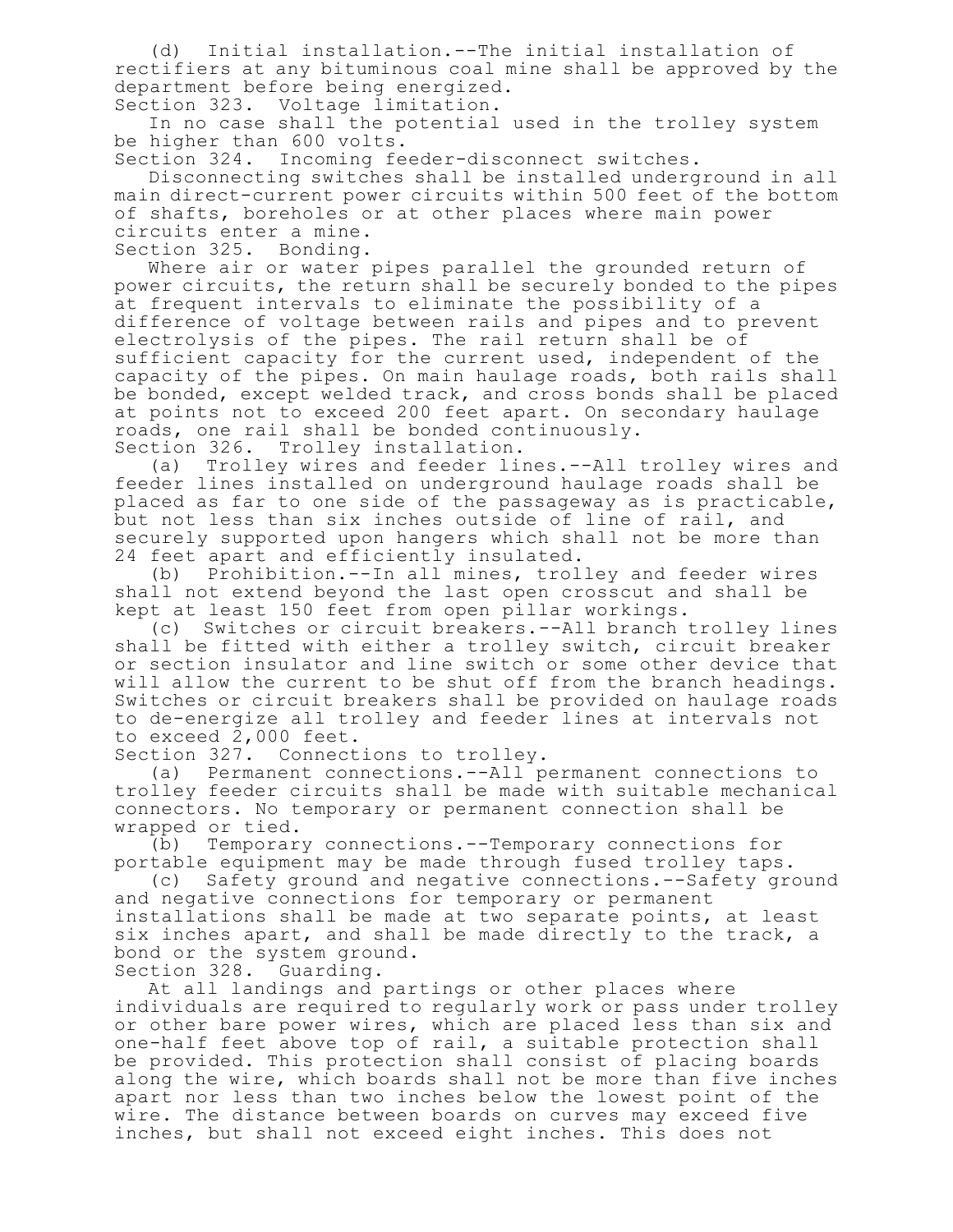prohibit the use of other approved devices or methods furnishing equal or better protection.

Section 329. Locomotives.

(a) Electric haulage.--Electric haulage by trolley locomotive is not permitted except on intake air.

(b) Certain operation prohibited.--It shall be unlawful to run or operate a locomotive, fed directly or indirectly from a trolley wire, by the open entrances to worked out places wherein the pillars have been drawn or places in which the pillars have not been drawn but in places where the roof has collapsed.<br>(c) Certain use proscribed.--No open-type electric

Certain use proscribed.--No open-type electric locomotive or open-type electric machine of whatsoever type shall be taken into a working place. Main return airways or passageways shall not be used as haulageways for electric locomotives operated from a trolley wire. Section 330. Outdoor substation.

The outdoor substation shall be built in accordance with current Institute of Electrical and Electronics Engineers' standards and department equipment performance specification and shall include:

(1) Protective fence or enclosure.

(2) Primary or incoming line lightning arrestors.

(3) Positive disconnecting means on the incoming or primary line with a circuit breaker or fuses to interrupt safely any current, normal or abnormal, which might be encountered.

(4) Transformer bank to convert the incoming or primary voltage to the transmission voltage. The use of auto-transformers for this purpose is prohibited. Secondary or underground transmission voltage shall not exceed 15,000 volts, nominal, phase to phase. The transformer may be connected delta-wye, wye-delta or delta-delta. Wye-wye connections shall not be used because of voltage instability under some conditions of load. In the event that the secondary winding is delta-connected, the neutral necessary for the four-wire transmission circuit shall be derived by the use of a three-phase zig-zag or grounding transformer. Where grounding transformers are used, they shall be of sufficient capacity to carry maximum ground fault current continuously. Should the substation primary or supply voltage equal the mine transmission voltage, the main transformer bank may be omitted and the zig-zag transformer used to derive a system neutral if one is not otherwise available.

(5) Secondary lightning arrestors.

(6) Ground fault-current limiting resistor capable of continuously limiting ground fault current to 25 amperes or less. The resistor shall be adequately insulated and shall be protected by a grounded fence or screen unless mounted eight feet or more above ground.<br>(7) Secondary or mine feede

Secondary or mine feeder circuit breaker with interrupting capacity adequate for any possible condition of fault and no less than the short circuit capacity of the system supplying power to the breaker. Positive disconnect means shall be provided on the input and output side of the breaker. Use of automatic reclosing circuit breakers is prohibited. Breaker automatic tripping shall be through protective relays and shall provide, as a minimum, tripping by undervoltage, instantaneous and inverse time limit phase overcurrent, ground fault current not exceeding 15 amperes and ground-continuity check not exceeding seven amperes. The ground-continuity check circuit shall continuously monitor the integrity of the neutral circuit leading underground and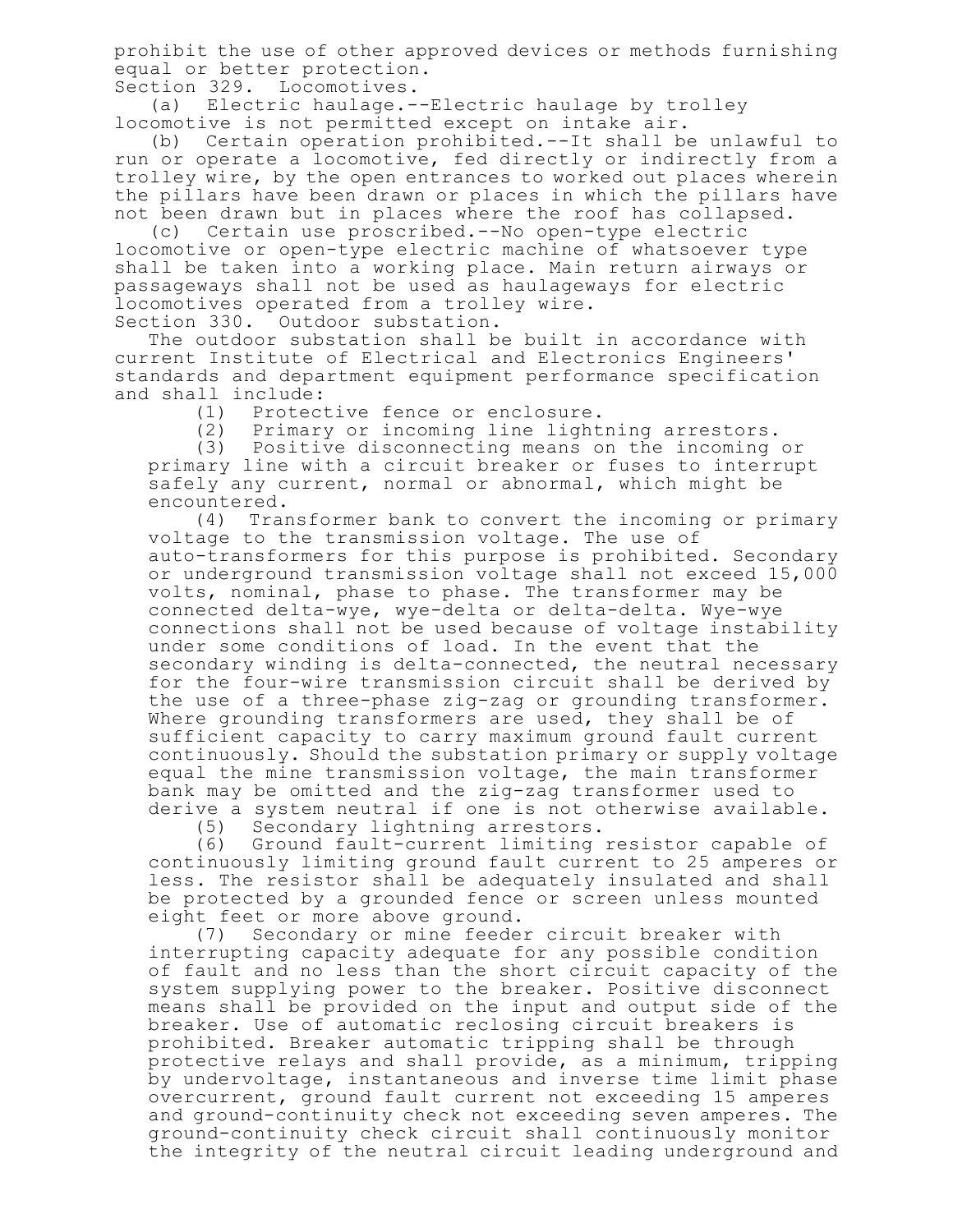shall cause the breaker to open when either the ground or pilot check wire is broken. An ammeter capable of reading current in each phase and a voltmeter capable of reading phase-to-phase voltage shall be provided at the circuit breaker.

(8) Surge protection or station ground bed to which shall be connected all lightning arrestor grounds, substation equipment frame grounds, fence, if metallic, and substation structure, if metallic. There shall be no direct connection between this ground bed and either the grounded side of the mine direct-current system or the neutral ground bed described below.

(9) Neutral or primary ground bed located at least 25 feet away from the station ground at its closest point and to which shall be connected only the inby or load end of the neutral current limiting resistor. To prevent current transformer core saturation by stray direct current return currents, or neutral conductor damage, there shall be no direct or metallic connection between any point of the high-voltage alternating current neutral circuit and the mine direct-current ground.<br>(10) Ground bed resista

(10) Ground bed resistance shall be measured at least every six months and appropriate action taken to assure the maintenance of four ohms or less of ground bed resistance. A record of these resistance measurements shall be kept in a book provided for that purpose.

Section 331. High-voltage underground transmission system. (a) Underground.--High-voltage cables leading underground and extending underground shall be of the multiple conductor flame-resistant type with a rubber, plastic or armor sheath meeting the requirements of the department for flame resistance. They shall be equipped with metallic shields around each power conductor. One or more ground conductors shall be provided of a total size either:

(1) not less than one-half the power conductor size; or

(2) capable of carrying two times the maximum ground fault current.

There shall also be provided an insulated conductor not smaller than No. 10 AWG for the ground-continuity check circuit. Cables shall be adequate for the intended current and voltage. Splices made in the cable shall provide continuity of all components and shall be made in accordance with the cable manufacturers' recommendations. A competent individual designated by the mine electrician shall supervise the making of splices.

(b) Subject to flexing.--High-voltage cables subject to repeated flexing shall be similar in construction to type SH-D in accordance with Insulated Power Cable Engineers Association standard S-19-81.

(c) Couplers.--If couplers are used, they shall be of the three-phase type with a full metallic shell and shall be adequate for the voltage and current expected. All exposed metal on the couplers shall be grounded to the ground conductor in the cable. The coupler shall be constructed so that the ground continuity conductor shall be broken first and the ground conductor shall be broken last when the coupler is being uncoupled.

(d) Equipment passing over or under cable.--At locations where cables cross haulageways or travelways or where equipment must pass over or under the cable, the cables shall be either installed in a trench in the roof, protected by some mechanical means or buried at least 12 inches below combustible material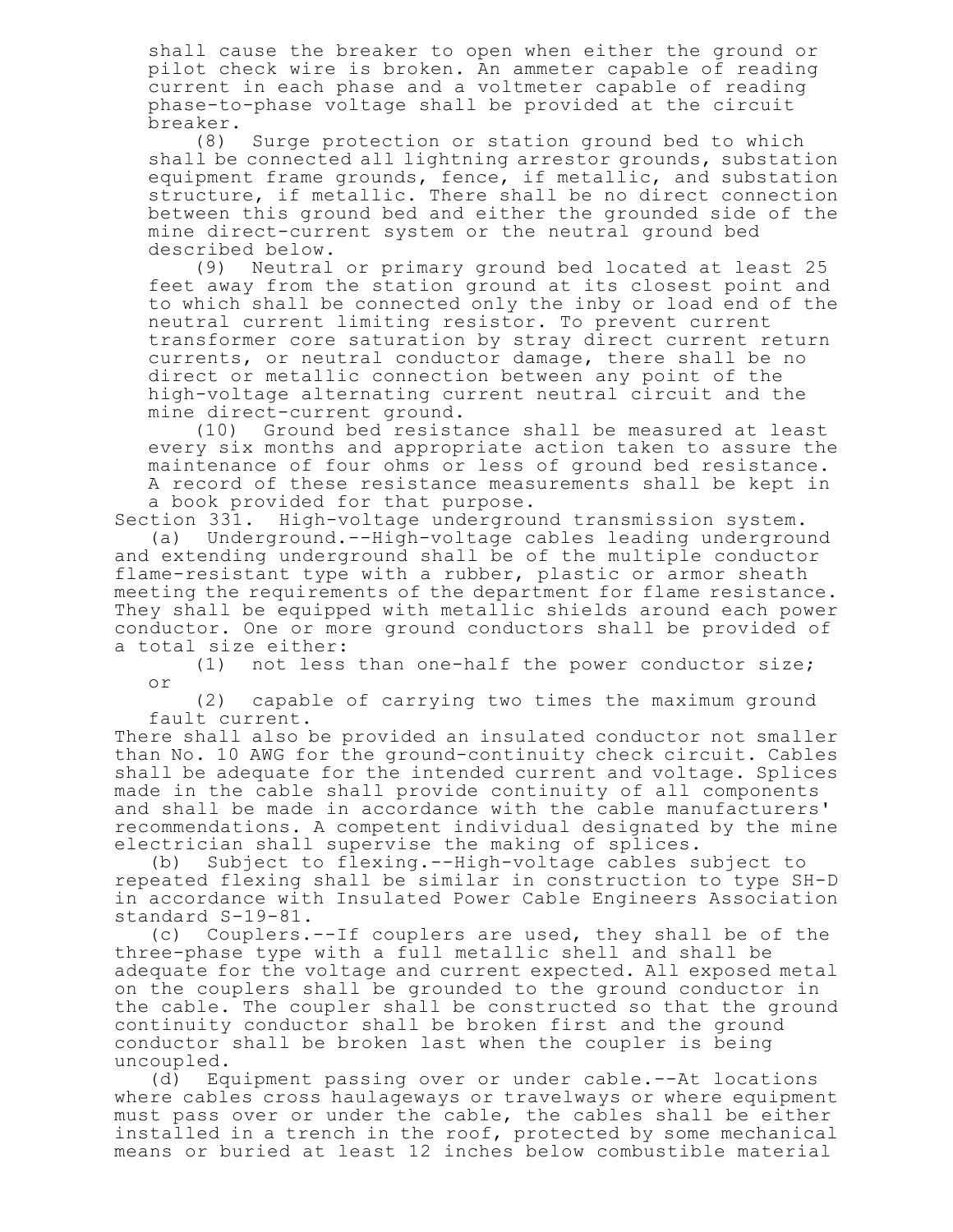and adequately protected from crushing by the weight of equipment passing over it.

(e) Location of installation.--High-voltage cables shall be installed only in intake airways. They may be installed on intake haulageways only with the approval of the department. The cable may be installed by hanging on suitable hooks or clamps, supported by a suitable messenger cable, burying or installing in metal conduit. When suspended, the distance between supports shall not exceed 20 feet, and they shall be so placed that they do not damage the cable jacket. When hung in a haulage entry containing a trolley wire, the cable shall be installed at least 12 inches from the trolley wire or feeder wires and away from the track.

(f) Excess cable.--Any excess cable which is connected and supplying a load shall be coiled, stored on a reel or otherwise stored at a place near the load where it can be protected by dangering off the storage area. The cable shall not exceed 1,000 feet in length.

(g) Frames and enclosures.--Frames and enclosures of high-voltage switch units, transformers, metallic cable couplers and splice boxes shall be grounded to the common or primary ground for the system in the high-voltage cable.

(h) Taps or branch circuits.--Taps or branch circuits from the high-voltage feeder shall be made through circuit breakers or suitable load break switches.

(i) Non-load-breaking disconnect switches.--When non-loadbreaking disconnect switches are used for sectionalizing high-voltage circuits, they shall be fully metal clad, equipped with a door interlock to break the ground-continuity check circuit, thus tripping the feeding breaker when the door is open, and a voltmeter or indicating lights to verify that the circuit is de-energized before the disconnected switches are opened.

(j) Applicability.--For the purpose of interpretation and compliance with subsection (h) and section 313(h), the following apply:

(1) A branch circuit is a subportion of the high-voltage system, serving one or more loads. The branch circuit begins at the junction or splitting of the high-voltage system. The junction consists of the following distinct elements:

(i) Input feeder, which delivers power from the source.

(ii) Output feeder, which may extend the feeder to other parts of the high-voltage system.

(iii) Branch circuit.

The output feeder is not considered as a branch circuit and is not required to have electrical protection at the junction, but receives electrical protection either at the source substation or at some place between the source substation and the junction. The branch circuit is required to have protection at the junction.

(2) A tap supplies power to the high-voltage loads located entirely within the enclosure where the connection is made. Where no splitting of the feeder cable occurs, neither a tap nor branch is created.

(3) A suitable load-break switch, which may be used in lieu of a circuit breaker, is a gang-operated switch with a voltage rating not less than the system voltage capable of interrupting a current equal to its continuous full load rating and to be used in conjunction with fuses to provide overload and short circuit protection for the load being served.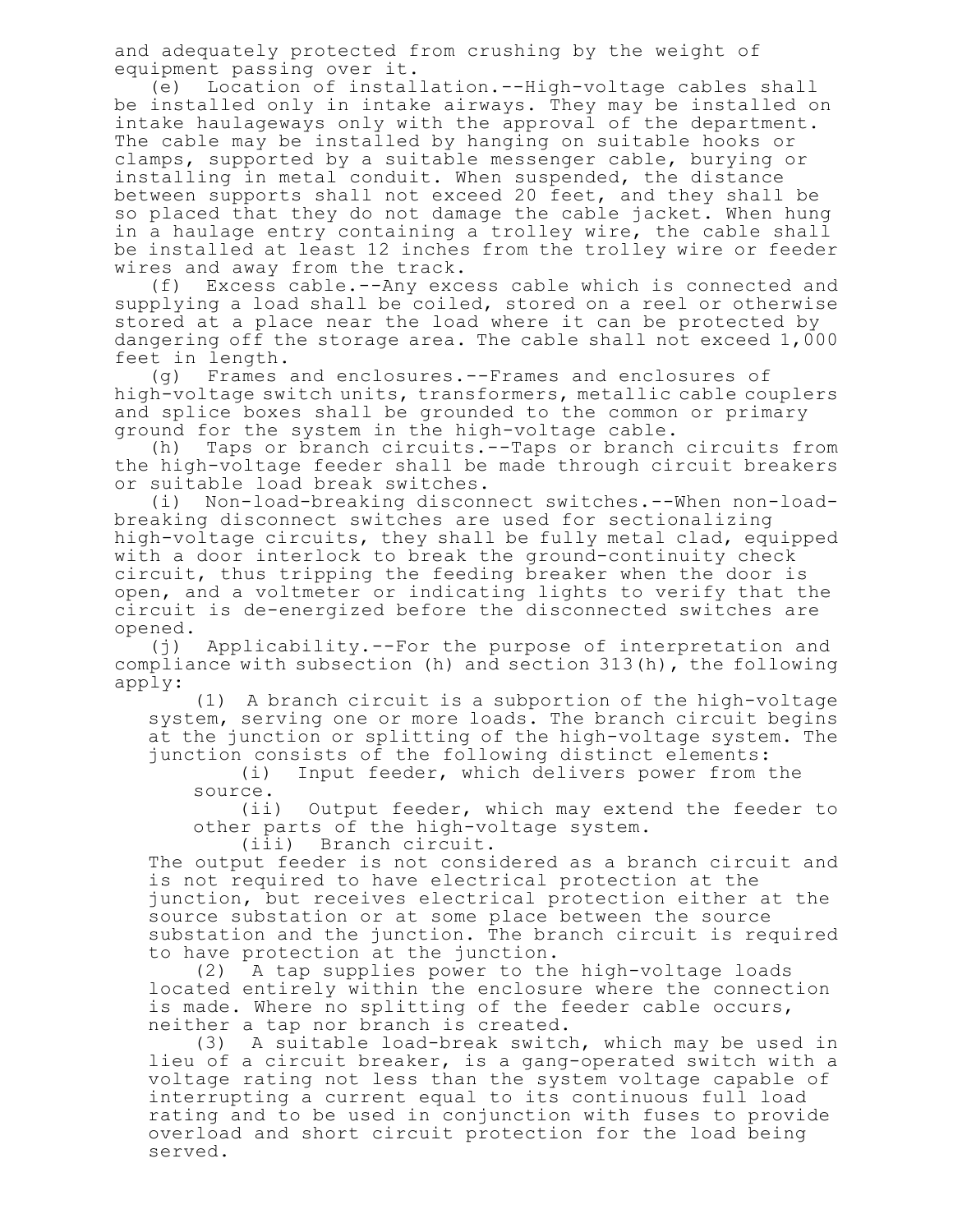Section 332. Load center.

Transmission voltage shall be reduced to machine utilization voltage by a portable transformer or load center of adequate capacity for the equipment powered by it. The transformer shall be of the dry type, ventilated, nonventilated or sealed, substantially constructed and completely enclosed in a metal case. The metal enclosure shall be connected to the high-voltage system ground conductor in the high-voltage cable. Complete load center construction shall render it essentially fireproof. In addition to these requirements, the following shall be observed:

(1) Connection of the high-voltage cable to the load center shall be made through a cable coupler of the type described in section 331(c).

(2) The load center shall be equipped with a positive disconnect means on the incoming or high-voltage circuit. This may consist of a circuit breaker, load-break switch, disconnect switch or other device. The following apply:

(i) If a circuit breaker is used for this purpose, it shall be equipped with instantaneous and inverse time limit phase overcurrent and undervoltage relaying protection.

(ii) If a device other than a circuit breaker is used, it shall be so arranged that it cannot be operated until the ground-continuity check circuit in the high-voltage cable has opened causing the nearest feeding circuit breaker to trip.

(3) The restriction of section 330(4) pertaining to transformer connections and use of zig-zag grounding transformers also apply to the load center.

(4) The transformer secondary neutral, direct or derived, shall be connected to machine trailing cable safety ground conductors through a ground current limiting resistor capable of limiting ground fault current to 25 amperes or less. The inby side of the resistor shall be grounded to the load center frame if no DC equipment powered from a common mine DC system can contact the frames of AC equipment powered by this load center. In the event there is a possibility of frame contact between AC equipment and DC equipment supplied from a common DC mine system, the inby side of the resistor may be insulated from the load center frame and shall be solidly connected to the DC ground system.

(5) The load center shall be equipped with a main secondary breaker of adequate interrupting capacity with tripping devices which shall feed individual machine breakers located either in the load center or external to it in a separate distribution center. External utilization voltage connections shall be made through receptacles arranged so that they cannot be uncoupled under load.

(6) Load centers shall be located on intake air only. Load centers shall not be located beyond the last open crosscut or located closer than 250 feet along the air route to pillar workings.

Section 333. Distribution centers.

(a) General rule.--Distribution centers may be used to distribute utilization power to portable equipment. The distribution center may be connected to the load center through one or more cables or conductors protected by flame-resistant jackets with combined capacity sufficient to carry the maximum loads that may be encountered. The distribution center shall contain breakers adequate to interrupt any fault current that might occur, which shall feed each unit of equipment that is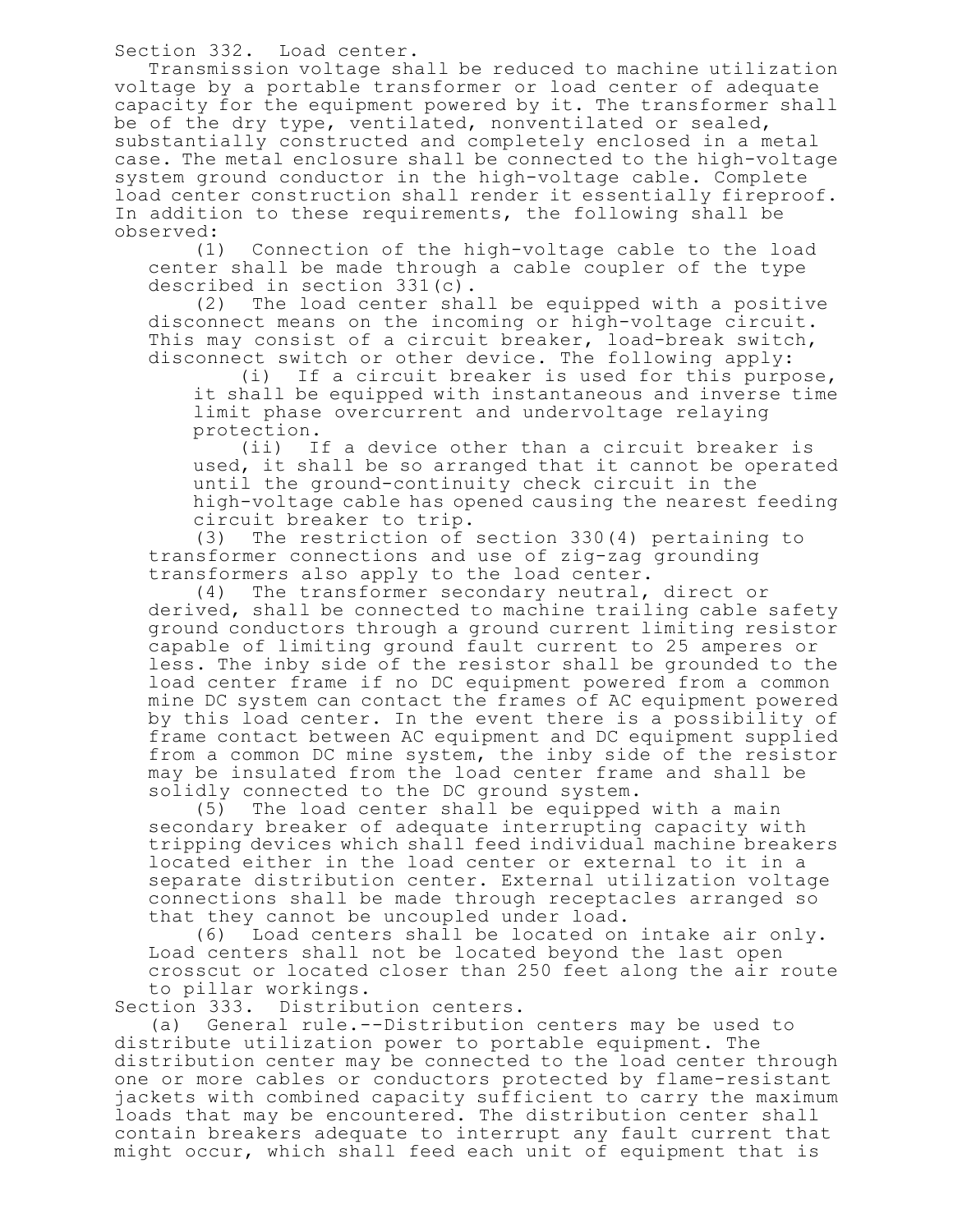connected to the distribution center. Each breaker shall be equipped with tripping devices that will function on overload, phase fault and ground fault. Distribution centers shall be located on intake air only and shall not be located beyond the last open crosscut or closer than 150 feet from pillar workings unless the distribution center shall have an approved explosion-proof enclosure.

(b) Cables.--Utilization voltage cables shall be fitted with plug couplers and provisions made so that cables cannot be uncoupled under load. All plugs and sockets shall be substantially constructed, and any exposed metal portions shall be grounded. Couplers shall be constructed so that the ground conductor connection is broken last during uncoupling.

(c) Ground conductors.--Utilization voltage conductors, cables or conductor groups shall contain one or more ground conductors which when combined shall be able to carry safely and continuously at least twice the maximum ground fault current.

(d) Option.--A combined alternating and direct-current distribution or load center complete within a substantially fireproof metal enclosure, with a dry-type transformer and solid state rectifier and adequate automatic electrical protection, may be used to distribute alternating and direct current utilization power. The power supply to this unit may be low, medium or high voltage. When high voltage is utilized, the requirements of section 332 shall apply. When medium or low voltage is utilized, this section shall apply. However, when an external DC distribution device is employed, the rectifier output may be taken through a main DC circuit breaker to that device without the use of a plug and receptacle system.<br>Section 334. Mandatory safety components of electrical Mandatory safety components of electrical

equipment.

(a) Requirement.--Low-voltage, medium-voltage and high-voltage resistance ground systems shall have ground wire monitors to continuously monitor the continuity of the grounding circuits to the equipment affected, except for:

(1) Low-voltage and medium-voltage circuits supplying power to longwall illumination systems.

(2) Low-voltage and medium-voltage stationary equipment installed in accordance with all of the following:

(i) The equipment is permanently installed at a fixed location.

(ii) All load components are securely attached to a common metallic frame or structure.

(iii) Each component of the equipment is grounded by two independent equipment safety grounding, each sized appropriately.

(iv) At least one of the equipment safety ground conductors to each component is visible for its entire length. High-voltage resistance grounded systems shall have ground wire monitors to continuously monitor the continuity of the grounding circuits. All ground wire monitors shall be designed and constructed to be failsafe.

(b) Study.--The mining industry shall initiate a study to enhance the safety of underground direct-current machine cables. The program shall include an evaluation of ground wire monitors for use on all direct-current equipment. The program shall include laboratory and underground testing. The test results shall be documented and presented to the Board of Coal Mine Safety no later than 365 days after the effective date of this act for action by the board.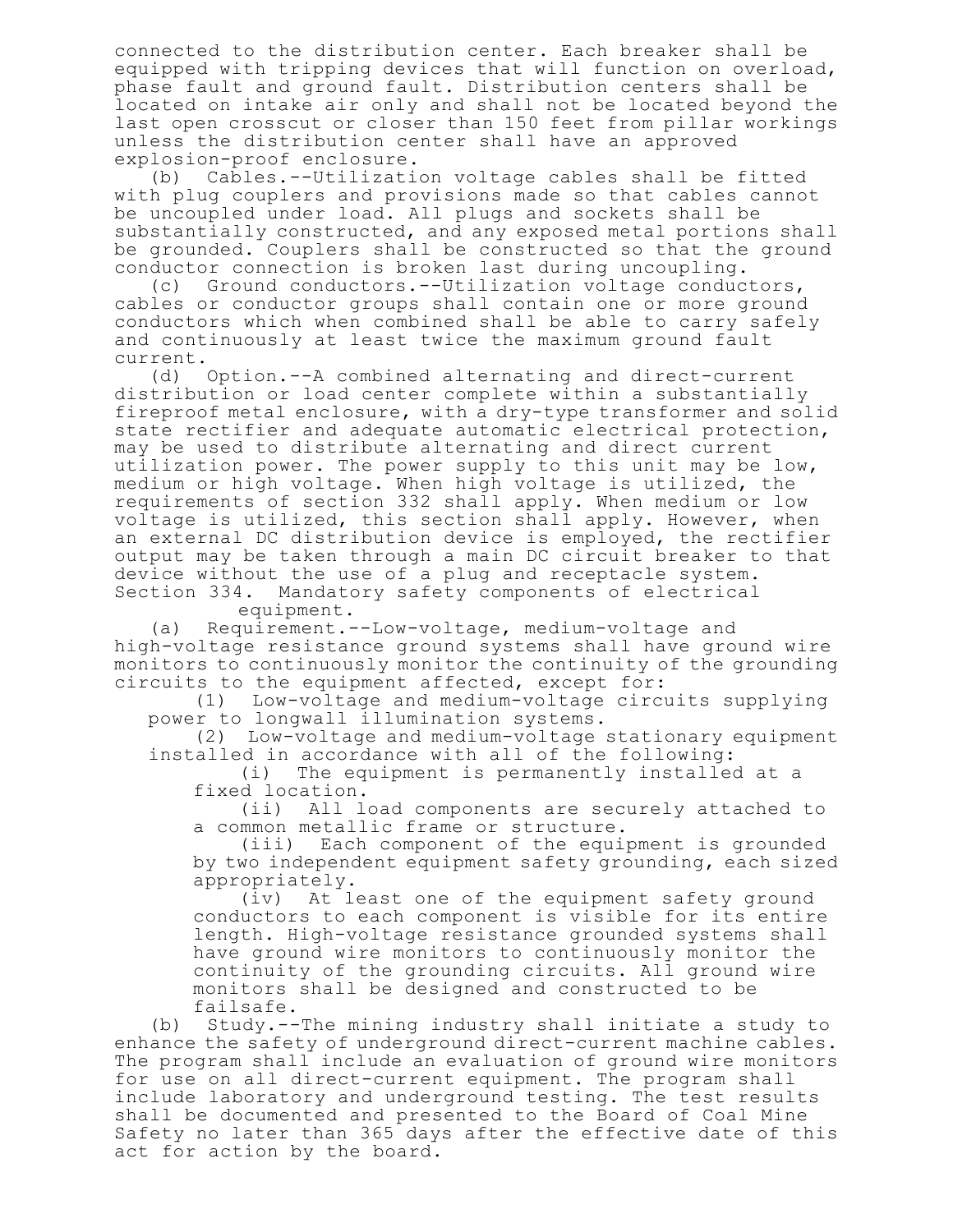(c) Additional study.--The mining industry shall initiate a study to enhance the safety of underground cables. The program shall include an evaluation of metallic shielded cable, nonmetallic shielded cable and more sensitive ground fault limiting and detection. The program shall include laboratory and underground testing. The results shall be documented and presented to the Board of Coal Mine Safety no later than 365 days after the effective date of this act for action by the board.

(d) Plugs.--If plugs are used on any cable in a mine, the plugs must be interlocked.

Section 335. High-voltage longwalls.

Sections 336 through 344 are electrical safety standards that apply to high-voltage longwall circuits and equipment. All other standards established under this act also apply to longwall circuits and equipment when appropriate. The department shall consider existing Federal interpretations of comparable standards when implementing and enforcing these requirements. Section 336. Longwall electrical protection.

(a) High-voltage circuits.--High-voltage circuits must be protected against short circuits, overloads, ground faults and undervoltages by circuit-interrupting devices of adequate interrupting capacity as follows:

(1) Current settings of short-circuit protective devices must not exceed the setting specified in approval documentation or 75% of the minimum available phase-to-phase short-circuit current, whichever is less.

(2) Time-delay settings of short-circuit protective devices used to protect any cable extending from the section power center to a motor-starter enclosure must not exceed the settings specified in approval documentation or one-quarter second, whichever is less. Time-delay settings of short-circuit protective devices used to protect motor and shearer circuits must not exceed the settings specified in approval documentation or three cycles, whichever is less.

(3) Ground-fault currents must be limited by a neutral grounding resistor to not more than:

(i) six and one-half amperes when the nominal voltage of the power circuit is 2,400 volts or less; or (ii) three and three-quarters of an ampere when the nominal voltage of the power circuit exceeds 2,400 volts. (4) High-voltage circuits extending from the section

power center must be provided with all of the following: (i) Ground-fault protection set to cause

de-energization at not more than 40% of the current rating of the neutral grounding resistor.

(ii) A backup ground-fault detection device to cause de-energization when a ground fault occurs with the neutral grounding resistor open.

(iii) Thermal protection for the grounding resistor that will de-energize the longwall power center if the resistor is subjected to a sustained ground fault. The thermal protection must operate at either 50% of the maximum temperature rise of the grounding resistor or 150 Centigrade or 302 Fahrenheit, whichever is less, and must open the ground-wire monitor circuit for the high-voltage circuit supplying the section power center. The thermal protection must not be dependent upon control power and may consist of a current transformer and overcurrent relay.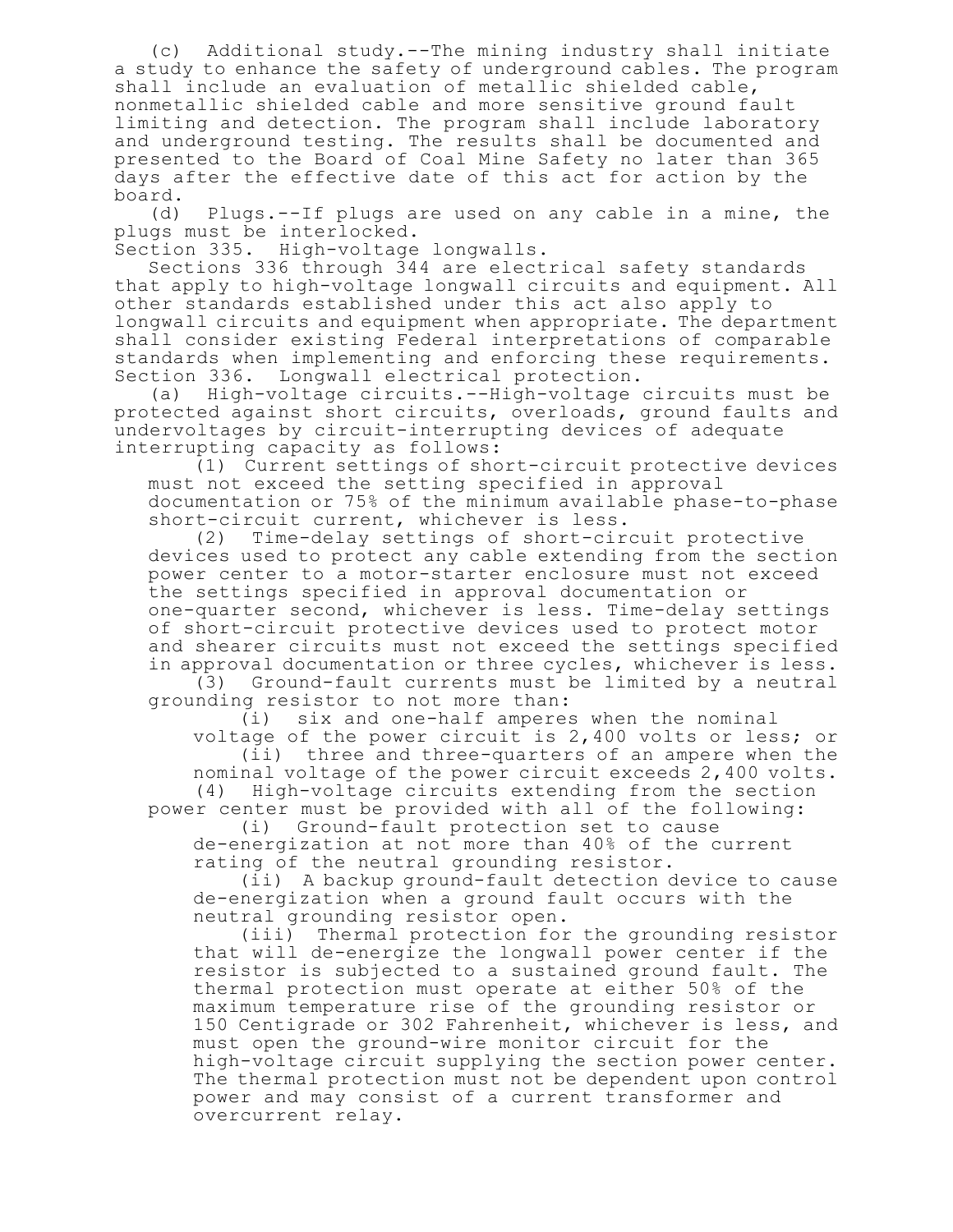(5) High-voltage motor and shearer circuits must be provided with instantaneous ground-fault protection set at not more than 0.125 of an ampere.

(6) Time-delay settings of ground-fault protective devices used to provide coordination with the instantaneous ground-fault protection of motor and shearer circuits shall not exceed one-quarter second.<br>(7) Undervoltage protecti

Undervoltage protection shall be provided by a device which operates on low voltage to cause and maintain the interruption of power to a circuit to prevent automatic restarting of the equipment.

(b) Current transformers.--Current transformers used for the ground-fault protection specified in subsection (a)(1), (4)(i) and (5) must be single window type and must be installed to encircle all three-phase conductors. Equipment safety grounding conductors must not pass through or be connected in series with ground-fault current transformers.

(c) Test circuit.--Each ground-fault current device specified in subsection (a)( $4$ )(i) and (5) must be provided with a test circuit that will inject a primary current of 50% or less of the current rating of the grounding resistor through the current transformer and cause each corresponding circuit-interrupting device to open.

(d) Prohibition.--Circuit-interrupting devices shall not reclose automatically.

(e) Multiple cables.--Where two or more high-voltage cables are used to supply power to a common bus in a high-voltage enclosure, each cable must be provided with ground wire monitoring. The ground wire monitoring circuits must cause de-energization of each cable when either the ground monitor or grounding conductor of any cable becomes severed or open. On or after the effective date of this section, parallel-connected cables on newly installed longwalls must be protected as follows:

(1) when one circuit-interrupting device is used to protect parallel-connected cables, the circuit-interrupting device must be electrically interlocked with the cables so that the device will open when any cable is disconnected; or

(2) when two or more parallel circuit-interrupting devices are used to protect parallel-connected cables, the circuit-interrupting devices must be mechanically and electrically interlocked. Mechanical interlocking shall cause all devices to open simultaneously and electrical

interlocking shall cause all devices to open when any cable is disconnected.

Section 337. Longwall disconnect switches.

(a) Section power center.--The section power center must be equipped with a main disconnecting device installed to de-energize all cables extending to longwall equipment when the device is in the open position.

(b) Maintenance.--Disconnecting devices for motor-starter enclosures must be maintained in accordance with the department's approval. The compartment for the disconnect device must be provided with a caution label to warn miners against entering the compartment before de-energizing the incoming high-voltage circuits to the compartment.

(c) Rating.--Disconnecting devices must be rated for the maximum phase-to-phase voltage of the circuit in which they are installed and for the full load current of the circuit that is supplied power through the device.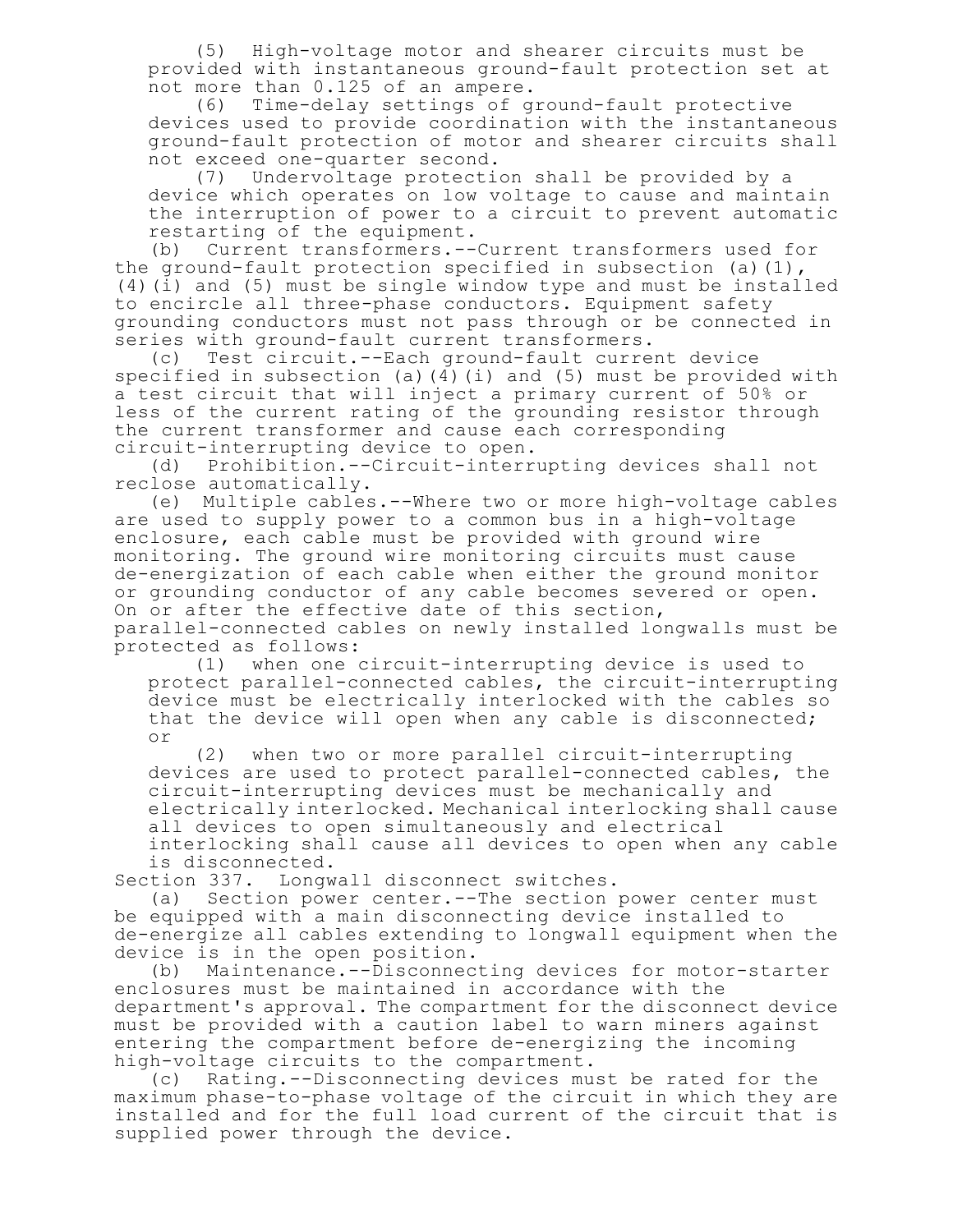(d) Installation.--Each disconnecting device must be designed and installed so that:

(1) Visual observation determines that the contacts are open without removing any cover.

(2) All load power conductors can be grounded when the device is in the open position.

(3) The device can be locked in the open position.

(e) Capability.--Disconnecting devices, except those installed in explosion-proof enclosures, shall be capable of interrupting the full load current of the circuit or designed and installed to cause the current to be interrupted automatically prior to the opening of the contacts of the device. Disconnecting devices installed in explosion-proof enclosures shall be maintained in accordance with the department's approval.

Section 338. Guarding of longwall cables.<br>(a) High-voltage cables.--High-voltage

High-voltage cables.--High-voltage cables shall be guarded at the following locations:

(1) Where individuals regularly work or travel over or under the cables.

(2) Where the cables leave cable handling or support systems to extend to electric components.

(b) Intent and design of guarding.--Guarding shall minimize the possibility of miners contacting the cables and protect the cables from damage. The guarding shall be made of grounded metal or nonconductive flame-resistant material.

Section 339. Longwall cable-handling and support systems. Longwall mining equipment shall be provided with

cable-handling and support systems that are constructed, installed and maintained to minimize the possibility of miners contacting the cables and to protect the high-voltage cables from damage.

Section 340. Use of longwall insulated cable handling equipment.

(a) General rule.--Energized high-voltage cables shall not be handled except when motor or shearer cables need to be trained. When cables need to be trained, high-voltage insulated gloves, mitts, hooks, tongs, slings, aprons or other personal protective equipment capable of providing protection against shock hazard shall be used to prevent direct contact with the cable.<br>(b)

Standards, examinations, testing and replacement.--High-voltage insulated gloves, sleeves and other insulated personal protective equipment shall:

(1) have a voltage rating of at least Class 1, 7,500 volts, that meets or exceeds ASTM F496-97, Standard Specification for In-Service Care of Insulating Gloves and Sleeves (1997);

(2) be examined before each use for visible signs of damage;

(3) be removed from the underground area of the mine or destroyed when damaged or defective; and

(4) be electrically tested every six months. Section 341. Maintenance.

Compartment separation and cover interlock switches for motor-starter enclosures shall be maintained in accordance with section 342.

Section 342. High-voltage longwall mining systems.

(a) General rule.--In each high-voltage motor-starter enclosure, with the exception of a controller on a high-voltage shearer, the disconnect device compartment,

control/communications compartment and motor contactor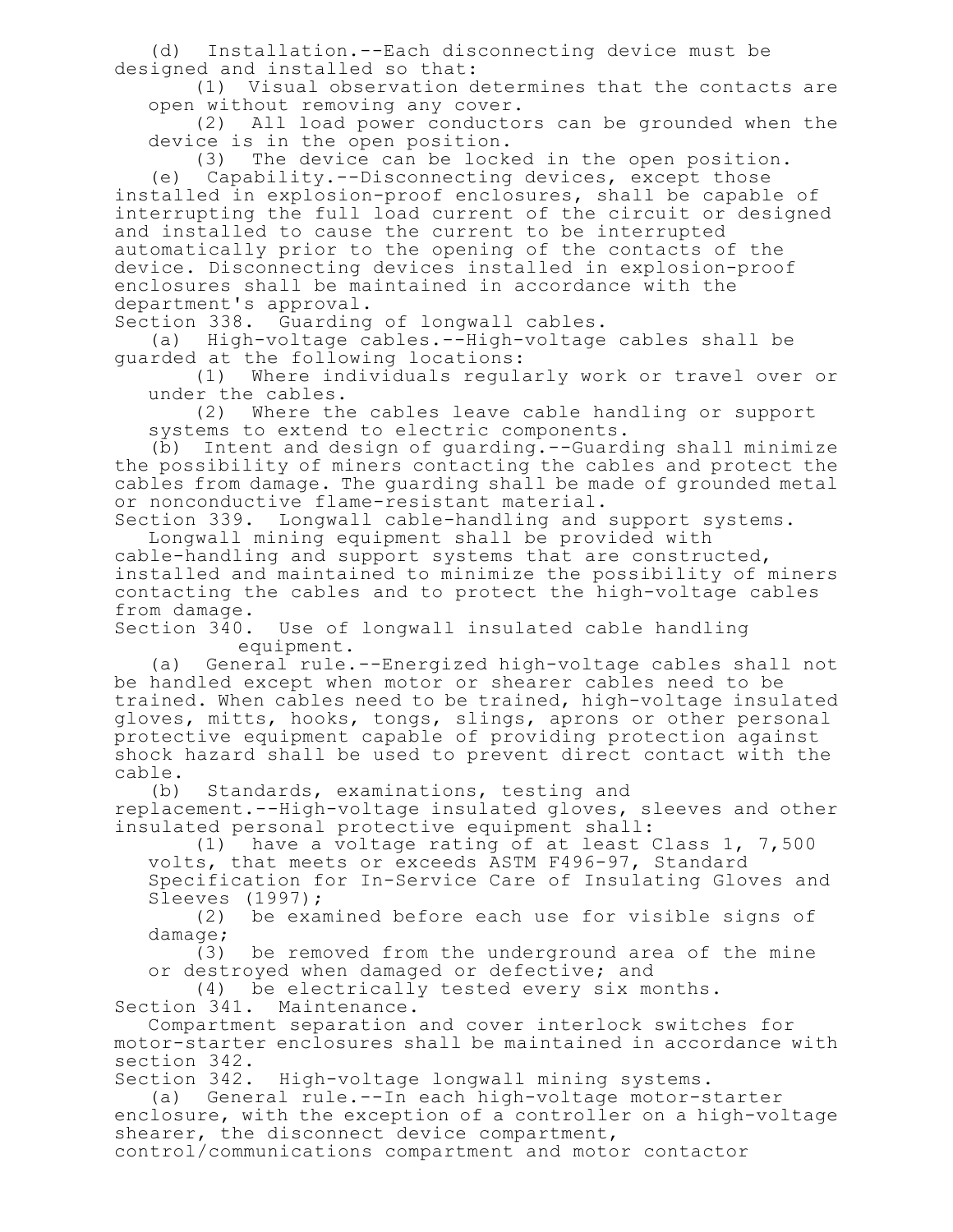compartment shall be separated by barriers or partitions to prevent exposure of personnel to energized high-voltage conductors or parts. Barriers or partitions shall be constructed of grounded metal or nonconductive insulating board.

(a.1) High-voltage shearers.--In each motor-starter enclosure on a high-voltage shearer, the high-voltage components shall be separated from lower voltage components by barriers or partitions to prevent exposure of personnel to energized high-voltage conductors or parts. Barriers or partitions shall be constructed of grounded metal or nonconductive insulating board.

(b) Interlock switches.--Each cover of a compartment in the high-voltage motor-starter enclosure containing high-voltage components shall be equipped with at least two interlock switches arranged to automatically de-energize the high-voltage components within that compartment when the cover is removed.

(c) Circuit-interrupting devices.--Circuit-interrupting devices shall be designed and installed to prevent automatic reclosure.

(d) Transformers.--Transformers with high-voltage primary windings that supply control voltages shall incorporate grounded electrostatic (Faraday) shielding between the primary and secondary windings. The shielding shall be connected to the equipment ground by a minimum No. 12 AWG grounding conductor. The secondary nominal voltage shall not exceed 120 volts, line to line.

(e) Test circuits.--Test circuits shall be provided for checking the condition of ground wire monitors and ground-fault protection without exposing personnel to energized circuits. Each ground-test circuit shall inject a primary current of 50% or less of the current rating of the grounding resistor through the current transformer and cause each corresponding circuit-interrupting device to open.

(f) Disconnect devices.--Each motor-starter enclosure, with the exception of a controller on a high-voltage shearer, shall be equipped with a disconnect device installed to de-energize all high-voltage power conductors extending from the enclosure when the device is in the open position.<br>(1) When multiple disconnect devi

When multiple disconnect devices located in the same enclosure are used to satisfy the requirement of this subsection, they shall be mechanically connected to provide simultaneous operation by one handle.

(2) The disconnect device shall be rated for the maximum phase-to-phase voltage and the full-load current of the circuit in which it is located and installed so that:

(i) visual observation determines that the contacts are open without removing any cover;

(ii) the load-side power conductors are grounded when the device is in the open position;

(iii) the device can be locked in the open position; (iv) when located in an explosion-proof enclosure, the device shall be designed and installed to cause the current to be interrupted automatically prior to the opening of the contacts; and

(v) when located in a nonexplosion-proof enclosure, the device shall be designed and installed to cause the current to be interrupted automatically prior to the opening of the contacts, or the device shall be capable of interrupting the full-load current of the circuit.

(g) Starters to be interlocked.--Control circuits for the high-voltage motor starters shall be interlocked with the disconnect device so that: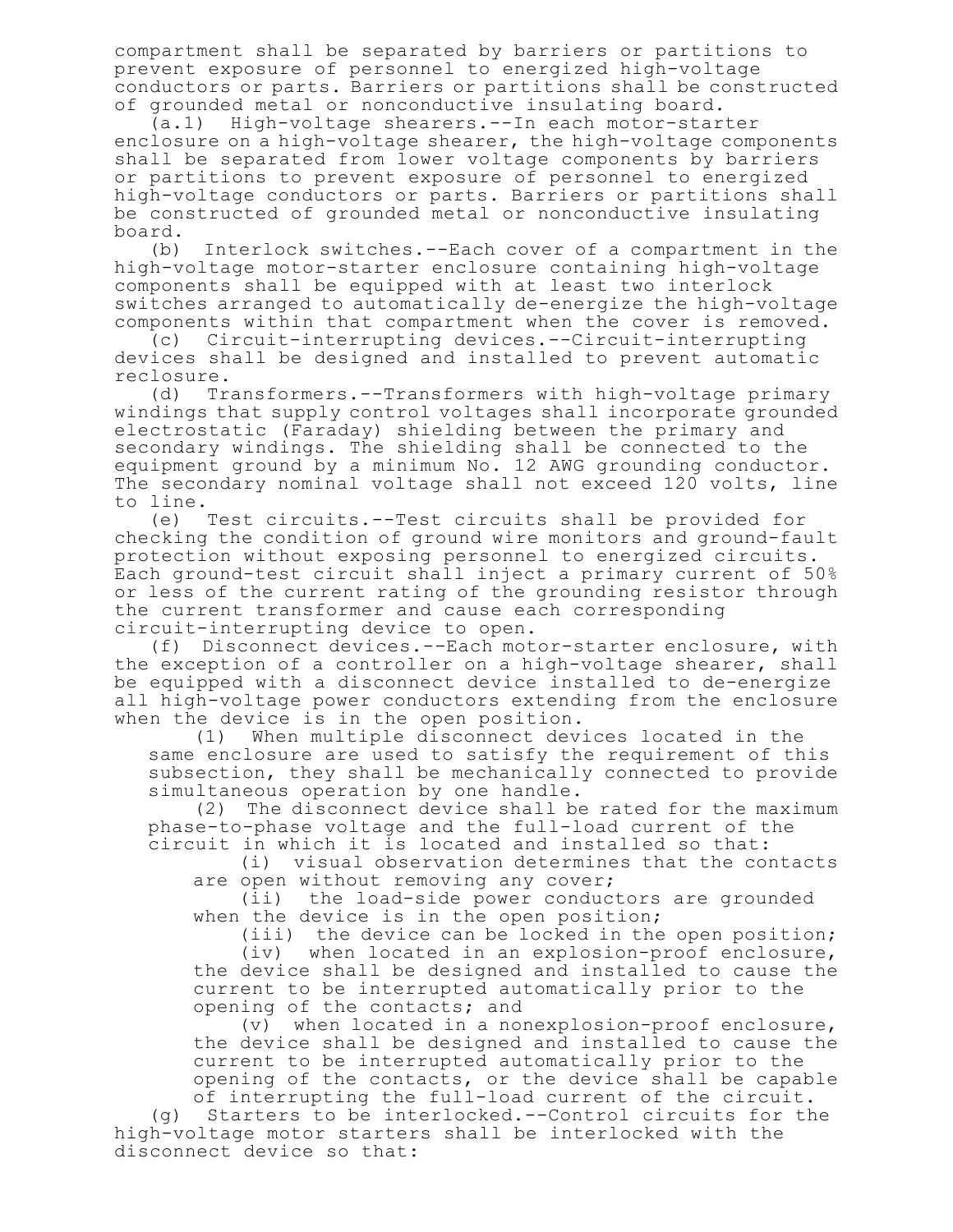(1) The control circuit can be operated with an auxiliary switch in the test position only when the disconnect device is in the open and grounded position.

(2) The control circuit can be operated with the auxiliary switch in the normal position only when the disconnect switch is in the closed position.

(h) Determination of minimum available fault current.--A study to determine the minimum available fault current shall be submitted to the department to ensure adequate protection for the length and conductor size of the longwall motor, shearer and trailing cables.

(i) Shielded construction of certain cables.--Longwall motor and shearer cables with nominal voltages greater than 660 volts shall be made of a shielded construction with a grounded metallic shield around each power conductor.

(j) Instantaneous ground fault protection.--High-voltage motor and shearer circuits shall be provided with instantaneous ground fault protection of not more than 0.125 of an ampere. Current transformers used for this protection shall be of the single window type and shall be installed to encircle all three-phase conductors.

Section 343. Longwall electrical work.

(a) Qualified workers.--Electrical work on all circuits and equipment associated with high-voltage longwalls shall be performed by MSHA-qualified persons.<br>(b) Procedures for work on circu:

Procedures for work on circuits and equipment.--Except for troubleshooting and testing of energized circuits and equipment as provided under subsection (d), prior to performing electrical work, a qualified individual shall do the following:

(1) De-energize the circuit or equipment with a circuit-interrupting device.

(2) Open the circuit-disconnecting device. On high-voltage circuits, ground the power conductors until work on the circuit is completed.

(3) Lock out the disconnecting device with a padlock. When more than one qualified individual is performing work, each individual shall install an individual padlock.

(4) Tag the disconnecting device to identify each individual working and the circuit or equipment on which work is being performed.<br>(c) Restrictions relati

Restrictions relating to low-voltage, medium-voltage or high-voltage distribution circuits or equipment.--No electrical work shall be performed on low-voltage, medium-voltage or high-voltage distribution circuits or equipment, except by a qualified individual or an individual trained to perform electrical work and to maintain electrical equipment under the direct supervision of a qualified individual. Disconnecting devices shall be locked out and suitably tagged by the individuals who perform the work, except that, in cases where locking out is not possible, the devices shall be opened and suitably tagged by individuals performing the work. Locks or tags shall be removed only by the individuals who installed them or, if such individuals are unavailable, by individuals authorized by the operator or his agent.

(d) Troubleshooting and testing of energized circuits.-- Troubleshooting and testing of energized circuits must be performed only:

(1) On low-voltage and medium-voltage circuits.

(2) When the purpose of troubleshooting and testing is to determine voltages and currents.

(3) By an individual qualified to perform electrical work and who wears protective gloves. Rubber-insulating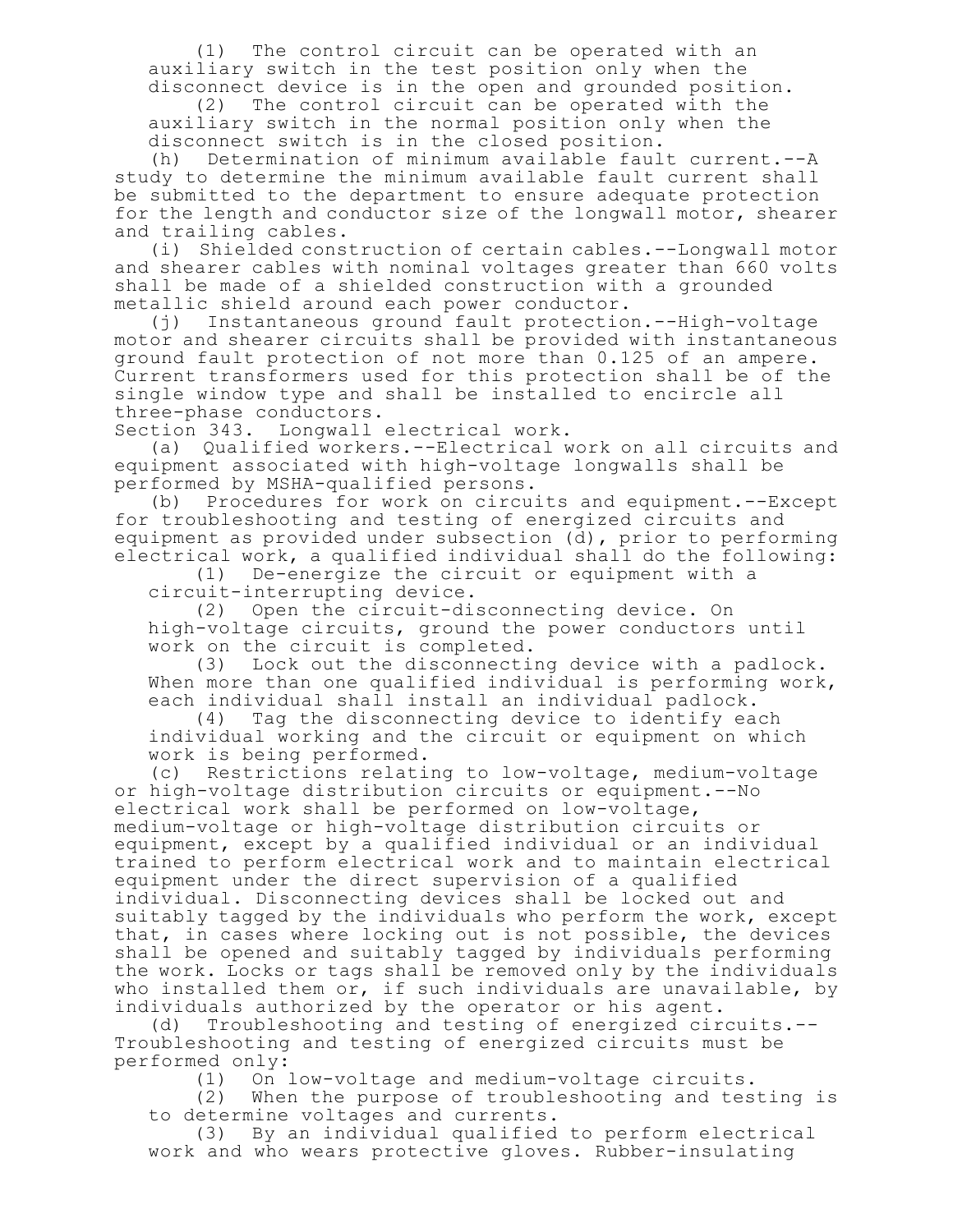gloves shall be rated at least for the nominal voltage of the circuit when the voltage of the circuit exceeds 120 volts nominal and is not intrinsically safe.

(e) Troubleshooting and testing of multiple voltage circuits.--Before troubleshooting and testing a low-voltage or medium-voltage circuit contained in a compartment with a high-voltage circuit, the high-voltage circuit must be de-energized, disconnected, grounded, locked out and tagged in accordance with subsection (b).

(f) Conveyor belt structures.--Prior to the installation or removal of a conveyor belt structure, high-voltage cables extending from the section power center to the longwall equipment and located in the belt entries shall be:

(1) deenergized; or

(2) guarded in accordance with section 338, at the location where the belt structure is being installed or

removed.<br>Section 344. Testing, examination and maintenance of longwall equipment.

(a) Equipment subject to seven-day inspection schedule.--At least once every seven days, a MSHA-qualified individual shall test and examine each unit of high-voltage longwall equipment and circuits to determine that electrical protection, equipment grounding, permissibility cable insulation and control devices are being properly maintained to prevent fire, electrical shock, ignition or operational hazards from existing on the equipment. Tests shall include activating the ground-fault test circuit.

(b) Equipment subject to 30-day inspection schedule.--Each ground-wire monitor and associated circuits shall be examined and tested at least once every 30 days to verify proper operation and to verify that it will cause the corresponding circuit-interrupting device to open.

(c) Removal or repair of equipment.--When examinations or tests of equipment reveal a fire, electrical shock, ignition or operational hazard, the equipment must be removed from service immediately or repaired immediately.

(d) Certifications and records.--At the completion of examinations and tests required by this section, the individual who makes the examinations and tests shall certify by signature and date that they have been conducted. A record shall be made of any unsafe condition found and any corrective action taken. Certifications and records shall be kept for at least one year and shall be made available for inspection by authorized representatives of the department and representatives of miners.

|              | Section 345. (Reserved). |
|--------------|--------------------------|
| Section 346. | (Reserved).              |
| Section 347. | (Reserved).              |
| Section 348. | (Reserved).              |
| Section 349. | (Reserved).              |
| Section 350. | Equipment approvals.     |
|              |                          |

(a) Departmental discretion.--The department may require the approval of all underground equipment, surface substations feeding power underground, fans and personnel conveyances (elevators, man hoists and escape capsules) connected to an underground mine. All elevators at the time of installation shall meet the criteria established in the current American Society of Mechanical Engineers A17.1 Safety Code, pertaining to special application elevators, mine elevators, connected to an underground mine. The equipment shall be grouped as follows for the purposes of approval:

(1) Bituminous face equipment (BFE) - permissible equipment.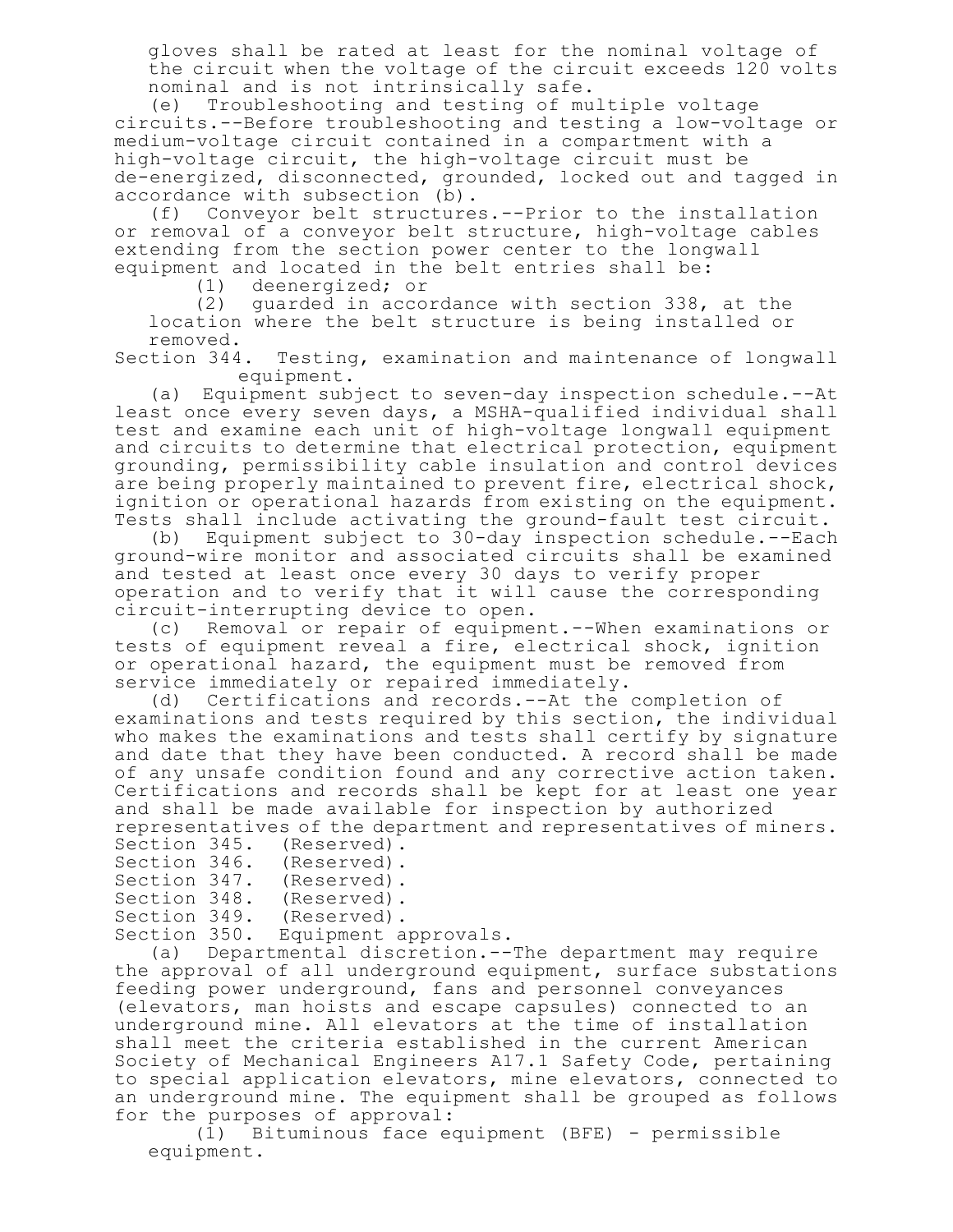(2) Bituminous open type equipment (BOTE) nonpermissible equipment.

(3) Bituminous power distribution equipment (BPDE) nonpermissible power equipment.

(4) Surface installations:

(i) Mine power substations (MM-S).

(ii) Fans I (MM-F).

(iii) Personnel conveyances (MM-P).

(5) Minewide monitoring systems (MWMS).

(b) Limitation of approvals.--The approvals under subsection (a) are specifically limited by the provision that permissible equipment approved by the MSHA Approval and Certification Center that is not in conflict with and which meets the requirements of this act shall be deemed to be approved by the department.

(c) Procedures for approval.--The procedures for approval of underground and surface equipment are as follows:

(1) Approvals shall be limited to electrical systems, safety systems required by this act and specifications developed by the task force established by the parties and provided for under subsection (d).

(2) Newly purchased permissible equipment shall be constructed in a fashion as to provide accessibility for inspection of permissible components.

(3) The evaluation to determine whether the equipment should be approved shall be based strictly on the specific criteria set forth in this act and the performance specifications under subsection (d). In the absence of performance specifications for equipment or specific provisions of this act addressing such equipment and if the department considers that the equipment as designed or built poses an unacceptable risk to the health or safety of miners, the following procedure shall be applied:

(i) The department, in a written report, shall specify the unacceptable risk, based upon objective ascertainable data and criteria approved by a nationally recognized standards organization.

(ii) The department shall convene a task force to develop specifications for the equipment in an expedited fashion.

(iii) If the task force is unable to develop applicable performance standards within 75 days, the department may continue to withhold approval based upon noncompliance with a mandatory safety standard of a nationally recognized standards organization that has been shown to be appropriate for mining.<br>(4) For new equipment, the prototype of

For new equipment, the prototype of which has not been previously approved, a manufacturer or operator shall submit to the department an application requesting approval. The request for approval shall include four schematics, a description and any other pertinent information for the equipment.

(5) The application under paragraph (4) shall be reviewed within 15 working days after receipt. Within the 15-day period, the department shall communicate verbally and in writing to the applicant all discrepancies between the application and the equipment performance specifications. If the department does not communicate to the applicant within the 15 days as described in this paragraph, the application shall be deemed approved. If the applicant submits additional schematics or information, the department shall have an additional 15 days to communicate to the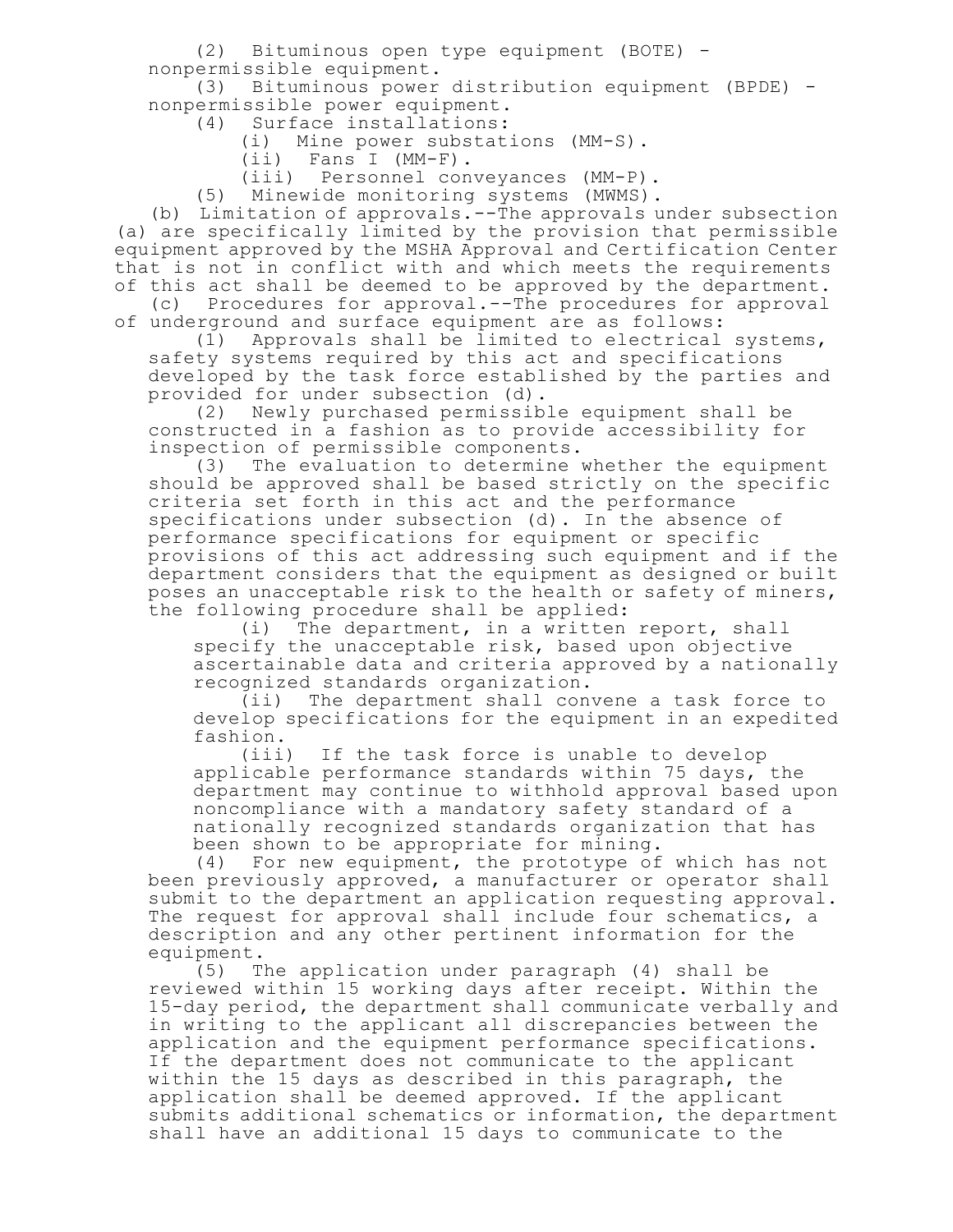applicant concerning such additional schematics or information.

(6) When the application review under paragraph (5) is complete, an inspector shall be assigned to evaluate the equipment and the operator or manufacturer notified of that assignment. The equipment inspection shall be scheduled within 20 working days of the departmental inspector being notified. If the inspector gets to the inspection site and the equipment is not in conformance with the specific criteria set forth in this act and the performance specifications described in this section, the time frame shall stop. When the equipment has been modified to conform with the specific criteria set forth in this act and the performance specifications, the operator shall notify the department for a reinspection, and the department shall schedule the reinspection within ten working days. If the equipment is in conformance with the specific criteria set out in this act and the performance specifications described in this section, but the schematics are not, the equipment can be used, but the operator or manufacturer shall have ten working days to resubmit the corrected schematics or the equipment shall be taken out of service.

(7) For previously approved equipment that an operator proposes to modify, the approval procedure established for new equipment that has not been previously approved is to be applicable. The approval process shall address only the modification that has been made and shall not require changes to the components of the equipment that were initially approved. For the purpose of this paragraph, modification shall not include changes to equipment in which components are changed and replaced with components that provide equivalent protection. Modifications subject to approval shall include only those changes to equipment which affect whether the equipment still satisfies the applicable performance specifications described in this section or set out specifically in this act.

(8) Approved equipment and repaired equipment that has not been modified are outside the scope of the approval process and shall be handled under the mine inspection program of the department.

(9) Any direction to take corrective action shall be in writing and shall specify the provisions of this act or the performance specifications upon which the department relies.

(10) The department has the right to inspect equipment to determine that it is in compliance with applicable requirements of this act and the equipment performance specifications. The inspections shall be performed in the normal course of inspecting the mine and shall, to the extent feasible, minimize the disruption of production.

(11) New or rebuilt equipment that has been approved, but has not been inspected by an approval inspector, shall be inspected by a mine electrical inspector. The operator shall give reasonable notice to the mine electrical inspector for an inspection prior to the equipment entering the mine. The inspection shall be performed in the normal course of inspecting the mine and shall, to the extent feasible, minimize the disruption of production.

(d) Written criteria for equipment performance specifications.--A task force shall be established to develop written criteria for equipment performance specifications.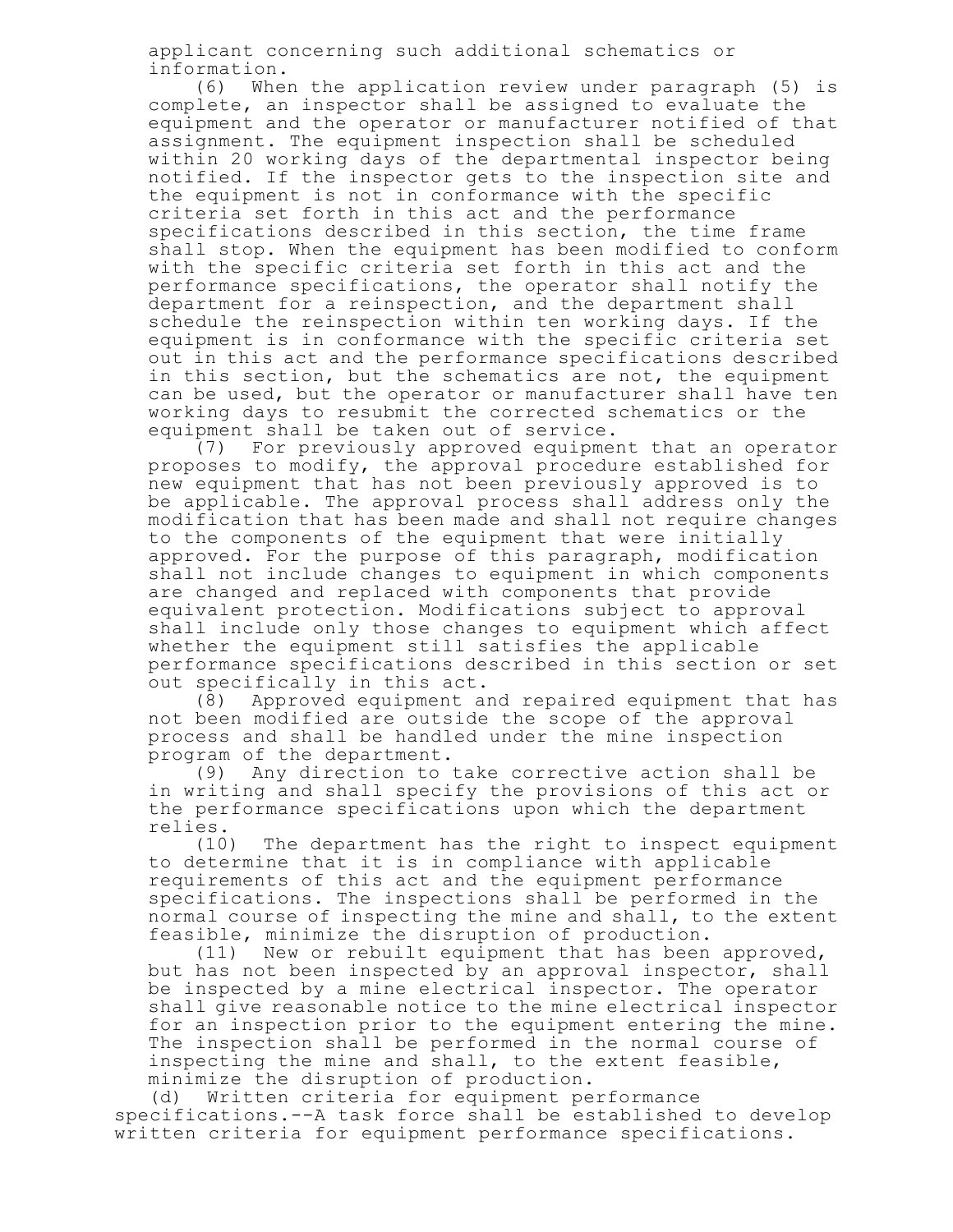(1) The task force shall be comprised of equal numbers of representatives, not less than two nor more than four, selected by the department and the major trade association representing coal operators in this Commonwealth. Final consensus on performance specifications shall be determined by a majority of the task force.

(2) The task force shall develop performance specifications for approval of equipment and reserves the right, for just cause, to add or delete from the developed equipment performance specifications.

(3) All equipment performance specifications approved pursuant to the stipulation of settlement shall remain in effect unless and until they are modified, suspended or revoked by this act, regulations promulgated under this act or the equipment performance specifications task force.

(e) Definitions.--As used in this section, the following words and phrases shall have the meanings given to them in this subsection:

"Permissible equipment." As applied to electric face equipment, all electrically operated equipment taken into or used in or by the last open crosscut of an entry or a room of any coal mine the electrical parts of which equipment, including, but not limited to, associated electrical equipment, components and accessories, are designed, constructed and installed in accordance with the specifications of MSHA to assure that the equipment will not cause a mine explosion or mine fire, and the other features of which are designed and constructed, in accordance with the specifications of the Department of Environmental Protection, to prevent, to the greatest extent possible, other accidents in the use of the equipment.

## CHAPTER 4 DIESEL-POWERED EQUIPMENT

Section 401. Underground use.

(a) General rule.--Underground use of inby and outby diesel-powered equipment, including mobile equipment, stationary equipment and equipment of all horsepower ratings, shall only be approved, operated and maintained as provided under this chapter, except for emergency fire-fighting equipment to be used specifically for that purpose.

(b) Required attendant.--All diesel-powered equipment shall be attended while in operation with the engine running in underground mines. For purposes of this subsection, "attended" shall mean an equipment operator is within sight or sound of the diesel-powered equipment.

(c) Required certifications or approvals.--Inby and outby diesel-powered equipment may be used in underground mines if the inby or outby diesel-powered equipment uses an engine approved or certified by MSHA, as applicable, for inby or outby use that, when tested at the maximum fuel-air ratio, does not require a MSHA Part 7 approval plate ventilation rate exceeding 75 c.f.m. per rated horsepower. If MSHA promulgates new regulations that change the MSHA Part 7 approval plate ventilation rate, the c.f.m. requirement per rated horsepower shall be revised either up or down on a direct ratio basis upon recommendation of the technical advisory committee in accordance with section 424.

Section 402. Diesel-powered equipment package.

(a) Approval.--All diesel-powered equipment shall be approved by the department as a complete diesel-powered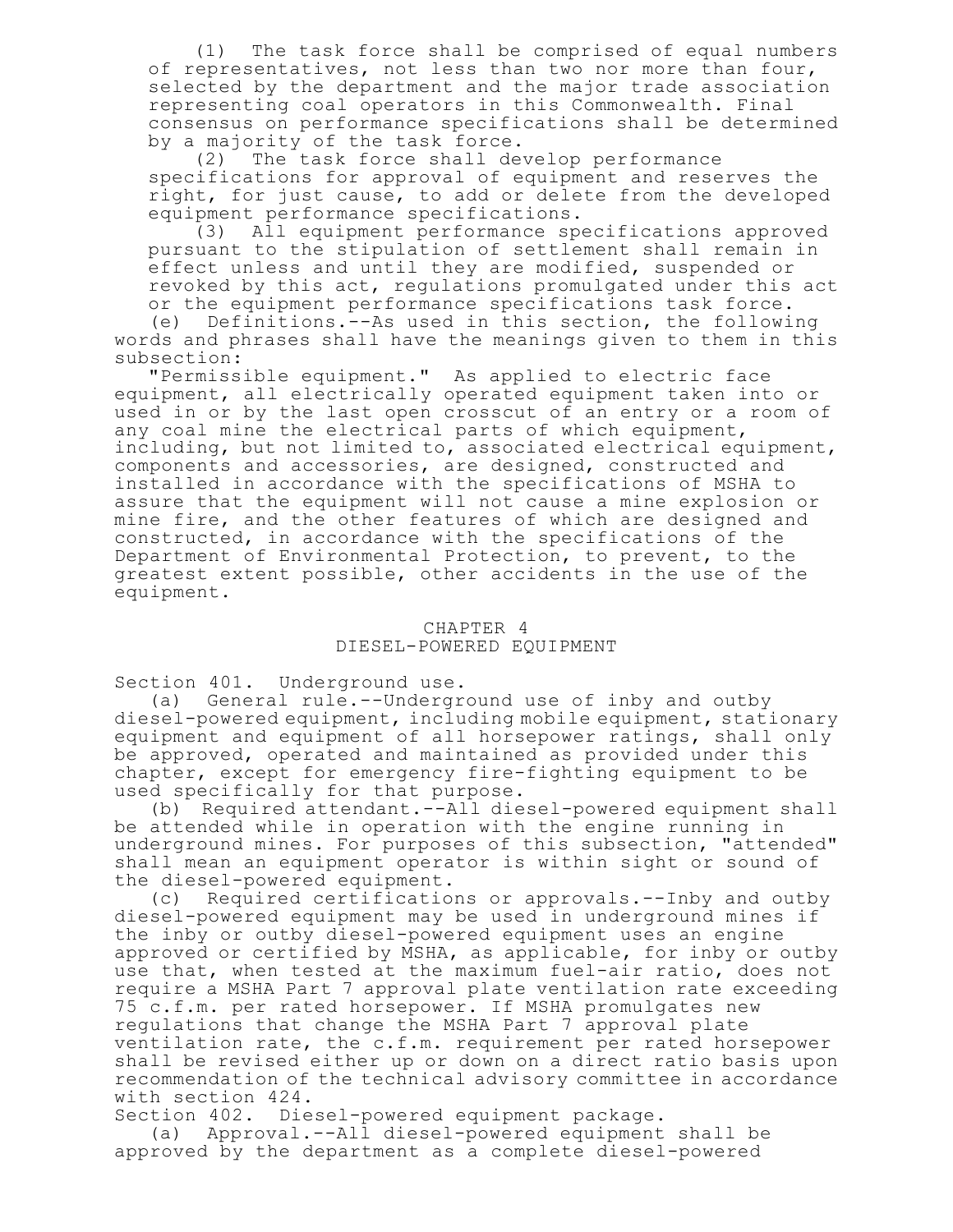equipment package which shall be subject to all of the requirements, standards and procedures set forth under this chapter.

(b) Diesel engine approval.--Diesel engines shall be certified or approved, as applicable, by MSHA and maintained in accordance with MSHA certification or approval and approval by the department.

Section 403. Exhaust emissions control.

(a) Exhaust emissions control systems.--

(1) Except as provided in paragraph (3), underground diesel-powered equipment shall include an exhaust emissions control and conditioning system that has been laboratory tested with the diesel engine using the ISO 8178-1 test and has resulted in diesel particulate matter emissions that do not exceed an average concentration of 0.12 mg/m3 when diluted by 100% of the MSHA Part 7 approval plate ventilation rate for that diesel engine. If MSHA promulgates new regulations that change the MSHA Part 7 approval plate ventilation rate, the dilution percentage relative to the approval plate ventilation rate shall be adjusted either up or down on a direct ratio basis upon recommendation of the technical advisory committee in accordance with section 424.

(2) Except as provided in paragraph (3), the exhaust emissions control and conditioning system shall be required to successfully complete a single series of laboratory tests for each diesel engine, conducted at a laboratory accepted by the department.

(3) An exhaust emissions control and conditioning system may be approved for multiple diesel engine applications through a single series of laboratory tests, known as the ISO 8178-1 test, only if data is provided to the technical advisory committee that reliably verifies that the exhaust emissions control and conditioning system meets, for each diesel engine, the in-laboratory diesel particulate matter standard established by this subsection. Data provided to satisfy this paragraph shall include diesel particulate matter production rates for the specified engine as measured during the ISO 8178-1 test, if available. If ISO 8178-1 test data for diesel particulate matter production is not available for a specified engine, comparable data may be provided to the technical advisory committee that reliably verifies that the exhaust emissions control and conditioning system shall meet, for the specified diesel engine, the in-laboratory diesel particulate matter standard established by this subsection. This standard shall only be used for in-laboratory testing for approval of diesel-powered equipment for use underground.

(b) Components of exhaust emissions system.--The exhaust emissions control and conditioning system shall include the following:

(1) A diesel particulate matter (DPM) filter that has proven capable of a reduction in total diesel particulate matter to a level that does not exceed the requirements of subsection (a)(1). However, the technical advisory committee may evaluate, in accordance with section 424, alternative technologies that have the ability to meet the 0.12 mg/m3 standard.

(2) An oxidation catalyst or other gaseous emissions control device capable of reducing undiluted carbon monoxide emissions to 100 parts per million or less under all conditions of operation at normal engine operating temperature range.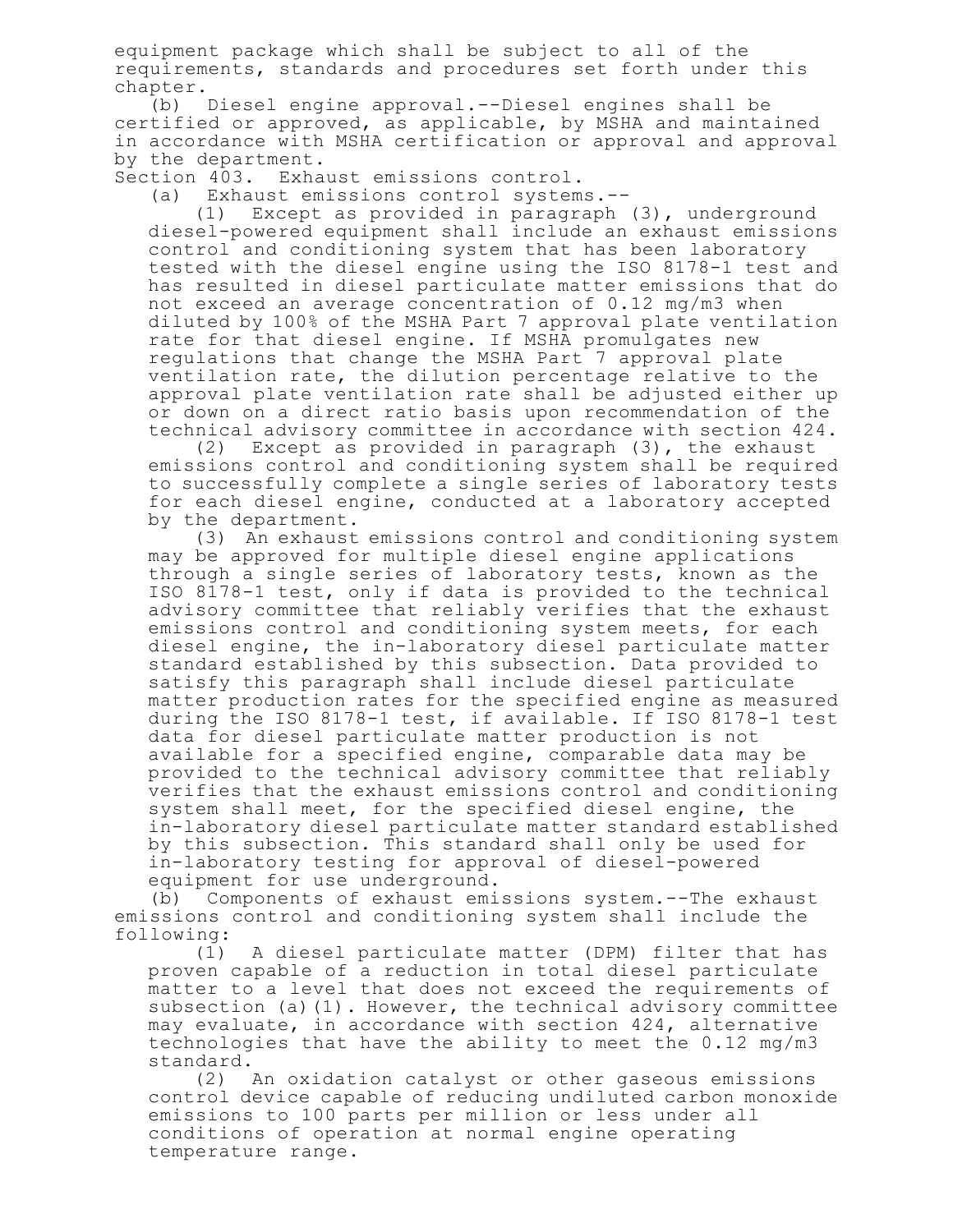(3) An engine surface temperature control capable of maintaining significant external surface temperatures below 302 degrees Fahrenheit.

(4) A system capable of reducing the exhaust gas temperature below 302 degrees Fahrenheit.

(5) An automatic engine shutdown system that shuts off the engine before the exhaust gas temperature reaches 302 degrees Fahrenheit and, if water-jacketed components are used, before the engine coolant temperature reaches 212 degrees Fahrenheit. A warning shall be provided to alert the equipment operator prior to engine shutdown.

(6) A spark arrestor system.

(7) A flame arrestor system.

(8) A sampling port for measurement of undiluted and untreated exhaust gases as they leave the engine.

(9) A sampling port for measurement of treated undiluted exhaust gases before they enter the mine atmosphere.

(10) For permissible diesel equipment, any additional MSHA regulations must be met.

(c) Diagnostics systems.--Onboard engine performance and maintenance diagnostics systems shall be capable of continuously monitoring and giving readouts for paragraphs  $(1)$ ,  $(2)$ ,  $(3)$ ,  $(4)$ ,  $(5)$ ,  $(6)$ ,  $(7)$  and  $(8)$ . The diagnostics system shall identify levels that exceed the engine or component manufacturer's recommendation or the applicable MSHA or bureau requirements as to the following:

- (1) Engine speed.
- (2) Operating hour meter.
- (3) Total intake restriction.
- (4) Total exhaust back pressure.
- (5) Cooled exhaust gas temperature.
- (6) Coolant temperature.
- (7) Engine oil pressure.

(8) Engine oil temperature.

Section 404. Ventilation.

(a) Minimum quantities.--Minimum quantities of ventilating air where diesel-powered equipment is operated shall be maintained pursuant to this section.

(b) Approvals.--Each specific model of diesel-powered equipment shall be approved by the department before it is taken underground. The department shall require that an approval plate be attached to each piece of the diesel-powered equipment. The approval plate shall specify the minimum ventilating air quantity for the specific piece of diesel-powered equipment. The minimum ventilating air quantity shall be determined by the bureau based on the amount of air necessary at all times to maintain the exhaust emissions at levels not exceeding the exposure limits established under section 419.

Minimum air quantities.--The minimum quantities of air in any split where any individual unit of diesel-powered equipment is being operated shall be at least that specified on the approval plate for that equipment. Air quantity measurements to determine compliance with this requirement shall be made at the individual unit of diesel-powered equipment.

(d) Multiple units in operation.--Where multiple units are operated, the minimum quantity shall be at least the total of 100% of MSHA's Part 7 approval plate ventilation rate for each unit operating in that split. Air quantity measurements to determine compliance with this requirement shall be made at the most downwind unit of diesel-powered equipment that is being operated in that air split. If MSHA promulgates new regulations that change the MSHA Part 7 approval plate ventilation rate,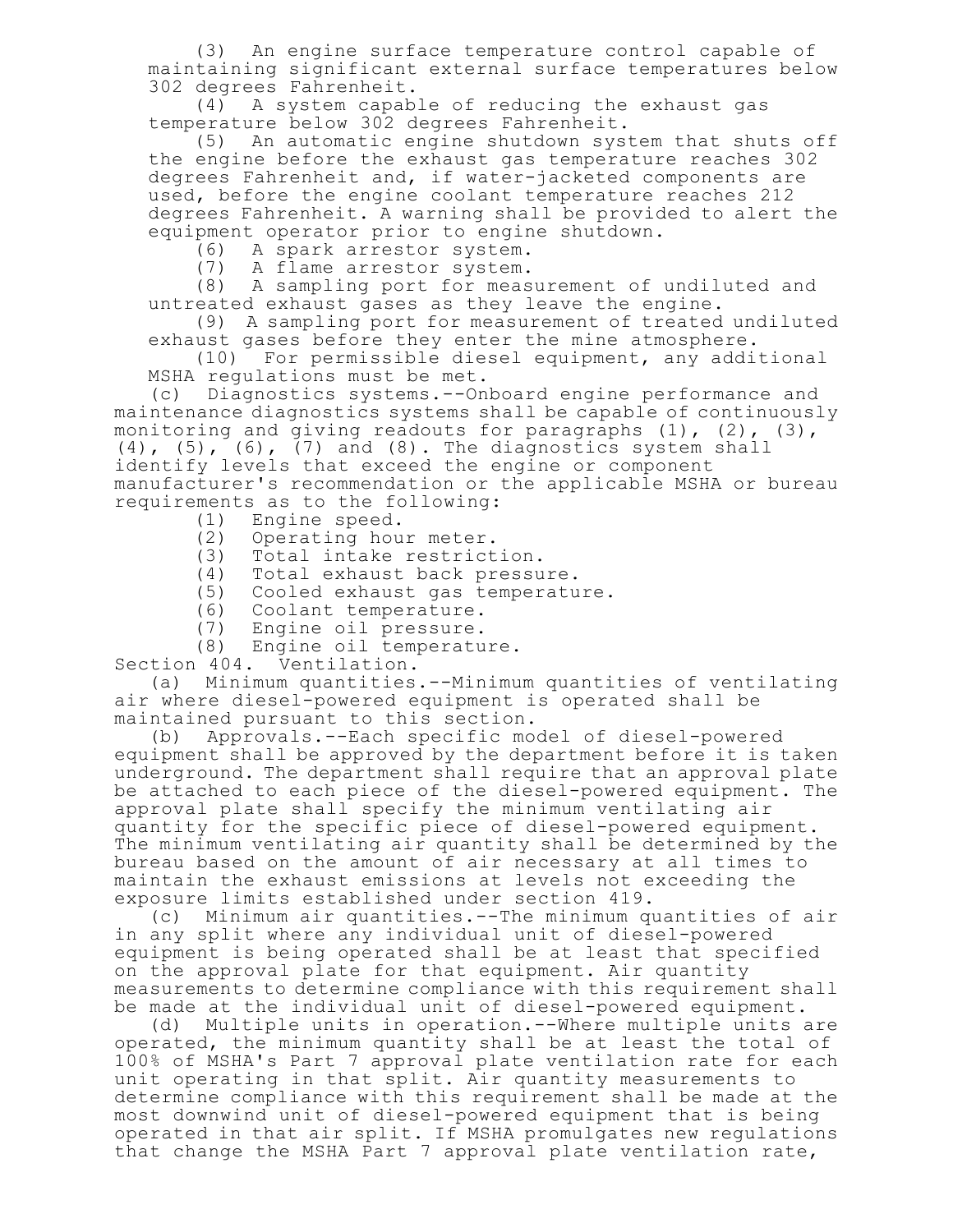the minimum quantity where multiple units are operated shall be revised on a direct ratio basis upon recommendation of the technical advisory committee in accordance with section 424.

(e) Minimum quantities of air in certain splits.--The minimum quantities of air in any split where any diesel-powered equipment is operated shall be in accordance with the minimum air quantities required in subsections (a), (b) and (c) and shall be specified in the mine diesel ventilation plan. Section 405. Fuel storage facilities.

(a) General rule.--An underground diesel fuel storage facility shall be any facility designed and constructed to provide for the storage of any mobile diesel fuel transportation units or the dispensing of diesel fuel.

(b) Diesel fuel standards.--Diesel-powered equipment shall be used underground only with fuel that meets the standards of the most recently approved Environmental Protection Agency (EPA) guidelines for over-the-road fuel. Additionally, the fuel shall also meet the ASTM D975 standards with a flash point of 100 degrees Fahrenheit or greater at standard temperature and pressure. The operator shall maintain a copy of the most recent delivery receipt from the supplier to verify that the fuel used underground meets this standard.

(c) Requirements.--Underground diesel fuel storage facilities shall meet the following general requirements:

(1) Fixed underground diesel fuel storage tanks are prohibited.

(2) No more than 500 gallons of diesel fuel shall be stored in each underground diesel fuel storage facility. (d) Location.--Underground diesel fuel storage facilities

shall be located as follows:

(1) at least 100 feet from shafts, slopes, shops and explosives magazines;

(2) at least 25 feet from trolley wires, haulage ways, power cables and electric equipment not necessary for the operation of the storage facilities; and

(3) in an area that is as dry as practicable.

(e) Construction requirements.--

(1) Underground diesel fuel storage facilities shall meet the construction requirements and safety precautions under this subsection.

(2) Underground diesel fuel storage facilities shall meet all of the following:

(i) Be constructed of noncombustible materials and provided with either self-closing or automatic closing doors.

(ii) Be ventilated directly into the return air course using noncombustible materials.

(iii) Be equipped with an automatic fire suppression system complying with section 408. The technical advisory committee may recommend for approval an alternate method of complying with this section on a mine-by-mine basis in accordance with section 424.

(iv) Be equipped with at least two portable 20-pound multipurpose dry-chemical-type fire extinguishers.

(v) Be marked with conspicuous signs designating combustible liquid storage.

(vi) Be included in the preshift examination.

(3) Welding or cutting other than that performed in accordance with paragraph (4) shall not be done within 50 feet of a diesel fuel storage facility.

(4) When it is necessary to weld, cut or solder pipelines, cylinders, tanks or containers that may have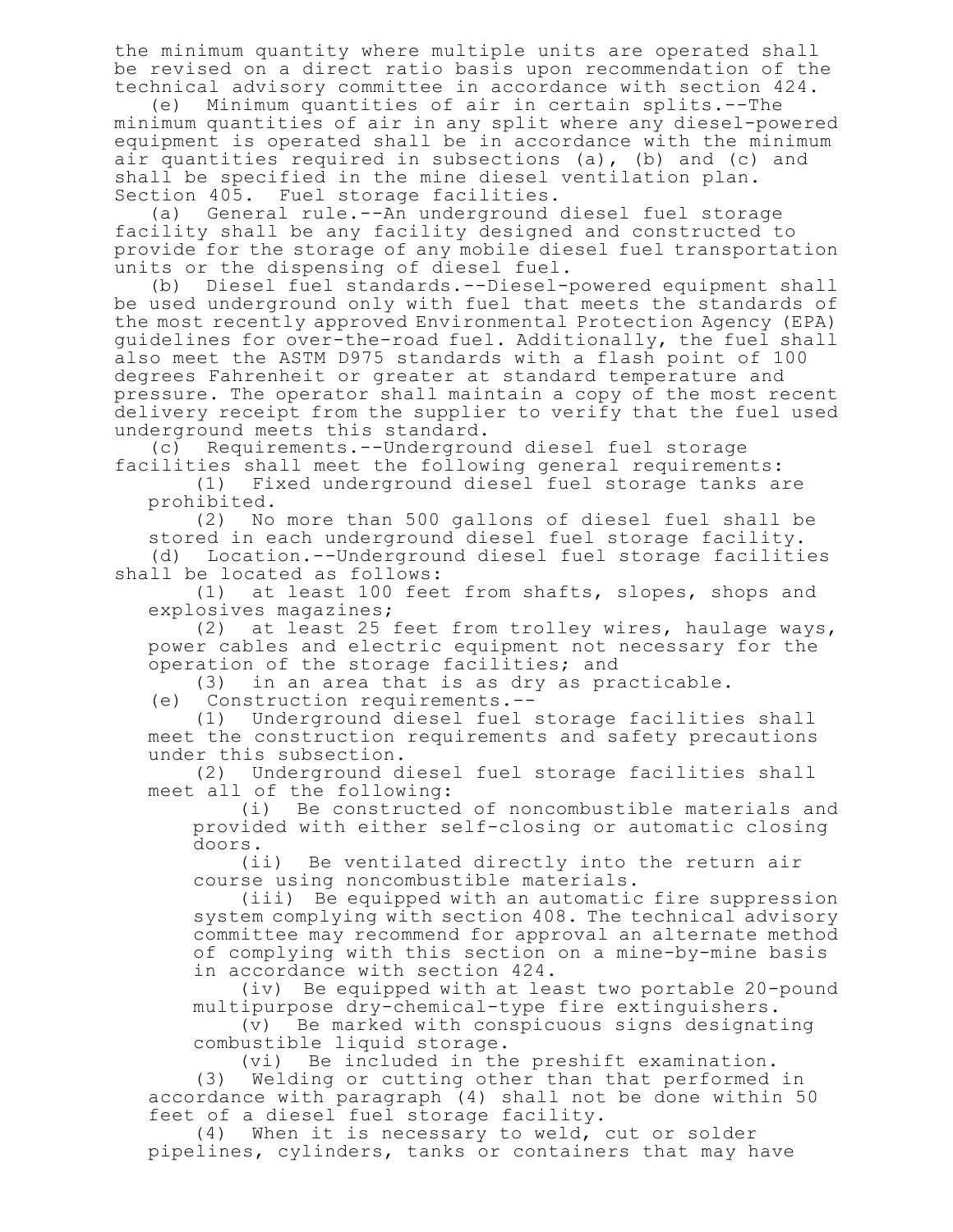contained diesel fuel, the following requirements shall apply:

(i) Cutting or welding shall not be performed on or within containers or tanks that have contained combustible or flammable materials until the containers or tanks have been thoroughly purged and cleaned or rendered inert and a vent or opening is provided to allow for sufficient release of any buildup pressure before heat is applied.

(ii) Diesel fuel shall not be allowed to enter pipelines or containers that have been welded, soldered, brazed or cut until the metal has cooled to ambient temperature.

Section 406. Transfer of diesel fuel.

(a) General rule.--Diesel fuel shall be transferred as provided in this section.

(b) Pump transfers.--When diesel fuel is transferred by means of a pump and a hose equipped with a nozzle containing a self-closing valve, a powered pump may be used only if:

(1) the hose is equipped with a nozzle containing a self-closing valve without a latch-open device; and

(2) the pump is equipped with an accessible emergency shutoff switch.

(c) Compressed gas prohibition.--Diesel fuel shall not be transferred using compressed gas.

(d) Status of diesel engine.--Diesel fuel shall not be transferred to the fuel tank of diesel-powered equipment while the equipment's engine is running.

(e) Dry-system design.--Diesel fuel piping systems shall be designed and operated as dry systems.

(f) Standards for pipes, valves and fittings.--All piping, valves and fittings shall meet the following requirements:

(1) Be capable of withstanding working pressures and stresses.

(2) Be capable of withstanding four times the static pressures.

(3) Be compatible with diesel fuel.

(4) Be maintained in a manner that prevents leakage. (g) Manual shutoff valves.--Vertical pipelines shall have manual shutoff valves installed at the surface filling point and at the underground discharge point.

(h) Exposed fuel pipelines.--Unburied diesel fuel pipelines shall not exceed 300 feet in length and shall have shutoff valves located at each end of the unburied pipeline.

(i) Horizontal pipeline prohibition.--Horizontal pipelines shall not be used to distribute fuel throughout a mine.

(j) Limitation on piping systems.--Diesel fuel piping systems shall be used only to transport fuel from the surface directly to a single underground diesel fuel transfer point.

(k) Restrictions related to boreholes.--When boreholes are used, the diesel fuel piping system shall not be located in a borehole with electric power cables.

(l) Inspections.--Diesel fuel pipelines located in any shaft shall be included as part of the required examination of the shaft.

(m) Location in entries.--Diesel fuel piping systems located in entries shall not be located on the same side of the entry as electric cables or power lines.

(n) Trolley-haulage limitations.--Diesel fuel pipelines shall not be located in any trolley-haulage entry, except that they may cross the entry perpendicular if buried or otherwise protected from damage and sealed.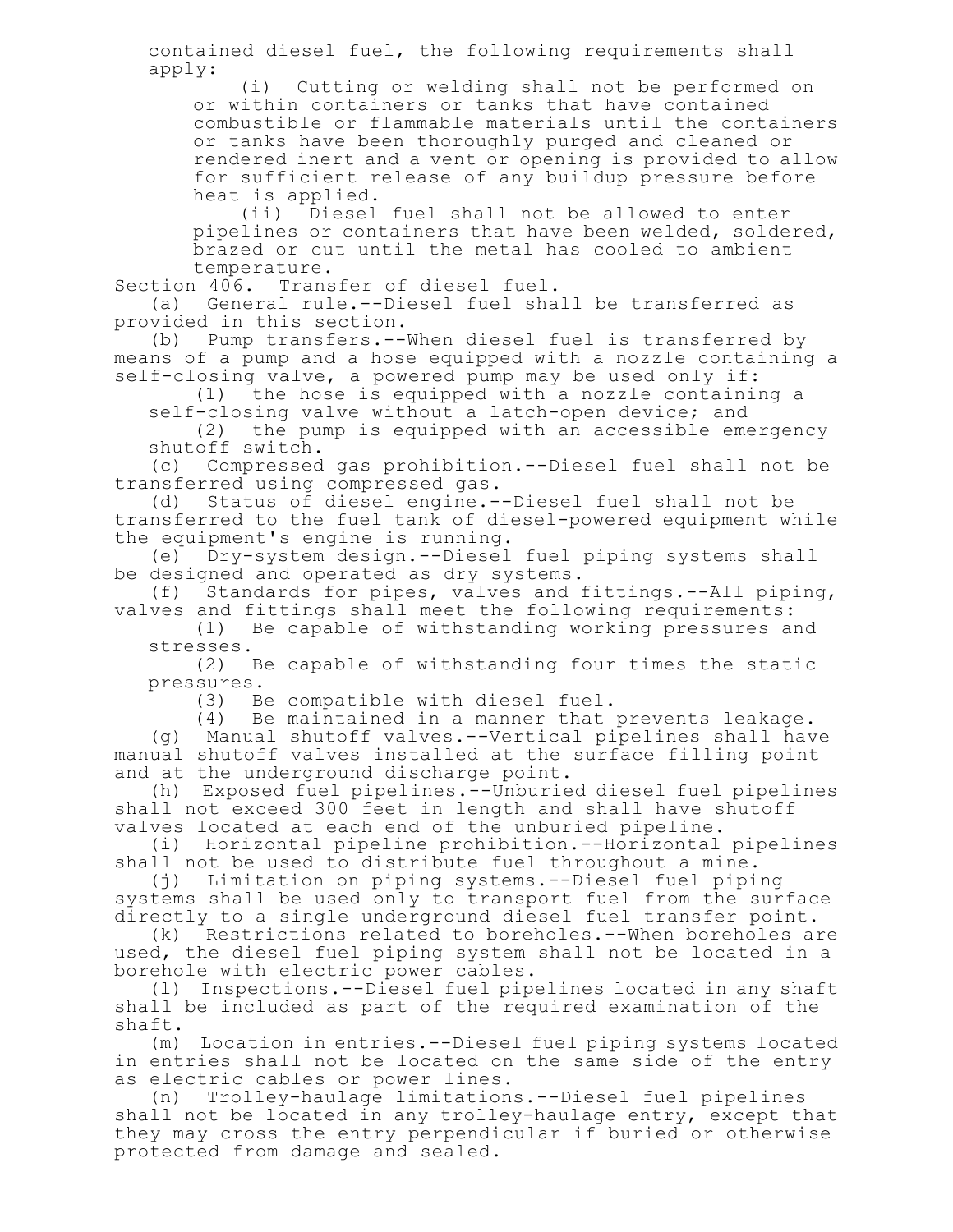(o) Protection.--Diesel fuel piping systems shall be protected to prevent physical damage. Section 407. Containers.

(a) General rule.--Containers for the transport of diesel fuel shall meet the requirements of this section.

(b) Limitations on containers.--Diesel fuel shall be transported only in containers specifically designed for the transport of diesel fuel.

(c) Limitations on vehicle transport.--No more than one safety can, conspicuously marked, shall be transported on a vehicle at any time.

(d) Standards for containers other than safety containers.--Containers, other than safety cans, used to transport diesel fuel shall be provided with the following:

(1) Devices for venting.

(2) Self-closing caps.

(3) Vent pipes at least as large as the fill or withdrawal connection, whichever is larger, but not less than one and one-fourth inch nominal inside diameter.

(4) Liquid-tight connections for all container openings that are identified by conspicuous markings and closed when not in use.

(5) Shutoff valves located within one inch of the tank shell on each connection through which liquid can normally flow.

(e) Tanks with manual gauging.--When tanks are provided with openings for manual gauging, liquid-tight caps or covers shall be provided and shall be kept closed when not open for gauging.

(f) Capacity of containers.--Containers used for the transport of diesel fuel shall not exceed a capacity of 500 gallons.

(g) Certain containers as permanent fixtures.--Containers, other than safety cans, used for the transport of diesel fuel shall be permanently fixed to the transportation unit.

(h) Method of transportation.--Diesel fuel transportation units shall be transported individually and not with any other cars, except that two diesel fuel transportation units up to a maximum of 500 gallons each may be transported together.

(i) Prohibition.--Diesel fuel shall not be transported on conveyor belts.

(j) Fire extinguisher.--When transporting diesel fuel in containers other than safety cans, a fire extinguisher shall be provided on each end of the transportation unit. The fire extinguishers shall be multipurpose type dry-chemical fire extinguishers containing a nominal weight of 20 pounds.

(k) Fire suppression systems for diesel transportation units.--Diesel fuel transportation units shall have a fire suppression system that meets the requirements of section 408.

(l) Limitations where trolley wires are present.--In mines where trolley wire is used, diesel fuel transportation units shall be provided with insulating material to protect the units from any energized trolley wire and the distance between the diesel fuel transportation unit and the trolley wire shall not be less than 12 inches or the trolley wire shall be de-energized when diesel fuel transportation units are transported through the area.

(m) Parking restrictions.--Unattended diesel fuel transportation units shall be parked only in underground diesel fuel storage facilities.

(n) Emergency fueling restrictions.--Safety cans shall be used for emergency fueling only.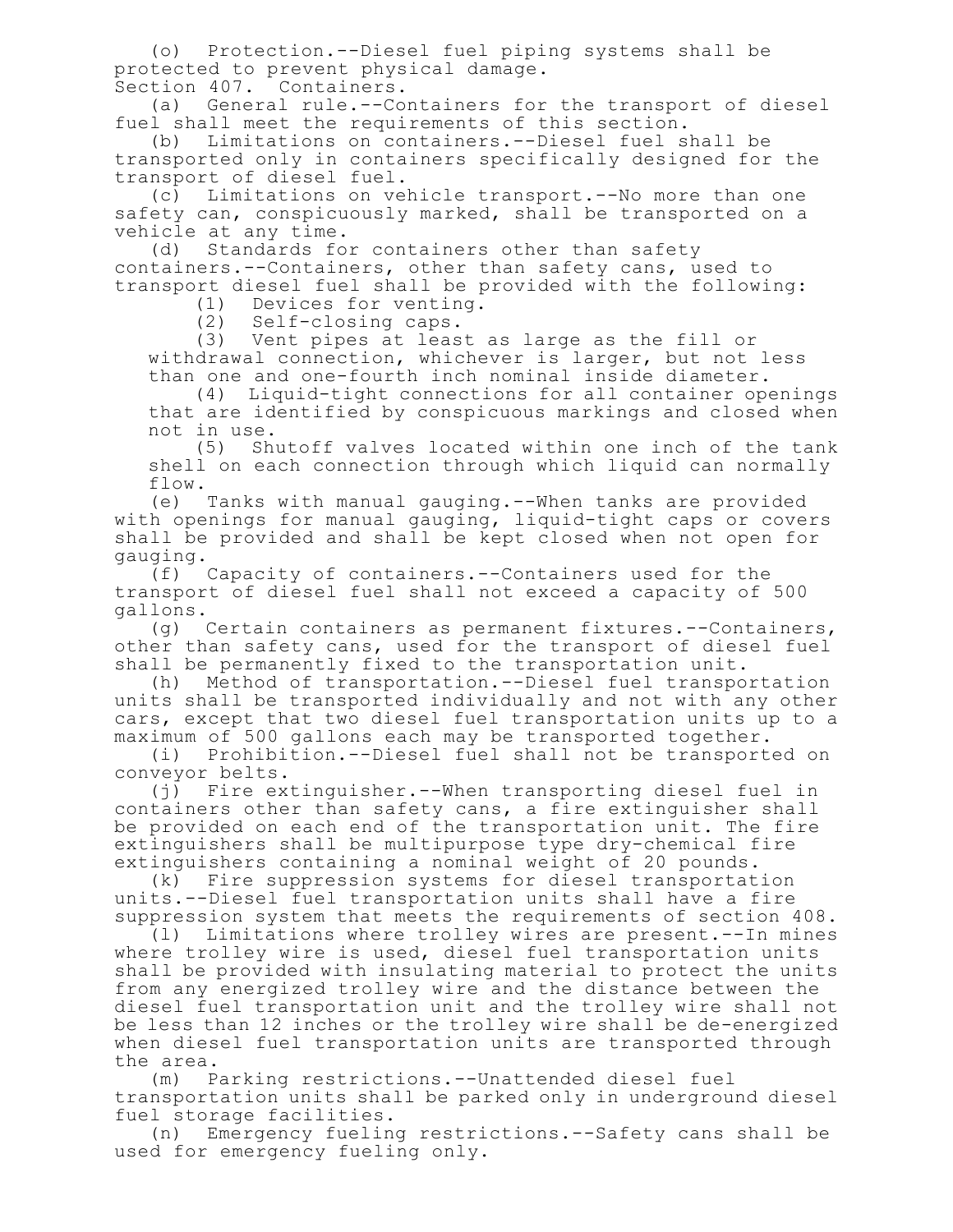(o) Standards for safety cans.--Safety cans shall be clearly marked, have a maximum capacity of five gallons, be constructed of metal and be equipped with a nozzle and self-closing valves. Section 408. Fire suppression for equipment and transportation.

(a) General rule.--Fire suppression systems for diesel-powered equipment and fuel transportation units shall meet the requirements of this section.

(b) Type system.--The system must be an automatic multipurpose dry-powder-type fire suppression system suitable for the intended application and listed or approved by a nationally recognized independent testing laboratory. Installation requirements shall be as follows:

(1) The system shall be installed in accordance with the manufacturer's specifications and the limitations of the listing or approval.

(2) The system shall be installed in a protected location or guarded to minimize physical damage from routine operations.

(3) Suppressant agent distribution tubing or piping of the system shall be secured and protected against damage, including pinching, crimping, stretching, abrasion and corrosion.

(4) Discharge nozzles of the system shall be positioned and aimed for maximum fire suppression effectiveness in the protected areas. Nozzles shall also be protected against the entrance of foreign materials, such as mud, coal dust or rock dust that could prevent proper discharge of suppressant agent.

(c) Automatic fire detection and suppression.--The fire suppression system shall provide automatic fire detection and suppression for all of the following:

(1) The engine, transmission, hydraulic pumps and tanks, fuel tanks, exposed brake units, air compressors and battery areas, as applicable, on all diesel-powered equipment.

(2) Fuel containers and electric panels or controls used during fuel transfer operations on fuel transportation units.

(d) Fault and fire alarm annunciators.--The fire suppression system shall include a system fault and fire alarm annunciator that can be seen and heard by the equipment operator.

(e) Automatic engine shutdown.--The fire suppression system shall provide for automatic engine shutdown. Engine shutdown and discharge of suppressant agent may be delayed for a maximum of 15 seconds after the fire alarm annunciator alerts the operator.

(f) Manual actuators.--At least two manual actuators shall be provided, with at least one manual actuator at each end of the equipment. If the equipment is provided with an operator's compartment, one of the mechanical actuators shall be located in the compartment within easy reach of the operator. For stationary equipment, the two manual actuators shall be located with at least one actuator on the stationary equipment and at least one actuator a safe distance away from the equipment and in intake air.

Section 409. Fire suppression for storage areas.

(a) General rule.--Fire suppression systems for diesel fuel storage areas shall meet the requirements of this section.

(b) Type system.--The system shall be an automatic multipurpose dry-powder-type fire suppression system or other system of equal capability, suitable for the intended application and listed or approved by a nationally recognized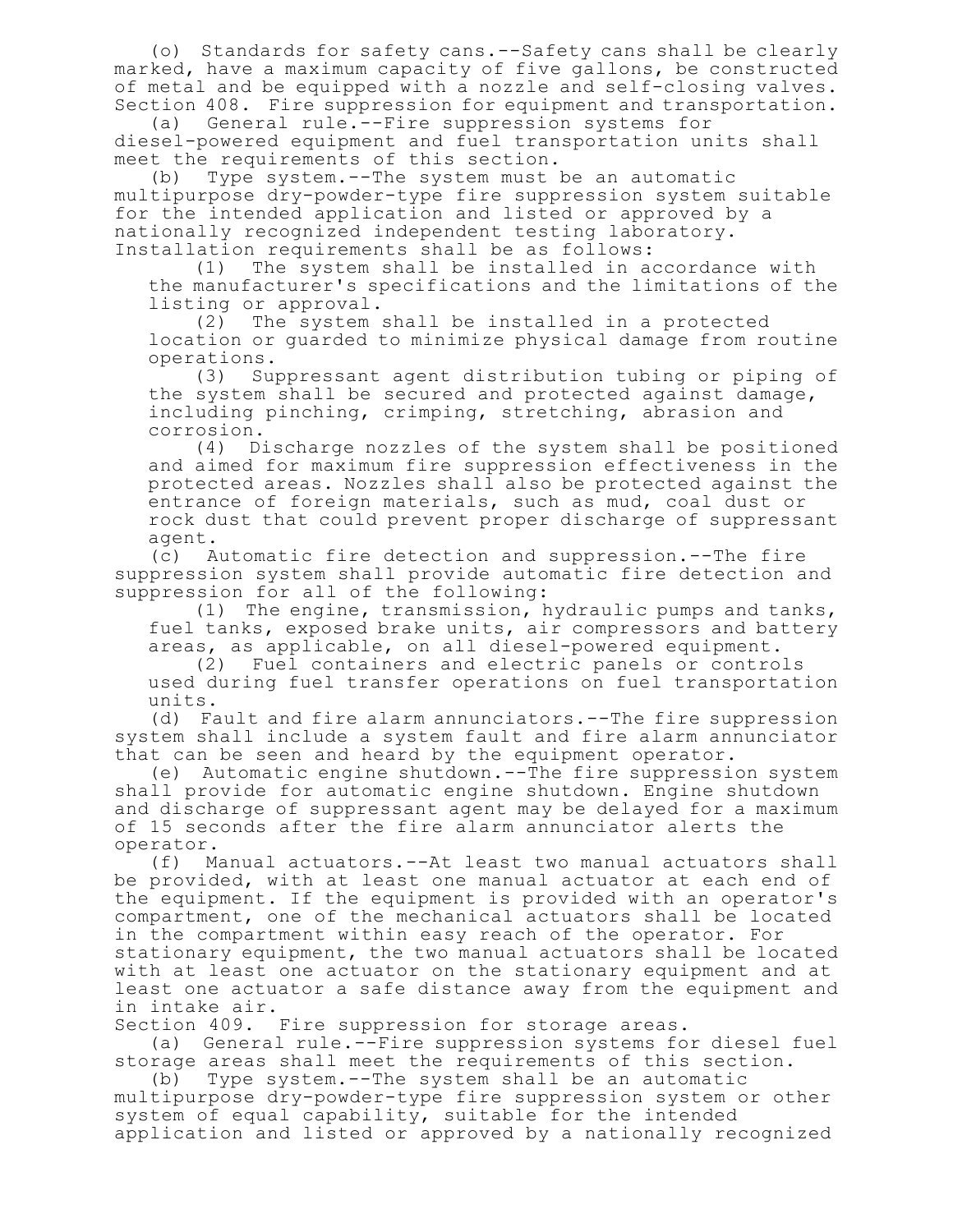independent testing laboratory. The system shall meet the following installation requirements:

(1) The system shall be installed in accordance with the manufacturer's specifications and the limitations of the listing or approval.

(2) The system shall be installed in a protected location or guarded to minimize physical damage from routine operations.

(3) Suppressant agent distribution tubing or piping of the system shall be secured and protected against damage, including pinching, crimping, stretching, abrasion and corrosion.

(4) Discharge nozzles of the system shall be positioned and aimed for maximum fire suppression effectiveness in the protected areas. Nozzles shall also be protected against the entrance of foreign materials, such as mud, coal dust and rock dust that could prevent proper discharge of suppressant agent.

(c) Automatic fire detection and suppression.--The fire suppressant system shall provide automatic fire detection and suppression for the fuel storage tanks, containers, safety cans, pumps, electrical panels and control equipment in fuel storage areas.

(d) Types of alarms.--Audible and visual alarms to warn of fire or system faults shall be provided at the protected area and at a surface location that is always staffed when individuals are underground. A means shall also be provided for warning all endangered individuals in the event of fire.

(e) Manual actuators.--Fire suppression systems shall include two manual actuators with at least one located within the fuel storage facility and at least one located a safe distance away from the storage facility and in intake air.<br>(f) System operation.--The fire suppression system sha

System operation.--The fire suppression system shall remain operative in the event of electrical system failure.

(g) Monitoring of certain systems.--If electrically operated, the detection and actuation circuits shall be monitored and provided with status indicators showing power and circuit continuity. If not electrically operated, a means shall be provided to indicate the functional readiness status of the system.

(h) Weekly visual inspection.--Fire suppression devices shall be visually inspected at least once each week by an individual qualified to make the inspection.

(i) Maintenance, testing and records.--Each fire suppression device shall be tested and maintained. A record shall be maintained of the inspection required by this subsection. The record of the weekly inspections shall be maintained at an appropriate location for each fire suppression device.

(j) (Reserved).<br>(k) Instruction Instructions.--All miners normally assigned to the active workings of a mine shall be instructed about any hazards inherent to the operation of all fire suppression devices installed and, where appropriate, the safeguards available for each device.

Section 410. Use of certain starting aids prohibited.

The use of volatile or chemical starting aids is prohibited. Section 411. Fueling.

(a) Restrictions on fueling locations.--Fueling of diesel-powered equipment shall not be conducted in the intake escapeway unless the mine design and entry configuration make it necessary. In those cases where fueling in the intake escapeway is necessary, the mine operator shall submit a plan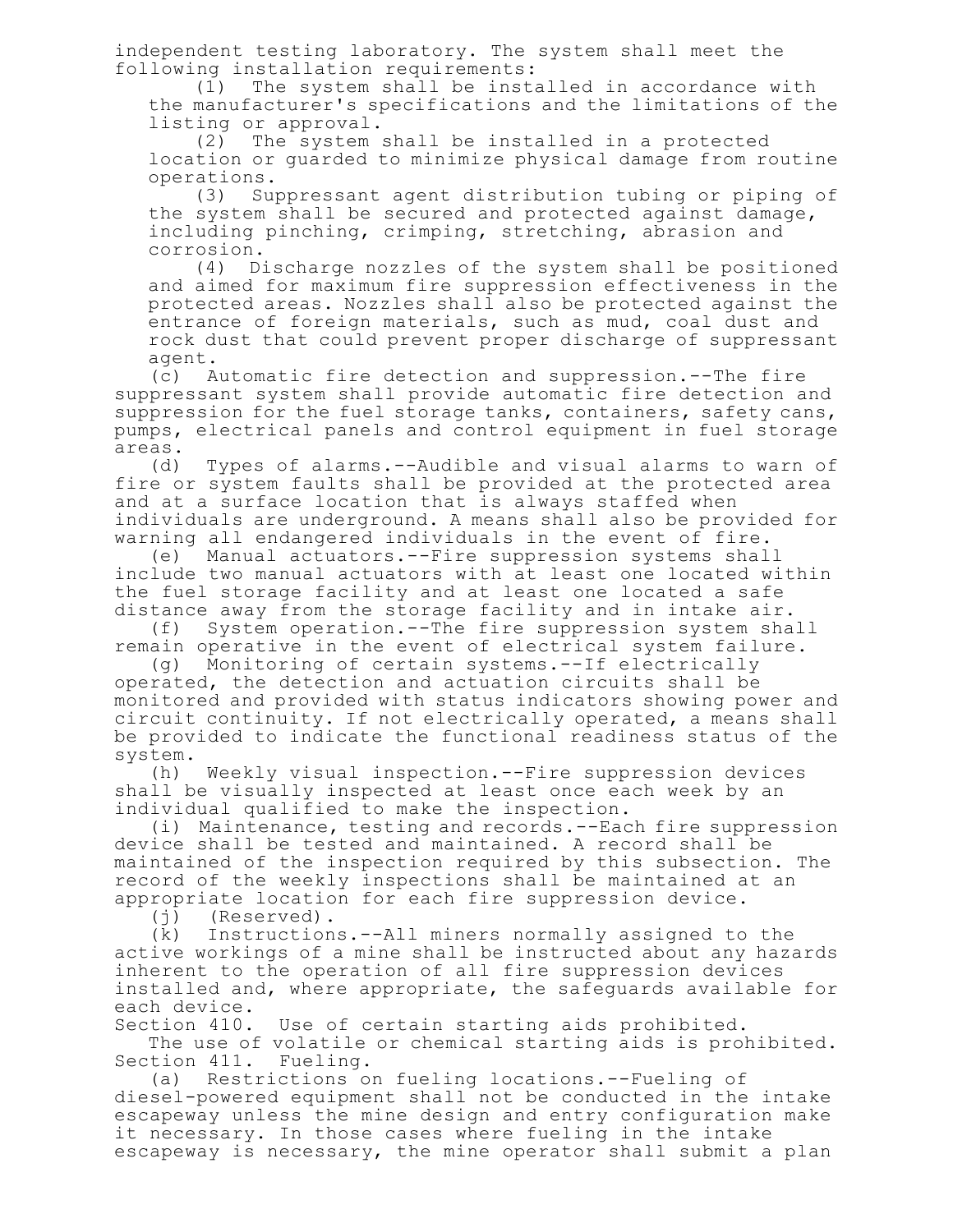for approval to the department, which shall be investigated by the technical advisory committee in accordance with section 424, outlining the special safety precautions that will be taken to insure the protection of miners. The submitted plan shall specify a location, such as the end of the tail piece track or adjacent to the load out point, where fueling shall be conducted in the intake escapeway and all other safety precautions that shall be taken, which shall include an examination of the area for spillage or fire by a qualified individual.

(b) Spill cleanup.--Diesel fuel and other combustible materials shall be cleaned up and not be permitted to accumulate anywhere in an underground mine or on diesel-powered or electric equipment located in a mine.

(c) Trained individual on duty.--At least one individual specially trained in the cleanup and disposal of diesel fuel spills shall be on duty at the mine when diesel-powered equipment or mobile fuel transportation equipment is being used or when any fueling of diesel-powered equipment is being

conducted.<br>Section 412. Fire and safety training.

(a) Training of underground employees.--All underground employees at the mine shall receive special instruction related to fighting fires involving diesel fuel. This training may be included in annual refresher training under MSHA regulations at 30 CFR Part 48 (relating to training and retraining of miners) or included in the fire drills required under MSHA regulations relating to program of instruction; location and use of fire fighting equipment; location of escapeways, exits and routes of travel; evacuation procedures; and fire drills.

(b) Training of miners.--All miners shall be trained in precautions for safe and healthful handling and disposal of diesel-powered equipment filters. All used intake air filters, exhaust diesel particulate matter filters and engine oil filters shall be placed in their original containers or other suitable enclosed containers and removed from the underground mine to the surface. Arrangements shall be made for safe handling and disposal of these filters within a timely manner after they have reached the surface.

Section 413. Maintenance.

(a) General rule.--Diesel-powered equipment shall be maintained in an approved and safe condition as described in this chapter or removed from service. Failure of the mine operator to comply with the maintenance requirements of this subsection may result in revocation of the department's approval of the complete diesel-powered equipment package, provided appropriate notification has been given to the mine operator and the procedures of this section have been followed. Upon receiving the appropriate notification, the mine operator shall have 30 days to submit a plan to achieve and maintain compliance. The plan shall be evaluated by the department and, upon approval, the mine operator shall implement the plan. The department shall monitor the mine operator's compliance. If the department then determines that the mine operator is unable or unwilling to comply, the department shall revoke the mine operator's approval.

(b) Acquisition and maintenance of approvals.--To acquire and maintain approval of a complete diesel-powered equipment package, the mine operator shall comply with the following requirements:

(1) All service, maintenance and repairs of approved complete diesel-powered equipment packages shall be performed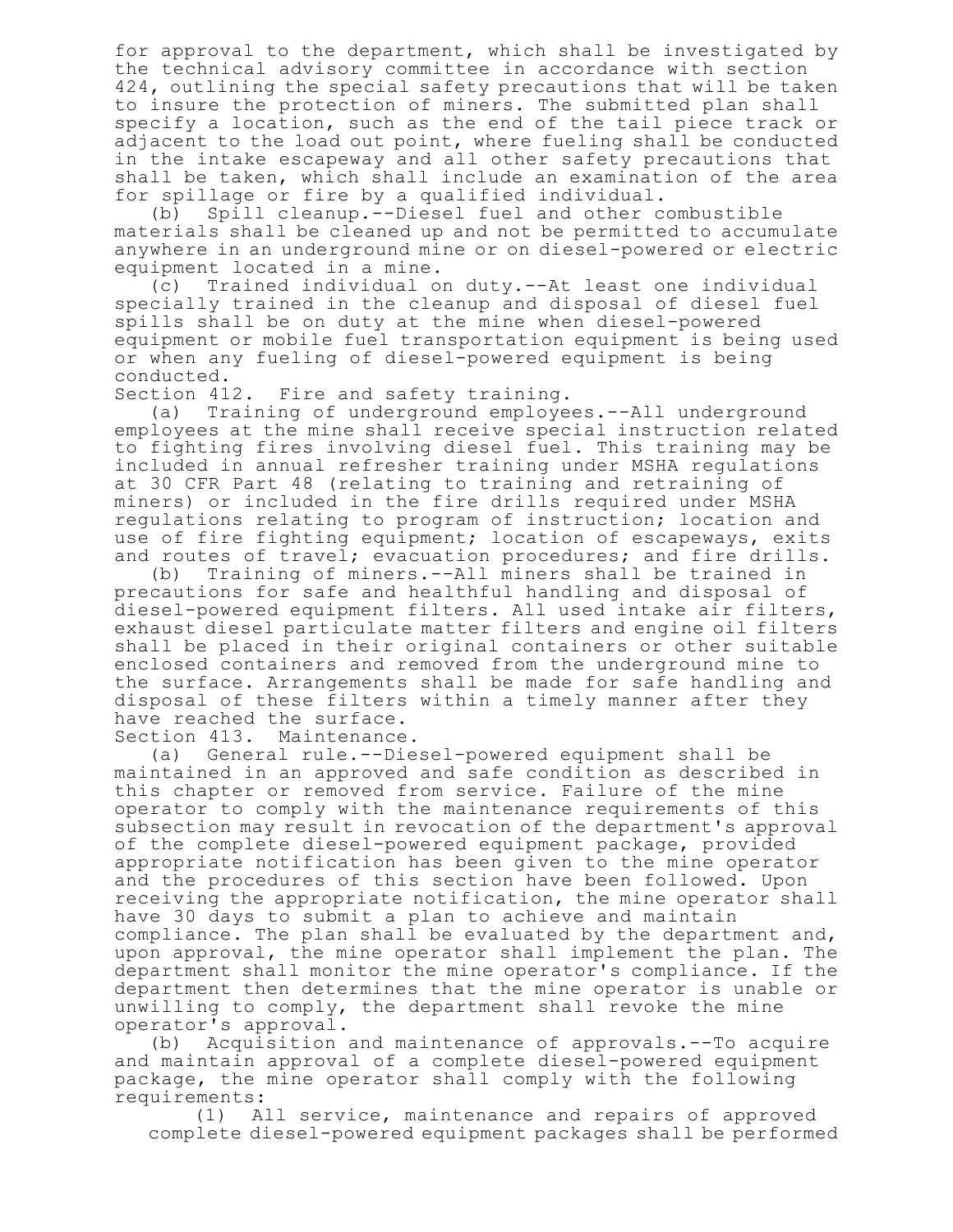by mechanics who are trained and qualified in accordance with section 422.

(2) Service and maintenance of approved complete diesel-powered equipment packages shall be performed according to:

(i) the specified routine maintenance schedule;

(ii) onboard performance and maintenance diagnostics readings;

(iii) emissions test results; and

(iv) component manufacturers' recommendations. Section 414. Records.

(a) General rule.--A record shall be made of all emissions tests, preoperational examinations and maintenance and repairs of complete diesel-powered equipment packages. The records made pursuant to this section shall meet the requirements of this section.

(b) Written certification.--The individual performing the emissions test, examination, maintenance or repair shall certify by date, time, engine hour reading and signature that the emissions test, examination, maintenance or repair was made.

(c) Results.--Records of emissions tests and examinations shall include the specific results of such tests and examinations.

(d) Content.--Records of maintenance and repairs shall include the work that was performed, any fluids or oil added, parts replaced or adjustments made and the results of any subsequently required emissions testing.

(e) Preoperational examination record retention.--Records of preoperational examinations shall be retained for the previous 100-hour maintenance cycle.

(f) Certain records to be countersigned.--Records of emissions tests, 100-hour maintenance tests and repairs shall be countersigned once each week by the certified mine electrician or mine foreman.

(g) Other record retention.--Except as specified in subsection (e), all records required by this section shall be retained for at least one year at a surface location at the mine and made available for inspection by the department and by miners and their representatives.

Section 415. Duties of equipment operator.

(a) Preoperational examination.--Prior to use of a piece of diesel-powered equipment during a shift, an equipment operator shall conduct an examination as follows:

(1) Check the exhaust emissions control and conditioning system components to determine that the components are in place and not damaged or leaking.

(2) Assure that the equipment is clean and free of accumulations of combustibles.

(3) Assure that the machine is loaded safely.

(4) Check for external physical damage.

(5) Check for loose or missing connections.

- (6) Check engine oil level.
- (7) Check transmission oil level.

(8) Check other fluid levels, if applicable.<br>(9) Check for hydraulic, coolant and oil lea

Check for hydraulic, coolant and oil leaks.

(10) Check fan, water pump and other belts.

(11) Check the fan for damage.

(12) Check guards.

(13) Check the fuel level.

(14) Check for fuel leaks.

(15) Comply with recordkeeping requirements pursuant to section 414.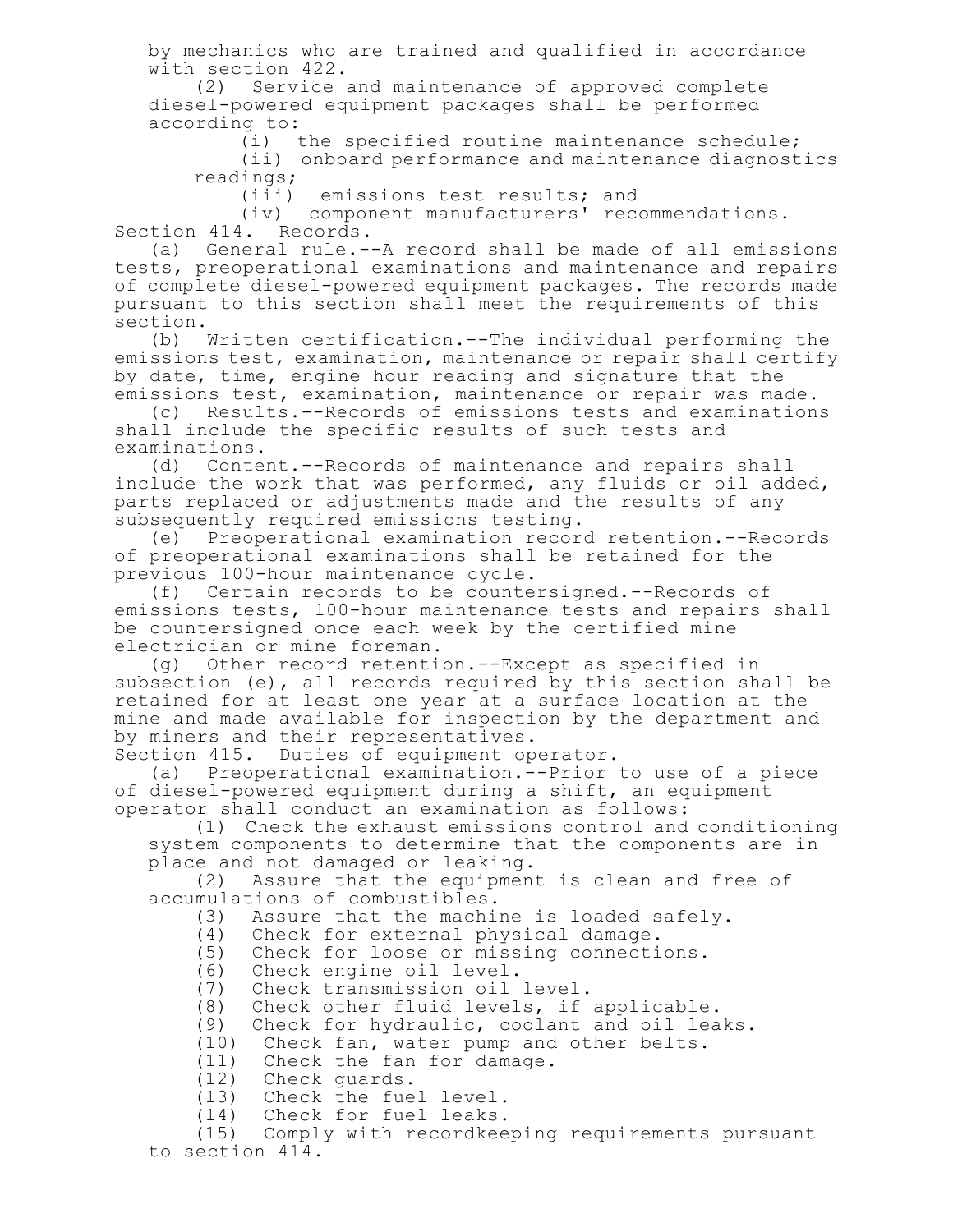(b) Operational examination.--After the engine is started and warmed up, the equipment operator shall conduct an examination as follows:

(1) Check all onboard engine performance and maintenance diagnostics system gauges for proper operation and in-range readings. The equipment operator shall immediately shut down the engine and notify the operator if the onboard readings indicate any of the following:

(i) Intake restriction at full engine speed is greater than the manufacturer's recommendation.

(ii) Exhaust restriction at full engine speed is greater than the manufacturer's recommendation.

(iii) Coolant temperature is at or near 212 degrees Fahrenheit.

(iv) Low engine oil pressure.

(v) High engine oil temperature.

(2) Check safety features, including, but not limited to, the throttle, brakes, steering, lights and horn.

(3) Comply with recordkeeping requirements pursuant to section 414.

Section 416. Schedule of maintenance.

At intervals not exceeding 100 hours of engine operation, a qualified mechanic shall perform the following maintenance and make all necessary adjustments or repairs or remove the equipment from service:

(1) Wash or steam clean the equipment.

(2) Check for and remove any accumulations of coal, coal dust or other combustible materials.

(3) Check the equipment for damaged or missing components or other visible defects.

(4) Conduct electrical and safety component inspections.

(5) Replace engine oil and oil filter.

(6) Check the transmission oil level and add oil, if necessary.

(7) Check hydraulic oil level and add oil, if necessary.

(8) Check the engine coolant level and add coolant, if necessary.

(9) Check all other fluid levels and add fluid, if necessary.

(10) Check for oil, coolant and other fluid leaks.

(11) Inspect the cooling fan, radiator and shroud. Remove any obstructions and make necessary repairs.

(12) Check all belts. Tighten or replace, if necessary.

(13) Check the battery and service as necessary.

(14) Check the automatic fire suppression system.

(15) Check the portable fire extinguisher.

(16) Check the lights.

(17) Check the warning devices.

(18) With the engine operating, check and replace or repair the following:

- (i) Oil pressure.
- (ii) Intake air restriction at full engine speed.

(iii) Exhaust gas restriction at full engine speed.

(iv) Exhaust flame arrestor.

(v) All gauges and controls.

(19) Conduct repeatable loaded engine-operating test in accordance with section 418.

(20) If the equipment is approved with a nondisposable diesel particulate filter, a smoke dot test of the filtered exhaust must be performed at this time. The results of the smoke dot test shall be recorded on the 100-hour emissions form. If the interpreted smoke dot number is greater than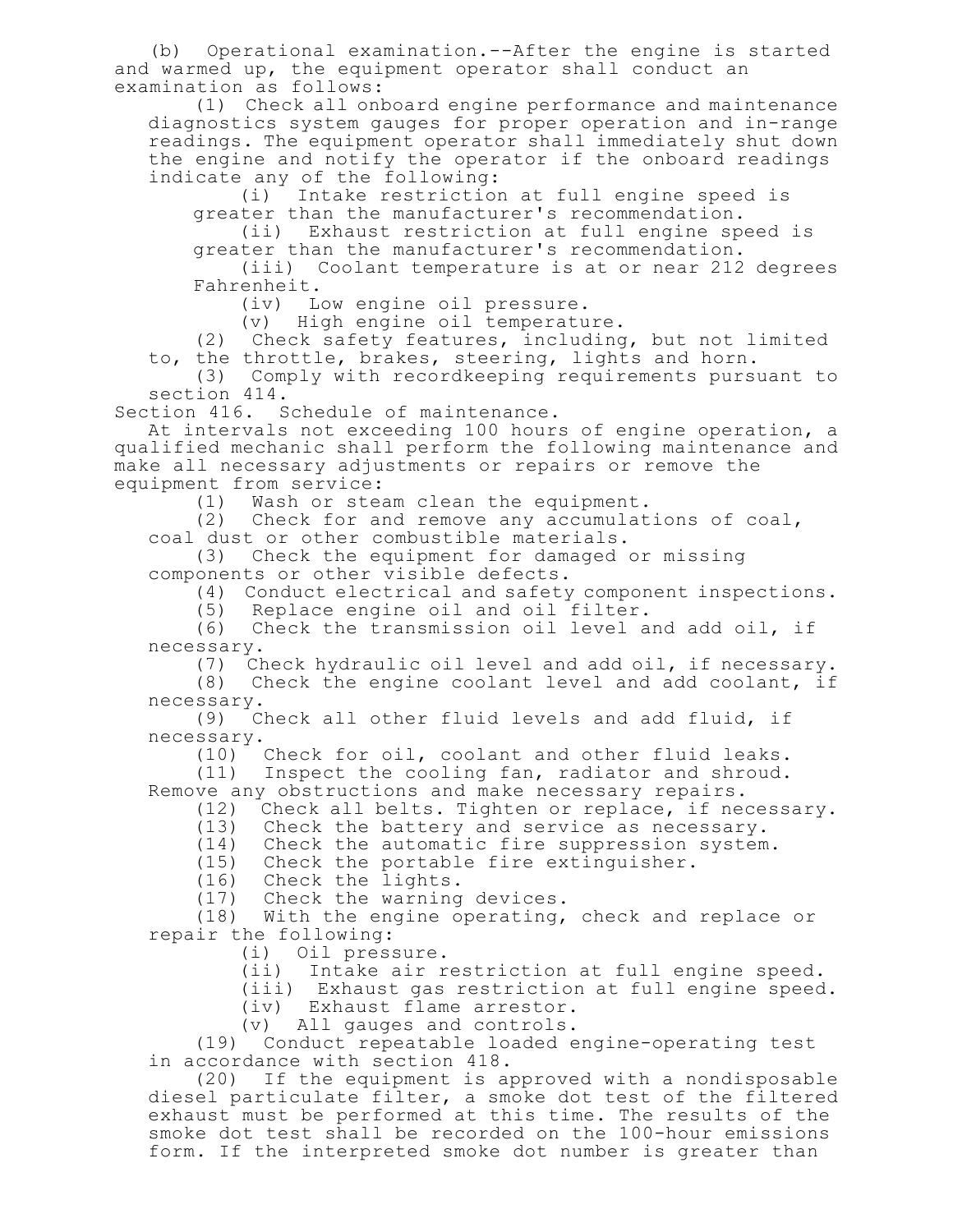three, the technical advisory committee shall be notified and shall investigate to determine if the filter is functioning properly.

(21) Evaluate and interpret the results of all of the above tests and examinations and make all necessary repairs or remove the equipment from service.

(22) Comply with the recordkeeping requirements pursuant to section 414.

Section 417. Emissions monitoring and control.

(a) General rule.--Emissions for diesel-powered equipment shall be monitored and controlled as provided in this section.

(b) Determination of baseline emission values.--When any diesel-powered equipment first enters service at a mine, baseline emission values shall be determined by a qualified mechanic. Unless the technical advisory committee in accordance with section 424 recommends an alternate procedure, the qualified mechanic shall:

(1) Verify that the seal on the engine fuel injector is in place and that the proper fuel pump is on the

equipment.<br>(2) In Install a new clean intake air cleaner, measure and record the intake restriction pressure.

(3) Check the level of engine oil.

- (4) Change the engine lubrication oil if not fresh.
- (5) Check the level of the transmission fluid.

(6) Measure and record the exhaust backpressure. If exhaust gas back pressure is above that recommended by the manufacturer, steps must be taken to bring the exhaust gas back pressure within the manufacturer's recommended limit prior to beginning the test described in this subsection.

(7) Test the brakes.

(8) Place the equipment into an intake entry.

(9) Set the brakes and chock the wheels.

(10) Install an exhaust gas analyzer into the untreated exhaust gas port.

(11) Start the engine and allow it to warm up to operating temperature.

(12) Put the engine into a loaded condition. For this section, the loaded condition for the baseline emissions testing shall be determined by the technical advisory committee by determining CO2 values that are representative of the MSHA lug curve readings for that engine model and horsepower.

(13) Start the exhaust gas analyzer and allow the engine to operate in the loaded condition for a sufficient length of time not less than a 90-second duration to insure proper CO readings. The qualified mechanic shall record both CO and CO2 readings. Note: Baseline CO values shall be determined by the technical advisory committee based upon MSHA lug curve readings for that engine model and horsepower. If the baseline CO values are greater than the MSHA lug curve values, the technical advisory committee shall investigate and either recommend approval or disapproval or recommend alternate methods of meeting the requirements of this section.

(14) Comply with recordkeeping requirements pursuant to section 414.

(15) An alternative to the testing provided in paragraphs (1) through (14) may be developed by the technical advisory committee in accordance with section 424.

(16) Emissions test procedures for this section shall be submitted to the technical advisory committee in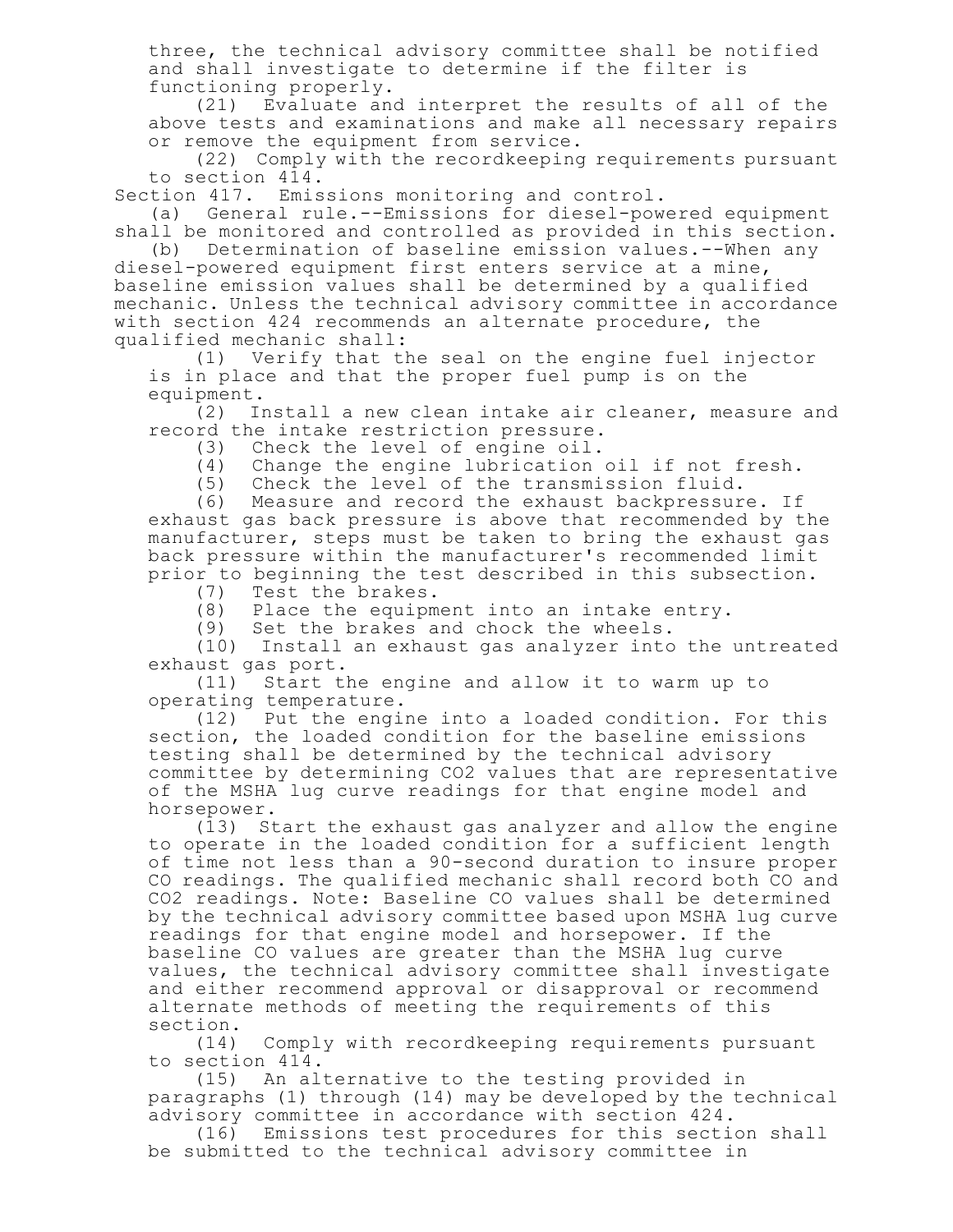accordance with section 424 prior to being implemented for each engine and equipment type. Section 418. Diagnostic testing.

(a) Tests.--At intervals not exceeding once every 100 hours of engine operation, a qualified mechanic shall perform equipment maintenance diagnostic testing of each piece of diesel-powered equipment in the mine. The qualified mechanic shall do all of the following:

(1) Verify the identification numbers on the equipment.

(2) Check the level of the engine lubricating oil.

(3) Check the level of the transmission fluid.

(4) Set the brakes and chock the wheels.

(5) Install the portable carbon monoxide sampling device into the untreated exhaust port coupling provided in the operator's cab.

(6) Start the engine and allow it to warm up to operating temperature.

(7) Check the intake restriction and the exhaust back pressure at high idle speed.

(8) If the intake restriction is more than the manufacturer's maximum recommended intake restriction, replace the intake filter with a clean one.

(9) If exhaust gas back pressure is above that recommended by the manufacturer, take steps to bring the exhaust gas back pressure within the manufacturer's recommended limit prior to beginning the test described in this section.

(10) Put the engine into a loaded condition. As used in this paragraph, the term "loaded condition" shall mean a condition in which the carbon dioxide values are representative of the MSHA lug curve values for that engine model and horsepower rating.

(11) Take the following steps:

(i) Start the exhaust gas analyzer.

(ii) Allow the engine to operate for a sufficient time, not less than 90 seconds, to insure proper carbon monoxide readings and record both carbon monoxide and carbon dioxide readings.

(12) Install the exhaust gas analyzer into the treated exhaust port and repeat steps set forth in paragraphs (10) and (11).

(13) If the average carbon monoxide reading for untreated exhaust gas is greater than twice the baseline established under section 417(b) or if the average carbon monoxide reading for treated exhaust gas is greater than 100 parts per million, the equipment has failed and shall be serviced and retested before it is returned to regular service.

(14) Comply with recordkeeping requirements under section 414.

(b) Procedures.--Emissions test procedures for this section must be submitted to the technical advisory committee under section 424 prior to being implemented for each engine and equipment type.

(c) Alternative procedure.--An alternative to the testing provided in subsection (a) may be developed by the technical advisory committee under section 424.

Section 419. Exhaust gas monitoring and control.

(a) Concentration.--In monitoring and controlling exhaust gases, the ambient concentration of exhaust gases in the mine atmosphere shall not exceed 35 parts per million for carbon monoxide and three parts per million for nitrogen dioxide. The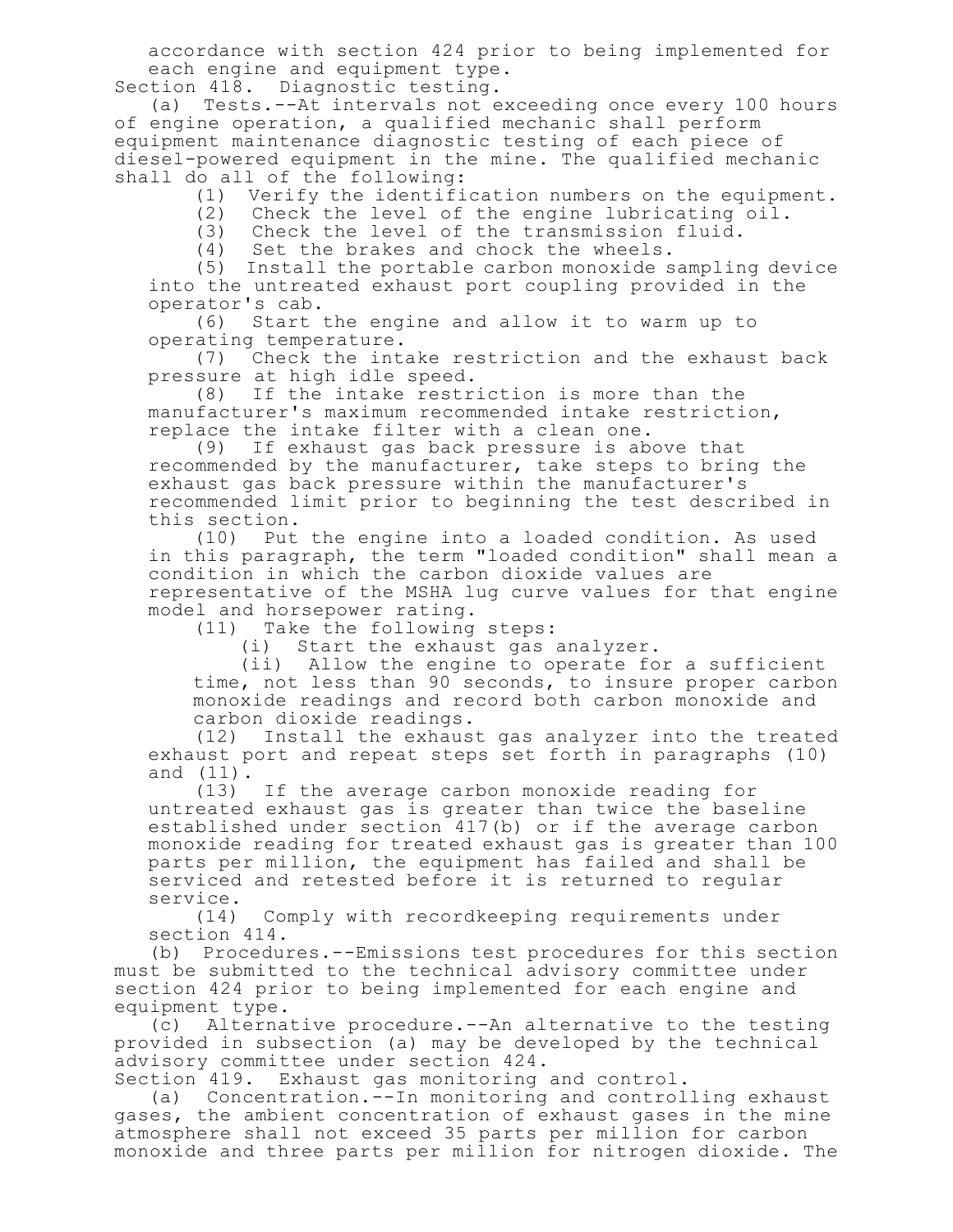concentration of these exhaust gases shall be measured at the equipment operator's or equipment attendant's position and by the last piece of diesel-powered equipment operating in the same split of air. Measurements shall be made weekly or more often if necessary by a qualified individual and shall be conducted under the requirements of this section.

(b) Measurement.--Measurement of exhaust gases shall be made with a sampling instrument no less precise than detector tubes.

(c) Changes.--If the concentration of a gas listed in subsection (a) is at least 75% of its exposure limit, changes to the use of the diesel equipment, the mine ventilation or the mining process shall be made.

(d) Excessive exposure.--If the concentration of a gas listed in subsection (a) exceeds the exposure limit, the diesel equipment operating in that split shall be removed from service immediately, and corrective action shall be taken. After corrective action has been taken by the mine operator, the diesel equipment may be returned to service in its regular operating mode for emissions testing purposes only, and emissions testing shall be conducted immediately to assure that the concentration does not exceed 75% of the exposure limit. Corrective action shall be taken until the concentration does not exceed 75% of the exposure limit before the diesel equipment can be returned to full operation.

(e) Compliance.--The mine operator shall comply with the following requirements:

(1) Repair or adjustment of the fuel injection system shall only be performed by qualified mechanics authorized by the engine manufacturer.

(2) Complete testing of the emissions system in accordance with section 418 shall be conducted:

(i) prior to any piece of diesel-powered equipment being put into service; and

(ii) after any repair or adjustment to the fuel delivery system, engine timing or exhaust emissions control and conditioning system.

(3) Service and maintenance of the intake air filter, exhaust particulate filter and the exhaust system shall be performed at specific time intervals based on the component manufacturer's recommendation and compliance with the engine or emissions control operation specifications and, as needed, based on the on-board diagnostics or emissions test results. Accurate records shall be maintained of service and maintenance under this paragraph.

Section 420. Training and general requirements.

(a) Approval.--Training course instructors and training plans required by this section shall be approved by the department. Operator training and qualification shall meet the requirements of this section.

(b) Conduct.--

(1) Training shall be conducted in the basics of the operation of a diesel engine, Federal and State regulations governing their use, company rules for safe operation, specific features of each piece of equipment and the ability to recognize problems.<br>(2) Training shal.

Training shall be provided to each equipment operator and the mine health and safety committee if one exists. This training shall be designed to bring every operator to a level of good understanding of diesel equipment operation.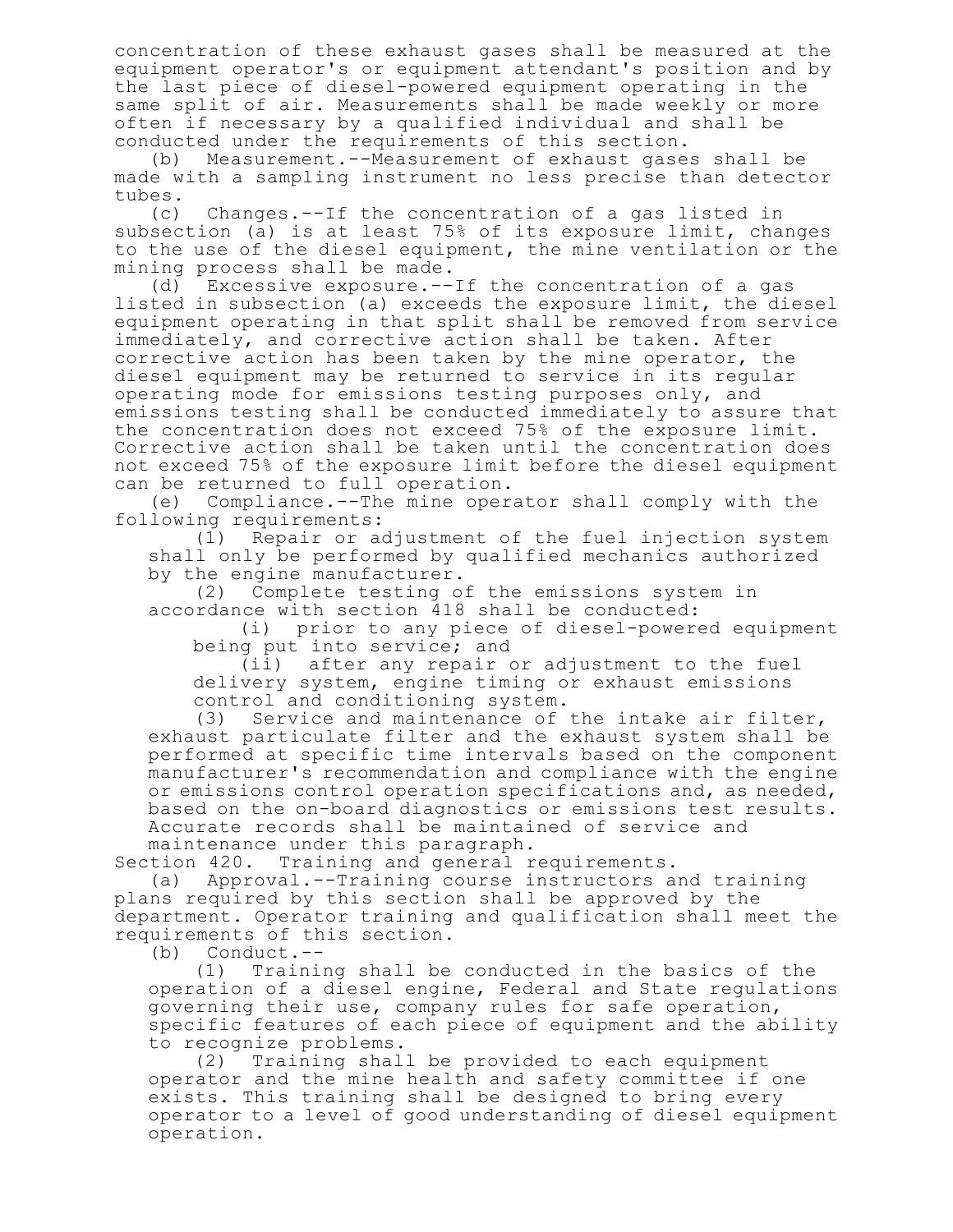(3) Each operator shall be qualified by attending a minimum eight-hour course, including classroom training on diesel fundamentals and equipment-specific hands-on training on the job. Training shall include instruction in the following classroom subjects:

(i) Engine fundamentals. This subparagraph includes an introduction to the function of a diesel engine and recognition of major components and their functions.

(ii) Diesel regulations. This subparagraph includes an introduction to Federal and State regulations governing the use of diesel equipment.

(iii) Diesel emissions. This subparagraph includes an introduction to diesel emissions and their adverse health effects.

(iv) Factors which affect diesel emissions. This subparagraph includes a detailed presentation of engine faults and diesel fuel quality, their effect on emissions and the preventive actions which can be taken to minimize emissions levels.

(v) Emissions control devices. This subparagraph includes a detailed presentation of the different emissions control devices employed to reduce emissions and details about actions the operator must take to keep the devices in working order.

(vi) Diagnostic techniques. This subparagraph includes a presentation of techniques which can be employed by the operator to assure the equipment is in safe operating condition and instruction about how to recognize and diagnose certain engine faults which may cause increases in emissions.

(vii) Preoperational inspection. This subparagraph includes a presentation of the purpose, benefits and requirements of the preoperational inspection.

(viii) Ventilation. This subparagraph includes an introduction to special ventilation requirements for areas where diesel-powered equipment will operate.

(ix) Fire suppression system. This subparagraph includes an introduction to the fire suppression system and its function and when and how to activate the fire suppression manually.

(x) Operating rules. This subparagraph includes a detailed presentation of the driving rules, safe driving speeds, traffic control devices and equipment limitations.

(xi) Emergency procedures. This subparagraph includes discussion of:

(A) emergencies, such as fire, diesel fuel spills, component failure, loss of ventilation air and emergency escape procedures; and

(B) potential use of the diesel-powered vehicle as an emergency escape vehicle in case of a mine emergency.

(xii) Recordkeeping and reporting procedures. This subparagraph includes a presentation on required recordkeeping and reporting procedures for problems or unsafe conditions, high emissions levels and preoperational inspections made by the equipment operator.

(c) Certificate.--Upon successful completion of both training sessions, the operator shall be issued a certificate of qualification which qualifies the operator to operate a specific type of diesel-powered equipment. An operator may be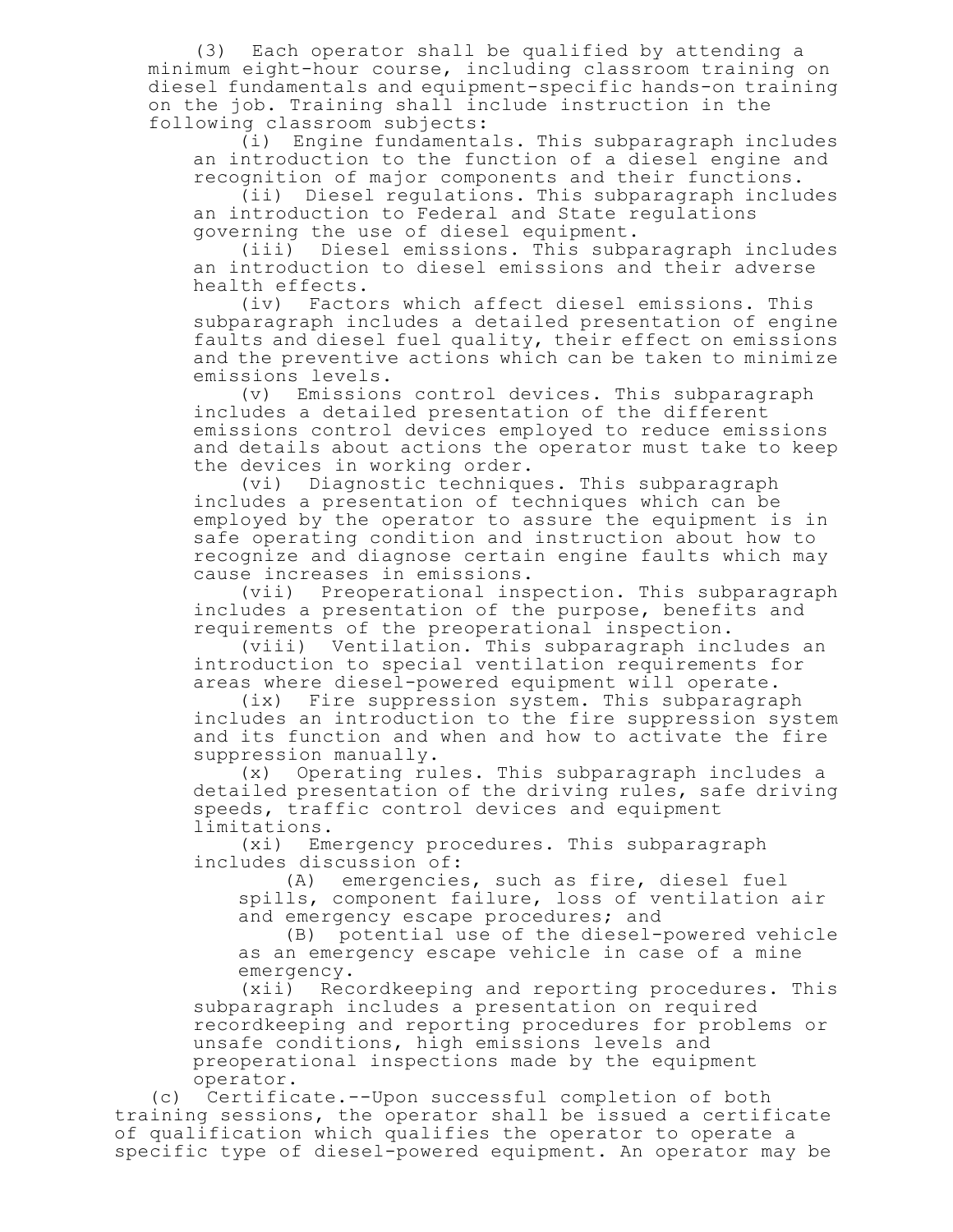qualified to operate more than one type of equipment by completing additional equipment-specific training covering differences specific to each additional type of equipment.

(d) Refresher training.--Refresher training, separate from that required by MSHA regulations at 30 CFR Pt. 48 (relating to the training and retraining of miners), shall be required annually.

(e) Annual certificate.--A new certificate of qualification shall be issued annually after the equipment operator has received the annual refresher training.

Section 421. Equipment-specific training.

(a) Approval.--Training course instructors and training plans required by this section must be approved by the department.

(b) Description.--

(1) Equipment-specific hands-on orientation training shall be given in an area of the mine where the equipment will be operated. This orientation shall be specific to the type and make of the diesel machine and shall be presented in small groups.

(2) The following subjects shall be included in the training:

(i) Equipment layout. This subparagraph includes familiarization with the layout of the equipment, the operator's compartments and the controls.

(ii) Preoperation inspection. This subparagraph includes familiarization with the preoperation inspection procedure and review of specific details of the inspection and location of the components to be inspected.

(iii) Equipment limitations. This subparagraph includes instruction relating to equipment performance, speeds, capacities and blind areas.

(iv) Operating areas. This subparagraph includes instruction relating to areas in which the equipment may be operated.

(v) Operation. This subparagraph includes familiarization with the controls, gauges and warning devices and safe operating limits of all indicating gauges.

(vi) Refueling procedure. This subparagraph includes familiarization with fuel handling, permissible refueling areas, spill prevention, cleanup and potential hazards from diesel fuel.

(vii) Emergency devices. This subparagraph includes instruction relating to the location and use of the fire extinguisher and fire suppression devices.

(viii) Driving practice. This paragraph includes supervised operation of the equipment. Section 422. Diesel mechanic training.

(a) Approval.--Training course instructors and training plans required by this section must be approved by the department.

(b) General rule.--Diesel mechanic training and qualification shall meet the requirements of this section.

(c) Skills.--Diesel mechanics shall be trained and qualified to perform maintenance, repairs and testing of the features of diesel equipment certified by MSHA and the department.

(d) Qualification.--To be qualified, a diesel mechanic shall successfully complete a minimum of 16 hours of a training program approved by the department regarding the general function, operation, maintenance and testing of emissions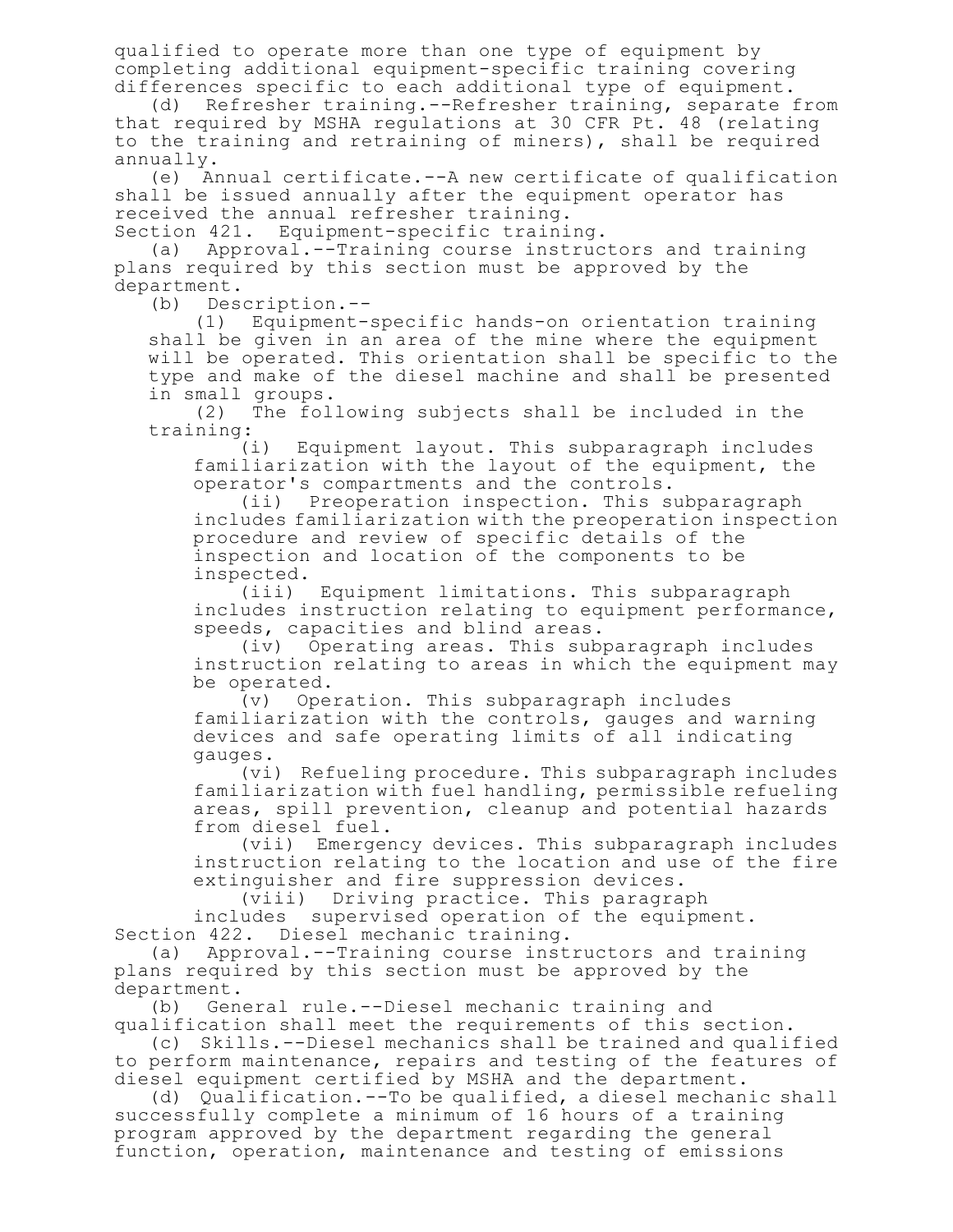control and conditioning components. The diesel mechanic shall be qualified to perform these tasks on the specific machines used at the mine or mines where they are employed. Additional engine-specific training shall be provided to diesel mechanics in accordance with a plan approved by the department.

(e) Retraining.--Annual retraining programs for diesel mechanics shall be required and shall be approved by the department. Retraining shall include refresher training as well as new procedure and new technology training as necessary. Retraining shall be separate from refresher training pursuant to MSHA regulations at 30 CFR Pt. 48 (relating to training and retraining of miners) and electrical training required by MSHA.

(f) Programs.--The minimum diesel mechanic training programs shall include training in the following minimum subject requirements:

(1) Federal and State requirements regulating the use of diesel equipment.

(2) Company policies and rules related to the use of diesel equipment.

(3) Emissions control system design and component technical training.

(4) Onboard engine performance and maintenance diagnostics system design and component technical training.

(5) Service and maintenance procedures and requirements for the emissions control systems.

(6) Emissions testing procedures and evaluation and interpretation of test results.

(7) Troubleshooting procedures for the emissions control systems.

(8) Fire protection systems test and maintenance.

(9) Fire and ignition sources and their control and elimination.

(10) Fuel system maintenance and safe fueling procedures.

(11) Intake air system design and components technical training and maintenance procedures.

(12) Engine shutdown device tests and maintenance.

(13) Special instructions regarding components, such as the fuel injection system, which may only be repaired and adjusted by a qualified mechanic who has received special training and is authorized to make the repairs or adjustments by the component manufacturer.

(14) Instruction on recordkeeping requirements for maintenance procedures and emissions testing.

(15) Other subjects determined by the department to be necessary to address specific health and safety needs. Section 423. Operation of diesel-powered equipment.

(a) General rule.--In addition to other requirements of this chapter, diesel-powered equipment shall be operated pursuant to the standards set forth in this section.

(b) Attended equipment.--Diesel-powered equipment shall be attended while in operation with the engine running in underground mines.

(c) Idling.--Unnecessary idling of diesel-powered equipment is prohibited.

(d) Access.--Roadways where diesel-powered equipment is operated shall be maintained as free as practicable from bottom irregularities debris and wet or muddy conditions, which affect control of the equipment.

(e) Speed.--Operating speeds shall be consistent with conditions of roadways, grades, clearances, visibility and traffic and type of equipment used.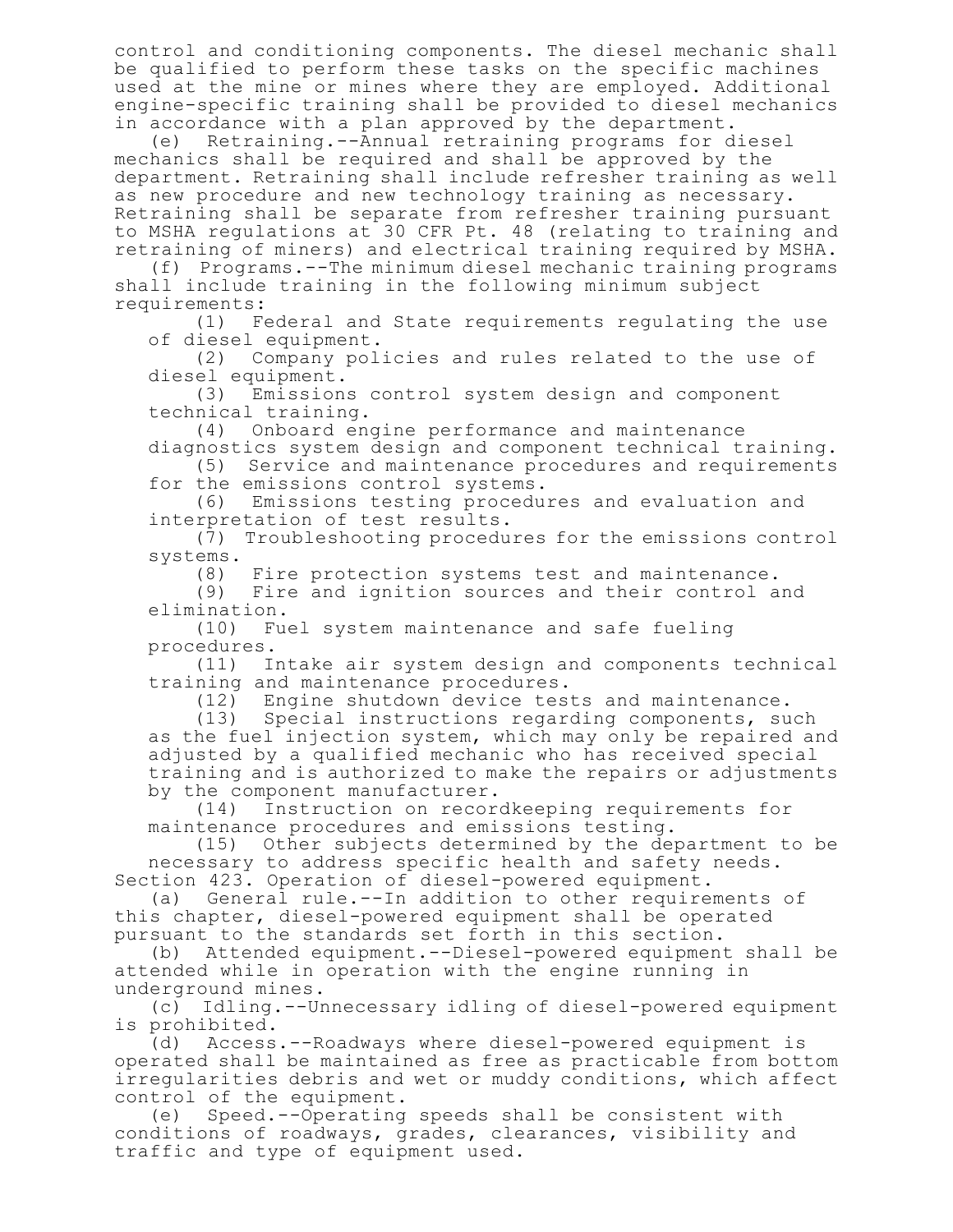(f) Control.--Equipment operators shall have full control of the mobile equipment while it is in motion.

(g) Traffic rules.--Traffic rules, including speed, signals and warning signs, shall be standardized at each mine and posted.

(h) Maintenance.--

(1) Diesel-powered equipment shall be maintained in a safe operating condition which does not threaten health of human beings.

(2) Diesel-powered equipment not maintained in accordance with paragraph (1) or not maintained in accordance with the engine or emissions control operating specifications shall be removed from service immediately and shall not be returned to service until all necessary corrective actions have been taken.

Section 424. Technical advisory committee.

(a) Establishment.--The Technical Advisory Committee on Diesel-Powered Equipment is established.

(b) Membership.--The advisory committee shall consist of two members who shall be residents of this Commonwealth.

(1) The Governor shall appoint one member to represent the viewpoint of the coal operators in this Commonwealth within 30 days from receipt of a list containing one or more nominees submitted by the major trade association representing coal operators in this Commonwealth.

(2) The Governor shall appoint one member to represent the viewpoint of the working miners in this Commonwealth within 30 days from receipt of a list containing one or more nominees submitted by the highest ranking official within the major employee organization representing coal miners in this Commonwealth.

(c) Terms.--Each member of the technical advisory committee shall be appointed for a term of three years. If renominated and reappointed, a member may serve an unlimited number of successive three-year terms.

(d) Functions.--The technical advisory committee has the following functions:

(1) Advising the department regarding implementation of this chapter.

(2) Evaluating alternative technology or methods for meeting the requirements for diesel-powered equipment as set forth in this chapter.

(3) Providing technical assistance to operators regarding diesel equipment technologies.

(4) Conducting investigations relating to implementation of this chapter.

(5) Providing training regarding diesel equipment emission controls and emission testing.

(e) Compensation.--Members of the technical advisory committee shall be compensated at the appropriate per diem rate based on the prevailing formula administered by the Commonwealth, but not less than \$150 per day, plus all reasonable expenses incurred while performing their official duties. Compensation shall be adjusted annually by the department to account for inflation based on the rate of inflation identified by the Consumer Price Index for All Urban Consumers, Bureau of Labor Statistics. The individual member may waive his right to all or part of the compensation set forth in this provision.

(f) Meetings.--The technical advisory committee shall meet at least twice during each calendar year.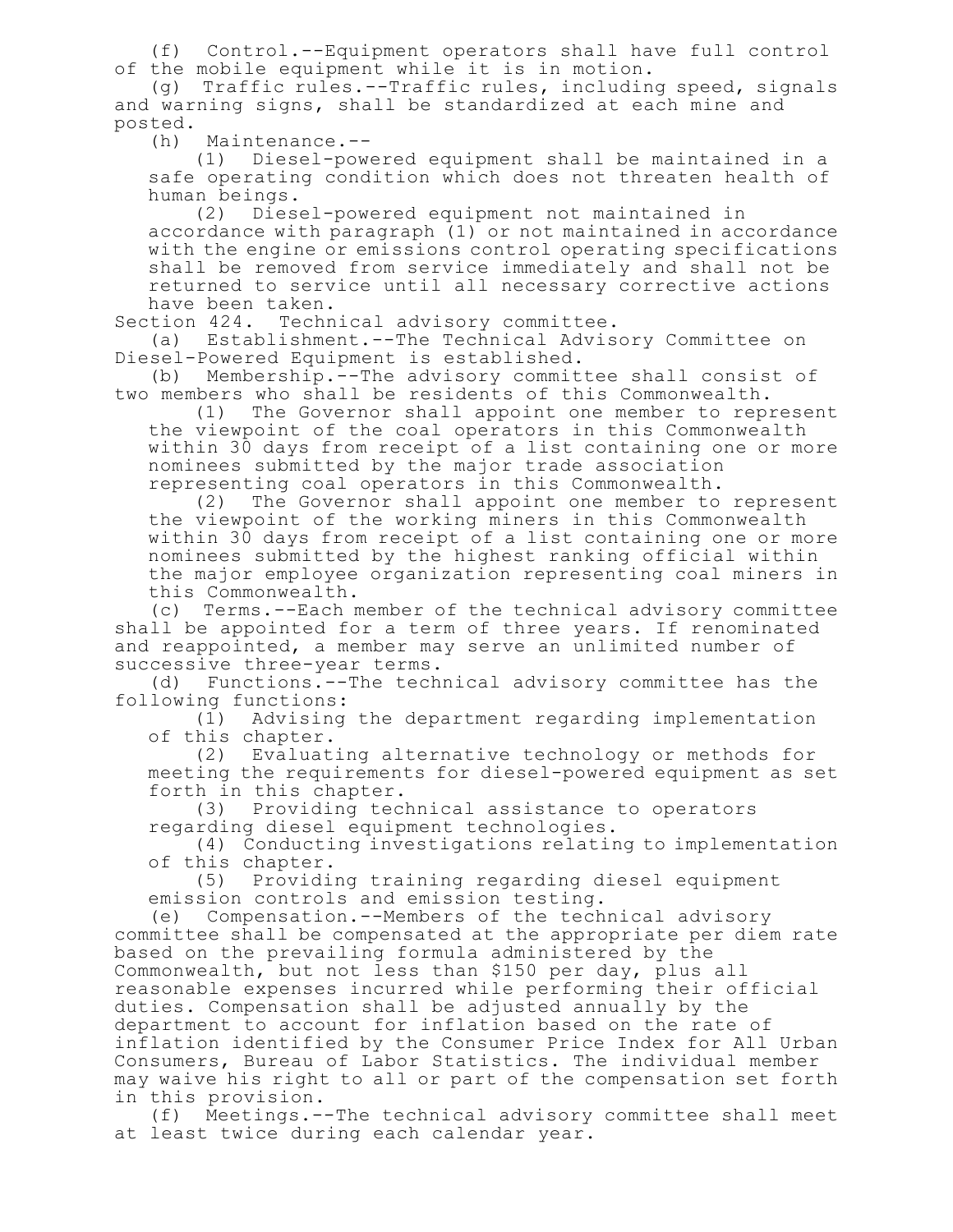(g) Quorum.--Actions of the technical advisory committee require the participation of both members.

(h) Support.--

(1) The department shall make clerical support and assistance available to enable the technical advisory committee to carry out its duties. Upon the request of both members of the technical advisory committee, the department may draft proposed conditions of use and reports or perform investigations.

(2) The department shall purchase for the technical advisory committee equipment for testing diesel engine exhaust emissions and measuring diesel engine surface temperatures and exhaust gas temperatures. Alternative technology or methods recommended by the technical advisory committee or approved by the secretary shall not reduce or compromise the level of health and safety protection afforded by this chapter.

(i) Alternative technologies.--

(1) Upon application of a coal miner, coal mine operator or diesel-related technology manufacturer or on its own motion, the technical advisory committee shall consider requests for the use of alternative diesel-related health and safety technologies with general underground mining industry application which are consistent with this chapter. The following apply:

(i) Upon receipt of an application, the technical advisory committee shall conduct an investigation, which shall include consultation with a representative of the major trade association representing coal operators in this Commonwealth and with a representative of the major employee organization representing coal miners in this Commonwealth.

(ii) Approval of an application made under this subsection shall make the alternative technology or method available for use by a coal mine operator in this Commonwealth but shall not be construed to require that a coal mine operator use the approved alternative technology or method.

(2) Upon application of a coal mine operator, the technical advisory committee shall consider site-specific requests for use of alternative diesel-related health and safety technologies. The committee's recommendations on applications submitted under this subsection shall be on a mine-by-mine basis. Upon receipt of a site-specific application, the technical advisory committee shall conduct an investigation, which shall include consultation with the mine operator and the authorized representatives of the miners at the mine. Authorized representatives of the miners shall include a mine health and safety committee elected by miners at the mine and an individual employed by an employee organization representing miners at the mine or an individual authorized as the representative of miners of the mine in accordance with MSHA regulations at 30 CFR Pt. 40 (relating to representative of miners). If there is no authorized representative of the miners, the technical advisory committee shall consult with a reasonable number of miners at the mine.

(3) Within 180 days of receipt of an application for use of alternative technologies or methods, the technical advisory committee shall complete its investigation and make a recommendation to the secretary. The technical advisory committee members shall only recommend approval of an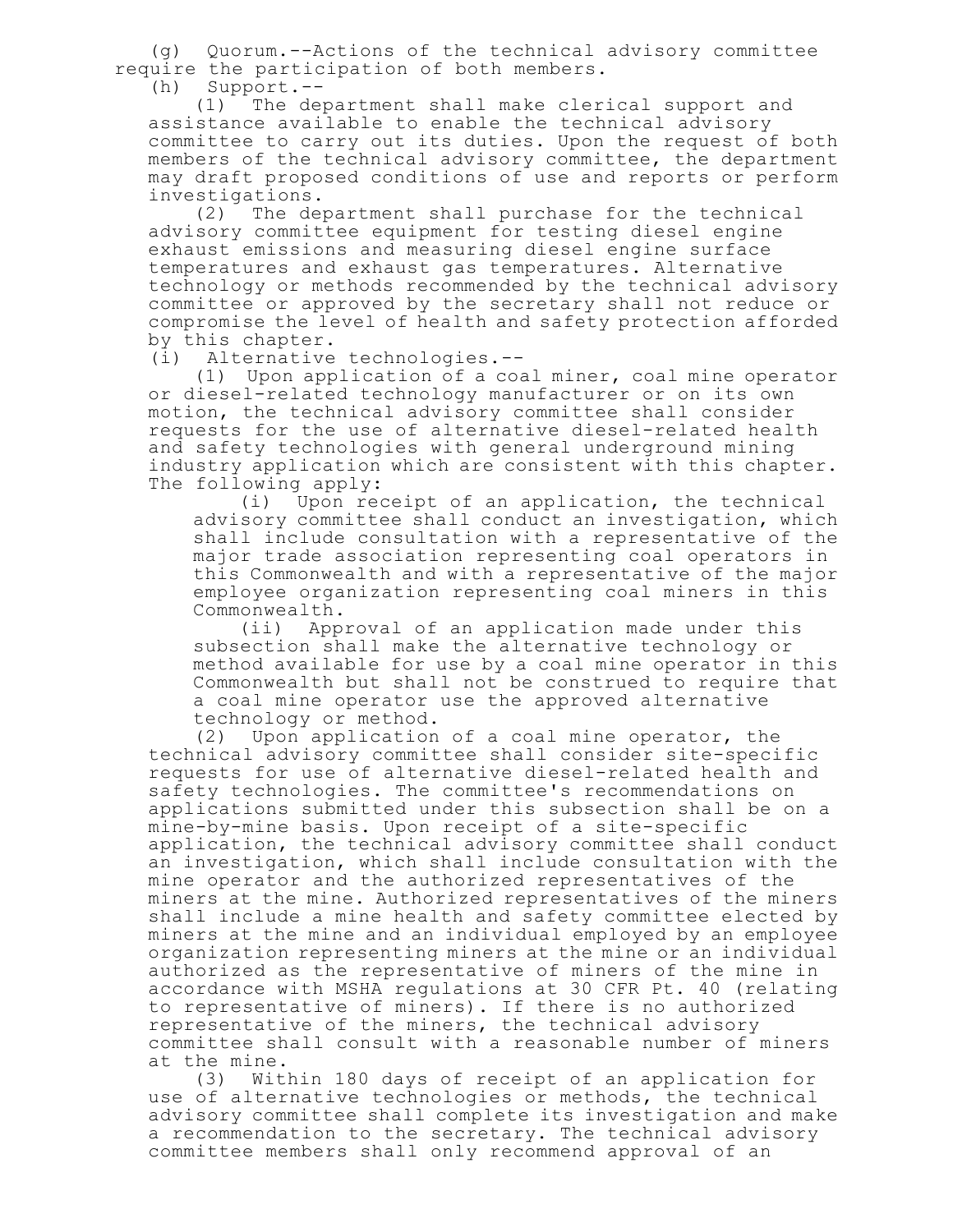application if, at the conclusion of the investigation, the committee members have made a determination that the use of the alternative technology or method will not reduce or compromise the level of health and safety protection afforded by this chapter. The time period under this paragraph may be extended with the consent of the applicant.

(4) The technical advisory committee shall forward to the secretary three possible recommendations:

(i) A unanimous recommendation to approve the application for use of alternative technologies or methods. A recommendation under this subparagraph must be made in writing and include the results of the investigation and specific conditions of use for the alternative technology or method.

(ii) A unanimous recommendation to reject the application for use of alternative technologies or methods. A recommendation under this subparagraph must be made in writing and outline in detail the basis for the rejection.

(iii) A divided recommendation in which one member of the technical advisory committee recommends approval of the application for use of alternative technologies or methods and one member of the advisory committee recommends rejection of the application for use of alternative technologies or methods. For a recommendation under this subparagraph, each member of the committee must submit a detailed report to the secretary within 14 days of the committee's vote outlining the member's position for or against the application.

(5) The secretary shall proceed as follows:

(i) Alternative technologies or methods may be approved by the secretary if they do not reduce or compromise the level of health and safety protection afforded by this chapter.

(ii) If a recommendation under paragraph (4)(i) or (ii) is forwarded to the secretary by the technical advisory committee, the secretary shall have 30 days in which to render a final decision adopting or rejecting the advisory committee's recommendation and the application.

(iii) The secretary may only approve or reject a recommendation under paragraph (4)(i) or (ii) without modification unless the modification is unanimously approved by the technical advisory committee.

(iv) If a recommendation under paragraph (4)(iii) is forwarded to the secretary, the secretary shall convene, within 30 days, a meeting with the members of the technical advisory committee to discuss the reasons for the divided recommendation and to determine whether additional information and further discussion might result in a unanimous recommendation by the committee.<br>(v) The following apply:

The following apply:

(A) The secretary shall render a decision on the application within 30 days from the date of the meeting with the technical advisory committee or, if no meeting is convened, within 60 days of forwarding of the recommendation.

(B) Upon consent of the applicant, the time period under clause (A) may be extended.

(C) Except as set forth in clause (B), if the secretary does not comply with the time requirements to render a decision under this subparagraph, the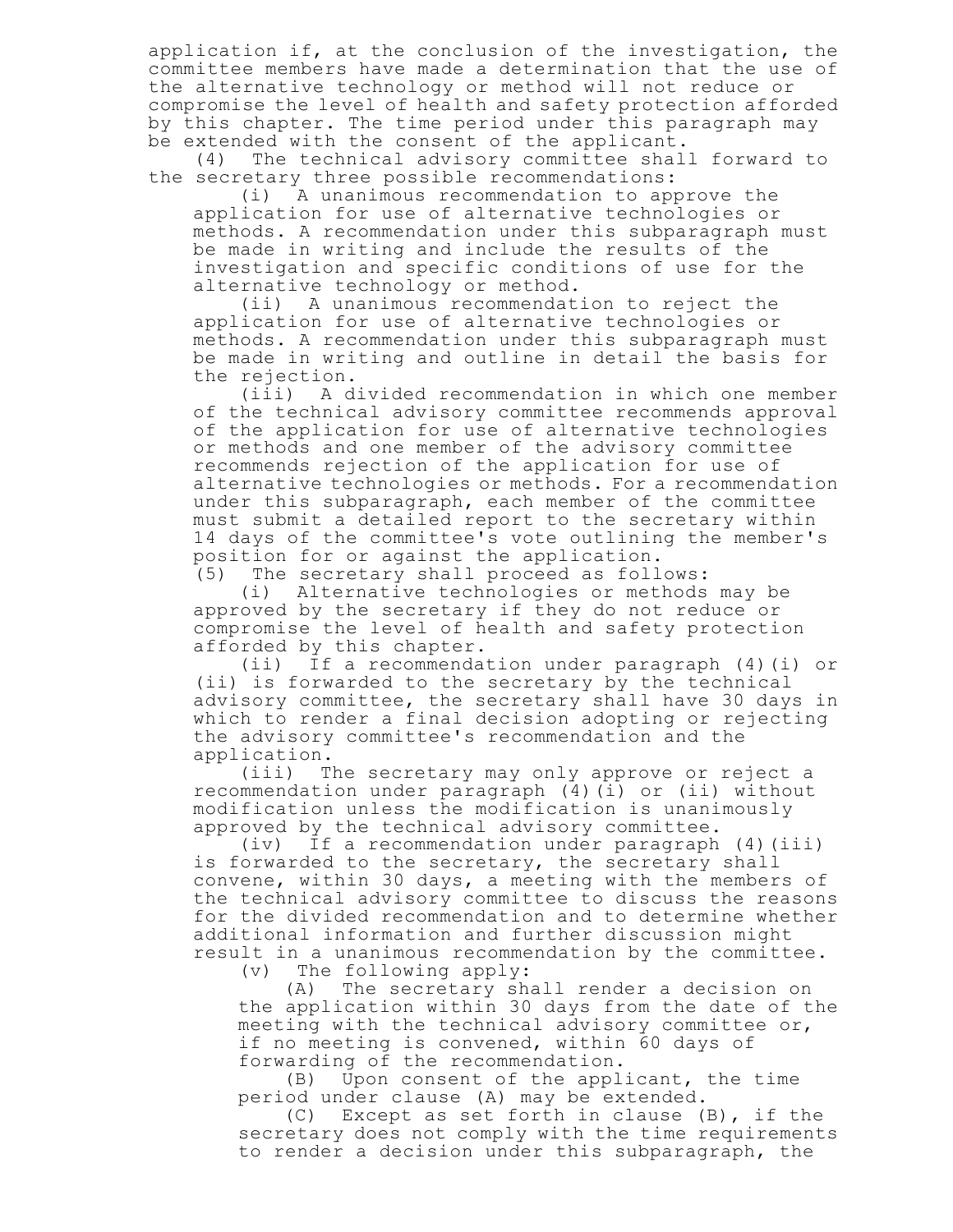technical advisory committee's recommendation shall be deemed rejected.

(6) Action taken by the secretary under this subsection is subject to 2 Pa.C.S. Ch. 7 Subch. A (relating to judicial review of Commonwealth agency action) and the act of July 13, 1988 (P.L.530, No.94), known as the Environmental Hearing Board Act.

(j) Shaft and slope construction.--The secretary shall establish, based on recommendations made by the technical advisory committee, conditions of use for the use of diesel-powered equipment in shaft and slope construction operations at coal mines. Conditions of use proposed by the technical advisory committee shall be considered by the secretary and shall be adopted or rejected by the secretary without modification, except as approved by the technical advisory committee.

## CHAPTER 5 ENFORCEMENT AND REMEDIES

Section 501. Enforcement orders and duty to comply. (a) Authority.--

(1) The department may issue written orders to enforce this act, to effectuate the purposes of this act and to protect the health and safety of miners and individuals in and about mines.

(2) An order issued under this act shall take effect upon notice, unless the order specifies otherwise.

(3) An appeal to the Environmental Hearing Board shall not act as a supersedeas.

(b) Compliance.--It is the duty of any person to whom an order applies to comply with that order. Section 502. Restraining violations.

(a) Department.--In addition to any other remedies provided by law, the department may seek an injunction to restrain any of the following:

(1) Violation of this act, a regulation promulgated under this act or any approval, standard, order or permit issued under this act.

(2) Creation and maintenance of a threat to the health and safety of miners and individuals in and about mines.<br>(b) Court.--(b) Court.--

(1) In a proceeding under subsection (a), the court may do any of the following:

(i) Issue an injunction if it finds reasonable cause to believe that the respondent is engaging in conduct which:

(A) violates this act, a regulation promulgated under this act or any approval, standard or order issued under this act; or

(B) poses a threat to the health and safety of miners and individuals in and about mines.

(ii) Levy civil penalties against the respondent.

(2) The courts of common pleas and the Commonwealth Court are granted jurisdiction to hear and decide proceedings brought under subsection (a).

(c) Bond.--The department is not required to post bond in connection with proceedings brought under this section. Section 503. Administrative penalties.

(a) Declaration of threat.--The following actions by mine officials are declared to pose an imminent and substantial threat to the health and safety of miners: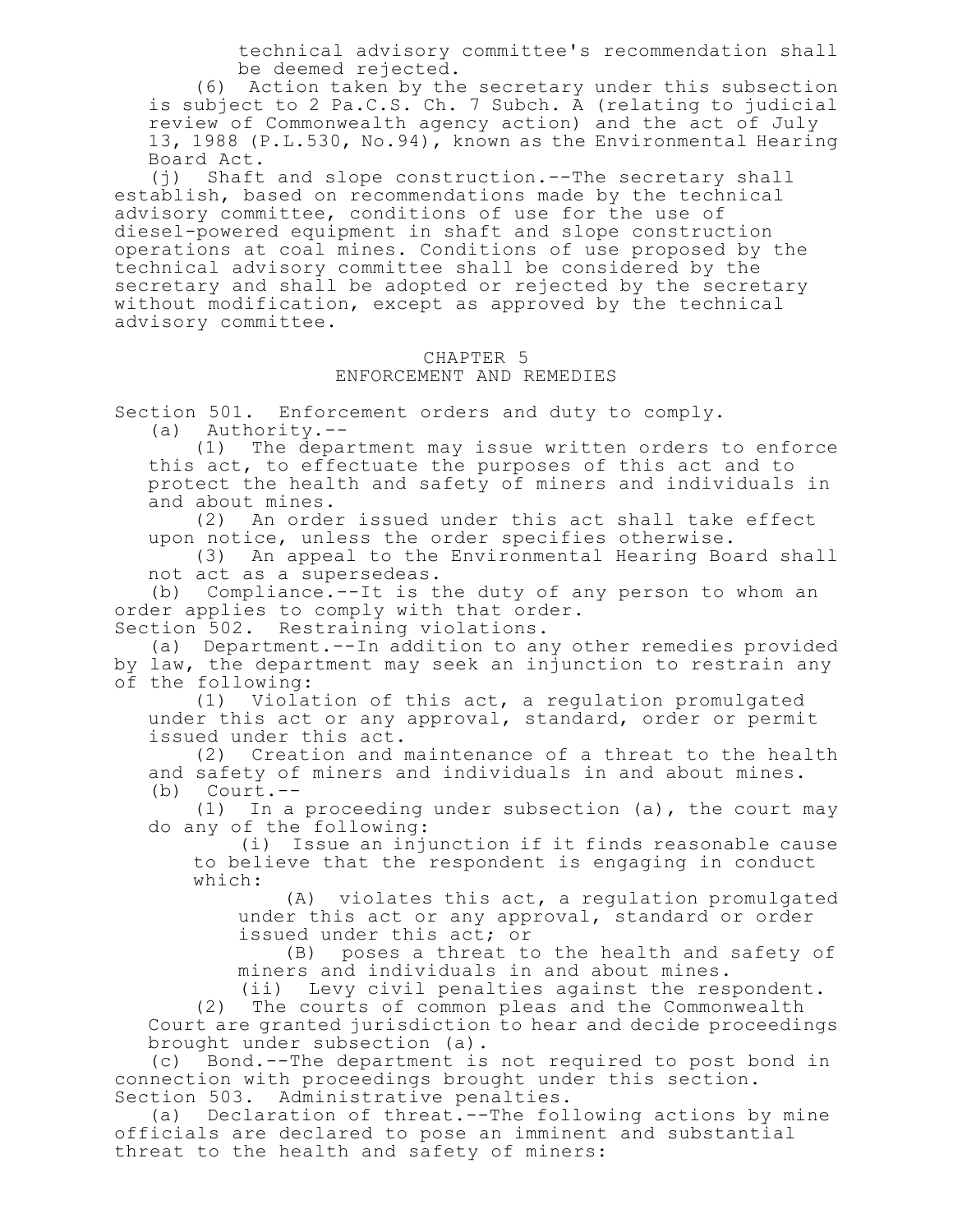(1) Assigning an employee without training or proper certification.

(2) Requiring or condoning a violation of this act, a regulation promulgated under this act or any approval, standard or order issued under this act.

(3) Failing to perform a required examination.

(4) Failing to address promptly the dangers identified through a mine examination or inspection by the department.

(5) Supplying inaccurate information to the department. (6) Failing to notify the department as required by this act.

(7) Failing to de-energize electrical power as required by this act.

(8) Failing to evacuate the mine when required to do so by a provision of this act.

(b) Penalty for mine officials and operator liability.--

(1) If the department finds that a mine official has engaged in any of the actions under subsection (a), the department may assess an administrative penalty of up to \$2,500 against the mine official. In every instance in which an administrative penalty is assessed against a mine official, the department may assess an administrative penalty of the same amount against the operator of the mine where the violations occurred.

(2) If the department finds that the operator directed or condoned an unsafe act or a violation of the act:

(i) the department may assess an administrative penalty of not less than \$10,000 and not more than \$200,000 against the operator; and

(ii) the individual that directed or condoned the action shall be removed from any position of command and control.

(c) Nonexclusive remedy.--Assessment of a penalty under this section does not preclude the department from exercising any other remedy available to it.

(d) Factors.--In determining the amount of a penalty, the department shall consider the following:

(1) The degree to which the conduct was reckless or intentional.

(2) Whether an individual was fatally or seriously injured.

(3) The potential for the violation resulting in death or serious injury to an individual.

(4) Whether the conduct is in violation of an outstanding order.

(5) In the case of an operator, the economic benefit to the operator from not complying with the applicable requirements.

(e) Practice and procedure.--A penalty under this section is subject to:

(1) 2 Pa.C.S. Chs. 5 Subch. A (relating to practice and procedure of Commonwealth agencies) and 7 Subch. A (relating to judicial review of Commonwealth agency action); and

(2) 25 Pa. Code Ch. 1021 (relating to practice and procedures).

(3) The act of July 13, 1988 (P.L.530, No.94), known as the Environmental Hearing Board Act.

Section 503.1. Process for assessing administrative penalties. (a) Assessment process.--If the department assesses an administrative penalty, it shall inform the operator and mine official, as applicable, of the amount of the penalty. The person assessed with the penalty shall then have 30 days to pay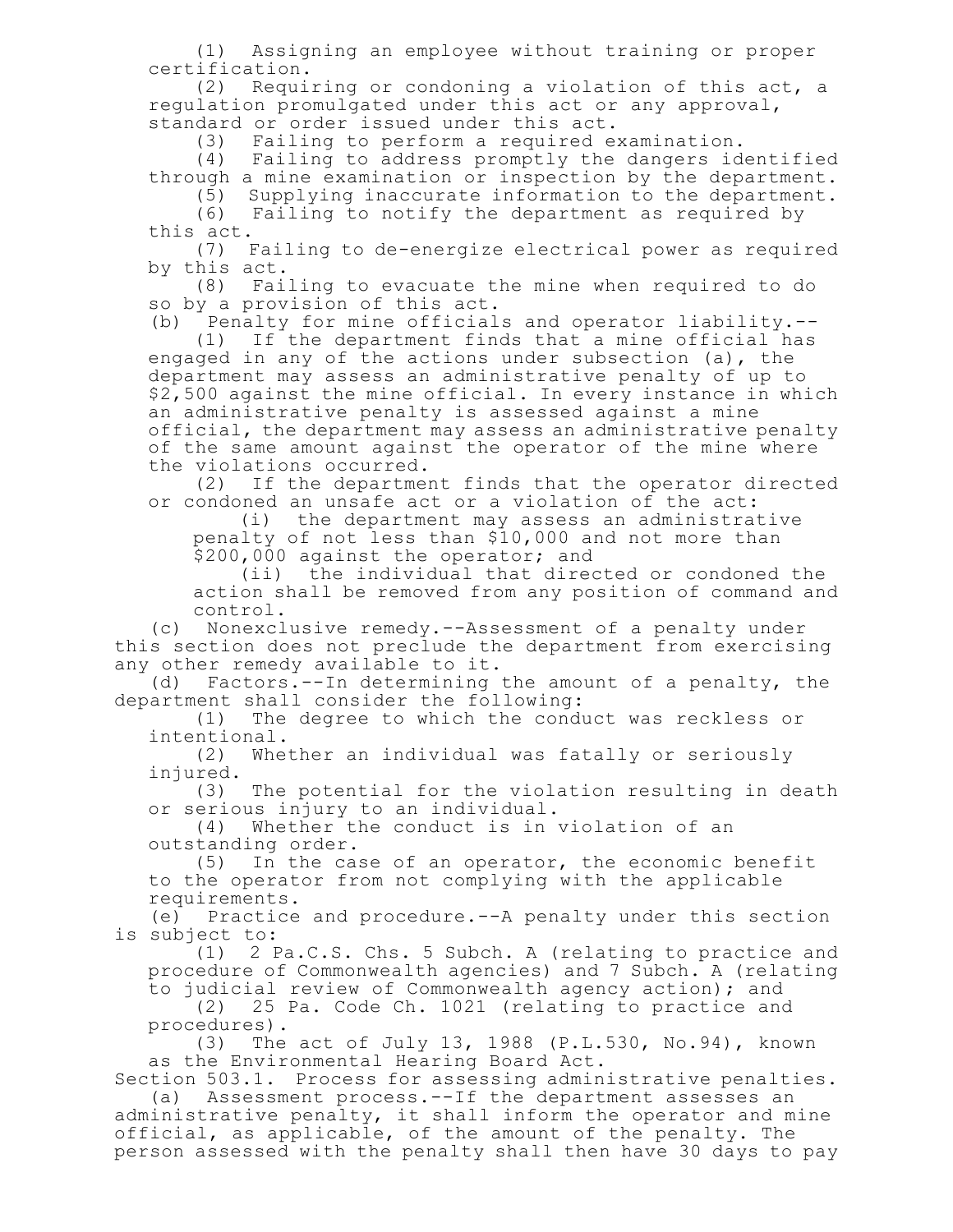the penalty in full or, if the person wishes to contest the amount of the penalty, the person shall, within the 30-day period, file an appeal of the department's assessment with the Environmental Hearing Board. Failure to appeal within 30 days shall result in a waiver of all legal rights to contest the amount of the penalty.

(b) Prepayment of administrative penalty.--If the operator or mine official wishes to contest either the amount of the penalty or the violation, the operator or mine official shall forward an amount not greater than \$25,000 to the department for placement in an escrow account with the State Treasurer or any bank located in this Commonwealth or post an appeal bond in the amount of the proposed penalty, provided that the bond shall be executed by a surety licensed to do business in this Commonwealth and is satisfactory to the department. If, through administrative or judicial review of the penalty, it is determined that no violation occurred or that the amount of the penalty should be reduced, the department shall within 30 days remit the appropriate amount to the operator or mine official, with any interest accumulated by the escrow deposit. Failure to forward the money or the appeal bond to the department within 30 days shall result in a waiver of all legal rights to contest the violation or the amount of the penalty.

(c) Payment of penalty.--The amount assessed after administrative hearing or waiver shall be payable to the Commonwealth of Pennsylvania, Mine Safety Fund, and shall be collectible in any manner provided under law for the collection of debts. If any person liable to pay any penalty neglects or refuses to pay it after demand, the amount, together with interest and any costs that may accrue, shall constitute a judgment in favor of the Commonwealth upon the property of the person from the date it has been entered and docketed or recorded by the prothonotary of the county where such property is situated. The department may, at any time, transmit to the prothonotaries of the respective counties certified copies of the judgments, and it shall be the duty of each prothonotary to enter and docket the judgments in the prothonotary's office, and to index it as judgments are indexed, without requiring the payment of costs as a condition precedent to the entry of the judgment.

Section 504. Unlawful conduct.

It is unlawful for a person to do any of the following:

(1) Violate this act, a regulation under this act or any approval, standard or order under this act.

(2) Cause or assist another in a violation under paragraph (1).

(3) Hinder or threaten an agent or employee of the department in the course of performance of a duty under this act, including entry and inspection.

(4) Do any of the following on mine property:

(i) Venture into areas with an unsupported roof.

(ii) Fail to make required gas checks.

(iii) Work on energized equipment without de-energizing, locking out and tagging that equipment.

(iv) Change approved equipment without obtaining the department's approval.

(v) Circumvent a safety device.

(vi) Disable an alarm.

(vii) Possess or use alcohol, drugs or smoking materials in an unlawful manner on mine property.

(viii) Assign an employee without training or proper certification to perform the assigned work.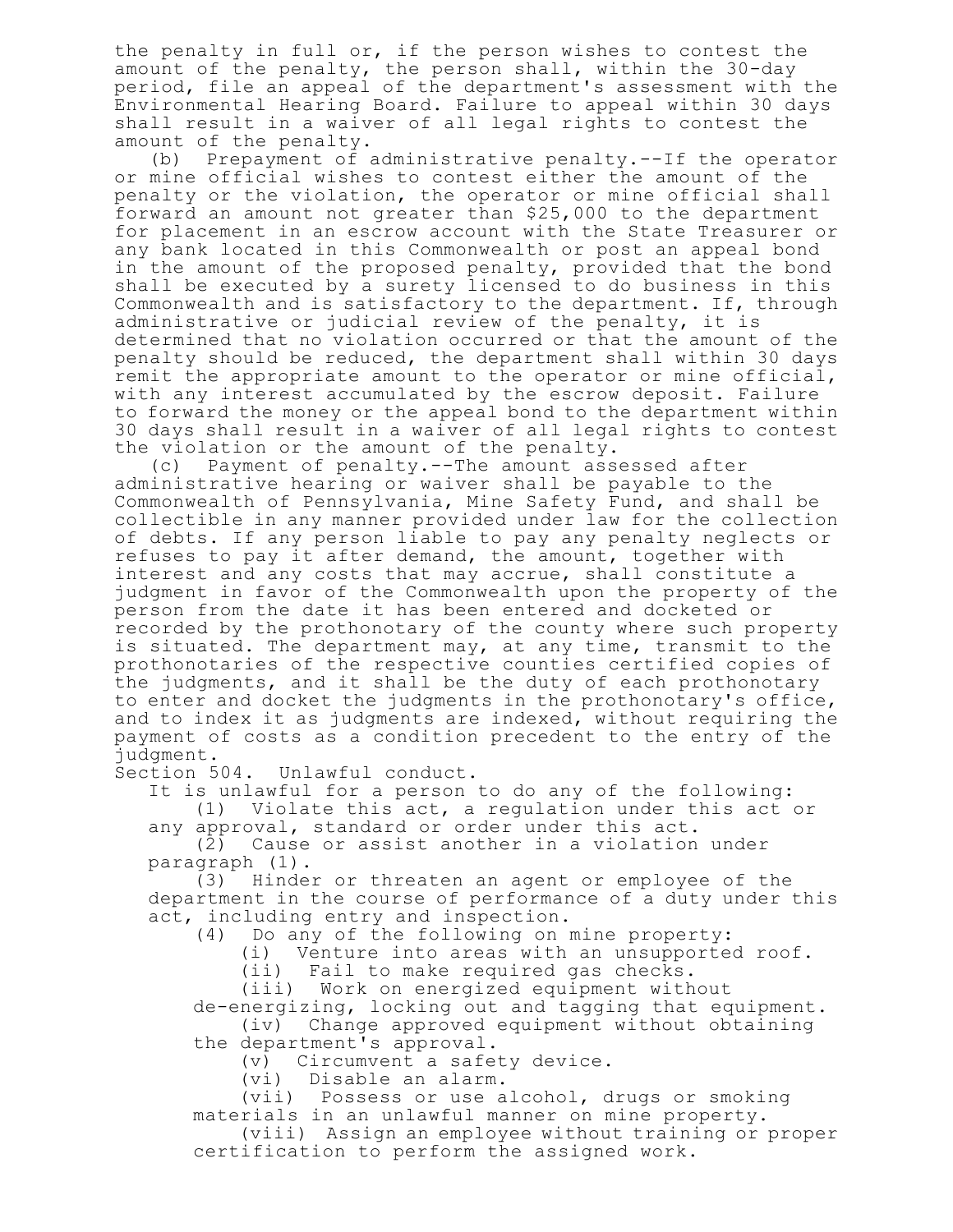(ix) Require or condone a violation of this act, a regulation under this act or any approval, standard or order under this act. (x) Require or condone performance of an unsafe act. (xi) Fail to perform a required examination. (xii) Fail to abate promptly the dangers identified through a mine examination or inspection by the department. (xiii) Supply inaccurate information to the department. (xiv) Fail to: (A) notify the department as required by this act; (B) de-energize electrical power as required by this act; or (C) evacuate the mine when required. Section 505. Criminal penalties. (a) Prohibition.-- A person commits a felony of the second degree if all of the following apply: (1) The person: (i) violates this act, a regulation under this act or any approval, standard or order under this act; (ii) submits false information to the department; or (iii) fails to notify the department as required by this act. (2) The action or inaction under paragraph (1): (i) either results in the death of or substantial bodily injury to an individual; or (ii) creates a condition that poses a substantial likelihood of causing death or substantial bodily injury to an individual. Section 506. Inspections. (a) Administrative.--An agent or employee of the department may do any of the following: (1) Inspect a mine, property, building, premises, place, book or record.<br>(2) Secure Secure physical evidence. This paragraph includes photography and videography. (3) Conduct tests. This paragraph includes taking samples. (b) Warrant.--It shall be sufficient probable cause for a court of competent jurisdiction to issue a search warrant if the department establishes all of the following:<br>(1) The action under subsection (a) is pu The action under subsection (a) is pursuant to the department's general inspection of mines and investigations at mines. (2) The agent or employee: (i) has reason to believe that there has been a violation of this act, a regulation under this act or any approval, standard or order under this act of the department has occurred or may occur; or (ii) has been refused access or been prevented from taking action under subsection (a). Section 507. Intervention. A person having an interest, which is or may be adversely affected, has the right without posting bond to intervene in an action brought by the department or in an appeal before the Environmental Hearing Board under this act. Section 508. Limitation of action.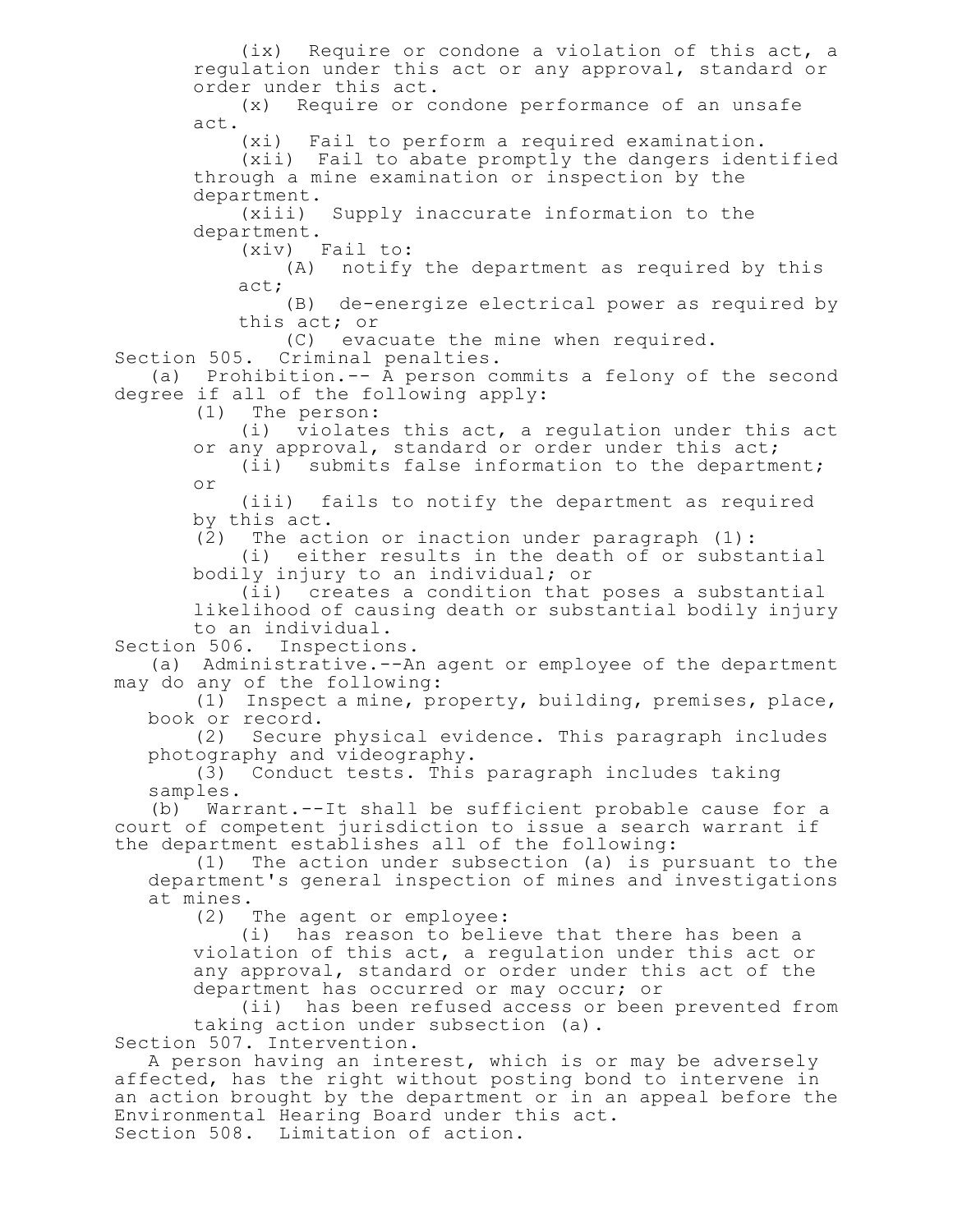(a) Civil and administrative.--Notwithstanding 42 Pa.C.S. Ch. 55 Subch. B (relating to civil actions and proceedings) or any other statutory provision to the contrary:

(1) A civil action under this act shall be commenced within three years from the date the cause of action arises.

(2) An administrative action under this act shall be commenced within three years from the date of the violation.

(b) Criminal.--Notwithstanding 42 Pa.C.S. Ch. 55 Subch. C (relating to criminal proceedings) or any other statutory provision to the contrary, a criminal action under this act shall be commenced within three years from the date the offense is committed.

Section 509. Relation to permit.

The following apply if the department finds that an operator has demonstrated a lack of intent or ability to comply with this act, a regulation under this act or any approval, standard or order under this act:

(1) The department may take any action it deems appropriate regarding the operator's permits, including denial of applications for new, renewed or amended permits and suspension or revocation of existing permits.

(2) Before taking action under paragraph (1), the department shall provide the operator with an opportunity to demonstrate to the department the operator's intent and ability to comply.

Section 510. Certification actions.

(a) Denial.--The department shall not issue a certification if, after investigation and an opportunity for an informal hearing, it finds that the applicant lacks the ability or intent to comply with this act.

(b) Sanctions.--

(1) The department may modify, suspend or revoke a certification under this act if it determines that the holder has done any of the following:

(i) Failed to comply with this act, a regulation under this act or any approval, standard or order under this act.

(ii) Interfered with the safe and lawful operation of any mine.

(iii) Engaged in unlawful conduct under this act.

(2) An appeal to the Environmental Hearing Board shall be treated as a petition for a supersedeas.

(3) An action under this subsection shall be taken only if the monetary penalty under section 503 is inadequate.

(4) This subsection is subject to 2 Pa.C.S. Chs. 5 Subch. A (relating to practice and procedure of Commonwealth agencies) and 7 Subch. A (relating to judicial review of Commonwealth agency action) and the act of July 13, 1988 (P.L.530, No.94), known as the Environmental Hearing Board Act.

(c) Retesting.--A mine official whose certificate has been revoked shall have the right after five years of work experience in an underground bituminous coal mine, two years of which must be in a working section, to be reexamined and, upon receipt of a satisfactory score on the examination, the mine official shall be given another certificate of qualification.

(d) Other remedies.--This section is in addition to any other remedy afforded the department under this act or any other provision of law.

Section 511. Withdrawal of certification.

If a superintendent receives information that any mine foreman, assistant mine foreman, mine examiner or mine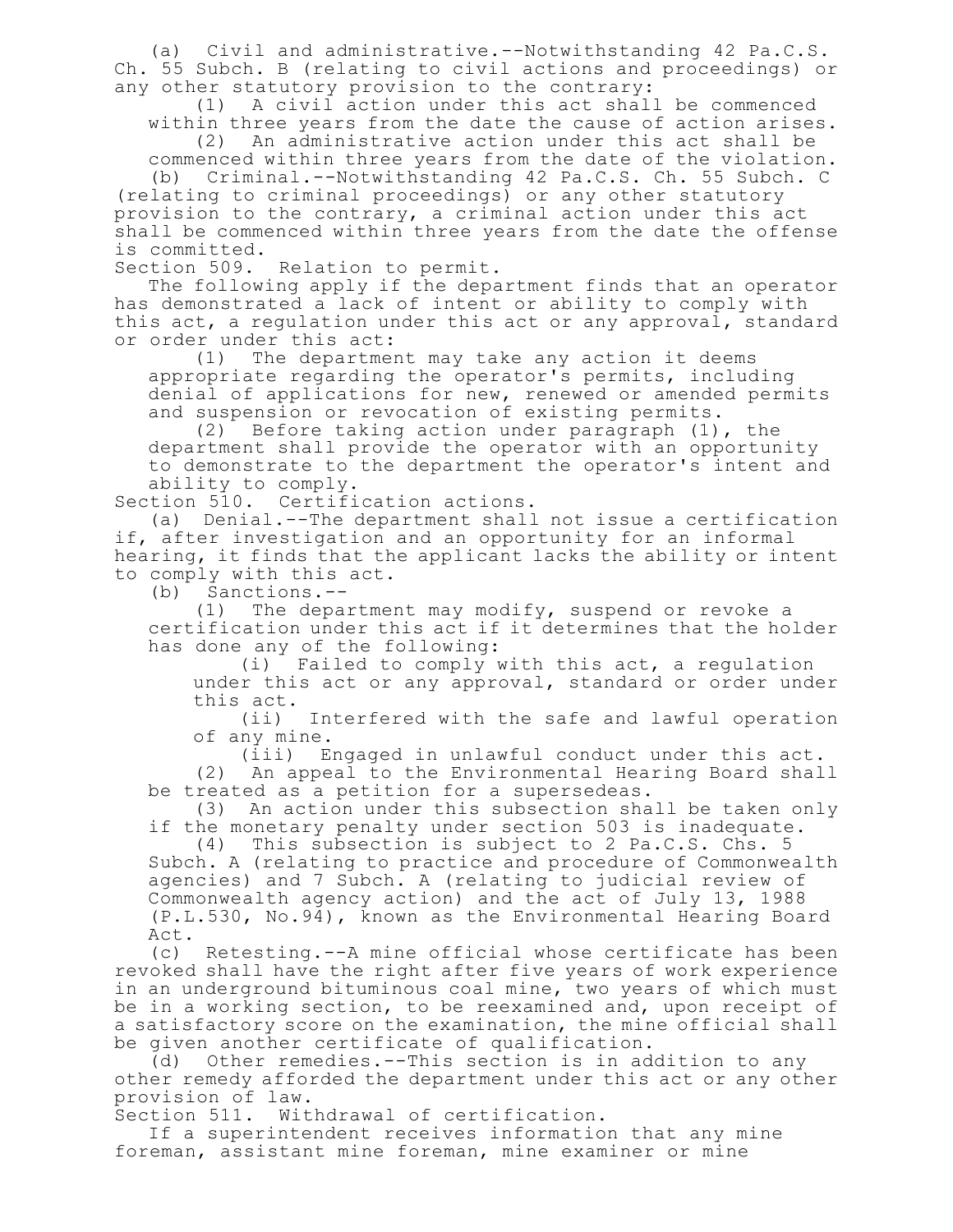electrician neglects duties or is incapacitated, the superintendent shall make a thorough investigation. If the superintendent finds evidence to sustain neglect or incapacity, the superintendent shall suspend the individual and inform the department.

## CHAPTER 6 EMERGENCY MEDICAL PERSONNEL

Section 601. Definitions.

The following words and phrases when used in this chapter shall have the meanings given to them in this section unless the context clearly indicates otherwise:

"Advanced emergency medical technician." A coal mine employee who is certified by the Department of Health as an advanced emergency medical technician.

"Emergency medical responder." A coal mine employee who complies with all of the following:

(1) Has been certified by the Department of Health as an emergency medical responder.

(2) Has successfully completed all of the following courses of additional training of the type approved by the Department of Health for emergency medical technicians:

(i) Patient assessment in the areas of splinting, extremity manual, rigid and soft vacuum.

(ii) Spine care in the areas of:

(A) restricting spinal motion, helmet removal and stabilization; and

(B) devices to restrict spinal motion.

(3) Has successfully completed any additional courses required by regulation of the board.

"Emergency medical technician." A coal mine employee who has been certified by the Department of Health as an emergency medical technician.

"Paramedic." An individual who has been certified by the Department of Health as a paramedic.

(601 amended Apr. 23, 2018, P.L.93, No.16)

Section 602. Emergency medical personnel.

Emergency medical personnel shall be employed at every mine as follows:

(1) At least one emergency medical responder, emergency medical technician or advanced emergency medical technician shall be on duty at any time when miners at that mine are engaged in the extraction, production or preparation of coal. Emergency medical responders, emergency medical technicians or advanced emergency medical technicians shall be on duty at a mine in sufficient numbers to assure that no miner shall work in a mine location which cannot be reached in 30 minutes by an emergency medical responder, an emergency medical technician or an advanced emergency medical technician. Emergency medical responders, emergency medical technicians or advanced emergency medical technicians shall be employed at their regular duties at locations convenient for quick response to emergencies and shall have available to them at all times necessary equipment in compliance with Federal regulations.

(2) Telephone services or the equivalent facilities shall be installed which shall provide two-way voice communications between the emergency medical responder, the emergency medical technician or the advanced emergency medical technician at the mine and medical personnel outside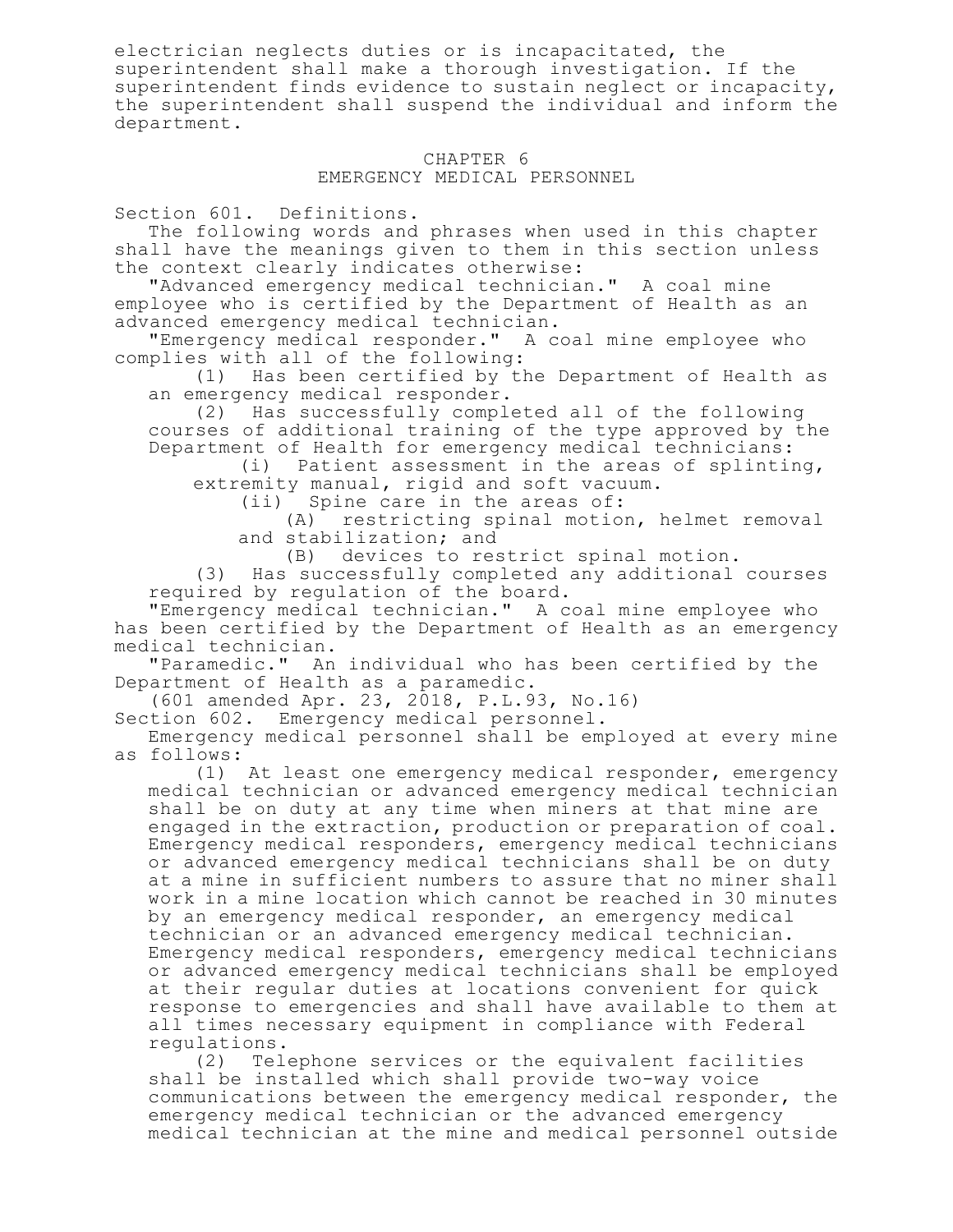or away from the mine who provide emergency medical services on a regular basis.

(3) Operators shall make adequate provisions so that at least one paramedic, registered nurse, physician or physician assistant is available to provide care at a mine at any time that individuals are engaged in extraction, production or preparation of coal. Emergency medical personnel under this paragraph shall be on call to reach the entrance of the mine within 30 minutes.

(602 amended Apr. 23, 2018, P.L.93, No.16)

Section 603. Regulations for training and certification.--(603 deleted by amendment Apr. 23, 2018, P.L.93, No.16) Section 604. First aid training of mine employees.

Each operator shall provide every new employee who has not received first aid training required by the department within the six months prior to the date of employment with the training required by the department. The department shall consult with the Department of Health, MSHA and representatives of miners and representatives of operators in determining the training to be required under this section. Each mine employee shall be provided with five hours of refresher first aid training within each 24-month period of employment. Each employee shall be paid regular wages or overtime pay, if applicable, for all periods of first aid training.

Section 605. Continuing training.--(605 deleted by amendment Apr. 23, 2018, P.L.93, No.16)

Section 606. Regulations.

The board, after consultation with the Department of Health, shall promulgate regulations to implement the operational provisions of this chapter.

Section 607. Certification.

The Department of Health shall promulgate regulations to prescribe procedures necessary to certify emergency medical responders, emergency medical technicians, advanced emergency medical technicians and paramedics and consult with the department as may be required under this chapter.

(607 amended Apr. 23, 2018, P.L.93, No.16)

Section 608. Liability.<br>(a) Physicians.--Physicians.--

(1) Except as set forth in paragraph (2), a physician who in good faith gives instructions to an emergency medical responder, an emergency medical technician, an advanced emergency medical technician, a paramedic, a registered nurse or a physician assistant shall not be liable for civil damages as a result of issuing the instructions.

(2) Paragraph (1) does not apply where the actions constitute gross negligence, reckless misconduct or intentional misconduct.

(b) Other medical personnel.--

(1) Except as set forth in paragraph (2), an emergency medical responder, an emergency medical technician, an advanced emergency medical technician, a paramedic, a registered nurse or a physician assistant who in good faith attempts to render emergency care to a sick or injured individual in or about a mine shall not be liable for civil damages as a result of any acts or omissions.

(2) Paragraph (1) does not apply where the actions constitute gross negligence, reckless misconduct or intentional misconduct.

(608 amended Apr. 23, 2018, P.L.93, No.16) Section 609. Equivalent training.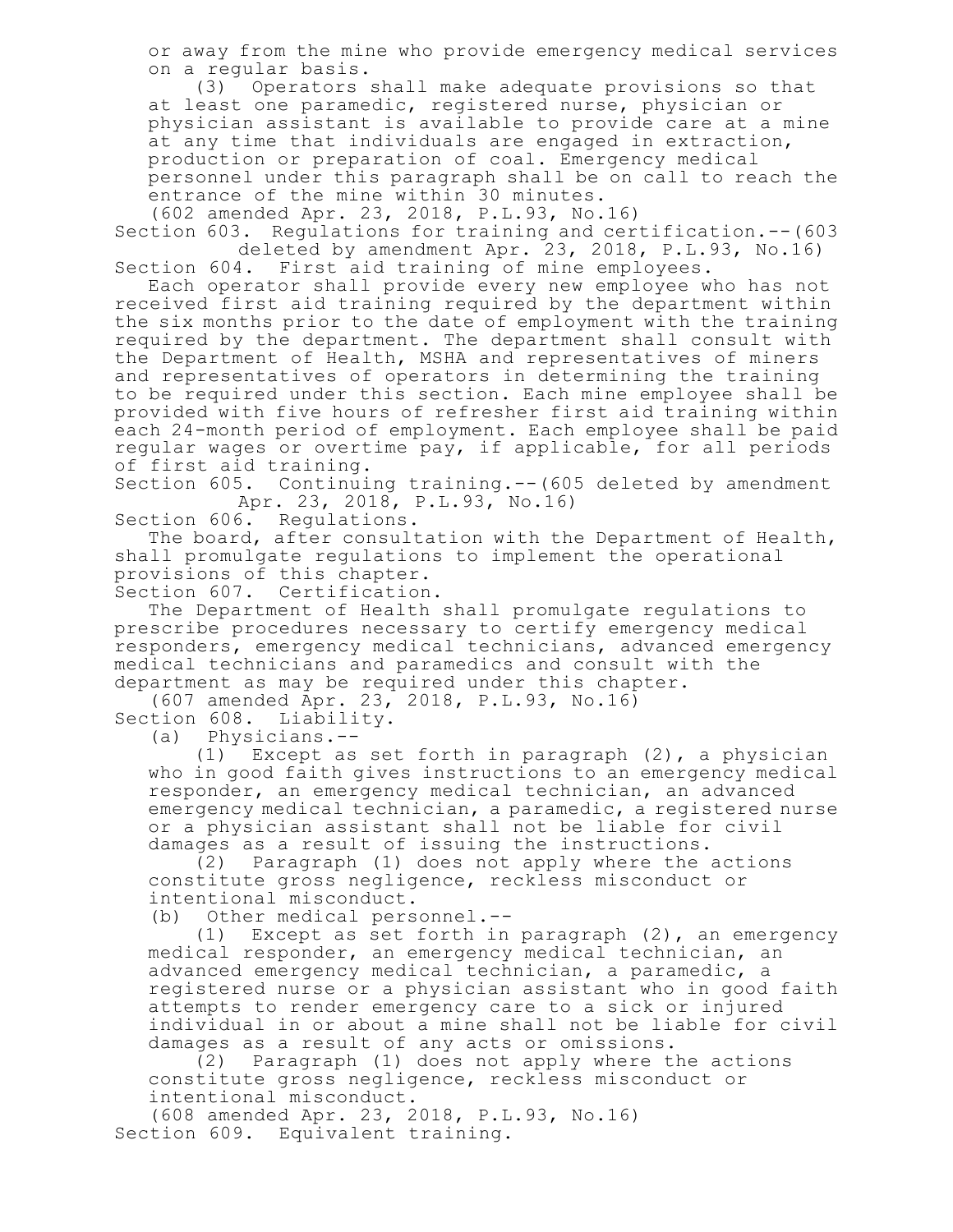If the department determines that an operator is presently providing emergency medical care for its employees which is equivalent to or superior to the emergency medical care provided for under this chapter, the department shall make a finding that the operator is in compliance with this chapter.

## CHAPTER 7 SAFETY ZONES AND ENTOMBED WORKMEN

Section 701. Establishment.

A safety zone is established beneath and adjacent to every stream, river and natural or artificial body of water in this Commonwealth that is sufficiently large to constitute a hazard to mining in the opinion and discretion of the department. In the case of a stream or river, the safety zone shall extend horizontally 200 feet from the high-water mark of each bank. In the case of any other body of water sufficiently large to, in the department's discretion, constitute a hazard to mining, the safety zone shall extend horizontally 200 feet from the known perimeter. Each safety zone shall extend downward to the limit of the workable beds.

Section 702. Written authorization.

(a) Requirement.--No mining or removal of minerals shall be permitted within the safety zone unless authorization is specifically granted in advance and in writing by the department.

(b) Procedure.--Authorization shall only be granted upon application of the operator. Application shall be accompanied by four copies of a plan of the proposed mining operation. The plan shall indicate the thickness of the unconsolidated strata, the thickness of the rock strata and coal beds overlying the bed to be mined, the thickness of the bed, the width of the mine openings, the width of the pillars to be left and any other special features that may be deemed necessary as affecting the contemplated first mining.

(c) Examinations.--The department shall make periodic examinations to determine the accuracy of plans, maps and drawings submitted to it under the provisions of this section. Section 703. Pillar recovery.

Pillar recovery may not be undertaken until the pillar plan is approved by the department. Applications for pillar recovery must be accompanied by four copies of a plan, which must include such information as shall be determined by the department. The approval or disapproval of the plan shall be based on the factors of depth, the thickness of the bed, the percentage of pillars proposed to be extracted and to be left, the effect on pillars remaining in overlying beds and any other special features deemed necessary by the department. Section 704. Proof of rock cover.

(a) Requirement.--Proof of the existence of 35 feet of rock cover must accompany any plan submitted under this chapter.

(b) Sufficiency.--Proof of rock cover is to be ascertained by testing holes drilled on:

(1) intersecting lines forming rectangles or squares where the cover thickness is less than 50 feet; and

(2) on spacing of not more than 35-foot centers. Section 705. Verification.

Plans and proof of rock cover under this chapter must be signed by a registered professional mining engineer representing the operator and a registered professional mining engineer representing the lessor or the owner.

Section 706. Approval or disapproval of plans.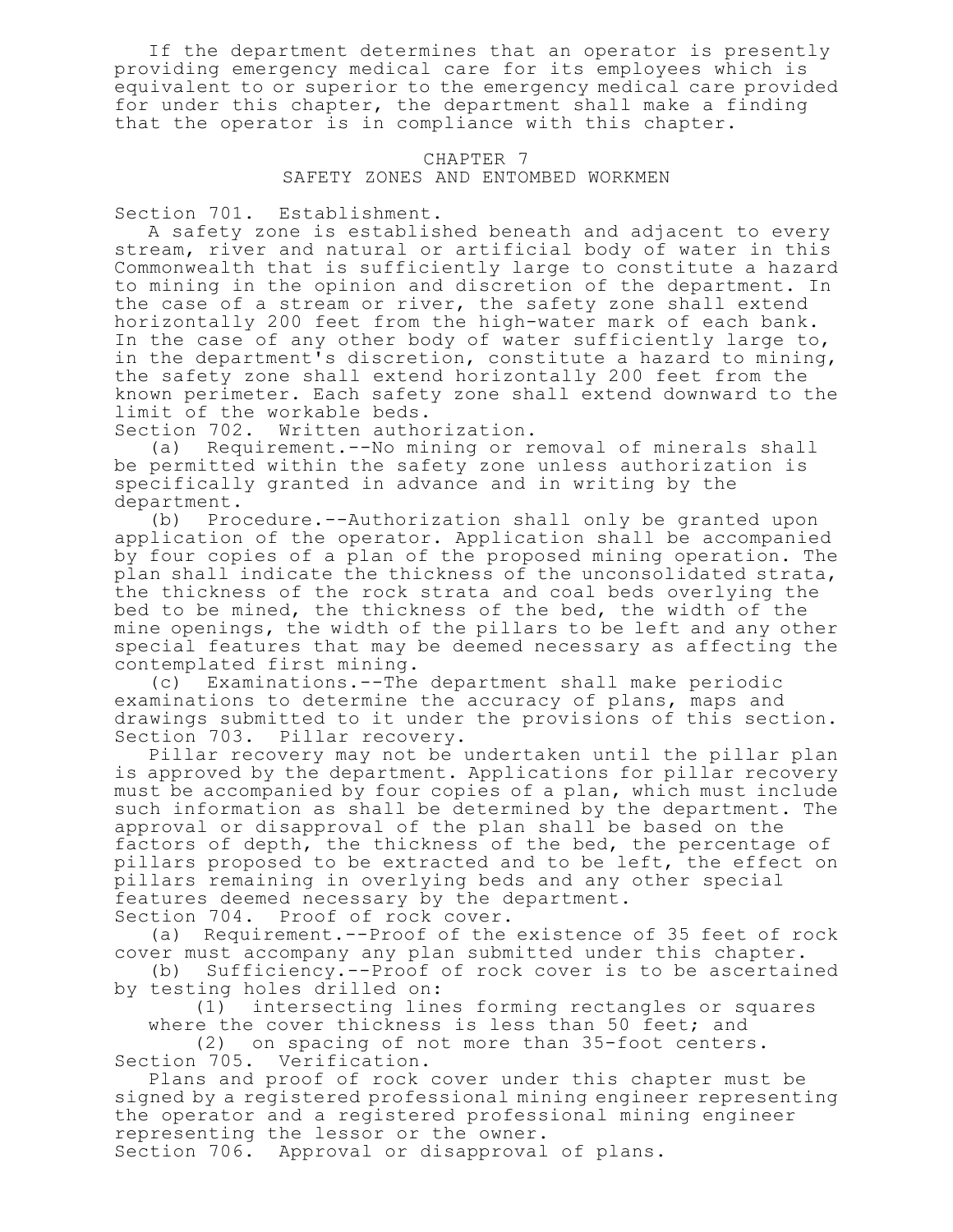(a) Approval.--If, after review, the department approves the plan, it shall send copies of the approved plan to the registered professional mining engineer representing the operator and to the registered professional mining engineer representing the lessor or the owner.

(b) Disapproval.--If, after review, the department disapproves the plan, it shall send copies of the disapproval, identifying its reasons for that action, to the registered professional mining engineer representing the operator and a registered professional mining engineer representing the lessor or the owner.

Section 707. Notice.

After approval of the plan by the department, mining or removal of minerals shall not begin within the safety zone until the mine foreman has conspicuously posted a notice on the outside of the mine and has orally notified each miner affected that the miner is working within the safety zone. Section 708. Entombed workmen.

If a workman is enclosed, entombed or buried in any coal mine in this Commonwealth, the department, on its own initiative or upon request of a relative of the workman or the department, may petition a court of competent jurisdiction to order recovery of the body and to make a decree that the workman is dead.

> CHAPTER 31 MISCELLANEOUS PROVISIONS

Section 3101. Repeals.

(a) Absolute.--The following acts or parts of acts are repealed absolutely:

(1) The act of June 30, 1947 (P.L.1177, No.490), known as The Coal Mine Sealing Act of 1947.

(2) The act of July 17, 1961 (P.L.659, No.339), known as the Pennsylvania Bituminous Coal Mine Act.

(b) Inconsistent.--The following acts and parts of acts are repealed to the extent they apply to bituminous coal mines:

(1) The act of May 9, 1889 (P.L.154, No.171), entitled "An act to provide for the recovery of the bodies of workmen enclosed, buried or entombed in coal mines."

(2) The act of June 3, 1943 (P.L.848, No.357), entitled "An act providing that every mine foreman, assistant mine foreman and fire boss, under the Bituminous Mining Laws and the Anthracite Mining Laws of the Commonwealth, represents and is an officer of the Commonwealth in the mine in which employed, for the suspension or cancellation of the certificates of such officials as shall hold same, and for the disqualification of such as are uncertificated by the Secretary of Mines after or prior to hearing, for failure or refusal to perform his respective duties; defining the procedure in such hearing and the powers of the Secretary of Mines, with respect thereto, and providing for a review of his decisions by courts of common pleas and the Superior Court; providing for re-examination by the examining board of any person whose certificate has been cancelled, and for reinstatement of such as are uncertificated; and prohibiting the employment by any operator in such capacity of any mine foreman, assistant mine foreman or fire boss not possessing the requisite certificate or whose certificate is suspended or who has been disqualified."

(3) The act of December 22, 1959 (P.L.1994, No.729), entitled "An act prohibiting mining in certain areas without prior approval by the Department of Mines and Mineral